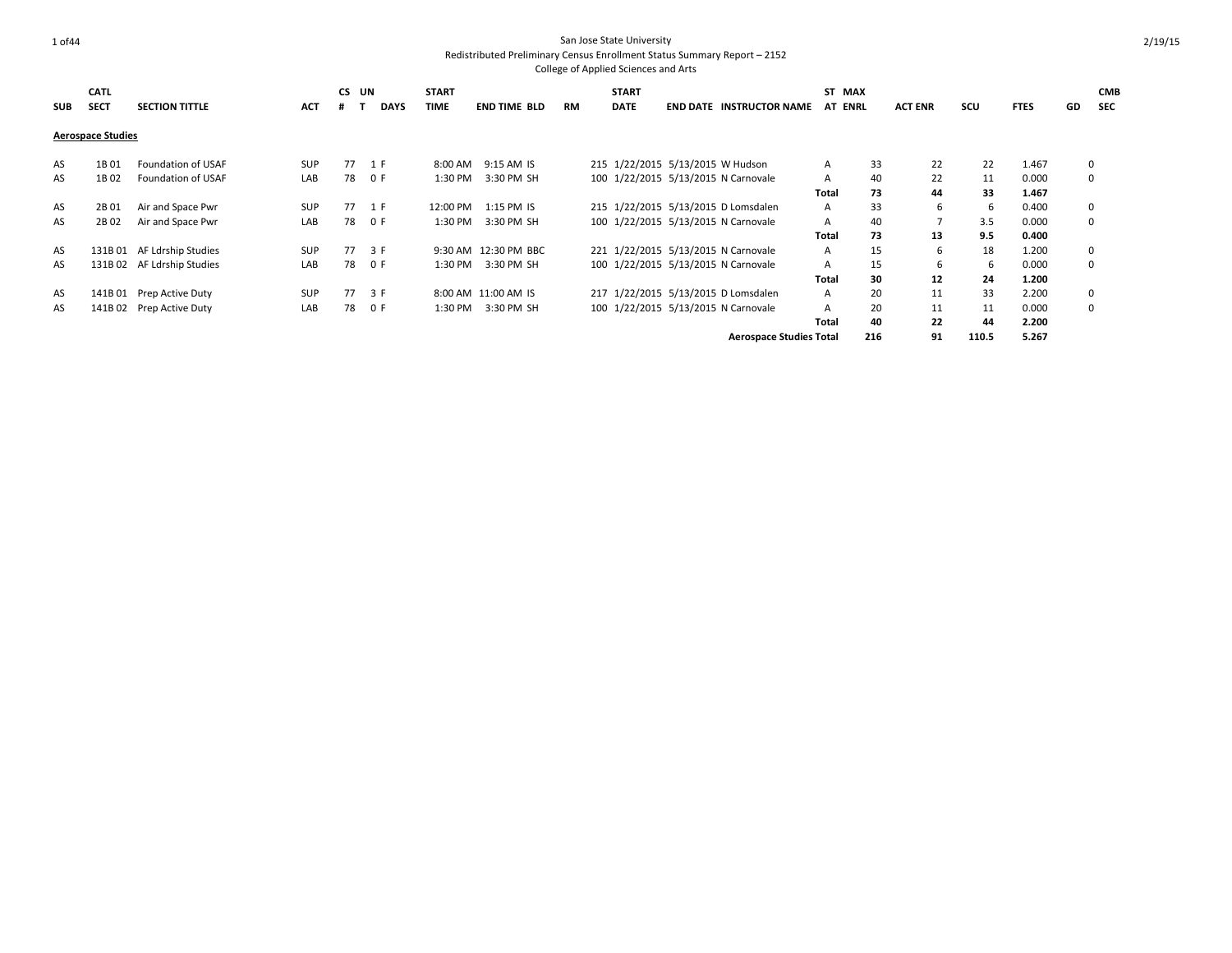| <b>SUB</b> | <b>CATL</b><br><b>SECT</b> | <b>SECTION TITTLE</b>                 | <b>ACT</b> | CS UN | <b>DAYS</b>    | <b>START</b><br>TIME | <b>END TIME BLD</b>  | RM | <b>START</b><br><b>DATE</b> | <b>END DATE</b>                        | <b>INSTRUCTOR NAME</b>                | ST MAX<br>AT ENRL |          | <b>ACT ENR</b> | scu | <b>FTES</b> | GD | <b>CMB</b><br><b>SEC</b> |   |
|------------|----------------------------|---------------------------------------|------------|-------|----------------|----------------------|----------------------|----|-----------------------------|----------------------------------------|---------------------------------------|-------------------|----------|----------------|-----|-------------|----|--------------------------|---|
|            |                            | <b>Applied Sciences - All College</b> |            |       |                |                      |                      |    |                             |                                        |                                       |                   |          |                |     |             |    |                          |   |
| APSC       | 90 02                      | Success as Transfers                  | LEC        |       | 2 M            | 4:30 PM              | 5:20 PM DH           |    |                             | 515 1/22/2015 5/13/2015 E Collins      |                                       | A                 | $\Omega$ |                |     | 0.533       |    | 0 <sup>c</sup>           | * |
| APSC       | 90 03                      | Success as Transfers                  | <b>LEC</b> |       | 3 M            | 5:30 PM              | 7:20 PM MD           |    |                             | 101 1/22/2015 5/13/2015 M Randle       |                                       | A                 | $\Omega$ | 157            | 314 | 31.500      |    | 0 <sup>c</sup>           | ∗ |
| APSC       | 90 08                      | Success as Transfers                  | <b>ACT</b> |       | 0 W            | 6:00 PM              | 7:50 PM MH           |    |                             | 223 1/22/2015 5/13/2015 J Macias       |                                       | A                 |          | 17             | 17  | 0.000       |    | 0 <sup>C</sup>           |   |
| APSC       | 90 09                      | Success as Transfers                  | ACT        |       | 70F            |                      | 10:00 AM 11:50 AM MH |    |                             | 222 1/22/2015 5/13/2015 L Gangai       |                                       | A                 |          | 15             | 15  | 0.000       |    | 0 <sup>c</sup>           |   |
| APSC       | 90 10                      | Success as Transfers                  | <b>ACT</b> |       | 0 T            | 6:00 PM              | 7:50 PM DH           |    |                             | 243 1/22/2015 5/13/2015 V Chapman      |                                       | A                 |          | 14             | 14  | 0.000       |    | 0 <sup>c</sup>           | ∗ |
| APSC       | 90 12                      | Success as Transfers                  | <b>ACT</b> |       | 0 W            | 6:00 PM              | 7:50 PM DH           |    |                             | 243 1/22/2015 5/13/2015 O David        |                                       | A                 |          | 16             | 16  | 0.000       |    | 0 <sup>c</sup>           |   |
| APSC       | 90 13                      | Success as Transfers                  | <b>ACT</b> |       | 0 R            | 6:00 PM              | 7:50 PM DH           |    |                             | 515 1/22/2015 5/13/2015 R Nemali       |                                       | A                 |          | 15             | 15  | 0.000       |    | 0 <sup>c</sup>           |   |
| APSC       | 90 14                      | Success as Transfers                  | <b>ACT</b> |       | 0 F            |                      | 11:00 AM 12:50 PM MH |    |                             | 323 1/22/2015 5/13/2015 M Randle       |                                       | A                 |          | 17             | 17  | 0.000       |    | 0 <sup>c</sup>           |   |
| APSC       | 90 15                      | Success as Transfers                  | <b>ACT</b> |       | 0 <sub>T</sub> | 3:00 PM              | 4:50 PM SH           |    |                             | 240 1/22/2015 5/13/2015 M Randle       |                                       | A                 |          | 17             | 17  | 0.000       |    | 0 <sup>c</sup>           |   |
| APSC       | 90 16                      | Success as Transfers                  | <b>ACT</b> |       | 0 T            | 6:00 PM              | 7:50 PM DH           |    |                             | 416 1/22/2015 5/13/2015 O David        |                                       | A                 |          | 16             | 16  | 0.000       |    | 0 <sup>C</sup>           | ∗ |
| APSC       | 90 18                      | Success as Transfers                  | ACT        |       | 0 F            | 12:00 PM             | 1:50 PM DH           |    |                             | 243 1/22/2015 5/13/2015 G Gray-Peoples |                                       | A                 |          | 16             | 16  | 0.000       |    | 0 <sup>c</sup>           |   |
| APSC       | 90 19                      | Success as Transfers                  | <b>ACT</b> |       | 0 T            | 6:00 PM              | 7:50 PM SH           |    |                             | 348 1/22/2015 5/13/2015   Sanchez      |                                       | A                 |          | 14             | 14  | 0.000       |    | 0 <sup>c</sup>           |   |
| APSC       | 90 20                      | Success as Transfers                  | <b>ACT</b> |       | 0 W            | 4:30 PM              | 6:20 PM DH           |    |                             | 515 1/22/2015 5/13/2015 D Bruggeman    |                                       | A                 | $\Omega$ |                | 4   | 0.000       |    | 0 <sup>c</sup>           |   |
|            |                            |                                       |            |       |                |                      |                      |    |                             |                                        |                                       | Total             |          | 322            | 479 | 32.033      |    |                          |   |
|            |                            |                                       |            |       |                |                      |                      |    |                             |                                        | <b>Applied Sciences - All College</b> |                   |          | 322            | 479 | 32.033      |    |                          |   |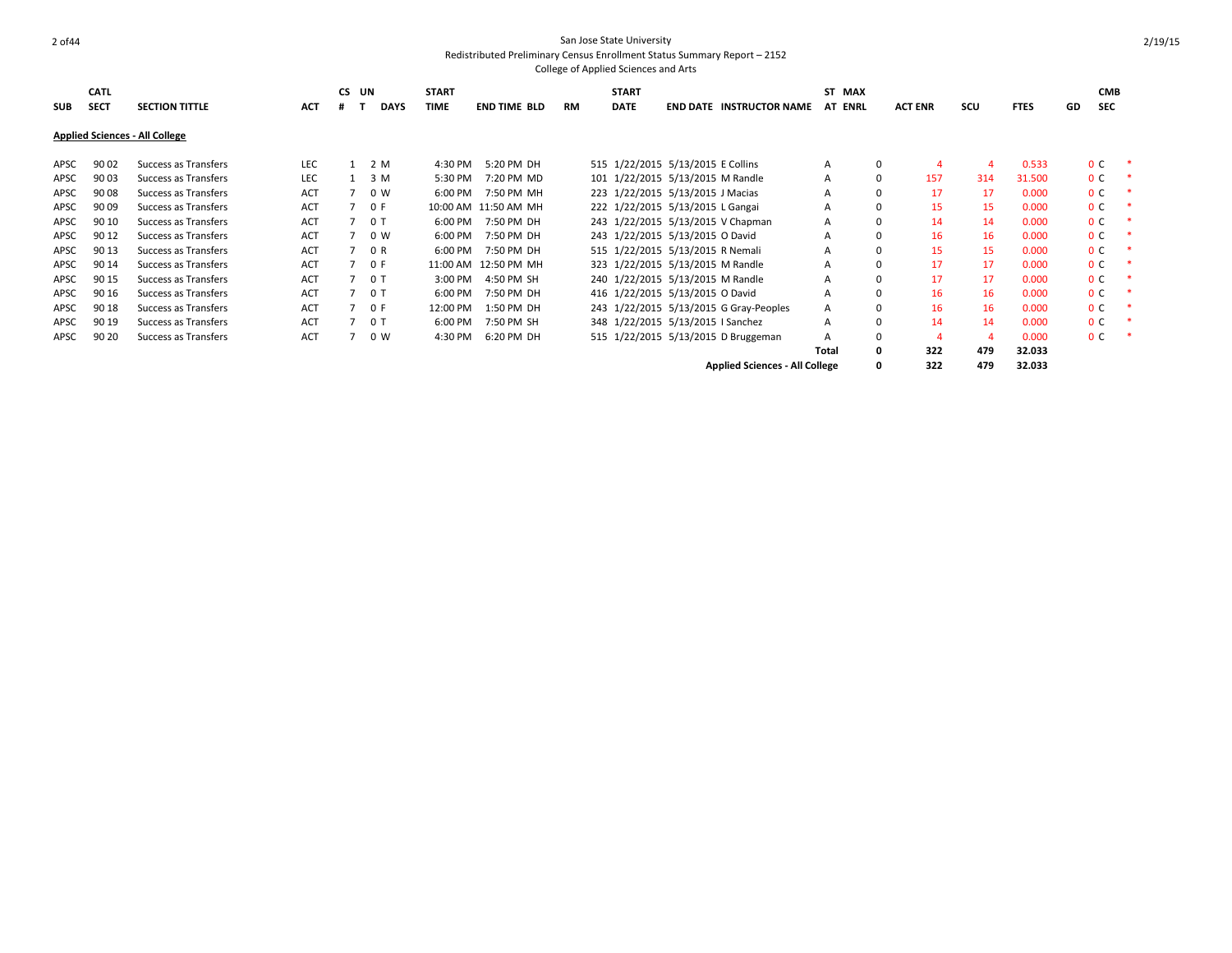# 3 of44 San Jose State University Redistributed Preliminary Census Enrollment Status Summary Report – 2152

|             | <b>CATL</b>               |                                                      |            | CS UN          |                             | <b>START</b> |                      |    | <b>START</b>                     |                                  | ST MAX |                         |                          |             |    | <b>CMB</b>     |        |
|-------------|---------------------------|------------------------------------------------------|------------|----------------|-----------------------------|--------------|----------------------|----|----------------------------------|----------------------------------|--------|-------------------------|--------------------------|-------------|----|----------------|--------|
| <b>SUB</b>  | <b>SECT</b>               | <b>SECTION TITTLE</b>                                | ACT        | #              | $\mathbf{T}$<br><b>DAYS</b> | <b>TIME</b>  | <b>END TIME BLD</b>  | RM | <b>DATE</b>                      | END DATE INSTRUCTOR NAME AT ENRL |        | <b>ACT ENR</b>          | scu                      | <b>FTES</b> | GD | <b>SEC</b>     |        |
|             |                           |                                                      |            |                |                             |              |                      |    |                                  |                                  |        |                         |                          |             |    |                |        |
|             | <b>Health Professions</b> |                                                      |            |                |                             |              |                      |    |                                  |                                  |        |                         |                          |             |    |                |        |
|             |                           |                                                      |            |                |                             |              |                      |    |                                  |                                  |        |                         |                          |             |    |                |        |
| HPRF        |                           | 100W 01 Writing Workshop                             | SEM        |                | 3                           |              |                      |    |                                  |                                  | x      | 0                       | 0<br>0                   | 0.000       |    | $\Omega$       |        |
| HS          |                           | 100W 01 Writing Workshop                             | <b>SEM</b> |                | 3                           |              |                      |    |                                  |                                  | X      | $\mathbf 0$             | 0<br>0                   | 0.000       |    | $\Omega$       |        |
| <b>NUFS</b> |                           | 100W 01 Writing Workshop                             | <b>SEM</b> |                | 3                           |              |                      |    |                                  |                                  | Х      | $\Omega$                | $\Omega$<br>$\Omega$     | 0.000       |    | $\Omega$       |        |
| <b>NURS</b> |                           | 100W 01 Writing Workshop                             | SEM        |                | 3                           |              |                      |    |                                  |                                  | Х      | $\Omega$<br>0           | 0                        | 0.000       |    | $\Omega$       |        |
| OCTH        |                           | 100W 01 Writing Workshop                             | <b>SEM</b> |                | 3                           |              |                      |    |                                  |                                  | X      | $\Omega$<br>$\Omega$    | $\Omega$                 | 0.000       |    | $\Omega$       |        |
| HPRF        |                           | 100W 02 Writing Workshop                             | <b>SEM</b> | 4              | 3 TR                        |              | 10:30 AM 11:45 AM HB |    | 407 1/22/2015 5/13/2015 M Bondi  |                                  | A      | 25<br>$\Omega$          | $\Omega$                 | 0.000       |    | 0 <sup>c</sup> |        |
| <b>NUFS</b> |                           | 100W 02 Writing Workshop                             | <b>SEM</b> | 4              | 3 TR                        |              | 10:30 AM 11:45 AM HB |    | 407 1/22/2015 5/13/2015 M Bondi  |                                  | Α      | $\Omega$                | $\Omega$<br>$\Omega$     | 0.000       |    | 0 <sub>c</sub> | $\ast$ |
| <b>NURS</b> |                           | 100W 02 Writing Workshop                             | <b>SEM</b> | 4              | 3 TR                        |              | 10:30 AM 11:45 AM HB |    | 407 1/22/2015 5/13/2015 M Bondi  |                                  | A      | $\Omega$<br>$\Omega$    | $\Omega$                 | 0.000       |    | 0 <sup>c</sup> |        |
| OCTH        |                           | 100W 02 Writing Workshop                             | <b>SEM</b> | 4              | 3 TR                        |              | 10:30 AM 11:45 AM HB |    | 407 1/22/2015 5/13/2015 M Bondi  |                                  | Α      | $\mathbf 0$             | $\overline{0}$<br>0      | 0.000       |    | 0 <sup>C</sup> |        |
| HPRF        |                           | 100W 03 Writing Workshop                             | <b>SEM</b> | 4              | 3 TR                        |              | 1:30 PM 2:45 PM IS   |    | 215 1/22/2015 5/13/2015 M Bondi  |                                  | A      | 25                      | $\Omega$<br>$\Omega$     | 0.000       |    | 0 <sup>c</sup> |        |
| <b>NUFS</b> |                           | 100W 03 Writing Workshop                             | <b>SEM</b> | 4              | 3 TR                        | 1:30 PM      | 2:45 PM IS           |    | 215 1/22/2015 5/13/2015 M Bondi  |                                  | А      | $\mathbf 0$             | $\overline{0}$<br>0      | 0.000       |    | 0 <sup>C</sup> |        |
| <b>NURS</b> |                           | 100W 03 Writing Workshop                             | <b>SEM</b> | $\overline{4}$ | 3 TR                        | 1:30 PM      | 2:45 PM IS           |    | 215 1/22/2015 5/13/2015 M Bondi  |                                  | A      | $\Omega$                | $\Omega$<br>$\mathbf{0}$ | 0.000       |    | 0 <sub>c</sub> | $\ast$ |
| OCTH        |                           | 100W 03 Writing Workshop                             | <b>SEM</b> | 4              | 3 TR                        |              | 1:30 PM 2:45 PM IS   |    | 215 1/22/2015 5/13/2015 M Bondi  |                                  | А      | $\Omega$                | $\Omega$<br>$\mathbf 0$  | 0.000       |    | 0 <sup>C</sup> | $\ast$ |
| <b>HPRF</b> |                           | 100W 04 Writing Workshop                             | <b>SEM</b> |                | 3                           |              |                      |    |                                  |                                  | x      | $\Omega$<br>$\Omega$    | $\Omega$                 | 0.000       |    | $\Omega$       |        |
| HS          |                           | 100W 04 Writing Workshop                             | <b>SEM</b> |                | 3                           |              |                      |    |                                  |                                  | X      | $\Omega$<br>$\Omega$    | 0                        | 0.000       |    | $\Omega$       |        |
| <b>NUFS</b> |                           | 100W 04 Writing Workshop                             | <b>SEM</b> |                | 3                           |              |                      |    |                                  |                                  | x      | $\Omega$<br>$\Omega$    | $\Omega$                 | 0.000       |    | $\Omega$       |        |
| <b>NURS</b> |                           | 100W 04 Writing Workshop                             | <b>SEM</b> |                | 3                           |              |                      |    |                                  |                                  | x      | $\Omega$<br>$\Omega$    | 0                        | 0.000       |    | $\Omega$       |        |
| <b>OCTH</b> |                           | 100W 04 Writing Workshop                             | <b>SEM</b> |                | 3                           |              |                      |    |                                  |                                  | X      | $\Omega$<br>$\Omega$    | 0                        | 0.000       |    | $\Omega$       |        |
| <b>HPRF</b> |                           | 100W 06 Writing Workshop                             | <b>SEM</b> |                | 3                           |              |                      |    |                                  |                                  | X      | $\Omega$                | $\Omega$<br>$\Omega$     | 0.000       |    | $\Omega$       |        |
| НS          |                           | 100W 06 Writing Workshop                             | SEM        |                | $\overline{\mathbf{3}}$     |              |                      |    |                                  |                                  | X      | $\Omega$                | 0<br>0                   | 0.000       |    | $\Omega$       |        |
| <b>NUFS</b> |                           |                                                      | <b>SEM</b> |                | 3                           |              |                      |    |                                  |                                  | x      | $\Omega$<br>$\Omega$    | $\Omega$                 | 0.000       |    | $\Omega$       |        |
|             |                           | 100W 06 Writing Workshop<br>100W 06 Writing Workshop | <b>SEM</b> |                | 3                           |              |                      |    |                                  |                                  | X      | $\Omega$<br>$\Omega$    | 0                        | 0.000       |    | $\Omega$       |        |
| <b>NURS</b> |                           |                                                      |            |                | 3                           |              |                      |    |                                  |                                  | x      | $\Omega$<br>$\Omega$    | $\Omega$                 |             |    | $\Omega$       |        |
| <b>OCTH</b> |                           | 100W 06 Writing Workshop                             | <b>SEM</b> |                |                             |              |                      |    |                                  |                                  |        | $\Omega$                |                          | 0.000       |    |                |        |
| <b>HPRF</b> |                           | 100W 07 Writing Workshop                             | <b>SEM</b> |                | 3                           |              |                      |    |                                  |                                  | X      | 0                       | 0                        | 0.000       |    | $\Omega$       |        |
| HS          |                           | 100W 07 Writing Workshop                             | <b>SEM</b> |                | $\overline{3}$              |              |                      |    |                                  |                                  | x      | $\Omega$<br>$\Omega$    | 0                        | 0.000       |    | $\mathbf 0$    |        |
| <b>NUFS</b> |                           | 100W 07 Writing Workshop                             | <b>SEM</b> |                | 3                           |              |                      |    |                                  |                                  | X      | $\Omega$                | 0<br>$\Omega$            | 0.000       |    | $\Omega$       |        |
| <b>NURS</b> |                           | 100W 07 Writing Workshop                             | <b>SEM</b> |                | 3                           |              |                      |    |                                  |                                  | x      | $\Omega$<br>$\Omega$    | 0                        | 0.000       |    | $\Omega$       |        |
| OCTH        |                           | 100W 07 Writing Workshop                             | <b>SEM</b> |                | 3                           |              |                      |    |                                  |                                  | X      | $\Omega$                | $\Omega$<br>0            | 0.000       |    | $\Omega$       |        |
| <b>HPRF</b> |                           | 100W 08 Writing Workshop                             | <b>SEM</b> | 4              | 3 M                         | 3:00 PM      | 5:45 PM IS           |    | 215 1/22/2015 5/13/2015 L Jacoby |                                  | Α      | 25                      | $\Omega$<br>0            | 0.000       |    | 0 <sup>c</sup> |        |
| <b>NUFS</b> |                           | 100W 08 Writing Workshop                             | <b>SEM</b> | 4              | 3 M                         | 3:00 PM      | 5:45 PM IS           |    | 215 1/22/2015 5/13/2015 L Jacoby |                                  | А      | $\Omega$                | $\Omega$<br>$\Omega$     | 0.000       |    | 0 <sup>c</sup> |        |
| <b>NURS</b> |                           | 100W 08 Writing Workshop                             | <b>SEM</b> | 4              | 3 M                         | 3:00 PM      | 5:45 PM IS           |    | 215 1/22/2015 5/13/2015 L Jacoby |                                  | A      | $\Omega$<br>0           | $\Omega$                 | 0.000       |    | 0 <sup>c</sup> |        |
| <b>OCTH</b> |                           | 100W 08 Writing Workshop                             | <b>SEM</b> | 4              | 3 M                         |              | 3:00 PM 5:45 PM IS   |    | 215 1/22/2015 5/13/2015 L Jacoby |                                  | А      | $\Omega$                | $\Omega$<br>$\Omega$     | 0.000       |    | 0 <sub>c</sub> |        |
| <b>HPRF</b> |                           | 100W 09 Writing Workshop                             | <b>SEM</b> |                | 3                           |              |                      |    |                                  |                                  | X      | $\Omega$<br>0           | 0                        | 0.000       |    | $\Omega$       |        |
| HS          |                           | 100W 09 Writing Workshop                             | <b>SEM</b> |                | 3                           |              |                      |    |                                  |                                  | X      | $\Omega$                | $\Omega$<br>0            | 0.000       |    | $\Omega$       |        |
| <b>NUFS</b> |                           | 100W 09 Writing Workshop                             | <b>SEM</b> |                | 3                           |              |                      |    |                                  |                                  | x      | $\Omega$<br>$\Omega$    | $\Omega$                 | 0.000       |    | $\Omega$       |        |
| NURS        |                           | 100W 09 Writing Workshop                             | <b>SEM</b> |                | 3                           |              |                      |    |                                  |                                  | X      | $\Omega$                | 0<br>0                   | 0.000       |    | $\mathbf 0$    |        |
| OCTH        |                           | 100W 09 Writing Workshop                             | <b>SEM</b> |                | 3                           |              |                      |    |                                  |                                  | X      | $\Omega$                | $\Omega$<br>$\Omega$     | 0.000       |    | $\Omega$       |        |
| <b>HPRF</b> |                           | 100W 10 Writing Workshop                             | <b>SEM</b> |                | 4 3 T                       |              | 6:00 PM 8:45 PM BBC  |    | 126 1/22/2015 5/13/2015 S Ash    |                                  | А      | 25                      | $\Omega$<br>0            | 0.000       |    | 0 <sup>C</sup> |        |
| <b>NUFS</b> |                           | 100W 10 Writing Workshop                             | <b>SEM</b> |                | 4 3 T                       |              | 6:00 PM 8:45 PM BBC  |    | 126 1/22/2015 5/13/2015 S Ash    |                                  | A      | $\Omega$                | $\Omega$<br>$\mathbf{0}$ | 0.000       |    | 0 <sup>c</sup> | $\ast$ |
| <b>NURS</b> |                           | 100W 10 Writing Workshop                             | SEM        | 4              | 3 T                         | 6:00 PM      | 8:45 PM BBC          |    | 126 1/22/2015 5/13/2015 S Ash    |                                  | Α      | $\Omega$                | $\Omega$<br>$\Omega$     | 0.000       |    | 0 <sup>c</sup> |        |
| OCTH        |                           | 100W 10 Writing Workshop                             | <b>SEM</b> | $\overline{4}$ | 3T                          |              | 6:00 PM 8:45 PM BBC  |    | 126 1/22/2015 5/13/2015 S Ash    |                                  | Α      | $\Omega$<br>$\Omega$    | $\mathbf 0$              | 0.000       |    | 0 <sub>c</sub> | $\ast$ |
| <b>HPRF</b> |                           | 100W 11 Writing Workshop                             | <b>SEM</b> | 4              | 3 TR                        |              | 9:00 AM 10:15 AM HB  |    | 407 1/22/2015 5/13/2015 M Bondi  |                                  | А      | 25<br>25                | 75                       | 5.000       |    | 0 <sup>C</sup> |        |
| НS          |                           | 100W 11 Writing Workshop                             | <b>SEM</b> | $\overline{4}$ | 3 TR                        |              | 9:00 AM 10:15 AM HB  |    | 407 1/22/2015 5/13/2015 M Bondi  |                                  | А      | $\Omega$<br>$\mathbf 0$ | $\mathbf 0$              | 0.000       |    | 0 <sup>c</sup> |        |
| <b>NUFS</b> |                           | 100W 11 Writing Workshop                             | <b>SEM</b> | 4              | 3 TR                        |              | 9:00 AM 10:15 AM HB  |    | 407 1/22/2015 5/13/2015 M Bondi  |                                  | Α      | $\Omega$                | $\mathbf 0$<br>$\Omega$  | 0.000       |    | 0 <sup>c</sup> |        |
| NURS        |                           | 100W 11 Writing Workshop                             | <b>SEM</b> | 4              | 3 TR                        |              | 9:00 AM 10:15 AM HB  |    | 407 1/22/2015 5/13/2015 M Bondi  |                                  | А      | $\Omega$                | $\mathbf 0$<br>0         | 0.000       |    | 0 <sub>c</sub> |        |
| OCTH        |                           | 100W 11 Writing Workshop                             | <b>SEM</b> | 4              | 3 TR                        |              | 9:00 AM 10:15 AM HB  |    | 407 1/22/2015 5/13/2015 M Bondi  |                                  | А      | $\Omega$                | $\Omega$<br>$\mathbf{0}$ | 0.000       |    | 0 <sup>c</sup> |        |
| <b>HPRF</b> |                           | 100W 12 Writing Workshop                             | <b>SEM</b> |                | 4 3 T                       |              | 3:00 PM 5:45 PM BBC  |    | 126 1/22/2015 5/13/2015 S Ash    |                                  | А      | 25                      | $\mathbf{0}$<br>$\Omega$ | 0.000       |    | 0 <sup>C</sup> |        |
| <b>NUFS</b> |                           | 100W 12 Writing Workshop                             | <b>SEM</b> | 4              | 3 T                         | 3:00 PM      | 5:45 PM BBC          |    | 126 1/22/2015 5/13/2015 S Ash    |                                  | A      | $\Omega$                | $\Omega$<br>$\Omega$     | 0.000       |    | 0 <sup>c</sup> |        |
| <b>NURS</b> |                           | 100W 12 Writing Workshop                             | <b>SEM</b> | 4              | 3 T                         |              | 3:00 PM 5:45 PM BBC  |    | 126 1/22/2015 5/13/2015 S Ash    |                                  | A      | $\Omega$                | $\Omega$<br>$\Omega$     | 0.000       |    | 0 <sup>c</sup> |        |
|             |                           |                                                      |            |                |                             |              |                      |    |                                  |                                  |        |                         |                          |             |    |                |        |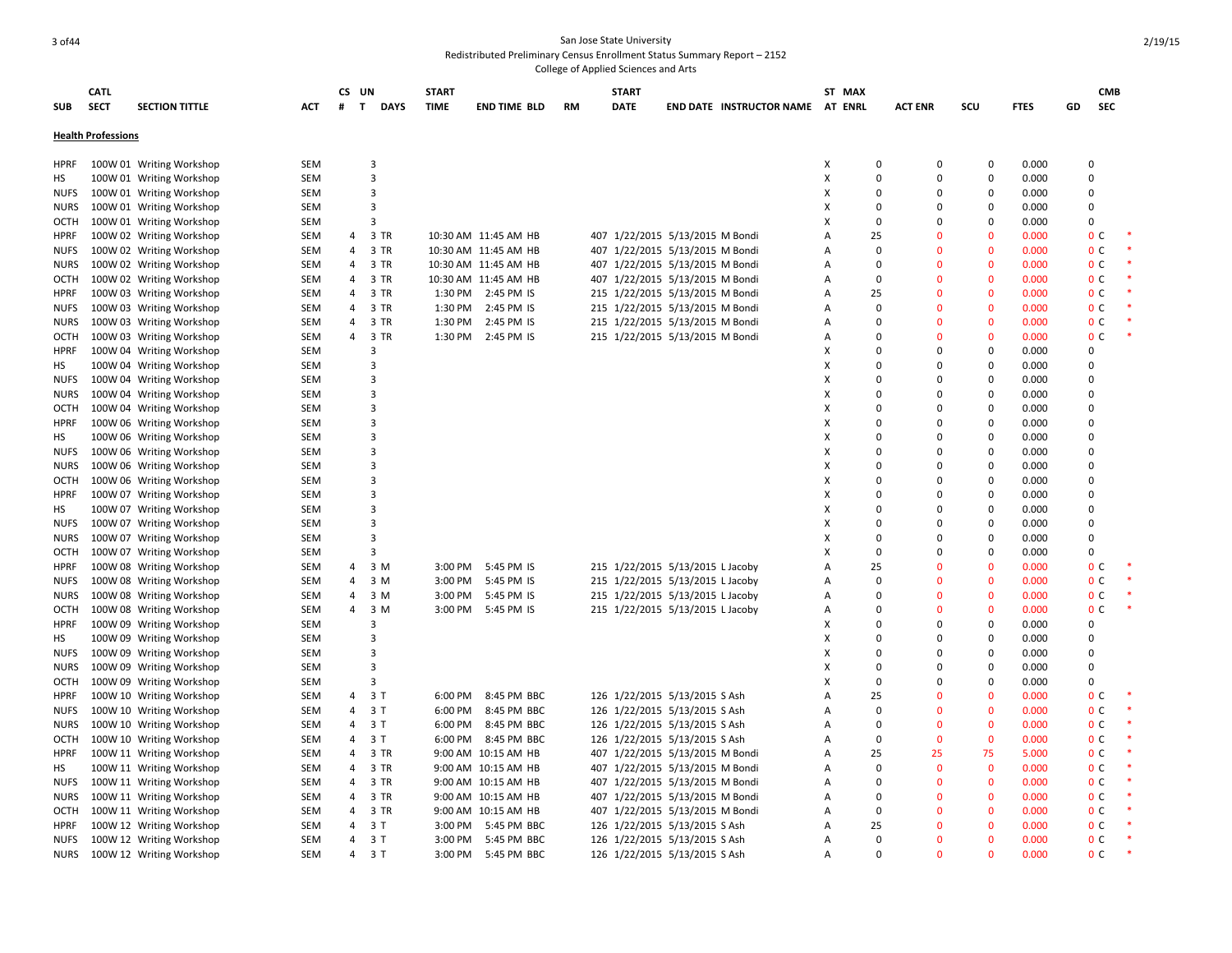|             | <b>CATL</b> |                          |            | CS UN          |                  | <b>START</b> |                      |           | <b>START</b> |                                 |       | ST MAX         |                |              |             |    | <b>CMB</b>     |        |
|-------------|-------------|--------------------------|------------|----------------|------------------|--------------|----------------------|-----------|--------------|---------------------------------|-------|----------------|----------------|--------------|-------------|----|----------------|--------|
| <b>SUB</b>  | <b>SECT</b> | <b>SECTION TITTLE</b>    | <b>ACT</b> | #              | <b>DAYS</b><br>T | <b>TIME</b>  | <b>END TIME BLD</b>  | <b>RM</b> | <b>DATE</b>  | <b>END DATE INSTRUCTOR NAME</b> |       | <b>AT ENRL</b> | <b>ACT ENR</b> | scu          | <b>FTES</b> | GD | <b>SEC</b>     |        |
| OCTH        |             | 100W 12 Writing Workshop | <b>SEM</b> |                | 4 3 T            | 3:00 PM      | 5:45 PM BBC          |           |              | 126 1/22/2015 5/13/2015 S Ash   | A     | 0              | $\mathbf{0}$   | $\mathbf{0}$ | 0.000       |    | 0 <sup>C</sup> | -4     |
| <b>HPRF</b> |             | 100W 13 Writing Workshop | <b>SEM</b> | 4              | 3 R              | 6:00 PM      | 8:45 PM YUH          |           |              | 243 1/22/2015 5/13/2015 S Ash   | A     | 25             | $\Omega$       | $\mathbf{0}$ | 0.000       |    | 0 <sup>c</sup> |        |
| <b>NUFS</b> |             | 100W 13 Writing Workshop | <b>SEM</b> | 4              | 3 R              | 6:00 PM      | 8:45 PM YUH          |           |              | 243 1/22/2015 5/13/2015 S Ash   | A     | $\Omega$       | $\Omega$       | $\mathbf{0}$ | 0.000       |    | 0 <sup>C</sup> |        |
| <b>NURS</b> |             | 100W 13 Writing Workshop | <b>SEM</b> | 4              | 3 R              | 6:00 PM      | 8:45 PM YUH          |           |              | 243 1/22/2015 5/13/2015 S Ash   | А     | $\Omega$       | $\Omega$       | $\mathbf{0}$ | 0.000       |    | 0 <sup>c</sup> |        |
| OCTH        |             | 100W 13 Writing Workshop | SEM        | 4              | 3 R              | 6:00 PM      | 8:45 PM YUH          |           |              | 243 1/22/2015 5/13/2015 S Ash   | A     | $\Omega$       | $\mathbf{0}$   | $\mathbf{0}$ | 0.000       |    | 0 <sup>C</sup> |        |
| <b>HPRF</b> |             | 100W 14 Writing Workshop | <b>SEM</b> | 4              | 3 F              |              | 9:30 AM 12:15 PM YUH |           |              | 243 1/22/2015 5/13/2015 W Spain | А     | 25             | $\Omega$       | $\mathbf{0}$ | 0.000       |    | 0 <sup>c</sup> |        |
| <b>NUFS</b> |             | 100W 14 Writing Workshop | SEM        | $\overline{4}$ | 3 F              |              | 9:30 AM 12:15 PM YUH |           |              | 243 1/22/2015 5/13/2015 W Spain | A     | $\Omega$       | $\Omega$       | $\mathbf{0}$ | 0.000       |    | 0 <sup>c</sup> |        |
| <b>NURS</b> |             | 100W 14 Writing Workshop | SEM        | 4              | 3 F              |              | 9:30 AM 12:15 PM YUH |           |              | 243 1/22/2015 5/13/2015 W Spain | A     | $\Omega$       | $\Omega$       | $\mathbf{0}$ | 0.000       |    | 0 <sup>C</sup> |        |
| OCTH        |             | 100W 14 Writing Workshop | SEM        | 4              | 3 F              |              | 9:30 AM 12:15 PM YUH |           |              | 243 1/22/2015 5/13/2015 W Spain | A     | $\Omega$       | $\Omega$       | $\mathbf{0}$ | 0.000       |    | 0 <sup>C</sup> | $\ast$ |
|             |             |                          |            |                |                  |              |                      |           |              |                                 | Total | 200            | 25             | 75           | 5.000       |    |                |        |
| HPRF        | 134 01      | Comp Alt Health          | LEC        |                | 3                |              |                      |           |              |                                 | Χ     | $\Omega$       | $\Omega$       | $\mathbf 0$  | 0.000       |    | 0              |        |
| <b>NUFS</b> | 134 01      | Comp Alt Health          | LEC        |                | $\overline{3}$   |              |                      |           |              |                                 | X     | $\Omega$       | $\Omega$       | 0            | 0.000       |    | 0              |        |
| <b>HPRF</b> | 134 02      | Comp Alt Health          | LEC        | $\mathbf{2}$   | 3 R              |              | 6:00 PM 8:45 PM CCB  |           |              | 102 1/22/2015 5/13/2015 C Haas  | A     | 40             | $\Omega$       | $\mathbf{0}$ | 0.000       |    | 0 <sup>C</sup> |        |
|             |             |                          |            |                |                  |              |                      |           |              |                                 | Total | 40             | O              | 0            | 0.000       |    |                |        |
| <b>HPRF</b> | 13501       | <b>Hith Multiculture</b> | LEC        | 3              | 3 W              | 3:00 PM      | 5:45 PM HB           |           |              | 407 1/22/2015 5/13/2015 M Allen | A     | 30             | $\mathbf{0}$   | $\mathbf 0$  | 0.000       |    | 0 <sup>C</sup> |        |
| <b>NUFS</b> | 135 01      | <b>Hith Multiculture</b> | LEC        | 3              | 3 W              | 3:00 PM      | 5:45 PM HB           |           |              | 407 1/22/2015 5/13/2015 M Allen | A     | $\Omega$       | $\Omega$       | $\mathbf{0}$ | 0.000       |    | 0 <sup>c</sup> |        |
| <b>NURS</b> | 135 01      | <b>Hith Multiculture</b> | LEC        | 3              | 3 W              | 3:00 PM      | 5:45 PM HB           |           |              | 407 1/22/2015 5/13/2015 M Allen | A     | $\Omega$       | $\mathbf{0}$   | $\mathbf{0}$ | 0.000       |    | 0 <sup>c</sup> |        |
| <b>OCTH</b> | 135 01      | <b>Hith Multiculture</b> | LEC        | 3              | 3 W              | 3:00 PM      | 5:45 PM HB           |           |              | 407 1/22/2015 5/13/2015 M Allen | A     | $\Omega$       | $\Omega$       | $\mathbf{0}$ | 0.000       |    | 0 <sup>c</sup> |        |
| <b>HPRF</b> | 135 02      | <b>Hith Multiculture</b> | LEC        | 3              | 3 T              | 6:00 PM      | 8:45 PM HB           |           |              | 407 1/22/2015 5/13/2015 J Jones | А     | 30             | $\Omega$       | $\mathbf{0}$ | 0.000       |    | 0 <sup>c</sup> |        |
| <b>NUFS</b> | 135 02      | <b>Hith Multiculture</b> | LEC        | 3              | 3 T              | 6:00 PM      | 8:45 PM HB           |           |              | 407 1/22/2015 5/13/2015 J Jones | A     | $\Omega$       | $\Omega$       | $\mathbf{0}$ | 0.000       |    | 0 <sup>c</sup> |        |
| <b>NURS</b> | 13502       | <b>Hith Multiculture</b> | LEC        | 3              | 3 T              | 6:00 PM      | 8:45 PM HB           |           |              | 407 1/22/2015 5/13/2015 J Jones | A     | $\Omega$       | $\Omega$       | $\mathbf{0}$ | 0.000       |    | 0 <sup>c</sup> |        |
| <b>OCTH</b> | 135 02      | <b>Hith Multiculture</b> | LEC        | 3              | 3T               | 6:00 PM      | 8:45 PM HB           |           |              | 407 1/22/2015 5/13/2015 J Jones | А     | $\Omega$       | $\mathbf{0}$   | $\mathbf{0}$ | 0.000       |    | 0 <sup>c</sup> |        |
| <b>HPRF</b> | 135 03      | <b>Hith Multiculture</b> | LEC        | 3              | 3 TR             | 1:30 PM      | 2:45 PM SH           |           |              | 414 1/22/2015 5/13/2015 A Shaw  | А     | 30             | $\Omega$       | $\mathbf{0}$ | 0.000       |    | 0 <sup>c</sup> |        |
| <b>NUFS</b> | 13503       | <b>Hith Multiculture</b> | LEC        | 3              | 3 TR             | 1:30 PM      | 2:45 PM SH           |           |              | 414 1/22/2015 5/13/2015 A Shaw  | A     | $\Omega$       | $\Omega$       | $\mathbf{0}$ | 0.000       |    | 0 <sup>c</sup> |        |
| <b>NURS</b> | 135 03      | <b>Hith Multiculture</b> | LEC        | 3              | 3 TR             | 1:30 PM      | 2:45 PM SH           |           |              | 414 1/22/2015 5/13/2015 A Shaw  | А     | $\Omega$       | $\Omega$       | $\mathbf{0}$ | 0.000       |    | 0 <sup>C</sup> |        |
| OCTH        | 13503       | <b>Hith Multiculture</b> | LEC        | 3              | 3 TR             | 1:30 PM      | 2:45 PM SH           |           |              | 414 1/22/2015 5/13/2015 A Shaw  | А     | $\Omega$       | $\Omega$       | $\mathbf{0}$ | 0.000       |    | 0 <sup>c</sup> |        |
| HPRF        | 135 04      | <b>Hith Multiculture</b> | LEC        | 3              | 3 TR             | 12:00 PM     | 1:15 PM SH           |           |              | 345 1/22/2015 5/13/2015 A Shaw  | А     | 30             | $\mathbf{0}$   | $\mathbf{0}$ | 0.000       |    | 0 <sup>c</sup> |        |
| <b>NUFS</b> | 135 04      | <b>Hith Multiculture</b> | LEC        | 3              | 3 TR             | 12:00 PM     | 1:15 PM SH           |           |              | 345 1/22/2015 5/13/2015 A Shaw  | A     | $\Omega$       | $\Omega$       | $\mathbf{0}$ | 0.000       |    | 0 <sup>c</sup> |        |
| <b>NURS</b> | 135 04      | <b>Hith Multiculture</b> | LEC        | 3              | 3 TR             | 12:00 PM     | 1:15 PM SH           |           |              | 345 1/22/2015 5/13/2015 A Shaw  | A     | $\Omega$       | $\Omega$       | $\mathbf{0}$ | 0.000       |    | 0 <sup>C</sup> | $\ast$ |
| OCTH        | 135 04      | <b>Hith Multiculture</b> | LEC        | 3              | 3 TR             |              | 12:00 PM 1:15 PM SH  |           |              | 345 1/22/2015 5/13/2015 A Shaw  | A     | $\Omega$       | $\Omega$       | $\mathbf{0}$ | 0.000       |    | 0 <sup>C</sup> |        |
|             |             |                          |            |                |                  |              |                      |           |              |                                 | Total | 120            | 0              | 0            | 0.000       |    |                |        |
|             |             |                          |            |                |                  |              |                      |           |              | <b>Health Professions Total</b> |       | 360            | 25             | 75           | 5.000       |    |                |        |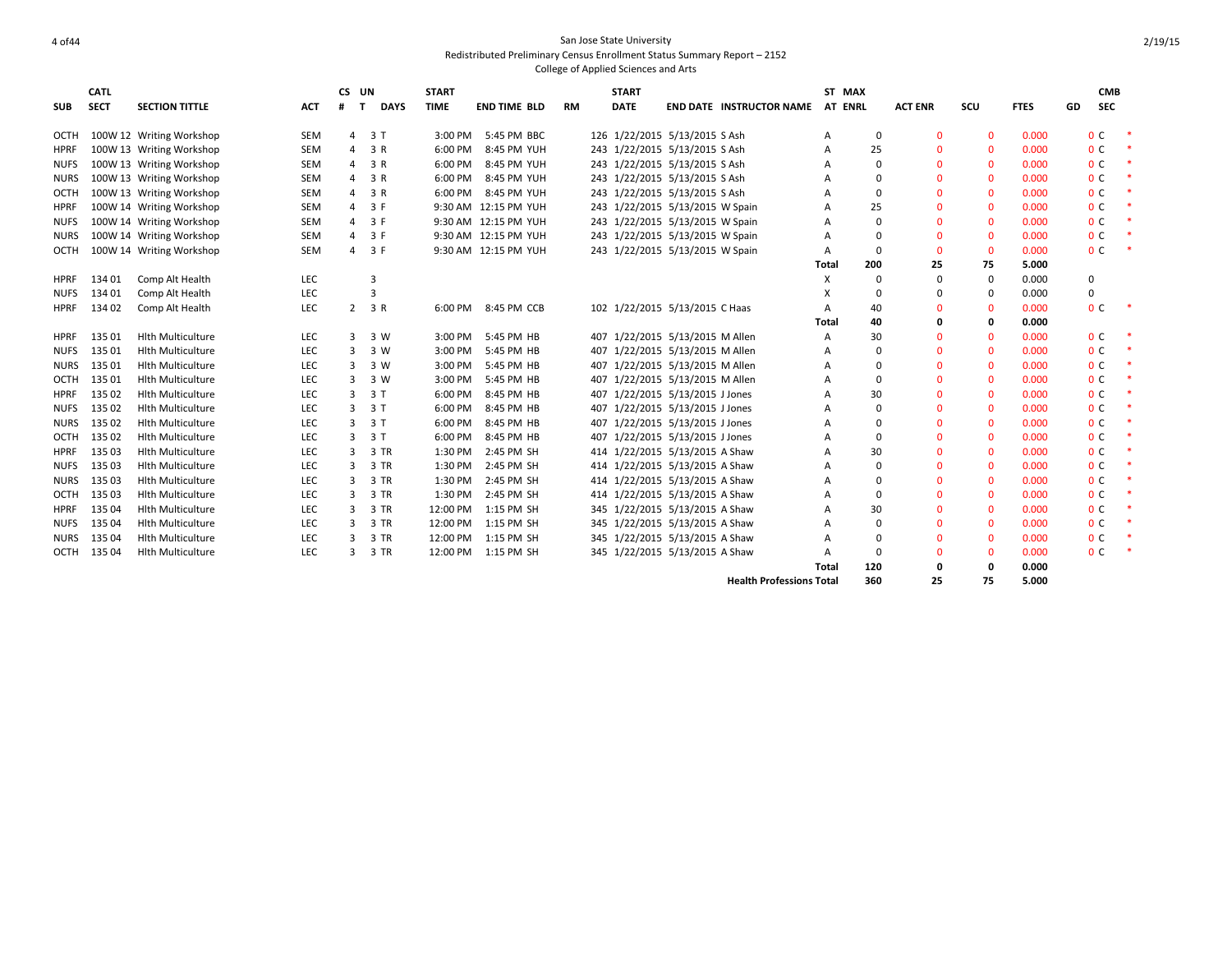|             | CATL                  |                           |            | CS UN             |                | <b>START</b> |                      |    | <b>START</b>                     |                             |                                    | ST MAX       |             |                |                  |             |    | <b>CMB</b>     |  |
|-------------|-----------------------|---------------------------|------------|-------------------|----------------|--------------|----------------------|----|----------------------------------|-----------------------------|------------------------------------|--------------|-------------|----------------|------------------|-------------|----|----------------|--|
| <b>SUB</b>  | <b>SECT</b>           | <b>SECTION TITTLE</b>     | <b>ACT</b> | #<br>$\mathbf{T}$ | <b>DAYS</b>    | <b>TIME</b>  | <b>END TIME BLD</b>  | RM | <b>DATE</b>                      |                             | END DATE INSTRUCTOR NAME AT ENRL   |              |             | <b>ACT ENR</b> | SCU              | <b>FTES</b> | GD | <b>SEC</b>     |  |
|             | <b>Health Science</b> |                           |            |                   |                |              |                      |    |                                  |                             |                                    |              |             |                |                  |             |    |                |  |
|             |                       |                           |            |                   |                |              |                      |    |                                  |                             |                                    |              |             |                |                  |             |    |                |  |
|             | GERO 10701            | Aging and Society         | LEC        |                   | 3              |              |                      |    |                                  |                             |                                    | х            | $\mathbf 0$ | 0              | 0                | 0.000       |    | 0              |  |
| <b>SCWK</b> | 10701                 | Aging and Society         | LEC        |                   | $\overline{3}$ |              |                      |    |                                  |                             |                                    | X            | $\mathbf 0$ | 0              | $\mathbf 0$      | 0.000       |    | 0              |  |
| GERO        | 10702                 | Aging and Society         | LEC        |                   | 2 3 TR         | 12:00 PM     | 1:15 PM CCB          |    | 101 1/22/2015 5/13/2015 V Silva  |                             |                                    | A            | 35          | $\Omega$       | $\Omega$         | 0.000       |    | 0 <sup>c</sup> |  |
| <b>SCWK</b> | 10702                 | Aging and Society         | LEC        |                   | 2 3 TR         | 12:00 PM     | 1:15 PM CCB          |    | 101 1/22/2015 5/13/2015 V Silva  |                             |                                    | A            | $\Omega$    | $\Omega$       | $\mathbf{0}$     | 0.000       |    | 0 <sup>c</sup> |  |
| GERO        | 10703                 | Aging and Society         | LEC        |                   | $2 \t3T$       | 3:00 PM      | 5:45 PM HB           |    | 407 1/22/2015 5/13/2015 V Silva  |                             |                                    | A            | 35          | $\Omega$       | $\Omega$         | 0.000       |    | 0 <sup>c</sup> |  |
| SCWK        | 10703                 | Aging and Society         | LEC        |                   | 2 3 T          | 3:00 PM      | 5:45 PM HB           |    | 407 1/22/2015 5/13/2015 V Silva  |                             |                                    | Α            | $\Omega$    | $\Omega$       | $\Omega$         | 0.000       |    | 0 <sup>c</sup> |  |
|             |                       |                           |            |                   |                |              |                      |    |                                  |                             |                                    | <b>Total</b> | 70          | 0              | 0                | 0.000       |    |                |  |
| GERO        | 13301                 | Gero Field Work           | <b>SUP</b> |                   | 3              |              |                      |    |                                  |                             |                                    | X            | $\Omega$    | $\Omega$       | $\Omega$         | 0.000       |    | 0              |  |
| GERO        | 13302                 | Gero Field Work           | <b>SUP</b> | 36                | 3 TBA          |              |                      |    |                                  | 1/22/2015 5/13/2015 J Bloom |                                    | Α            | 5           | 5              | 15               | 1.000       |    | $\Omega$       |  |
|             |                       |                           |            |                   |                |              |                      |    |                                  |                             |                                    | Total        | 5           | 5              | 15               | 1.000       |    |                |  |
| GERO        | 18001                 | <b>Indiv Studies</b>      | <b>SUP</b> |                   | 3              |              |                      |    |                                  |                             |                                    | Χ            | $\Omega$    | $\Omega$       | $\mathbf 0$      | 0.000       |    | $\Omega$       |  |
| GERO        | 18002                 | <b>Indiv Studies</b>      | SUP        |                   | $\overline{3}$ |              |                      |    |                                  |                             |                                    | X            | $\Omega$    | $\Omega$       | $\mathbf 0$      | 0.000       |    | 0              |  |
|             |                       |                           |            |                   |                |              |                      |    |                                  |                             |                                    | <b>Total</b> | O           | 0              | 0                | 0.000       |    |                |  |
| GERO        | 298 01                | Special Project           | <b>SUP</b> |                   | 3              |              |                      |    |                                  |                             |                                    | X            | $\Omega$    | $\Omega$       | $\mathbf 0$      | 0.000       |    | 0              |  |
|             |                       |                           |            |                   |                |              |                      |    |                                  |                             |                                    | <b>Total</b> | 0           | 0              | 0                | 0.000       |    |                |  |
| HS          | 101                   | <b>Understand Health</b>  | LEC        | $\overline{2}$    | 3 MW           |              | 9:00 AM 10:15 AM SH  |    |                                  |                             | 346 1/22/2015 5/13/2015 M McCarthy | Α            | 30          | 29             | 87               | 5.800       |    | $\Omega$       |  |
| HS          | 102                   | <b>Understand Health</b>  | LEC        | $\overline{2}$    | 3 MW           |              | 10:30 AM 11:45 AM SH |    |                                  |                             | 346 1/22/2015 5/13/2015 M McCarthy | A            | 30          | 30             | 90               | 6.000       |    | 0              |  |
| HS          | 103                   | <b>Understand Health</b>  | LEC        |                   | 2 3 MW         |              | 12:00 PM 1:15 PM SH  |    |                                  |                             | 346 1/22/2015 5/13/2015 M McCarthy | A            | 35          | 35             | 105              | 7.000       |    | 0              |  |
| HS          | 104                   | <b>Understand Health</b>  | LEC        | $\overline{2}$    | 3 TR           |              | 9:00 AM 10:15 AM SH  |    | 346 1/22/2015 5/13/2015 L Mai    |                             |                                    | A            | 35          | 32             | 96               | 6.400       |    | 0              |  |
| HS          | 105                   | Understand Health         | LEC        |                   | 2 3 TR         |              | 10:30 AM 11:45 AM SH |    | 346 1/22/2015 5/13/2015 L Mai    |                             |                                    | Α            | 30          | 28             | 84               | 5.600       |    | 0              |  |
| HS          | 106                   | <b>Understand Health</b>  | <b>LEC</b> |                   | 3              |              |                      |    |                                  |                             |                                    | x            | $\Omega$    | $\mathbf 0$    | $\boldsymbol{0}$ | 0.000       |    | $\Omega$       |  |
| HS          | 107                   | Understand Health         | LEC        |                   | $\overline{3}$ |              |                      |    |                                  |                             |                                    | x            | $\Omega$    | $\mathbf 0$    | $\mathbf 0$      | 0.000       |    | 0              |  |
| HS          | 108                   | <b>Understand Health</b>  | LEC        |                   | 2 3 MW         |              | 1:30 PM 2:45 PM ENG  |    |                                  |                             | 401 1/22/2015 5/13/2015 M McCarthy | A            | 30          | 30             | 90               | 6.000       |    | 0              |  |
|             |                       |                           |            |                   |                |              |                      |    |                                  |                             |                                    | Total        | 190         | 184            | 552              | 36.800      |    |                |  |
| HS          | 1501                  | Human Life Span           | LEC        |                   | 2 3 TR         | 12:00 PM     | 1:15 PM SH           |    | 346 1/22/2015 5/13/2015 L Mai    |                             |                                    | Α            | 35          | 35             | 105              | 7.000       |    | 0 <sup>c</sup> |  |
| <b>GERO</b> | 15 01                 | Human Life Span           | LEC        | $\overline{2}$    | 3 TR           | 12:00 PM     | 1:15 PM SH           |    | 346 1/22/2015 5/13/2015 L Mai    |                             |                                    | Α            | $\Omega$    | $\mathbf{0}$   | $\mathbf 0$      | 0.000       |    | 0 <sup>c</sup> |  |
| <b>RECL</b> | 1501                  | Human Life Span           | LEC        |                   | 2 3 TR         | 12:00 PM     | 1:15 PM SH           |    | 346 1/22/2015 5/13/2015 L Mai    |                             |                                    | A            | $\Omega$    | $\Omega$       | $\mathbf 0$      | 0.000       |    | 0 <sup>c</sup> |  |
| НS          | 15 02                 | Human Life Span           | LEC        |                   | $\overline{3}$ |              |                      |    |                                  |                             |                                    | x            | $\Omega$    | $\Omega$       | $\mathbf 0$      | 0.000       |    | $\Omega$       |  |
| <b>GERO</b> | 15 02                 | Human Life Span           | <b>LEC</b> |                   | $\overline{3}$ |              |                      |    |                                  |                             |                                    | x            | $\Omega$    | $\Omega$       | $\mathbf 0$      | 0.000       |    | $\Omega$       |  |
| RECL        | 15 02                 | Human Life Span           | LEC        |                   | $\overline{3}$ |              |                      |    |                                  |                             |                                    | x            | $\Omega$    | $\Omega$       | $\mathbf 0$      | 0.000       |    | 0              |  |
| HS          | 1503                  | Human Life Span           | LEC        |                   | $\overline{3}$ |              |                      |    |                                  |                             |                                    | x            | $\Omega$    | $\Omega$       | $\mathbf 0$      | 0.000       |    | 0              |  |
| GERO        | 15 03                 | Human Life Span           | LEC        |                   | $\overline{3}$ |              |                      |    |                                  |                             |                                    | x            | $\Omega$    | $\Omega$       | $\mathbf 0$      | 0.000       |    | $\Omega$       |  |
| RECL        | 15 03                 | Human Life Span           | LEC        |                   | 3              |              |                      |    |                                  |                             |                                    | x            | $\Omega$    | $\mathbf 0$    | $\mathbf 0$      | 0.000       |    | 0              |  |
| HS          | 15 04                 | Human Life Span           | LEC        | $\overline{2}$    | 3 MW           | 3:00 PM      | 4:15 PM BBC          |    | 326 1/22/2015 5/13/2015 F Noonis |                             |                                    | A            | 35          | 34             | 102              | 6.800       |    | 0 <sup>c</sup> |  |
| GERO        | 15 04                 | Human Life Span           | LEC        | $\overline{2}$    | 3 MW           | 3:00 PM      | 4:15 PM BBC          |    | 326 1/22/2015 5/13/2015 F Noonis |                             |                                    | A            | $\Omega$    | $\mathbf{0}$   | $\mathbf 0$      | 0.000       |    | 0 <sup>c</sup> |  |
| RECL        | 15 04                 | Human Life Span           | LEC        | $\overline{2}$    | 3 MW           |              | 3:00 PM 4:15 PM BBC  |    | 326 1/22/2015 5/13/2015 F Noonis |                             |                                    | A            | $\Omega$    | $\Omega$       | $\mathbf 0$      | 0.000       |    | 0 <sup>c</sup> |  |
| НS          | 15 05                 | Human Life Span           | LEC        |                   | 3              |              |                      |    |                                  |                             |                                    | x            | $\Omega$    | $\Omega$       | $\mathbf 0$      | 0.000       |    | 0              |  |
| GERO        | 15 05                 | Human Life Span           | LEC        |                   | 3              |              |                      |    |                                  |                             |                                    | x            | $\Omega$    | $\Omega$       | $\mathbf 0$      | 0.000       |    | $\Omega$       |  |
| <b>RECL</b> | 15 05                 | Human Life Span           | LEC        |                   | $\overline{3}$ |              |                      |    |                                  |                             |                                    | X            | $\Omega$    | $\mathbf 0$    | $\mathbf 0$      | 0.000       |    | 0              |  |
| HS          | 1506                  | Human Life Span           | LEC        | $\overline{2}$    | 3 TR           | 3:00 PM      | 4:15 PM MH           |    | 324 1/22/2015 5/13/2015 F Noonis |                             |                                    | A            | 35          | 32             | 96               | 6.400       |    | 0 <sup>c</sup> |  |
| GERO        | 15 06                 | Human Life Span           | LEC        |                   | 2 3 TR         | 3:00 PM      | 4:15 PM MH           |    | 324 1/22/2015 5/13/2015 F Noonis |                             |                                    | A            | $\Omega$    | $\mathbf 0$    | $\mathbf 0$      | 0.000       |    | 0 <sup>c</sup> |  |
| <b>RECL</b> | 15 06                 | Human Life Span           | LEC        |                   | 2 3 TR         | 3:00 PM      | 4:15 PM MH           |    | 324 1/22/2015 5/13/2015 F Noonis |                             |                                    | Α            | $\Omega$    | $\mathbf 0$    | $\mathbf 0$      | 0.000       |    | 0 <sup>c</sup> |  |
|             |                       |                           |            |                   |                |              |                      |    |                                  |                             |                                    | Total        | 105         | 101            | 303              | 20.200      |    |                |  |
| HS          | 25 01                 | <b>Hith Team Building</b> | LEC        |                   | $2 \t3 M$      | 3:00 PM      | 5:45 PM SH           |    | 242 1/22/2015 5/13/2015 M Allen  |                             |                                    | A            | 30          | 37             | 111              | 7.400       |    | 0 <sup>C</sup> |  |
| <b>GERO</b> | 25 01                 | <b>Hith Team Building</b> | LEC        | $\overline{2}$    | 3 M            | 3:00 PM      | 5:45 PM SH           |    | 242 1/22/2015 5/13/2015 M Allen  |                             |                                    | A            | $\Omega$    | $\mathbf 0$    | $\mathbf 0$      | 0.000       |    | 0 <sup>c</sup> |  |
| HS          | 25 02                 | <b>Hith Team Building</b> | LEC        | 2                 | 3 M            | 6:00 PM      | 8:45 PM CL           |    | 243 1/22/2015 5/13/2015   Cantos |                             |                                    | A            | 30          | 27             | 81               | 5.400       |    | 0 <sup>c</sup> |  |
| <b>GERO</b> | 25 02                 | <b>Hlth Team Building</b> | LEC        | $\overline{2}$    | 3 M            | 6:00 PM      | 8:45 PM CL           |    | 243 1/22/2015 5/13/2015   Cantos |                             |                                    | A            | $\Omega$    | $\mathbf{0}$   | $\mathbf 0$      | 0.000       |    | 0 <sup>C</sup> |  |
| HS.         | 2503                  | <b>Hith Team Building</b> | <b>LEC</b> | 2                 | 3 W            | 3:00 PM      | 5:45 PM MH           |    | 235 1/22/2015 5/13/2015 J Ferris |                             |                                    | A            | 30          | 30             | 90               | 6.000       |    | 0 <sup>c</sup> |  |
| GERO        | 2503                  | <b>Hith Team Building</b> | <b>LEC</b> |                   | $2 \t3W$       | 3:00 PM      | 5:45 PM MH           |    | 235 1/22/2015 5/13/2015 J Ferris |                             |                                    | A            | $\Omega$    | $\Omega$       | $\Omega$         | 0.000       |    | 0 <sup>C</sup> |  |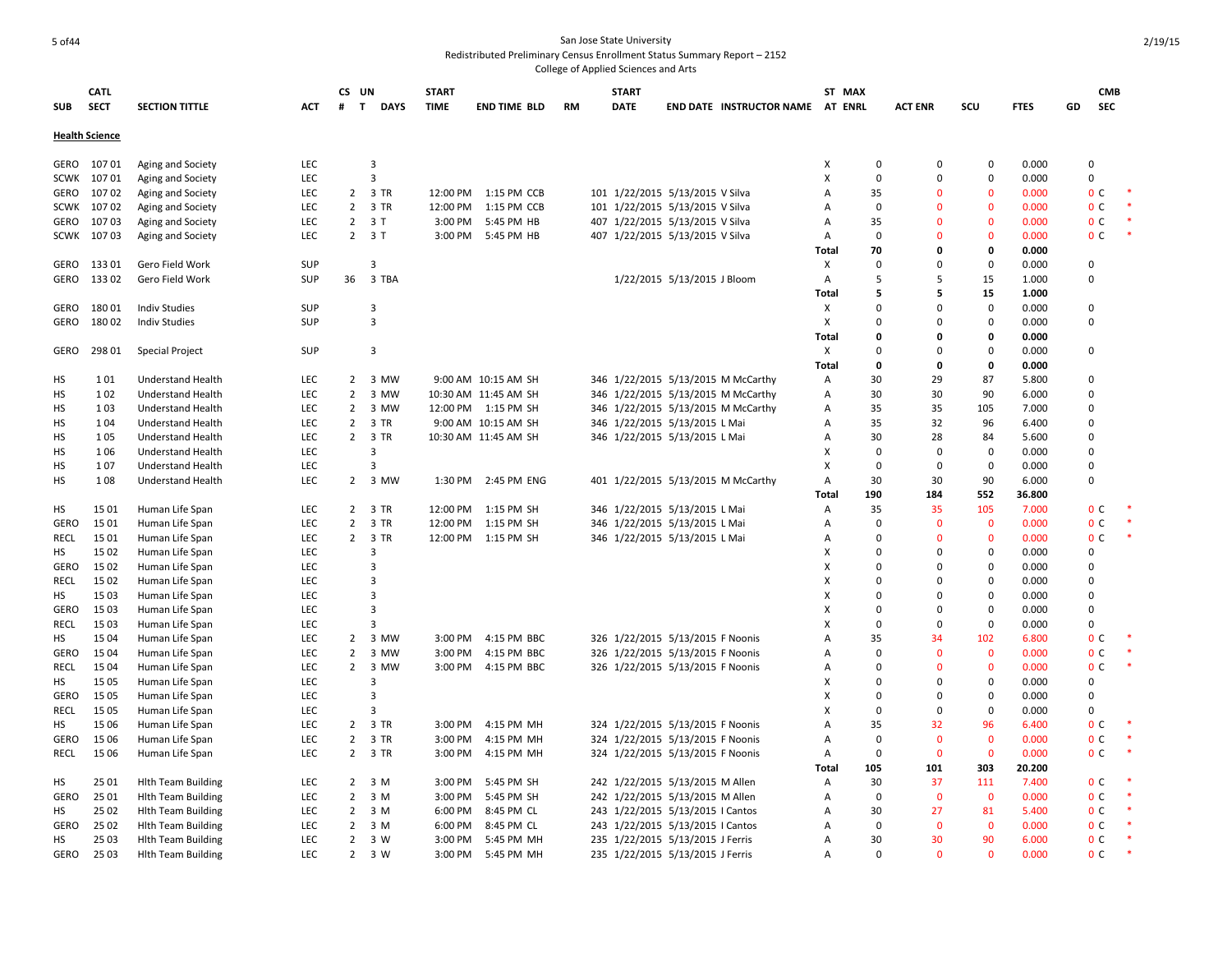|             | <b>CATL</b> |                           |            | CS UN             |                     | <b>START</b> |                       |           | <b>START</b> |                                     |              | ST MAX         |                |             |             |    | <b>CMB</b>     |        |
|-------------|-------------|---------------------------|------------|-------------------|---------------------|--------------|-----------------------|-----------|--------------|-------------------------------------|--------------|----------------|----------------|-------------|-------------|----|----------------|--------|
| <b>SUB</b>  | <b>SECT</b> | <b>SECTION TITTLE</b>     | ACT        | $\mathbf{T}$<br># | <b>DAYS</b>         | <b>TIME</b>  | <b>END TIME BLD</b>   | <b>RM</b> | <b>DATE</b>  | <b>END DATE INSTRUCTOR NAME</b>     |              | <b>AT ENRL</b> | <b>ACT ENR</b> | scu         | <b>FTES</b> | GD | <b>SEC</b>     |        |
|             |             |                           |            |                   |                     |              |                       |           |              |                                     |              |                |                |             |             |    |                |        |
|             | 6701        |                           | <b>LEC</b> |                   | 1 3 MW              |              | 9:00 AM 10:15 AM IS   |           |              |                                     | Total        | 90             | 94             | 282         | 18.800      |    | $\Omega$       |        |
| НS          |             | Intro Health Stat         |            |                   |                     |              |                       |           |              | 215 1/22/2015 5/13/2015 R Knight    | A            | 25             | 25             | 75          | 5.000       |    | $\Omega$       |        |
| HS          | 6702        | Intro Health Stat         | <b>LEC</b> |                   | 1 3 MW              |              | 10:30 AM 11:45 AM IS  |           |              | 215 1/22/2015 5/13/2015 R Knight    | Α            | 25             | 27             | 81          | 5.400       |    |                |        |
| НS          | 6703        | Intro Health Stat         | LEC        |                   | 3                   |              |                       |           |              |                                     | х            | 0              | $\mathbf 0$    | $\bf{0}$    | 0.000       |    | 0              |        |
| НS          | 6704        | Intro Health Stat         | <b>LEC</b> |                   | $\overline{3}$      |              |                       |           |              |                                     | X            | 0              | $\mathbf 0$    | $\mathbf 0$ | 0.000       |    | 0              |        |
|             |             |                           |            |                   |                     |              |                       |           |              |                                     | <b>Total</b> | 50             | 52             | 156         | 10.400      |    |                |        |
| HS          | 74 01       | <b>Healthy Comms</b>      | LEC        |                   | 2 3 MWF             |              | 12:00 PM 12:50 PM YUH |           |              | 124 1/22/2015 5/13/2015 K Roe       | Α            | 105            | 102            | 306         | 20.400      |    | 0              |        |
|             |             |                           |            |                   |                     |              |                       |           |              |                                     | Total        | 105            | 102            | 306         | 20.400      |    |                |        |
| НS          |             | 100W 02 Writing Workshop  | <b>SEM</b> |                   | 4 3 TR              |              | 10:30 AM 11:45 AM HB  |           |              | 407 1/22/2015 5/13/2015 M Bondi     | Α            | $\Omega$       | 25             | 75          | 5.000       |    | 0 <sup>C</sup> |        |
| НS          |             | 100W 03 Writing Workshop  | SEM        | 4                 | 3 TR                | 1:30 PM      | 2:45 PM IS            |           |              | 215 1/22/2015 5/13/2015 M Bondi     | A            | $\Omega$       | 25             | 75          | 5.000       |    | 0 <sup>C</sup> | $\ast$ |
| HS          |             | 100W 08 Writing Workshop  | SEM        | 4                 | 3 M                 | 3:00 PM      | 5:45 PM IS            |           |              | 215 1/22/2015 5/13/2015 L Jacoby    | Α            | $\Omega$       | 25             | 75          | 5.000       |    | 0 <sup>C</sup> | $\ast$ |
| HS          |             | 100W 10 Writing Workshop  | <b>SEM</b> | 4                 | 3T                  | 6:00 PM      | 8:45 PM BBC           |           |              | 126 1/22/2015 5/13/2015 S Ash       | A            | 0              | 23             | 69          | 4.600       |    | 0 <sup>C</sup> |        |
| НS          |             | 100W 12 Writing Workshop  | <b>SEM</b> | 4                 | 3T                  | 3:00 PM      | 5:45 PM BBC           |           |              | 126 1/22/2015 5/13/2015 S Ash       | Α            | $\Omega$       | 26             | 78          | 5.200       |    | 0 <sup>C</sup> |        |
| HS          |             | 100W 13 Writing Workshop  | SEM        | $\overline{4}$    | 3 R                 | 6:00 PM      | 8:45 PM YUH           |           |              | 243 1/22/2015 5/13/2015 S Ash       | Α            | $\Omega$       | 26             | 78          | 5.200       |    | 0 <sup>C</sup> |        |
| НS          |             | 100W 14 Writing Workshop  | <b>SEM</b> | 4                 | 3 F                 |              | 9:30 AM 12:15 PM YUH  |           |              | 243 1/22/2015 5/13/2015 W Spain     | Α            | $\mathbf 0$    | 19             | 57          | 3.800       |    | 0 <sup>c</sup> | $\ast$ |
|             |             |                           |            |                   |                     |              |                       |           |              |                                     | Total        | 0              | 169            | 507         | 33.800      |    |                |        |
| HS          | 103 01      | <b>Health Policy</b>      | LEC        |                   | $1 \quad 3 \quad T$ |              | 6:00 PM 8:45 PM YUH   |           |              | 124 1/22/2015 5/13/2015 C Cherney   | A            | 90             | 78             | 234         | 15.600      |    | 0              |        |
|             |             |                           |            |                   |                     |              |                       |           |              |                                     | Total        | 90             | 78             | 234         | 15.600      |    |                |        |
| HS          | 104 01      | Com Hlth Promo            | LEC        |                   | 2 3 MW              |              | 1:30 PM 2:45 PM BBC   |           |              | 202 1/22/2015 5/13/2015 R Rinck     | Α            | 100            | 91             | 273         | 18.200      |    | $\Omega$       |        |
|             |             |                           |            |                   |                     |              |                       |           |              |                                     | Total        | 100            | 91             | 273         | 18.200      |    |                |        |
| НS          | 10701       | Aging and Society         | LEC        |                   | 3                   |              |                       |           |              |                                     | X            | $\Omega$       | $\mathbf 0$    | $\mathbf 0$ | 0.000       |    | 0              |        |
| HS          | 10702       | Aging and Society         | LEC        |                   | 2 3 TR              | 12:00 PM     | 1:15 PM CCB           |           |              | 101 1/22/2015 5/13/2015 V Silva     | Α            | $\Omega$       | 37             | 111         | 7.400       |    | 0 <sub>c</sub> |        |
| HS          | 10703       | Aging and Society         | <b>LEC</b> |                   | $2 \t3T$            |              | 3:00 PM 5:45 PM HB    |           |              | 407 1/22/2015 5/13/2015 V Silva     | $\mathsf{A}$ | $\Omega$       | 35             | 105         | 7.000       |    | 0 <sup>c</sup> |        |
|             |             |                           |            |                   |                     |              |                       |           |              |                                     | Total        | $\mathbf 0$    | 72             | 216         | 14.400      |    |                |        |
| <b>GERO</b> | 108 01      | Hith in Later Life        | LEC        |                   | 3                   |              |                       |           |              |                                     | X            | $\Omega$       | $\mathbf 0$    | $\mathbf 0$ | 0.000       |    | 0              |        |
| HS          | 108 01      | Hith in Later Life        | LEC        |                   | 3                   |              |                       |           |              |                                     | X            | $\Omega$       | $\Omega$       | $\bf{0}$    | 0.000       |    | $\Omega$       |        |
|             |             |                           |            |                   |                     |              |                       |           |              |                                     | Total        | 0              | $\mathbf 0$    | 0           | 0.000       |    |                |        |
| <b>GERO</b> | 11701       | Soc Pol Serv Aging        | LEC        |                   | 3                   |              |                       |           |              |                                     | Χ            | $\Omega$       | $\Omega$       | $\mathbf 0$ | 0.000       |    | $\pmb{0}$      |        |
| НS          | 11701       | Soc Pol Serv Aging        | LEC        |                   | 3                   |              |                       |           |              |                                     | х            | $\Omega$       | $\Omega$       | $\mathbf 0$ | 0.000       |    | 0              |        |
| <b>GERO</b> | 11702       | Soc Pol Serv Aging        | <b>LEC</b> |                   | 3                   |              |                       |           |              |                                     | X            | $\Omega$       | $\Omega$       | $\bf{0}$    | 0.000       |    | 0              |        |
| НS          | 11702       | Soc Pol Serv Aging        | LEC        |                   | 3                   |              |                       |           |              |                                     | X            | $\Omega$       | $\Omega$       | 0           | 0.000       |    | $\mathbf 0$    |        |
| GERO        | 11703       | Soc Pol Serv Aging        | <b>LEC</b> |                   | $2 \t3 T$           | 3:00 PM      | 5:45 PM DMH           |           |              | 356 1/22/2015 5/13/2015 J McCabe    | Α            | 30             | 28             | 84          | 5.600       |    | 0 <sup>c</sup> |        |
|             |             |                           |            |                   |                     |              |                       |           |              |                                     |              | $\overline{0}$ | $\Omega$       | $\mathbf 0$ |             |    | 0 <sup>C</sup> |        |
| HS          | 11703       | Soc Pol Serv Aging        | LEC        |                   | $2 \t3T$            | 3:00 PM      | 5:45 PM DMH           |           |              | 356 1/22/2015 5/13/2015 J McCabe    | Α            |                |                |             | 0.000       |    |                |        |
|             |             |                           |            |                   |                     |              |                       |           |              |                                     | Total        | 30             | 28             | 84          | 5.600       |    |                |        |
| НS          | 135 01      | <b>Hith Multiculture</b>  | LEC        | 3                 | 3 W                 | 3:00 PM      | 5:45 PM HB            |           |              | 407 1/22/2015 5/13/2015 M Allen     | A            | $\Omega$       | 30             | 90          | 6.000       |    | 0 <sup>C</sup> |        |
| HS          | 135 02      | <b>Hith Multiculture</b>  | LEC        | $3^{\circ}$       | 3 T                 | 6:00 PM      | 8:45 PM HB            |           |              | 407 1/22/2015 5/13/2015 J Jones     | Α            | $\Omega$       | 31             | 93          | 6.250       |    | 1 <sup>C</sup> |        |
| НS          | 135 03      | <b>Hith Multiculture</b>  | LEC        | 3                 | 3 TR                | 1:30 PM      | 2:45 PM SH            |           |              | 414 1/22/2015 5/13/2015 A Shaw      | А            | $\mathbf 0$    | 29             | 87          | 5.800       |    | 0 <sup>C</sup> |        |
| HS          | 135 04      | <b>Hith Multiculture</b>  | <b>LEC</b> |                   | 3 3 TR              |              | 12:00 PM 1:15 PM SH   |           |              | 345 1/22/2015 5/13/2015 A Shaw      | Α            | $\mathbf 0$    | 33             | 99          | 6.600       |    | 0 <sup>C</sup> |        |
|             |             |                           |            |                   |                     |              |                       |           |              |                                     | Total        | 0              | 123            | 369         | 24.650      |    |                |        |
| НS          | 15801       | <b>Hith Comm Tech</b>     | <b>LEC</b> |                   | 3                   |              |                       |           |              |                                     | X            | $\Omega$       | $\mathbf 0$    | 0           | 0.000       |    | $\Omega$       |        |
| HS          | 15802       | Hlth Comm Tech            | <b>SEM</b> |                   | $\mathbf 0$         |              |                       |           |              |                                     | X            | $\mathbf 0$    | $\mathbf 0$    | $\mathbf 0$ | 0.000       |    | 0              |        |
|             |             |                           |            |                   |                     |              |                       |           |              |                                     | Total        | 0              | 0              | 0           | 0.000       |    |                |        |
| HS          | 15901       | <b>Hith Prgm Planning</b> | <b>LEC</b> | $\mathbf{1}$      | 3 MW                | 1:30 PM      | 2:20 PM HB            |           |              | 407 1/22/2015 5/13/2015 K Roe       | A            | 25             | 25             | 50          | 5.000       |    | 0              |        |
| HS          | 15902       | <b>Hith Prgm Planning</b> | <b>SEM</b> | 5                 | 0 MW                | 2:30 PM      | 2:55 PM HB            |           |              | 407 1/22/2015 5/13/2015 K Roe       | Α            | 25             | 25             | 25          | 0.000       |    | $\Omega$       |        |
| HS          | 15903       | <b>Hith Prgm Planning</b> | LEC        | $\mathbf{1}$      | 3 MW                | 1:30 PM      | 2:20 PM SH            |           |              | 346 1/22/2015 5/13/2015 K Roe       | Α            | 25             | 24             | 48          | 4.800       |    | 0              |        |
| HS          | 15904       | <b>Hith Prgm Planning</b> | <b>SEM</b> | 5                 | 0 MW                | 2:30 PM      | 2:55 PM SH            |           |              | 346 1/22/2015 5/13/2015 K Roe       | Α            | 25             | 24             | 24          | 0.000       |    | 0              |        |
| HS          | 15905       | <b>Hith Prgm Planning</b> | LEC        | 1                 | 3 MW                | 1:30 PM      | 2:20 PM MH            |           |              | 324 1/22/2015 5/13/2015 F Noonis    | A            | 25             | 23             | 46          | 4.600       |    | $\Omega$       |        |
| НS          | 159 06      | <b>Hith Prgm Planning</b> | <b>SEM</b> | 5                 | 0 MW                | 2:30 PM      | 2:55 PM MH            |           |              | 324 1/22/2015 5/13/2015 F Noonis    | Α            | 25             | 23             | 23          | 0.000       |    | 0              |        |
| HS          | 15907       | <b>Hith Prgm Planning</b> | LEC        |                   | 3                   |              |                       |           |              |                                     | X            | $^{\circ}$     | $\mathbf 0$    | $\mathbf 0$ | 0.000       |    | 0              |        |
| HS          | 15908       | <b>Hlth Prgm Planning</b> | <b>SEM</b> |                   | $\Omega$            |              |                       |           |              |                                     | х            | $\mathbf 0$    | $\mathbf 0$    | $\mathbf 0$ | 0.000       |    | 0              |        |
| HS          | 15909       | <b>Hith Prgm Planning</b> | <b>LEC</b> |                   | 1 3 MW              |              | 1:30 PM 2:20 PM MH    |           |              | 424 1/22/2015 5/13/2015 L Chavarria | A            | 25             | 23             | 46          | 4.600       |    | $\Omega$       |        |
|             |             |                           |            |                   |                     |              |                       |           |              |                                     |              |                |                |             |             |    |                |        |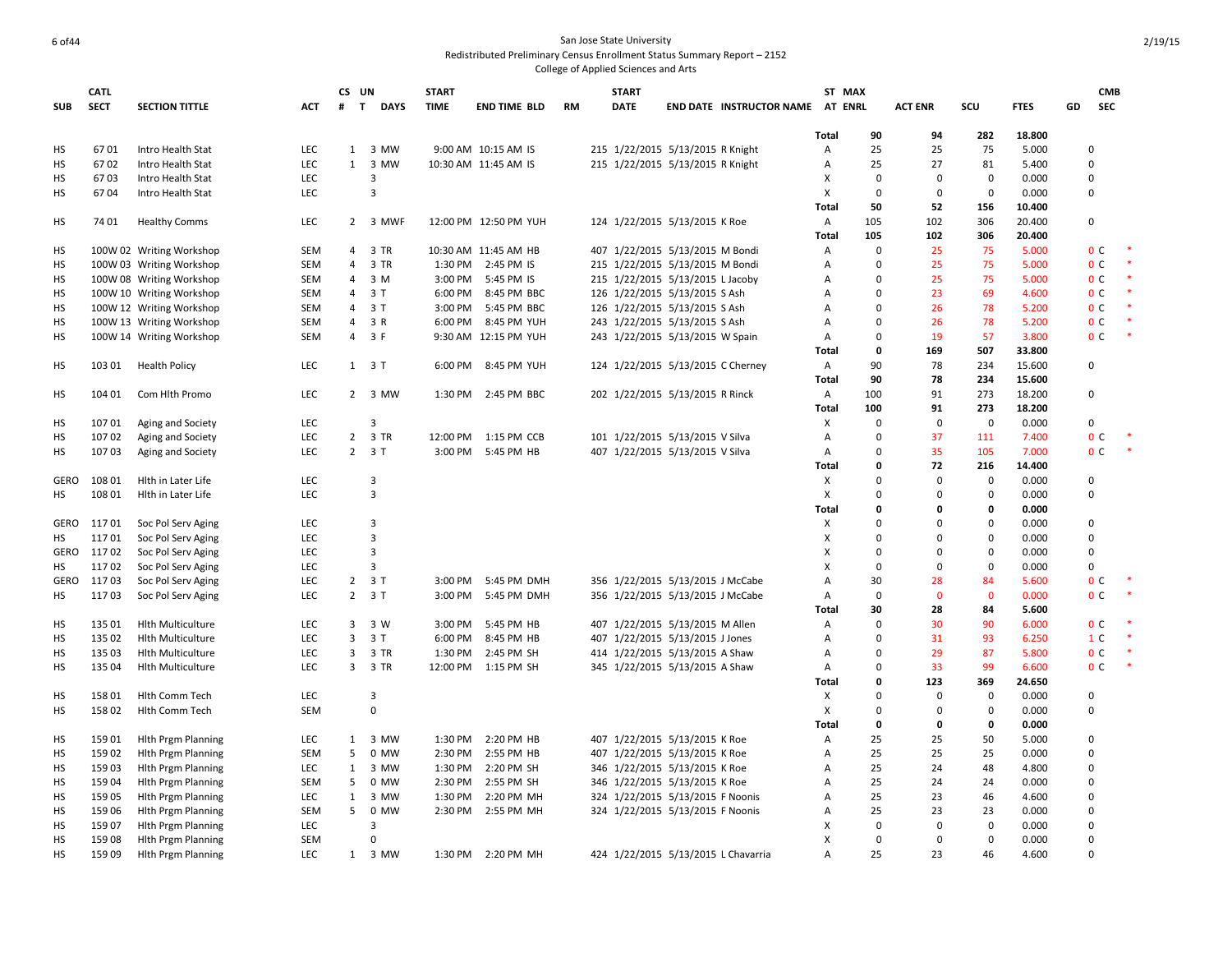|            | <b>CATL</b>      |                                          |            | CS UN          |                             | <b>START</b> |                      |           | <b>START</b>                      |                              |                                     | ST MAX            |                |                |                   |                 | <b>CMB</b>       |
|------------|------------------|------------------------------------------|------------|----------------|-----------------------------|--------------|----------------------|-----------|-----------------------------------|------------------------------|-------------------------------------|-------------------|----------------|----------------|-------------------|-----------------|------------------|
| <b>SUB</b> | <b>SECT</b>      | <b>SECTION TITTLE</b>                    | <b>ACT</b> | #              | $\mathbf{T}$<br><b>DAYS</b> | <b>TIME</b>  | <b>END TIME BLD</b>  | <b>RM</b> | <b>DATE</b>                       |                              | <b>END DATE INSTRUCTOR NAME</b>     | <b>AT ENRL</b>    |                | <b>ACT ENR</b> | SCU               | <b>FTES</b>     | GD<br><b>SEC</b> |
| <b>HS</b>  | 159 10           | <b>Hith Prgm Planning</b>                | <b>SEM</b> | 5 <sup>7</sup> | 0 MW                        |              | 2:30 PM 2:55 PM MH   |           |                                   |                              | 424 1/22/2015 5/13/2015 L Chavarria | Α                 | 25             | 23             | 23                | 0.000           | $\mathbf 0$      |
|            |                  |                                          |            |                |                             |              |                      |           |                                   |                              |                                     | Total             | 200            | 190            | 285               | 19.000          |                  |
| НS         | 16101            | Epidemiology                             | LEC        | 1              | 3 W                         | 3:00 PM      | 4:50 PM SH           |           | 242 1/22/2015 5/13/2015 L Baldwin |                              |                                     | Α                 | 25             | 26             | 52                | 5.200           | 0                |
| <b>HS</b>  | 16102            | Epidemiology                             | <b>SEM</b> | 5              | 0 W                         | 5:00 PM      | 5:50 PM SH           |           | 242 1/22/2015 5/13/2015 L Baldwin |                              |                                     | Α                 | 25             | 26             | 26                | 0.000           | 0                |
| HS         | 16103            | Epidemiology                             | <b>LEC</b> | 1              | 3 W<br>0 W                  | 3:00 PM      | 4:50 PM IS           |           | 215 1/22/2015 5/13/2015 A Sapp    |                              |                                     | A                 | 25<br>25       | 27<br>27       | 54<br>27          | 5.400           | 0<br>$\pmb{0}$   |
| HS         | 16104            | Epidemiology                             | SEM        | 5              |                             | 5:00 PM      | 5:50 PM IS           |           | 215 1/22/2015 5/13/2015 A Sapp    |                              |                                     | Α                 |                |                |                   | 0.000           |                  |
| HS         | 16105            | Epidemiology                             | LEC        | $\mathbf{1}$   | 3 M                         | 3:00 PM      | 4:50 PM MH           |           | 235 1/22/2015 5/13/2015 L Baldwin |                              |                                     | Α                 | 25             | 25             | 50                | 5.000           | 0                |
| HS         | 16106            | Epidemiology                             | <b>SEM</b> | 5              | 0 M                         | 5:00 PM      | 5:50 PM MH           |           | 235 1/22/2015 5/13/2015 L Baldwin |                              |                                     | A<br><b>Total</b> | 25<br>150      | 25<br>156      | 25<br>234         | 0.000<br>15.600 | $\mathbf 0$      |
|            |                  |                                          |            |                |                             |              |                      |           |                                   |                              |                                     |                   |                |                |                   |                 |                  |
| HS         | 16201            | Health Org & Admin                       | LEC        |                | 2 3 W                       | 6:00 PM      | 8:45 PM BBC          |           |                                   |                              | 4 1/22/2015 5/13/2015 A Santiago    | Α                 | 90<br>90       | 89<br>89       | 267               | 17.800          | $\mathbf 0$      |
| HS         | 164 01           |                                          | LEC        |                | $1 \quad 3 \quad M$         | 3:00 PM      | 4:45 PM BBC          |           |                                   |                              |                                     | <b>Total</b>      | 75             | 18             | 267<br>36         | 17.800<br>3.600 | $\mathbf 0$      |
|            | 164 02           | Hith & Soc Mrkting                       | SEM        | 5              | 0 M                         | 5:00 PM      |                      |           | 202 1/22/2015 5/13/2015 A Shaw    |                              |                                     | Α                 | 75             | 18             |                   |                 |                  |
| HS<br>HS   |                  | Hith & Soc Mrkting                       |            |                | $\Omega$                    |              | 5:50 PM BBC          |           | 202 1/22/2015 5/13/2015 A Shaw    |                              |                                     | Α<br>x            | $\Omega$       | $\Omega$       | 18<br>$\mathbf 0$ | 0.000           | 0<br>$\mathbf 0$ |
| HS         | 164 03<br>164 04 | Hith & Soc Mrkting<br>Hith & Soc Mrkting | SEM<br>SEM |                | $\mathbf 0$                 |              |                      |           |                                   |                              |                                     | x                 | $\overline{0}$ | $\Omega$       | $\mathbf 0$       | 0.000<br>0.000  | 0                |
| HS         | 164 05           | Hith & Soc Mrkting                       | <b>SEM</b> |                | $\mathbf 0$                 |              |                      |           |                                   |                              |                                     | X                 | $\Omega$       | $\Omega$       | $\mathbf 0$       | 0.000           | 0                |
|            |                  |                                          |            |                |                             |              |                      |           |                                   |                              |                                     | <b>Total</b>      | 150            | 36             | 54                | 3.600           |                  |
| HS         | 165 01           | <b>Hlth Professional</b>                 | LEC        |                | 3                           |              |                      |           |                                   |                              |                                     | X                 | $\Omega$       | $\mathbf 0$    | $\mathbf 0$       | 0.000           | $\mathbf 0$      |
| HS         | 165 02           | <b>Hith Professional</b>                 | <b>SEM</b> |                | $\mathbf 0$                 |              |                      |           |                                   |                              |                                     | X                 | $\Omega$       | $\Omega$       | $\mathbf 0$       | 0.000           | 0                |
| HS         | 165 03           | <b>Hith Professional</b>                 | LEC        |                | $1 \quad 3 \quad M$         |              | 6:00 PM 7:50 PM BBC  |           | 204 1/22/2015 5/13/2015 J McCabe  |                              |                                     | Α                 | 110            | 91             | 182               | 18.200          | 0                |
| HS         | 165 04           | <b>Hlth Professional</b>                 | SEM        | 5              | 0 M                         |              | 8:00 PM 8:50 PM BBC  |           | 204 1/22/2015 5/13/2015 J McCabe  |                              |                                     | Α                 | 110            | 91             | 91                | 0.000           | 0                |
|            |                  |                                          |            |                |                             |              |                      |           |                                   |                              |                                     | Total             | 220            | 182            | 273               | 18.200          |                  |
| HS         |                  | 166A 01 Field Exp Sem                    | SEM        |                | 5 3 F                       |              | 9:00 AM 11:45 AM MH  |           | 324 1/22/2015 5/13/2015 K Roe     |                              |                                     | A                 | 45             | 44             | 132               | 8.800           | $\mathbf 0$      |
|            |                  |                                          |            |                |                             |              |                      |           |                                   |                              |                                     | Total             | 45             | 44             | 132               | 8.800           |                  |
| HS         |                  | 166B 01 Field Exp Hlth Sci               | <b>SUP</b> |                | 36 3 TBA                    |              |                      |           |                                   |                              | 1/22/2015 5/13/2015 L Chavarria     | Α                 | 45             | 44             | 132               | 8.800           | 0                |
|            |                  |                                          |            |                |                             |              |                      |           |                                   |                              |                                     | Total             | 45             | 44             | 132               | 8.800           |                  |
| HS         | 16701            | Biostatistics                            | LEC        |                | 1 3 TR                      |              | 12:00 PM 1:15 PM BBC |           |                                   |                              | 202 1/22/2015 5/13/2015 B Gerstman  | Α                 | 115            | 96             | 192               | 19.250          | 1                |
| HS         | 16702            | <b>Biostatistics</b>                     | <b>SEM</b> |                | $\Omega$                    |              |                      |           |                                   |                              |                                     | x                 | $\Omega$       | $\mathbf 0$    | $\mathbf 0$       | 0.000           | $\mathbf 0$      |
| HS         | 16703            | <b>Biostatistics</b>                     | SEM        | 5              | 0 W                         | 12:00 PM     | 1:15 PM MH           |           |                                   |                              | 332 1/22/2015 5/13/2015 B Gerstman  | Α                 | 25             | 27             | 27                | 0.000           | $\mathbf 0$      |
| HS         | 16704            | <b>Biostatistics</b>                     | <b>SEM</b> | 5              | 0T                          | 2:00 PM      | 3:15 PM MH           |           |                                   |                              | 321 1/22/2015 5/13/2015 B Gerstman  | Α                 | 25             | 21             | 21                | 0.000           | $\mathbf{1}$     |
| HS         | 16705            | <b>Biostatistics</b>                     | <b>SEM</b> | 5              | 0 R                         | 3:15 PM      | 4:30 PM MH           |           |                                   |                              | 332 1/22/2015 5/13/2015 B Gerstman  | Α                 | 25             | 22             | 22                | 0.000           | 0                |
| HS         | 16706            | Biostatistics                            | <b>SEM</b> | 5              | 0 R                         | 2:00 PM      | 3:15 PM MH           |           |                                   |                              | 332 1/22/2015 5/13/2015 B Gerstman  | Α                 | 25             | 26             | 26                | 0.000           | 0                |
|            |                  |                                          |            |                |                             |              |                      |           |                                   |                              |                                     | Total             | 215            | 192            | 288               | 19.250          |                  |
| HS         | 17101            | Managed Hlth Care                        | LEC        |                | $2 \t3T$                    | 3:00 PM      | 6:00 PM DMH          |           | 208 1/22/2015 5/13/2015 D Metz    |                              |                                     | А                 | 45             | 34             | 102               | 6.800           | $\mathbf 0$      |
|            |                  |                                          |            |                |                             |              |                      |           |                                   |                              |                                     | <b>Total</b>      | 45             | 34             | 102               | 6.800           |                  |
| HS         | 17201            | Contemp Env Hith                         | LEC        |                | 2 3 MW                      | 12:00 PM     | 1:15 PM IS           |           | 215 1/22/2015 5/13/2015 J Denver  |                              |                                     | Α                 | 30             | 30             | 90                | 6.000           | $\mathbf 0$      |
| <b>HS</b>  | 17202            | Contemp Env Hlth                         | LEC        | $2^{\circ}$    | 3T                          | 6:00 PM      | 8:45 PM MH           |           | 324 1/22/2015 5/13/2015 A Chan    |                              |                                     | Α                 | 30             | 30             | 90                | 6.000           | $\mathbf 0$      |
|            |                  |                                          |            |                |                             |              |                      |           |                                   |                              |                                     | Total             | 60             | 60             | 180               | 12.000          |                  |
| HS         | 17301            | Comp Healthcare Sys                      | <b>LEC</b> |                | $2 \t3 R$                   | 6:00 PM      | 8:45 PM HB           |           | 407 1/22/2015 5/13/2015 A Shaw    |                              |                                     | Α                 | 30             | 31             | 93                | 6.200           | 0                |
|            |                  |                                          |            |                |                             |              |                      |           |                                   |                              |                                     | <b>Total</b>      | 30             | 31             | 93                | 6.200           |                  |
| HS         | 175 01           | Lgl/Ethcl--HC Adm                        | LEC        |                | 2 3 W                       |              | 6:00 PM 8:45 PM CL   |           |                                   |                              | 224 1/22/2015 5/13/2015 A Quamina   | Α                 | 45             | 29             | 87                | 5.800           | 0                |
|            |                  |                                          |            |                |                             |              |                      |           |                                   |                              |                                     | Total             | 45             | 29             | 87                | 5.800           |                  |
| HS         | 18001            | <b>Indiv Studies</b>                     | SUP        | 36             | 1 TBA                       |              |                      |           |                                   | 1/22/2015 5/13/2015 R Rinck  |                                     | Α                 | 10             | 11             | 11                | 0.733           | 0                |
| <b>HS</b>  | 18003            | <b>Indiv Studies</b>                     | <b>SUP</b> |                | $\overline{2}$              |              |                      |           |                                   |                              |                                     | X                 | $\Omega$       | $\Omega$       | $\mathbf 0$       | 0.000           | $\mathbf 0$      |
| HS         | 18004            | <b>Indiv Studies</b>                     | <b>SUP</b> | 36             | 2 TBA                       |              |                      |           |                                   | 1/22/2015 5/13/2015 E Romero |                                     | Α                 | 10             | $\overline{A}$ | 8                 | 0.533           | 0                |
| HS         | 18005            | <b>Indiv Studies</b>                     | <b>SUP</b> |                | $\mathbf{1}$                |              |                      |           |                                   |                              |                                     | X                 | $\overline{0}$ | $\mathbf 0$    | 0                 | 0.000           | 0                |
| HS         | 18006            | <b>Indiv Studies</b>                     | <b>SUP</b> | 36             | 3                           |              |                      |           |                                   | 1/22/2015 5/13/2015          |                                     | x                 | $\Omega$       | $\Omega$       | $\mathbf 0$       | 0.000           | 0                |
| HS         | 18007            | <b>Indiv Studies</b>                     | <b>SUP</b> | 36             | 3 TBA                       |              |                      |           |                                   | 1/22/2015 5/13/2015 R Rinck  |                                     | A                 | 10             | $\overline{7}$ | 21                | 1.400           | 0                |
| HS         | 18008            | <b>Indiv Studies</b>                     | <b>SUP</b> |                | 3                           |              |                      |           |                                   |                              |                                     | x                 | $\Omega$       | $\Omega$       | $\mathbf 0$       | 0.000           | 0                |
| HS         | 18009            | <b>Indiv Studies</b>                     | <b>SUP</b> |                | 1                           |              |                      |           |                                   |                              |                                     | x                 | $\Omega$       | $\Omega$       | $\mathbf 0$       | 0.000           | $\Omega$         |
| <b>HS</b>  | 180 10           | <b>Indiv Studies</b>                     | <b>SUP</b> |                | 1                           |              |                      |           |                                   |                              |                                     | X                 | $\Omega$       | $\Omega$       | $\mathbf 0$       | 0.000           | $\Omega$         |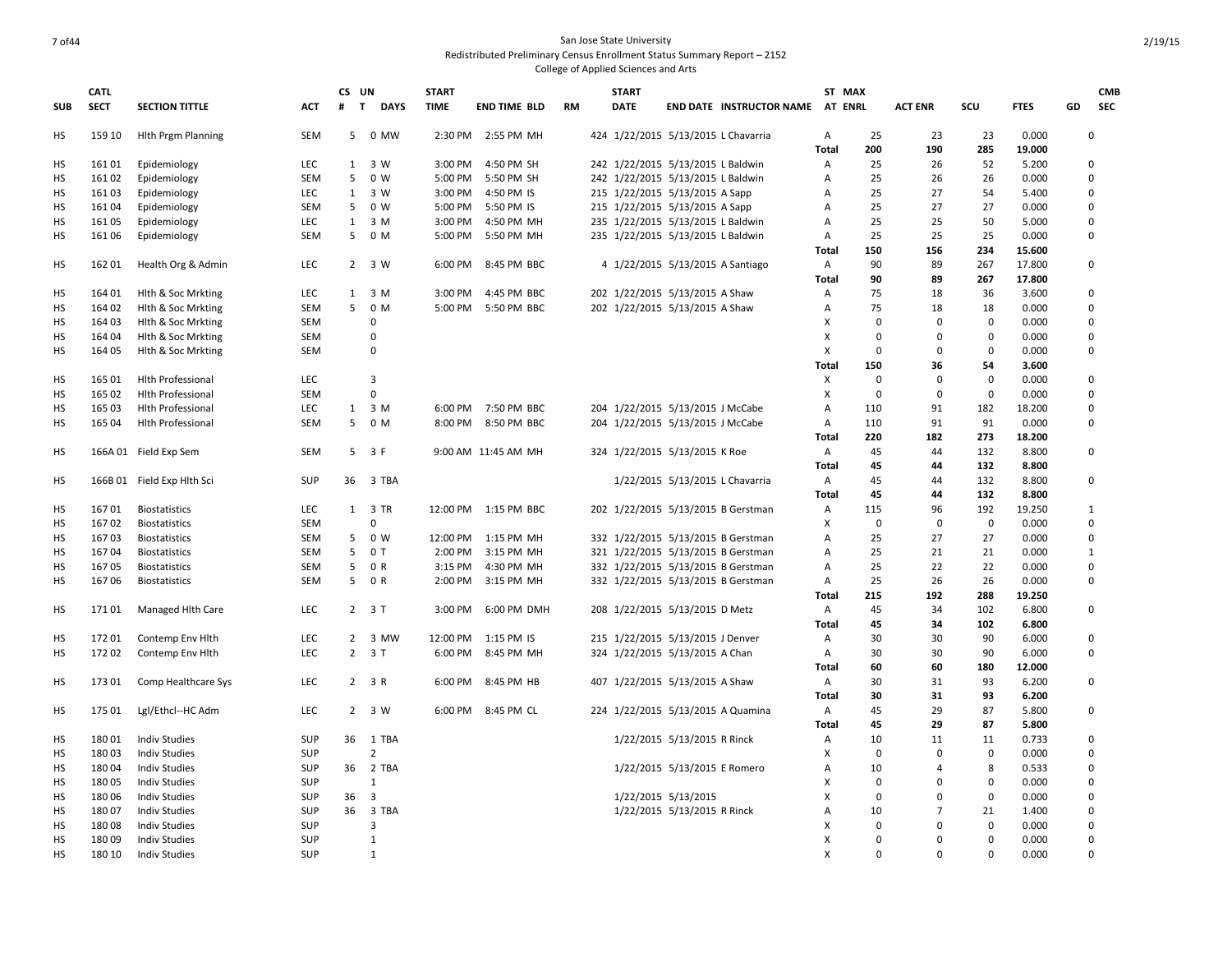|            | <b>CATL</b> |                          |            | CS UN       |                     | <b>START</b> |                     |           | <b>START</b> |                                            | ST MAX                    |                |                |                |             |             | <b>CMB</b> |
|------------|-------------|--------------------------|------------|-------------|---------------------|--------------|---------------------|-----------|--------------|--------------------------------------------|---------------------------|----------------|----------------|----------------|-------------|-------------|------------|
| <b>SUB</b> | <b>SECT</b> | <b>SECTION TITTLE</b>    | <b>ACT</b> | #           | T<br><b>DAYS</b>    | <b>TIME</b>  | <b>END TIME BLD</b> | <b>RM</b> | <b>DATE</b>  | <b>END DATE INSTRUCTOR NAME</b>            | AT ENRL                   |                | <b>ACT ENR</b> | scu            | <b>FTES</b> | GD          | <b>SEC</b> |
| <b>HS</b>  | 180 11      | <b>Indiv Studies</b>     | SUP        |             | 3                   |              |                     |           |              |                                            | X                         | 0              | 0              | 0              | 0.000       | $\mathbf 0$ |            |
| <b>HS</b>  | 180 12      | <b>Indiv Studies</b>     | SUP        |             | 1                   |              |                     |           |              |                                            | X                         | 0              | 0              | $\mathbf 0$    | 0.000       | 0           |            |
| НS         | 180 13      | <b>Indiv Studies</b>     | SUP        |             | 1                   |              |                     |           |              |                                            | X                         | $\Omega$       | $\Omega$       | $\Omega$       | 0.000       | 0           |            |
| НS         | 180 14      | <b>Indiv Studies</b>     | SUP        |             | $\mathbf{1}$        |              |                     |           |              |                                            | X                         | $\Omega$       | 0              | $\mathbf 0$    | 0.000       | $\mathbf 0$ |            |
| НS         | 180 15      | <b>Indiv Studies</b>     | SUP        | 36          | 1 TBA               |              |                     |           |              | 1/22/2015 5/13/2015 L Chavarria            | $\overline{A}$            | $\overline{2}$ | $\mathbf{1}$   | -1             | 0.067       | 0           |            |
| НS         | 180 16      | <b>Indiv Studies</b>     | SUP        | 36          | 2 TBA               |              |                     |           |              | 1/22/2015 5/13/2015 R Rinck                | Α                         | 15             | $\overline{2}$ | $\overline{4}$ | 0.267       | $\mathbf 0$ |            |
|            |             |                          |            |             |                     |              |                     |           |              |                                            | Total                     | 47             | 25             | 45             | 3.000       |             |            |
| <b>HS</b>  | 26201       | Health Care Org          | LEC        |             | 2 2 R               |              | 6:00 PM 8:45 PM SH  |           |              | 312 1/22/2015 5/13/2015 M Allen            | $\overline{A}$            | 30             | 20             | 40             | 3.333       | 20          |            |
|            |             |                          |            |             |                     |              |                     |           |              |                                            | Total                     | 30             | 20             | 40             | 3.333       |             |            |
| HS         | 265 01      | Env Health               | LEC        |             | $1 \quad 3 \quad M$ |              | 3:00 PM 5:45 PM SH  |           |              | 345 1/22/2015 5/13/2015 A Chan             | Α                         | 30             | 14             | 42             | 3.500       | 14          |            |
|            |             |                          |            |             |                     |              |                     |           |              |                                            | Total                     | 30             | 14             | 42             | 3.500       |             |            |
| <b>HS</b>  | 26701       | Cmp Pub Healt Sta        | <b>SEM</b> |             | $5 \t3 R$           |              | 3:00 PM 5:45 PM SH  |           |              | 315 1/22/2015 5/13/2015 J Pham             | $\overline{A}$            | 32             | 18             | 54             | 4.500       | 18          |            |
|            |             |                          |            |             |                     |              |                     |           |              |                                            | Total                     | 32             | 18             | 54             | 4.500       |             |            |
| HS         | 26901       | App Data Analysis        | LEC        |             | $2 \t3 W$           | 6:00 PM      | 8:45 PM CL          |           |              | 238 1/22/2015 5/13/2015 E Mamary           | Α                         | 30             | 28             | 84             | 7.000       | 28          |            |
|            |             |                          |            |             |                     |              |                     |           |              |                                            | Total                     | 30             | 28             | 84             | 7.000       |             |            |
| HS         | 27201       | Hth Prom Plan Eval       | <b>SEM</b> |             | 5 3 W               | 6:00 PM      | 8:45 PM MH          |           |              | 324 1/22/2015 5/13/2015 A Buckner-Capone   | A                         | 30             | 20             | 60             | 5.000       | 20          |            |
|            |             |                          |            |             |                     |              |                     |           |              |                                            | Total                     | 30             | 20             | 60             | 5.000       |             |            |
| <b>HS</b>  | 27701       | Multi Com Health Pro     | <b>SEM</b> |             | 5 <sup>3</sup> M    | 6:00 PM      | 8:45 PM BBC         |           |              | 123 1/22/2015 5/13/2015 M Allen            | A                         | 30             | 14             | 42             | 3.500       | 14          |            |
|            |             |                          |            |             |                     |              |                     |           |              |                                            | Total                     | 30             | 14             | 42             | 3.500       |             |            |
| <b>HS</b>  |             | 291A 01 Fldwrk Seminar   | SEM        |             | 4 1 T               |              | 6:00 PM 8:45 PM IS  |           |              | 215 1/22/2015 5/13/2015 L Chavarria        | Α                         | 30             | 22             | 22             | 1.833       | 22          |            |
|            |             |                          |            |             |                     |              |                     |           |              |                                            | Total                     | 30             | 22             | 22             | 1.833       |             |            |
| <b>HS</b>  | 293 01      | Public Health Leadership | LEC        | $2^{\circ}$ | 3 W                 | 3:00 PM      | 5:45 PM SH          |           |              | 413 1/22/2015 5/13/2015 J Seavey-Hultquist | A                         | 30             | 28             | 56             | 7.000       | 28          |            |
|            |             |                          |            |             |                     |              |                     |           |              |                                            | Total                     | 30             | 28             | 56             | 7.000       |             |            |
| НS         | 298 01      | Spec Study               | SUP        | 25          | 3 TBA               |              |                     |           |              | 1/22/2015 5/13/2015                        | Α                         | $\overline{3}$ | 1              | 3              | 0.250       | 1           |            |
| <b>HS</b>  | 298 02      | Spec Study               | SUP        |             | 3                   |              |                     |           |              |                                            | X                         | 0              | 0              | $\mathbf 0$    | 0.000       | 0           |            |
| НS         | 298 03      | Spec Study               | SUP        |             | 3                   |              |                     |           |              |                                            | $\boldsymbol{\mathsf{x}}$ | 0              | 0              | $\mathbf 0$    | 0.000       | $\Omega$    |            |
|            |             |                          |            |             |                     |              |                     |           |              |                                            | Total                     | 3              | 1              | 3              | 0.250       |             |            |
| <b>HS</b>  | 299 01      | <b>Master's Thesis</b>   | SUP        |             | 3                   |              |                     |           |              |                                            | X                         | $\mathbf 0$    | 0              | $\Omega$       | 0.000       | 0           |            |
|            |             |                          |            |             |                     |              |                     |           |              |                                            | Total                     | 0              | $\Omega$       | $\Omega$       | 0.000       |             |            |
|            |             |                          |            |             |                     |              |                     |           |              | <b>Health Science Total</b>                |                           | 2422           | 2376           | 5872           | 400.617     |             |            |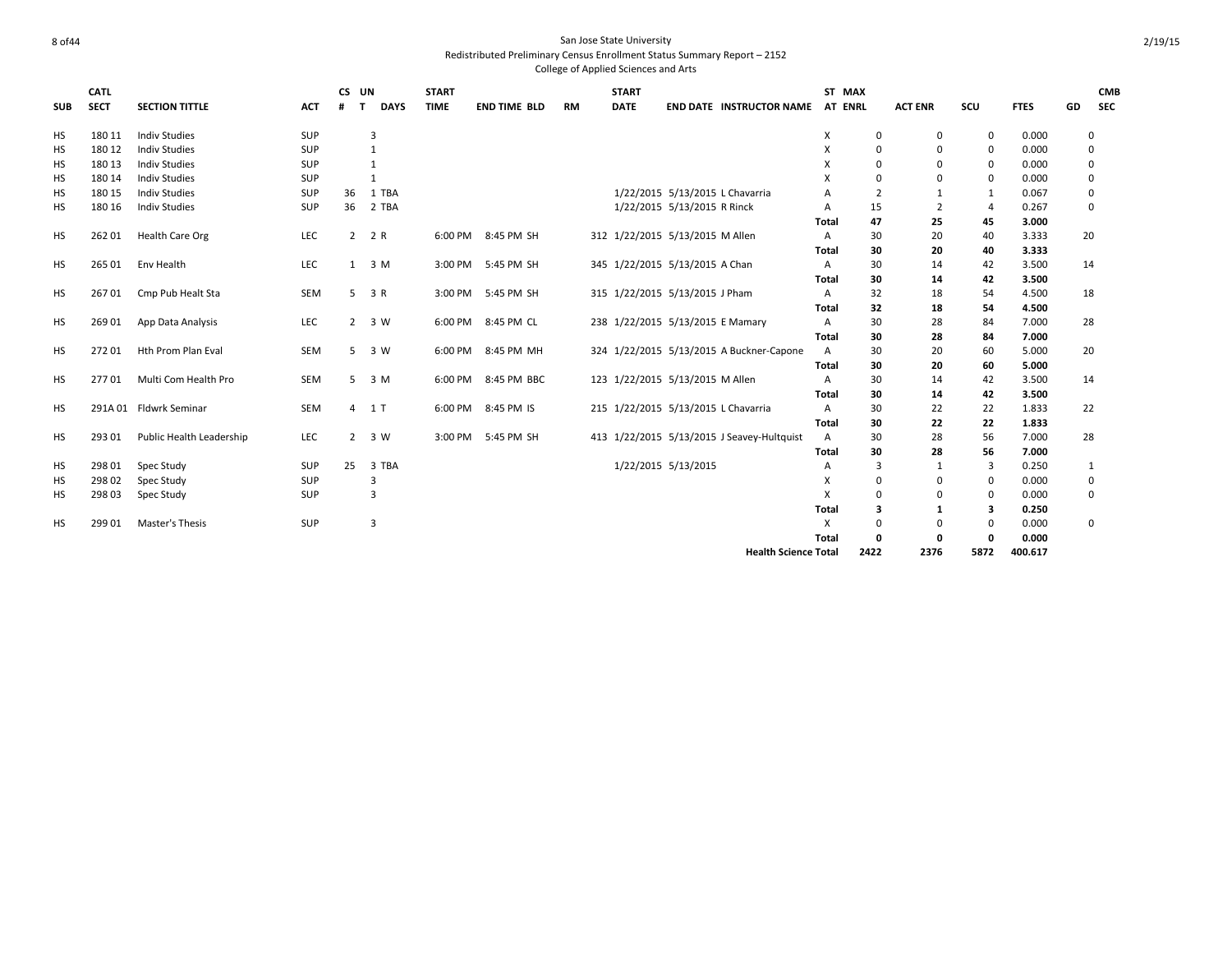## 9 of44 San Jose State University Redistributed Preliminary Census Enrollment Status Summary Report – 2152

|             | <b>CATL</b>                   |                                  |            | CS UN          |                   | <b>START</b> |                       |           | <b>START</b> |                                     |                                      |                   | ST MAX         |                |             |                  |    | <b>CMB</b>     |  |
|-------------|-------------------------------|----------------------------------|------------|----------------|-------------------|--------------|-----------------------|-----------|--------------|-------------------------------------|--------------------------------------|-------------------|----------------|----------------|-------------|------------------|----|----------------|--|
| <b>SUB</b>  | <b>SECT</b>                   | <b>SECTION TITTLE</b>            | ACT        | #              | T.<br><b>DAYS</b> | <b>TIME</b>  | <b>END TIME BLD</b>   | <b>RM</b> | <b>DATE</b>  |                                     | <b>END DATE INSTRUCTOR NAME</b>      |                   | <b>AT ENRL</b> | <b>ACT ENR</b> | scu         | <b>FTES</b>      | GD | <b>SEC</b>     |  |
|             | <b>Hospitality Management</b> |                                  |            |                |                   |              |                       |           |              |                                     |                                      |                   |                |                |             |                  |    |                |  |
| <b>HSPM</b> | 101                           | Intro Hospitality                | LEC        | $\mathbf{2}$   | 3 TBA             |              |                       |           |              | 1/22/2015 5/13/2015 P Wey           |                                      | Α                 | 50             | 51             | 153         | 10.200           |    | 0              |  |
|             |                               |                                  |            |                |                   |              |                       |           |              |                                     |                                      | Total             | 50             | 51             | 153         | 10.200           |    |                |  |
| <b>HSPM</b> | 1102                          | <b>Restaurant Mgmt</b>           | LEC        | $\mathbf{2}$   | 3 MW              |              | 1:30 PM 2:45 PM CL    |           |              | 324 1/22/2015 5/13/2015 R Larson    |                                      | Α                 | 55             | 54             | 162         | 10.800           |    | 0              |  |
| HSPM        | 1201                          |                                  | SEM        | 4              | 3 MW              |              | 10:30 AM 11:45 AM CL  |           |              | 324 1/22/2015 5/13/2015 J Ha        |                                      | <b>Total</b><br>Α | 55<br>55       | 54<br>55       | 162<br>165  | 10.800<br>11.000 |    | 0 <sup>c</sup> |  |
| <b>NUFS</b> | 1201                          | Cost Ctrl Hosp<br>Cost Ctrl Hosp | <b>SEM</b> | 4              | 3 MW              |              | 10:30 AM 11:45 AM CL  |           |              | 324 1/22/2015 5/13/2015 J Ha        |                                      |                   | $\mathbf 0$    | $\mathbf 0$    | $\mathbf 0$ | 0.000            |    | 0 <sup>C</sup> |  |
|             |                               |                                  |            |                |                   |              |                       |           |              |                                     |                                      | Α<br>Total        | 55             | 55             | 165         | 11.000           |    |                |  |
| <b>HSPM</b> | 6501                          | Seminar in HSPM                  | <b>LEC</b> |                | 2 1 F             |              | 9:00 AM 9:50 AM CL    |           |              | 222 1/22/2015 5/13/2015 Y Huang     |                                      | Α                 | 60             | 38             | 38          | 2.533            |    | 0              |  |
|             |                               |                                  |            |                |                   |              |                       |           |              |                                     |                                      | Total             | 60             | 38             | 38          | 2.533            |    |                |  |
| <b>HSPM</b> |                               | 97B 01 Special Events in HRT     | LEC        |                | 1 3 TBA           |              |                       |           |              | 1/22/2015 5/13/2015 R Larson        |                                      | Α                 | 34             | 31             | 93          | 6.200            |    | $\Omega$       |  |
|             |                               |                                  |            |                |                   |              |                       |           |              |                                     |                                      | Total             | 34             | 31             | 93          | 6.200            |    |                |  |
| HSPM        |                               | 100W 01 Writing Workshop         | <b>SEM</b> | 4              | 3 MW              |              | 9:00 AM 10:15 AM BBC  |           |              |                                     | 225 1/22/2015 5/13/2015 S Nourmanesh | Α                 | 25             | 23             | 69          | 4.600            |    | 0              |  |
| <b>HSPM</b> |                               | 100W 02 Writing Workshop         | <b>SEM</b> | 4              | 3 TR              |              | 9:00 AM 10:15 AM BBC  |           |              |                                     | 225 1/22/2015 5/13/2015 S Nourmanesh | Α                 | 25             | 25             | 75          | 5.000            |    | 0              |  |
| <b>HSPM</b> |                               | 100W 03 Writing Workshop         | SEM        | $\overline{4}$ | 3 MW              |              | 10:30 AM 11:45 AM DMH |           |              |                                     | 354 1/22/2015 5/13/2015 S Nourmanesh | Α                 | 25             | 13             | 39          | 2.600            |    | $\Omega$       |  |
|             |                               |                                  |            |                |                   |              |                       |           |              |                                     |                                      | Total             | 75             | 61             | 183         | 12.200           |    |                |  |
| <b>HSPM</b> | 10101                         | Culture & Intl Iss               | <b>LEC</b> |                | 2 3 TR            |              | 12:00 PM 1:15 PM CL   |           |              |                                     | 324 1/22/2015 5/13/2015 S Nourmanesh | Α                 | 50             | 43             | 129         | 8.600            |    | 0              |  |
|             |                               |                                  |            |                |                   |              |                       |           |              |                                     |                                      | <b>Total</b>      | 50             | 43             | 129         | 8.600            |    |                |  |
| HSPM        | 102 01                        | Hotel & Lodging Op               | LEC        |                | $2 \t3 R$         |              | 6:00 PM 8:45 PM CL    |           |              | 324 1/22/2015 5/13/2015 B Ratcliffe |                                      | A                 | 55             | 47             | 141         | 9.400            |    | 0              |  |
|             |                               |                                  |            |                |                   |              |                       |           |              |                                     |                                      | Total             | 55             | 47             | 141         | 9.400            |    |                |  |
| <b>HSPM</b> | 104 01                        | <b>Hospitality Mktg</b>          | LEC        |                | 2 3 MW            |              | 12:00 PM 1:15 PM CL   |           |              | 324 1/22/2015 5/13/2015 Y Huang     |                                      | A                 | 55             | 52             | 156         | 10.400           |    | $\Omega$       |  |
|             |                               |                                  |            |                |                   |              |                       |           |              |                                     |                                      | Total             | 55             | 52             | 156         | 10.400           |    |                |  |
| <b>HSPM</b> | 105 01                        | Finance in HSPM                  | LEC        | $\overline{2}$ | 3 W               | 6:00 PM      | 8:45 PM CL            |           |              | 324 1/22/2015 5/13/2015 K Cheng     |                                      | Α                 | 55             | 47             | 141         | 9.400            |    | $\Omega$       |  |
|             |                               |                                  |            |                |                   |              |                       |           |              |                                     |                                      | <b>Total</b>      | 55             | 47             | 141         | 9.400            |    |                |  |
| HSPM        | 10701                         | Legal Hospitality                | <b>LEC</b> |                | 2 3 W             |              | 3:00 PM 5:45 PM CL    |           |              | 324 1/22/2015 5/13/2015 J Dworak    |                                      | A                 | 55             | 56             | 168         | 11.200           |    | 0              |  |
|             |                               |                                  |            |                |                   |              |                       |           |              |                                     |                                      | Total             | 55             | 56             | 168         | 11.200           |    |                |  |
| <b>HSPM</b> | 108 01                        | <b>HSPM Info Sys</b>             | LEC        |                | 2 3 TBA           |              |                       |           |              | 1/22/2015 5/13/2015 P Wey           |                                      | Α<br>Total        | 55<br>55       | 55<br>55       | 165<br>165  | 11.000<br>11.000 |    | 0              |  |
| HSPM        | 121 01                        | <b>HSPM Leadership</b>           | LEC        |                | 2 3 MW            |              | 12:00 PM 1:15 PM MH   |           |              | 324 1/22/2015 5/13/2015 E Wyeth     |                                      | A                 | 55             | 57             | 171         | 11.400           |    | 0              |  |
|             |                               |                                  |            |                |                   |              |                       |           |              |                                     |                                      | <b>Total</b>      | 55             | 57             | 171         | 11.400           |    |                |  |
| HSPM        | 13001                         | <b>Hospitality Event</b>         | LEC        | $\overline{2}$ | 3 M               | 6:00 PM      | 8:45 PM CL            |           |              | 324 1/22/2015 5/13/2015 B Santor    |                                      | $\mathsf{A}$      | 55             | 54             | 162         | 10.800           |    | 0              |  |
|             |                               |                                  |            |                |                   |              |                       |           |              |                                     |                                      | Total             | 55             | 54             | 162         | 10.800           |    |                |  |
| <b>HSPM</b> | 134 01                        | <b>HR Management</b>             | LEC        |                | 2 3 TR            |              | 9:00 AM 10:15 AM CL   |           |              |                                     | 324 1/22/2015 5/13/2015 T Thompson   | Α                 | 55             | 47             | 141         | 9.400            |    | 0              |  |
|             |                               |                                  |            |                |                   |              |                       |           |              |                                     |                                      | <b>Total</b>      | 55             | 47             | 141         | 9.400            |    |                |  |
| <b>HSPM</b> | 14001                         | Mtg, Conv & Event                | LEC        |                | 2 3 TR            |              | 10:30 AM 11:45 AM CL  |           |              | 324 1/22/2015 5/13/2015 K Sullivan  |                                      | A                 | 45             | 38             | 114         | 7.600            |    | 0              |  |
|             |                               |                                  |            |                |                   |              |                       |           |              |                                     |                                      | Total             | 45             | 38             | 114         | 7.600            |    |                |  |
| <b>HSPM</b> | 14201                         | <b>Tradeshow Mgnt</b>            | <b>LEC</b> |                | $2 \t3 T$         | 6:00 PM      | 8:45 PM CL            |           |              |                                     | 324 1/22/2015 5/13/2015 M McMinn     | Α                 | 45             | 43             | 129         | 8.600            |    | 0              |  |
|             |                               |                                  |            |                |                   |              |                       |           |              |                                     |                                      | Total             | 45             | 43             | 129         | 8.600            |    |                |  |
| <b>HSPM</b> | 14801                         | Wine Appreciation                | LEC        | 2              | 3 M               | 6:00 PM      | 8:45 PM BBC           |           |              | 225 1/22/2015 5/13/2015 S Orvis     |                                      | Α                 | 40             | 37             | 111         | 7.400            |    | 0              |  |
| <b>HSPM</b> | 14802                         | Wine Appreciation                | LEC        | $\overline{2}$ | 3T                | 6:00 PM      | 8:45 PM ENG           |           |              | 401 1/22/2015 5/13/2015 S Orvis     |                                      | Α                 | 40             | 24             | 72          | 4.800            |    | $\Omega$       |  |
|             |                               |                                  |            |                |                   |              |                       |           |              |                                     |                                      | Total             | 80             | 61             | 183         | 12.200           |    |                |  |
| <b>HSPM</b> | 14901                         | <b>Beer Appreciation</b>         | LEC        |                | $2 \t3 R$         |              | 6:00 PM 8:45 PM BBC   |           |              | 201 1/22/2015 5/13/2015 K Sullivan  |                                      | Α                 | 60             | 54             | 162         | 10.800           |    | 0              |  |
|             |                               |                                  |            |                |                   |              |                       |           |              |                                     |                                      | <b>Total</b>      | 60             | 54             | 162         | 10.800           |    |                |  |
| <b>HSPM</b> | 15201                         | <b>Hotel Catering</b>            | LEC        |                | 2 3 TR            |              | 1:30 PM 2:45 PM SH    |           |              |                                     | 434 1/22/2015 5/13/2015 T Thompson   | Α                 | 50             | 42             | 126         | 8.400            |    | 0              |  |
|             |                               |                                  |            |                |                   |              |                       |           |              |                                     |                                      | Total             | 50             | 42             | 126         | 8.400            |    |                |  |
| <b>HSPM</b> | 15401                         | Revenue Management               | LEC        |                | 2 3 MW            |              | 9:00 AM 10:15 AM CL   |           |              | 324 1/22/2015 5/13/2015 Y Huang     |                                      | Α                 | 45<br>45       | 41<br>41       | 123<br>123  | 8.200<br>8.200   |    | 0              |  |
| HSPM        | 175 01                        | Entrepreneurship                 | SEM        | 4              | 3 M               |              | 3:00 PM 5:45 PM CL    |           |              | 324 1/22/2015 5/13/2015 E Wyeth     |                                      | Total<br>Α        | 50             | 37             | 111         | 7.400            |    | 0              |  |
|             |                               |                                  |            |                |                   |              |                       |           |              |                                     |                                      | Total             | 50             | 37             | 111         | 7.400            |    |                |  |
|             | HSPM 17701                    | <b>HSPM Service Mgnt</b>         | LEC.       |                | 2 3 MW            |              | 1:30 PM 2:45 PM BBC   |           |              | 201 1/22/2015 5/13/2015 J Ha        |                                      | $\overline{A}$    | 50             | 48             | 144         | 9.600            |    | $\Omega$       |  |
|             |                               |                                  |            |                |                   |              |                       |           |              |                                     |                                      |                   |                |                |             |                  |    |                |  |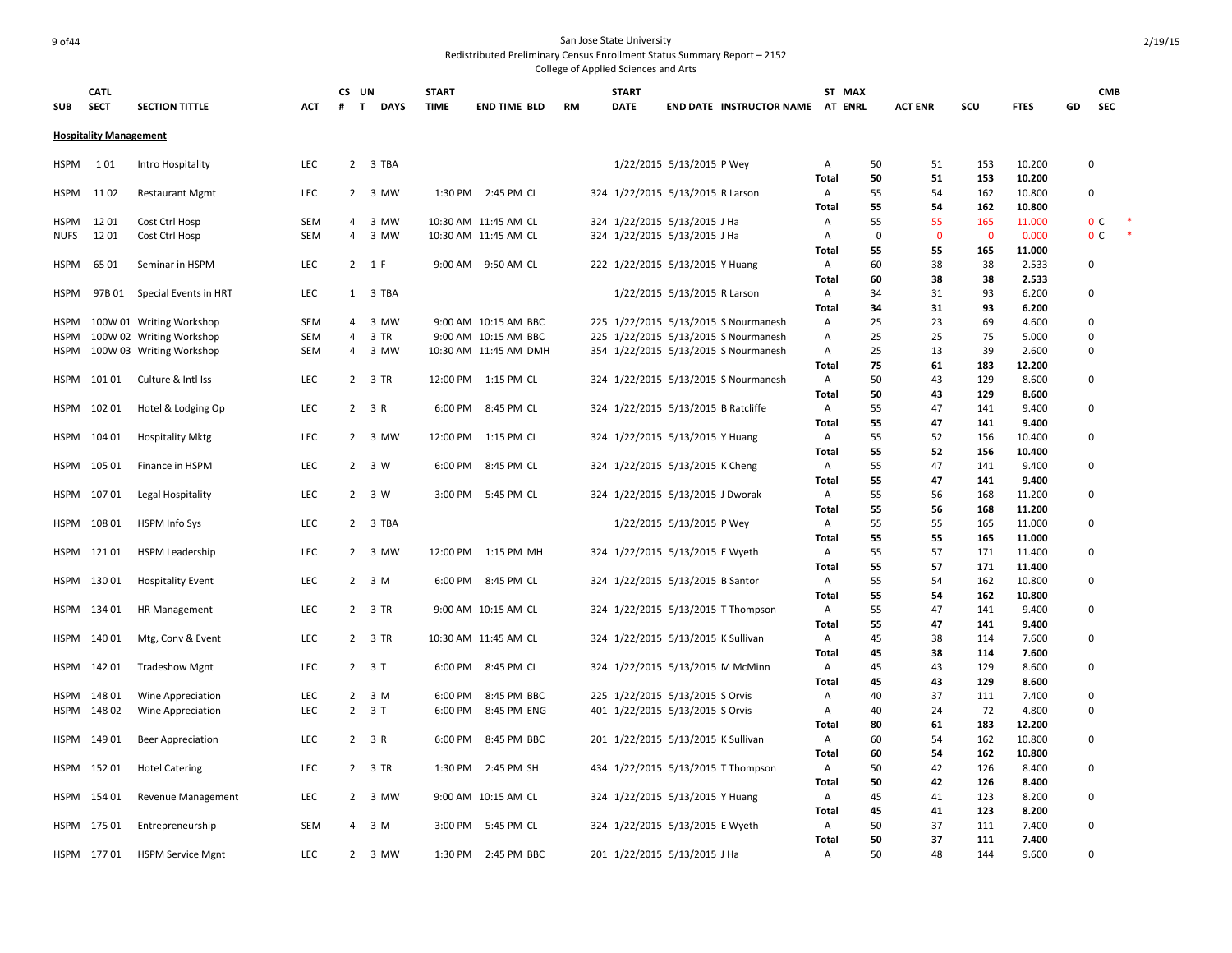| <b>SUB</b>  | <b>CATL</b><br><b>SECT</b> | <b>SECTION TITTLE</b>  | ACT        | CS UN | <b>DAYS</b> | <b>START</b><br><b>TIME</b> | <b>END TIME BLD</b> | RM | <b>START</b><br><b>DATE</b> |                                | <b>END DATE INSTRUCTOR NAME</b>     | ST MAX<br><b>AT ENRL</b> |      | <b>ACT ENR</b> | scu  | <b>FTES</b> | GD          | <b>CMB</b><br><b>SEC</b> |
|-------------|----------------------------|------------------------|------------|-------|-------------|-----------------------------|---------------------|----|-----------------------------|--------------------------------|-------------------------------------|--------------------------|------|----------------|------|-------------|-------------|--------------------------|
|             |                            |                        |            |       |             |                             |                     |    |                             |                                |                                     | Total                    | 50   | 48             | 144  | 9.600       |             |                          |
| HSPM        | 18001                      | Individual Studies     | SUP        | 36    | 3 TBA       |                             |                     |    |                             | 1/22/2015 5/13/2015 T Yen      |                                     | A                        | 10   |                | 12   | 0.800       | 0           |                          |
|             |                            |                        |            |       |             |                             |                     |    |                             |                                |                                     | Total                    | 10   | 4              | 12   | 0.800       |             |                          |
| HSPM        |                            | 191A 01 Intern Level 1 | <b>SUP</b> | 36    | 2 TBA       |                             |                     |    |                             | 1/22/2015 5/13/2015 Y Huang    |                                     | A                        | 45   | 43             | 86   | 5.733       | $\mathbf 0$ |                          |
|             |                            |                        |            |       |             |                             |                     |    |                             |                                |                                     | Total                    | 45   | 43             | 86   | 5.733       |             |                          |
| <b>HSPM</b> | 191B 01                    | Intern Level 2         | <b>SUP</b> | 36    | 3 TBA       |                             |                     |    |                             | 1/22/2015 5/13/2015 K Sullivan |                                     | A                        | 50   | 47             | 141  | 9.400       | $\mathbf 0$ |                          |
|             |                            |                        |            |       |             |                             |                     |    |                             |                                |                                     | Total                    | 50   | 47             | 141  | 9.400       |             |                          |
|             |                            |                        |            |       |             |                             |                     |    |                             |                                | <b>Hospitality Management Total</b> |                          | 1349 | 1206           | 3499 | 233.267     |             |                          |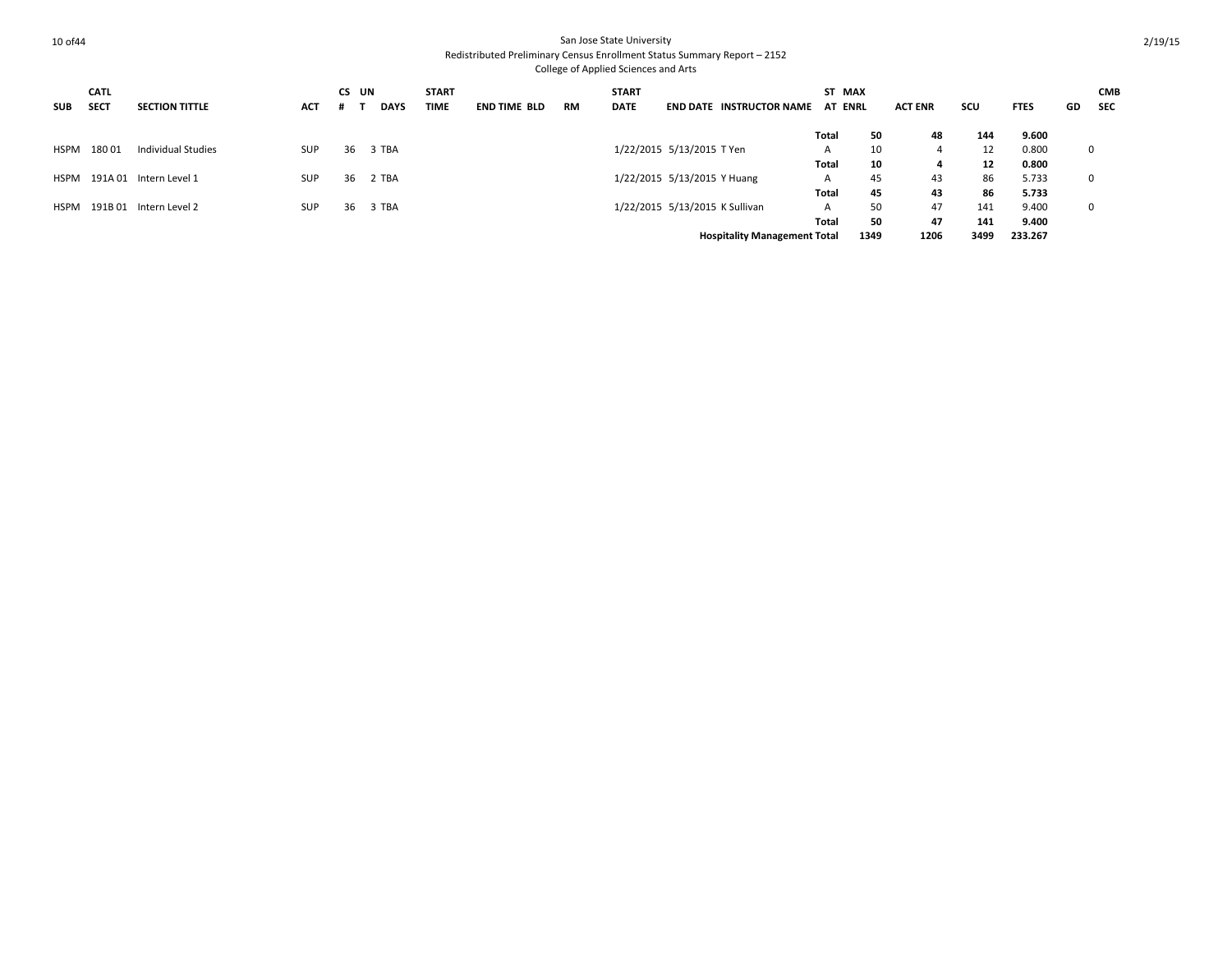| <b>SUB</b>   | <b>CATL</b><br><b>SECT</b> | <b>SECTION TITTLE</b>                        | <b>ACT</b>               | CS UN<br>#     | T<br><b>DAYS</b> | <b>START</b><br><b>TIME</b> | <b>END TIME BLD</b>                          | <b>RM</b> | <b>START</b><br><b>DATE</b> |                                                                          | END DATE INSTRUCTOR NAME AT ENRL      |                   | ST MAX            | <b>ACT ENR</b>       | SCU               | <b>FTES</b>     | GD | <b>CMB</b><br><b>SEC</b> |
|--------------|----------------------------|----------------------------------------------|--------------------------|----------------|------------------|-----------------------------|----------------------------------------------|-----------|-----------------------------|--------------------------------------------------------------------------|---------------------------------------|-------------------|-------------------|----------------------|-------------------|-----------------|----|--------------------------|
|              |                            | Journalism & Mass Communication              |                          |                |                  |                             |                                              |           |                             |                                                                          |                                       |                   |                   |                      |                   |                 |    |                          |
| ADV          | 9101                       | Intro Advertising                            | LEC                      |                | 2 3 MW           |                             | 1:30 PM 2:45 PM YUH                          |           |                             | 124 1/22/2015 5/13/2015 J Delacruz                                       |                                       | Α                 | 50<br>50          | 50                   | 150               | 10.000          |    | $\Omega$                 |
| ADV          | 11601                      | Spartan Daily Ad Staff                       | <b>ACT</b>               | 20             | 3 MTWR           | 1:30 PM                     | 4:15 PM DBH                                  | 2091      |                             | 1/22/2015 5/13/2015 T Hendrick                                           |                                       | Total<br>Α        | 20                | 50<br>14             | 150<br>42         | 10.000<br>2.800 |    | $\mathbf 0$              |
|              |                            |                                              |                          |                |                  |                             |                                              |           |                             |                                                                          |                                       | <b>Total</b>      | 20                | 14                   | 42                | 2.800           |    |                          |
| ADV          | 12101                      | <b>Consumer Advertising</b>                  | LEC                      |                | $2 \t3 T$        | 6:00 PM                     | 8:45 PM DBH                                  |           |                             | 133 1/22/2015 5/13/2015 S Eckstone                                       |                                       | Α                 | 45                | 45                   | 135               | 9.000           |    | $\mathbf 0$              |
|              |                            |                                              |                          |                |                  |                             |                                              |           |                             |                                                                          |                                       | Total             | 45                | 45                   | 135               | 9.000           |    | $\Omega$                 |
| ADV          | 12201                      | <b>Bus-to-Bus Advertising</b>                | <b>SEM</b>               |                | 4 3 MW           |                             | 12:00 PM   1:15 PM DBH                       |           |                             | 225 1/22/2015 5/13/2015 S Eckstone                                       |                                       | Α<br>Total        | 20<br>20          | 20<br>20             | 60<br>60          | 4.000<br>4.000  |    |                          |
| ADV          | 12301                      | Brdcast & New Media Adv                      | <b>SEM</b>               |                | 4 3 M            |                             | 6:00 PM 8:45 PM DBH                          |           |                             | 225 1/22/2015 5/13/2015 S Eckstone                                       |                                       | Α                 | 20                | 20                   | 60                | 4.000           |    | $\mathbf 0$              |
|              |                            |                                              |                          |                |                  |                             |                                              |           |                             |                                                                          |                                       | Total             | 20                | 20                   | 60                | 4.000           |    |                          |
| ADV          | 124 01                     | Copywriting                                  | SEM                      | 4              | 3 MW             | 12:00 PM                    | 1:15 PM DBH                                  |           |                             | 224 1/22/2015 5/13/2015 J Delacruz                                       |                                       | Α                 | 20                | 19                   | 57                | 3.800           |    | $\Omega$                 |
|              |                            |                                              |                          |                |                  |                             |                                              |           |                             |                                                                          |                                       | Total             | 20                | 19                   | 57                | 3.800           |    |                          |
| ADV          | 125 01                     | Ad Layout & Prod                             | <b>SEM</b>               | $\overline{4}$ | 3 TR             | 4:30 PM                     | 5:45 PM DBH                                  |           |                             | 226 1/22/2015 5/13/2015 J Delacruz                                       |                                       | Α<br>Total        | 20<br>20          | 20<br>20             | 60<br>60          | 4.050<br>4.050  |    | $\mathbf{1}$             |
| ADV          | 12601                      | Media Planning & Buying                      | <b>SEM</b>               |                | 4 3 TR           | 4:30 PM                     | 5:45 PM DBH                                  |           |                             | 225 1/22/2015 5/13/2015 T Hendrick                                       |                                       | A                 | 20                | 11                   | 33                | 2.200           |    | $\mathbf 0$              |
|              |                            |                                              |                          |                |                  |                             |                                              |           |                             |                                                                          |                                       | <b>Total</b>      | 20                | 11                   | 33                | 2.200           |    |                          |
| ADV          | 12801                      | Integrtd Mktg Comm                           | <b>SEM</b>               |                | 4 3 MW           | 4:30 PM                     | 5:45 PM DBH                                  |           |                             | 133 1/22/2015 5/13/2015 T Hendrick                                       |                                       | Α                 | 40                | 15                   | 45                | 3.050           |    | $\mathbf{1}$             |
|              |                            |                                              |                          |                |                  |                             |                                              |           |                             |                                                                          |                                       | Total             | 40                | 15                   | 45                | 3.050           |    |                          |
| ADV          | 129 01                     | <b>Campaigns Mgmt</b>                        | <b>SEM</b>               |                | 4 3 TR           |                             | 10:30 AM 11:45 AM DBH                        |           |                             | 225 1/22/2015 5/13/2015 J Delacruz                                       |                                       | A                 | 20                | 23                   | 69                | 4.650           |    | $\mathbf{1}$             |
| <b>JOUR</b>  | 6101                       | Prnt/Mag and Online Wrtg                     | LEC                      | $2^{\circ}$    | 3 MW             |                             | 12:00 PM 1:15 PM DBH                         |           |                             | 222 1/22/2015 5/13/2015 H Kazem                                          |                                       | <b>Total</b><br>Α | 20<br>20          | 23<br>20             | 69<br>60          | 4.650<br>4.000  |    | $\Omega$                 |
| JOUR         | 6102                       | Prnt/Mag and Online Wrtg                     | LEC                      | $\overline{2}$ | 3 TR             |                             | 3:00 PM 4:15 PM DBH                          |           |                             | 222 1/22/2015 5/13/2015 T Ulrich                                         |                                       | A                 | 20                | 19                   | 57                | 3.800           |    | $\mathbf 0$              |
| JOUR         | 6103                       | Prnt/Mag and Online Wrtg                     | LEC                      |                | 2 3 TR           |                             | 10:30 AM 11:45 AM DBH                        |           |                             | 222 1/22/2015 5/13/2015 T Ulrich                                         |                                       | $\overline{A}$    | 20                | 20                   | 60                | 4.000           |    | $\Omega$                 |
|              |                            |                                              |                          |                |                  |                             |                                              |           |                             |                                                                          |                                       | <b>Total</b>      | 60                | 59                   | 177               | 11.800          |    |                          |
| JOUR         | 95 01                      | <b>Digital News Photo</b>                    | LEC                      |                | 3 3 MW           |                             | 10:30 AM 11:45 AM DBH                        | 209B      |                             | 1/22/2015 5/13/2015 D Cheers                                             |                                       | Α                 | 20                | 21                   | 63                | 4.200           |    | $\mathbf 0$              |
|              |                            |                                              |                          |                |                  |                             |                                              |           |                             |                                                                          |                                       | Total             | 20                | 21                   | 63                | 4.200           |    |                          |
| JOUR<br>JOUR | 13201<br>13202             | Internet Info Gath<br>Internet Info Gath     | <b>SEM</b><br><b>SEM</b> | 4              | 3 TR<br>3        |                             | 10:30 AM 11:45 AM DBH                        |           |                             | 213 1/22/2015 5/13/2015 R Craig                                          |                                       | Α<br>X            | 20<br>$\mathbf 0$ | 20<br>$\Omega$       | 60<br>$\mathbf 0$ | 4.000<br>0.000  |    | $\Omega$<br>$\Omega$     |
|              |                            |                                              |                          |                |                  |                             |                                              |           |                             |                                                                          |                                       | Total             | 20                | 20                   | 60                | 4.000           |    |                          |
| <b>JOUR</b>  | 13301                      | <b>Editing/News Mgmt</b>                     | <b>SEM</b>               | 4              | 3 TR             | 6:00 PM                     | 7:15 PM DBH                                  |           |                             |                                                                          | 224 1/22/2015 5/13/2015 W Tillinghast | Α                 | 20                | 21                   | 63                | 4.200           |    | $\Omega$                 |
|              |                            |                                              |                          |                |                  |                             |                                              |           |                             |                                                                          |                                       | Total             | 20                | 21                   | 63                | 4.200           |    |                          |
| JOUR         | 135 01                     | Rep/Editing & Mgmt                           | <b>ACT</b>               | 20             | 1 MTWR           | 1:30 PM                     | 2:45 PM DBH                                  |           |                             | 209 1/22/2015 5/13/2015 R Craig                                          |                                       | Α                 | 10                | 11                   | 11                | 0.733           |    | $\mathbf 0$              |
| JOUR         | 135 02                     | Rep/Editing & Mgmt                           | ACT                      | 20             | 2 MTWR           | 3:00 PM                     | 4:15 PM DBH                                  |           |                             | 209 1/22/2015 5/13/2015 R Craig                                          |                                       | A                 | 10                | 9                    | 9                 | 1.200           |    | $\mathbf 0$              |
| JOUR         | 135 03                     | Rep/Editing & Mgmt                           | <b>ACT</b>               | 20             | 3 MTWR           | 3:00 PM                     | 4:15 PM DBH                                  |           |                             | 209 1/22/2015 5/13/2015 R Craig                                          |                                       | Α<br>Total        | 12<br>32          | 14<br>34             | 14<br>34          | 2.800<br>4.733  |    | $\mathbf 0$              |
| JOUR         | 13601                      | Newspaper and Mag Design                     | LEC                      |                | 2 3 TR           | 4:30 PM                     | 5:45 PM DBH                                  |           |                             | 222 1/22/2015 5/13/2015 T Mitchell                                       |                                       | Α                 | 20                | 20                   | 60                | 4.050           |    | $\mathbf{1}$             |
|              |                            |                                              |                          |                |                  |                             |                                              |           |                             |                                                                          |                                       | Total             | 20                | 20                   | 60                | 4.050           |    |                          |
| JOUR         | 14201                      | <b>Beg Visual Jour</b>                       | LEC                      |                | $\overline{3}$   |                             |                                              |           |                             |                                                                          |                                       | X                 | $\mathbf 0$       | $\Omega$             | $\mathbf 0$       | 0.000           |    | 0                        |
| JOUR         | 14202                      | <b>Beg Visual Jour</b>                       | LAB                      |                | $\mathbf 0$      |                             |                                              |           |                             |                                                                          |                                       | X                 | $\mathbf 0$       | $\mathbf 0$          | $\Omega$          | 0.000           |    | 0                        |
|              |                            |                                              |                          |                |                  |                             |                                              |           |                             |                                                                          |                                       | <b>Total</b>      | 0                 | 0                    | 0                 | 0.000           |    |                          |
| JOUR         | 165 01                     | TV News Staff                                | ACT                      | 20             | 1 MTWR           |                             | 1:30 PM 2:45 PM DBH                          |           |                             | 221 1/22/2015 5/13/2015 D Martinet                                       |                                       | Α                 | 10                | 3                    | 3                 | 0.200           |    | 0                        |
| JOUR<br>JOUR | 16502<br>165 03            | <b>TV News Staff</b><br><b>TV News Staff</b> | <b>ACT</b><br><b>ACT</b> | 20<br>20       | 2 F<br>3 F       |                             | 9:00 AM 11:45 AM DBH<br>9:00 AM 11:45 AM DBH |           |                             | 221 1/22/2015 5/13/2015 D Martinet<br>221 1/22/2015 5/13/2015 D Martinet |                                       | Α<br>A            | 10<br>12          | $\overline{a}$<br>12 | 8<br>36           | 0.533<br>2.400  |    | $\Omega$<br>$\mathbf 0$  |
|              |                            |                                              |                          |                |                  |                             |                                              |           |                             |                                                                          |                                       | Total             | 32                | 19                   | 47                | 3.133           |    |                          |
| JOUR         | 16601                      | Converged Newsroom                           | LEC                      |                | $\overline{3}$   |                             |                                              |           |                             |                                                                          |                                       | X                 | $\mathbf 0$       | $\mathbf 0$          | $\bf{0}$          | 0.000           |    | 0                        |
| JOUR         | 16602                      | Converged Newsroom                           | ACT                      |                | 0                |                             |                                              |           |                             |                                                                          |                                       | X                 | $\mathbf 0$       | $\mathbf 0$          | $\mathbf 0$       | 0.000           |    | $\mathbf 0$              |
| JOUR         | 16603                      | Converged Newsroom                           | LEC                      | $\overline{4}$ | 3 MTWR           | 1:30 PM                     | 2:45 PM DBH                                  |           |                             | 209 1/22/2015 5/13/2015 S Fosdick                                        |                                       | $\overline{A}$    | 20                | 15                   | 30                | 3.050           |    | $\mathbf{1}$             |
| JOUR         | 16604                      | <b>Converged Newsroom</b>                    | <b>ACT</b>               | 12             | 0 MTWR           |                             | 3:00 PM 4:15 PM DBH                          |           |                             | 209 1/22/2015 5/13/2015 S Fosdick                                        |                                       | A                 | 20                | 15                   | 15                | 0.000           |    | $\mathbf{1}$             |
|              |                            |                                              |                          |                |                  |                             |                                              |           |                             |                                                                          |                                       | <b>Total</b>      | 40                | 30                   | 45                | 3.050           |    |                          |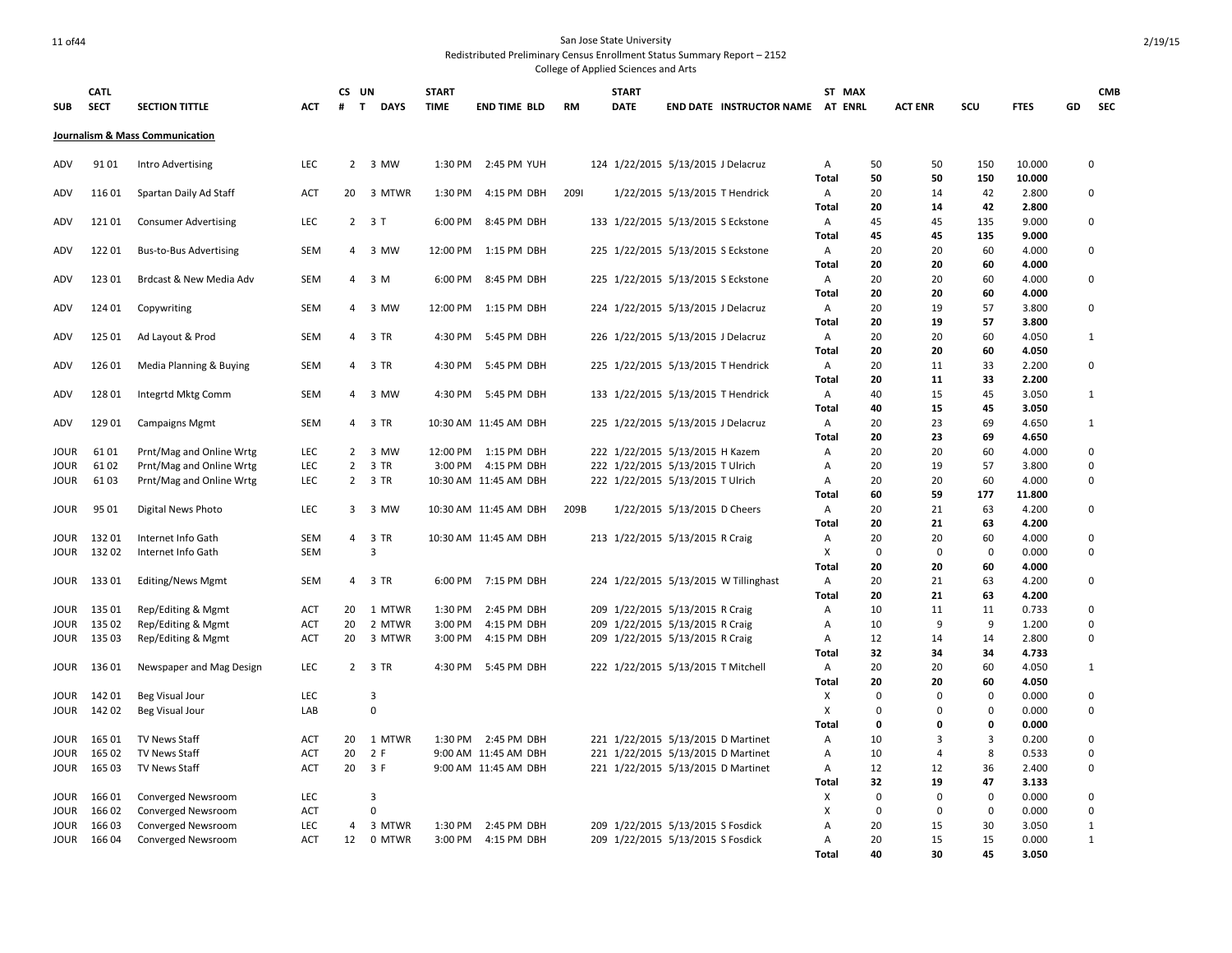|                        | <b>CATL</b> |                                                                  |                   | CS UN             |                  | <b>START</b> |                                               |           | <b>START</b>                                                       |                               |                                       | ST MAX              |              |                |             |                |    | <b>CMB</b>     |
|------------------------|-------------|------------------------------------------------------------------|-------------------|-------------------|------------------|--------------|-----------------------------------------------|-----------|--------------------------------------------------------------------|-------------------------------|---------------------------------------|---------------------|--------------|----------------|-------------|----------------|----|----------------|
| <b>SUB</b>             | <b>SECT</b> | <b>SECTION TITTLE</b>                                            | ACT               | $\mathbf{T}$<br># | <b>DAYS</b>      | <b>TIME</b>  | <b>END TIME BLD</b>                           | <b>RM</b> | <b>DATE</b>                                                        |                               | <b>END DATE INSTRUCTOR NAME</b>       | AT ENRL             |              | <b>ACT ENR</b> | scu         | <b>FTES</b>    | GD | <b>SEC</b>     |
|                        |             |                                                                  |                   |                   |                  |              |                                               |           |                                                                    |                               |                                       |                     |              |                |             |                |    |                |
| MCOM 6301              |             | New Media                                                        | <b>LEC</b>        |                   | 2 3 MW           |              | 9:00 AM 10:15 AM DBH                          |           | 226 1/22/2015 5/13/2015 D Cheers                                   |                               |                                       | Α                   | 20           | 20             | 60          | 4.000          |    | 0              |
| MCOM 6302              |             | New Media                                                        | LEC               | $\overline{2}$    | 3 MW             |              | 3:00 PM 4:15 PM DBH                           |           | 226 1/22/2015 5/13/2015 D Cheers                                   |                               |                                       | Α                   | 20           | 20             | 60          | 4.000          |    | 0              |
|                        |             |                                                                  |                   |                   | 3 TR             |              |                                               |           |                                                                    |                               |                                       | <b>Total</b>        | 40<br>30     | 40             | 120         | 8.000          |    |                |
| MCOM 7001<br>MCOM 7002 |             | Vis Comm Mod Media                                               | LEC<br>LEC        | 3<br>3            | 3 MW             | 3:00 PM      | 4:30 PM 5:45 PM DBH                           |           |                                                                    |                               | 133 1/22/2015 5/13/2015 K Komenich    | Α<br>Α              | 30           | 32<br>31       | 96<br>93    | 6.400          |    | 0<br>0         |
|                        |             | Vis Comm Mod Media                                               |                   |                   |                  |              | 4:15 PM DBH                                   |           | 133 1/22/2015 5/13/2015 D Nichols                                  |                               |                                       | Total               | 60           | 63             | 189         | 6.200          |    |                |
|                        |             |                                                                  |                   | 2                 |                  |              |                                               |           |                                                                    |                               |                                       |                     | 50           | 48             | 144         | 12.600         |    |                |
| MCOM 7201              |             | Mcom & Society                                                   | LEC               | $\overline{2}$    | 3 TR<br>3 MW     |              | 10:30 AM 11:45 AM YUH                         |           | 124 1/22/2015 5/13/2015 D Nichols                                  |                               |                                       | Α                   | 40           | 43             | 129         | 9.600          |    | 0<br>0         |
| MCOM 7202<br>MCOM 7203 |             | Mcom & Society<br>Mcom & Society                                 | LEC<br><b>LEC</b> | $2^{\circ}$       | 3 MW             |              | 10:30 AM 11:45 AM DBH<br>9:00 AM 10:15 AM DBH |           | 133 1/22/2015 5/13/2015 M Cabot<br>133 1/22/2015 5/13/2015 R Craig |                               |                                       | Α<br>$\overline{A}$ | 45           | 44             | 132         | 8.600<br>8.800 |    | 0              |
|                        |             |                                                                  |                   |                   |                  |              |                                               |           |                                                                    |                               |                                       | Total               | 135          | 135            | 405         | 27.000         |    |                |
|                        |             | MCOM 100W 01 Wrtg Wkhp in Comm                                   | <b>SEM</b>        | $\overline{4}$    | 3 MW             |              | 1:30 PM 2:45 PM DBH                           |           | 224 1/22/2015 5/13/2015 D Nichols                                  |                               |                                       | Α                   | 20           | 20             | 60          | 4.000          |    | 0              |
|                        |             | MCOM 100W 02 Wrtg Wkhp in Comm                                   | <b>SEM</b>        | $\overline{4}$    | 3 MW             | 3:00 PM      | 4:15 PM DBH                                   |           |                                                                    |                               |                                       | Α                   | 20           | 20             | 60          | 4.000          |    | 0              |
|                        |             |                                                                  | <b>SEM</b>        |                   | 3                |              |                                               |           | 222 1/22/2015 5/13/2015 C Fernald                                  |                               |                                       | х                   | $\mathbf 0$  | $\mathbf 0$    | $\mathbf 0$ | 0.000          |    | 0              |
|                        |             | MCOM 100W 03 Wrtg Wkhp in Comm<br>MCOM 100W 04 Wrtg Wkhp in Comm | <b>SEM</b>        | $\overline{4}$    | 3 MW             |              | 4:30 PM 5:45 PM DBH                           |           | 224 1/22/2015 5/13/2015 D Nichols                                  |                               |                                       | Α                   | 20           | 20             | 60          | 4.000          |    | 0              |
|                        |             |                                                                  | <b>SEM</b>        |                   | 3                |              |                                               |           |                                                                    |                               |                                       | Χ                   | $\mathbf 0$  | $\mathbf 0$    | $\mathbf 0$ | 0.000          |    | 0              |
|                        |             | MCOM 100W 05 Wrtg Wkhp in Comm<br>MCOM 100W 06 Wrtg Wkhp in Comm | <b>SEM</b>        |                   | 4 3 TR           |              | 12:00 PM 1:15 PM DBH                          |           | 222 1/22/2015 5/13/2015 T Ulrich                                   |                               |                                       | Α                   | 20           | 17             | 51          | 3.400          |    | 0              |
|                        |             |                                                                  |                   |                   |                  |              |                                               |           |                                                                    |                               |                                       | Total               | 80           | 77             | 231         | 15.400         |    |                |
|                        | MCOM 10101  | Media Law & Ethics                                               | <b>LEC</b>        | 3                 | 3 MW             |              | 9:00 AM 10:15 AM DBH                          |           | 225 1/22/2015 5/13/2015 L Sokoloff                                 |                               |                                       | Α                   | 25           | 25             | 75          | 5.000          |    | 0              |
|                        | MCOM 10102  | Media Law & Ethics                                               | LEC               |                   | 3                |              |                                               |           |                                                                    |                               |                                       | X                   | $\mathbf 0$  | $\mathbf 0$    | $\mathbf 0$ | 0.000          |    | 0              |
|                        | MCOM 10103  | Media Law & Ethics                                               | LEC               | $\overline{3}$    | 3 MW             |              | 1:30 PM 2:45 PM DBH                           |           |                                                                    |                               | 107 1/22/2015 5/13/2015 D Tillinghast | Α                   | 25           | 26             | 78          | 5.200          |    | 0              |
|                        | MCOM 101 04 | Media Law & Ethics                                               | LEC               |                   | 3                |              |                                               |           |                                                                    |                               |                                       | Χ                   | $\mathbf 0$  | $\mathbf 0$    | $\mathbf 0$ | 0.000          |    | 0              |
|                        | MCOM 101 05 | Media Law & Ethics                                               | LEC               |                   | 3 3 TR           |              | 3:00 PM 4:15 PM DBH                           |           |                                                                    |                               | 133 1/22/2015 5/13/2015 D Tillinghast | Α                   | 40           | 39             | 117         | 7.800          |    | 0              |
|                        |             |                                                                  |                   |                   |                  |              |                                               |           |                                                                    |                               |                                       | Total               | 90           | 90             | 270         | 18.000         |    |                |
|                        | MCOM 104 01 | Mass Comm Research                                               | SEM               |                   | 3                |              |                                               |           |                                                                    |                               |                                       | X                   | $\mathbf{0}$ | $\mathbf 0$    | $\mathbf 0$ | 0.000          |    | 0              |
|                        | MCOM 104 02 | Mass Comm Research                                               | <b>SEM</b>        | $\overline{4}$    | 3 TR             | 1:30 PM      | 2:45 PM DBH                                   |           |                                                                    |                               | 225 1/22/2015 5/13/2015 W Tillinghast | Α                   | 20           | 19             | 57          | 3.800          |    | 0              |
|                        |             |                                                                  |                   |                   |                  |              |                                               |           |                                                                    |                               |                                       | Total               | 20           | 19             | 57          | 3.800          |    |                |
|                        | MCOM 105 01 | Diversty & Media                                                 | LEC               |                   | 2 3 TR           |              | 1:30 PM 2:45 PM YUH                           |           | 124 1/22/2015 5/13/2015 D Nichols                                  |                               |                                       | Α                   | 50           | 45             | 135         | 9.050          |    | 1              |
|                        |             |                                                                  |                   |                   |                  |              |                                               |           |                                                                    |                               |                                       | Total               | 50           | 45             | 135         | 9.050          |    |                |
|                        | MCOM 106 01 | Global Mass Comm                                                 | LEC               |                   | 2 3 MW           |              | 10:30 AM 11:45 AM DBH                         |           |                                                                    |                               | 225 1/22/2015 5/13/2015 D Tillinghast | Α                   | 25           | 25             | 75          | 5.000          |    | 0              |
|                        |             |                                                                  |                   |                   |                  |              |                                               |           |                                                                    |                               |                                       | Total               | 25           | 25             | 75          | 5.000          |    |                |
|                        | MCOM 11101  | Internship                                                       | <b>SEM</b>        | 6                 | 3 TBA            |              |                                               |           |                                                                    | 1/22/2015 5/13/2015 M Cabot   |                                       | A                   | 30           | 40             | 120         | 8.000          |    | 0              |
|                        |             |                                                                  |                   |                   |                  |              |                                               |           |                                                                    |                               |                                       | Total               | 30           | 40             | 120         | 8.000          |    |                |
|                        | MCOM 139 01 | Specialized Wrtg                                                 | <b>SEM</b>        |                   | 4 3 W            |              | 6:00 PM 8:45 PM DBH                           |           | 133 1/22/2015 5/13/2015 M Brito                                    |                               |                                       | Α                   | 35           | 38             | 114         | 7.600          |    | 0              |
|                        |             |                                                                  |                   |                   |                  |              |                                               |           |                                                                    |                               |                                       | <b>Total</b>        | 35           | 38             | 114         | 7.600          |    |                |
|                        | MCOM 163 01 | Adv Media tech                                                   | LEC               |                   | 3 3 MW           |              | 4:30 PM 5:45 PM DBH                           |           |                                                                    |                               | 226 1/22/2015 5/13/2015 K Komenich    | Α                   | 20           | 19             | 57          | 3.800          |    | 0              |
|                        |             |                                                                  |                   |                   |                  |              |                                               |           |                                                                    |                               |                                       | Total               | 20           | 19             | 57          | 3.800          |    |                |
|                        | MCOM 180 01 | Global Leadership                                                | SUP               | 36                | 1 TBA            |              |                                               |           |                                                                    | 1/22/2015 5/13/2015 R Rucker  |                                       | Α                   | 25           | 26             | 26          | 1.733          |    | 0              |
|                        | MCOM 180 02 | Global Leadership                                                | SUP               | 36                | 2 TBA            |              |                                               |           |                                                                    | 1/22/2015 5/13/2015 R Rucker  |                                       | Α                   | 15           | 8              | 16          | 1.067          |    | 0              |
|                        | MCOM 180 03 | Global Leadership                                                | <b>SUP</b>        | 36                | 3 TBA            |              |                                               |           |                                                                    | 1/22/2015 5/13/2015 R Rucker  |                                       | Α                   | 30           | 10             | 30          | 2.050          |    | $\mathbf{1}$   |
|                        |             |                                                                  |                   |                   |                  |              |                                               |           |                                                                    |                               |                                       | Total               | 70           | 44             | 72          | 4.850          |    |                |
|                        |             | MCOM 199B 01 Ad & PR Agency II                                   | LAB               |                   | 15 3 MTWR        |              | 3:00 PM 4:15 PM DBH                           |           | 225 1/22/2015 5/13/2015 T Hendrick                                 |                               |                                       | Α                   | 30           | 28             | 84          | 5.650          |    | 1              |
|                        |             |                                                                  |                   |                   |                  |              |                                               |           |                                                                    |                               |                                       | <b>Total</b>        | 30           | 28             | 84          | 5.650          |    |                |
|                        | MCOM 27001  | Comm Law & Policy                                                | <b>SEM</b>        |                   | 5 3 T            |              | 6:00 PM 8:45 PM DBH                           |           |                                                                    |                               | 225 1/22/2015 5/13/2015 D Tillinghast | Α                   | 10           | 19             | 57          | 4.750          |    | 19             |
|                        |             |                                                                  |                   |                   |                  |              |                                               |           |                                                                    |                               |                                       | Total               | 10           | 19             | 57          | 4.750          |    |                |
|                        | MCOM 284 01 | Project Man                                                      | <b>SEM</b>        |                   | 5 <sup>3</sup> M | 6:00 PM      | 8:45 PM DBH                                   |           |                                                                    |                               | 226 1/22/2015 5/13/2015 K Komenich    | Α                   | 10           | 20             | 60          | 5.000          |    | 20             |
|                        |             |                                                                  |                   |                   |                  |              |                                               |           |                                                                    |                               |                                       | Total               | 10           | 20             | 60          | 5.000          |    |                |
|                        | MCOM 295 01 | Mass Comm Research                                               | <b>SEM</b>        | 5                 | 3 W              |              | 6:00 PM 8:45 PM DBH                           |           |                                                                    |                               | 225 1/22/2015 5/13/2015 W Tillinghast | Α                   | 15           | 15             | 45          | 3.750          |    | 15             |
|                        |             |                                                                  |                   |                   |                  |              |                                               |           |                                                                    |                               |                                       | <b>Total</b>        | 15           | 15             | 45          | 3.750          |    |                |
|                        | MCOM 298 01 | SP Studies M C                                                   | <b>SUP</b>        | 25                | 3 TBA            |              |                                               |           |                                                                    | 1/22/2015 5/13/2015 S Fosdick |                                       | A                   | 20           | $\overline{7}$ | 21          | 1.750          |    | $\overline{7}$ |
|                        | MCOM 298 02 | SP Studies M C                                                   | <b>SUP</b>        | 25                | 6 TBA            |              |                                               |           |                                                                    | 1/22/2015 5/13/2015 S Fosdick |                                       | A                   | 5            | $\Omega$       | $\Omega$    | 0.000          |    | 0              |
|                        |             |                                                                  |                   |                   |                  |              |                                               |           |                                                                    |                               |                                       | <b>Total</b>        | 25           | $\overline{7}$ | 21          | 1.750          |    |                |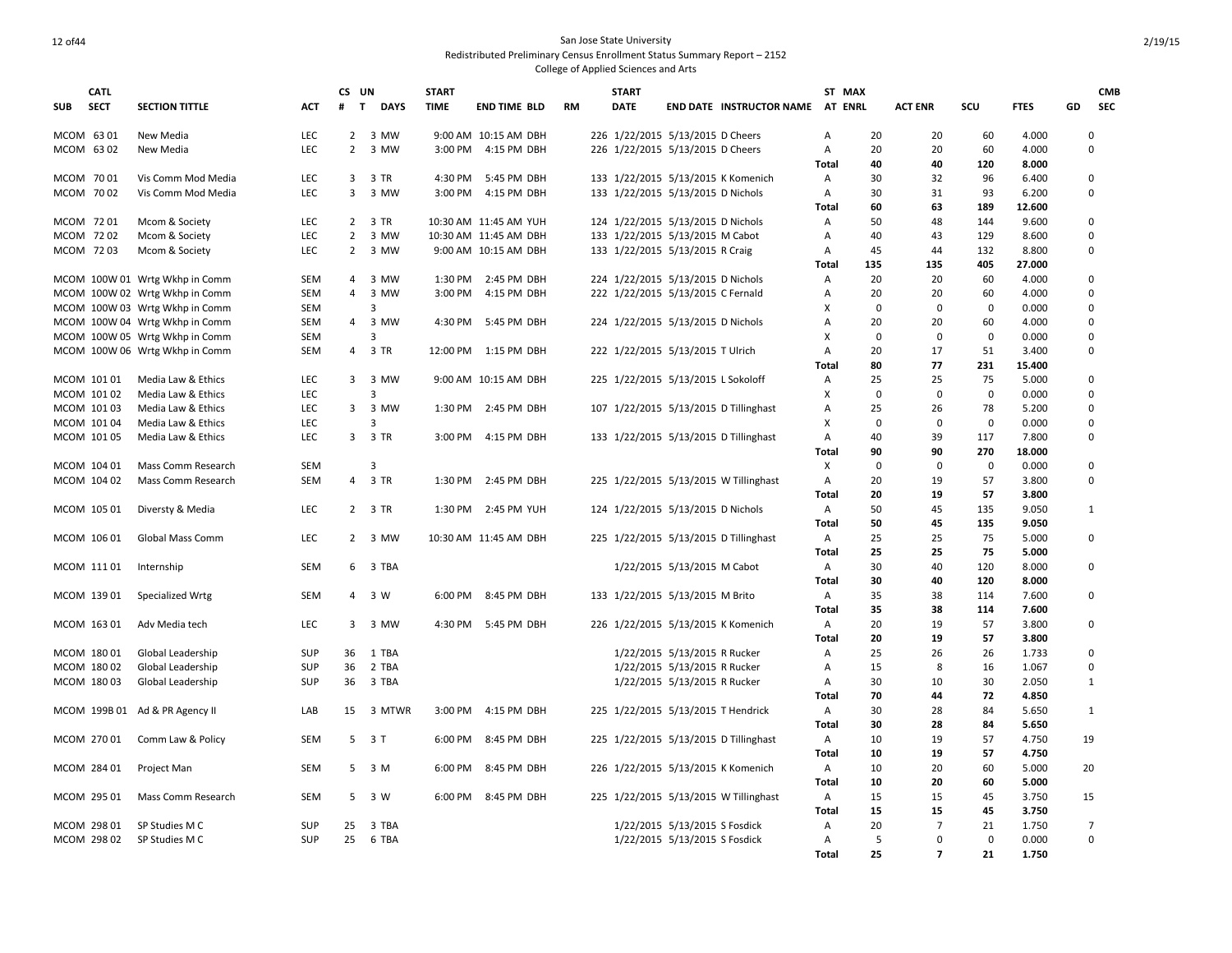| <b>SUB</b> | <b>CATL</b><br><b>SECT</b> | <b>SECTION TITTLE</b>    | ACT        | <b>CS</b><br># | UN<br><b>DAYS</b> | <b>START</b><br><b>TIME</b> | <b>END TIME BLD</b>   | <b>RM</b> | <b>START</b><br><b>DATE</b> | <b>END DATE INSTRUCTOR NAME</b>       | AT ENRL      | ST MAX | <b>ACT ENR</b> | SCU         | <b>FTES</b> | GD | <b>CMB</b><br><b>SEC</b> |
|------------|----------------------------|--------------------------|------------|----------------|-------------------|-----------------------------|-----------------------|-----------|-----------------------------|---------------------------------------|--------------|--------|----------------|-------------|-------------|----|--------------------------|
|            | MCOM 299 01                | <b>Mass Comm Thesis</b>  | <b>SUP</b> | 25             | 3 TBA             |                             |                       |           |                             | 1/22/2015 5/13/2015 S Fosdick         | A            | 5      | $\mathbf{0}$   | $\mathbf 0$ | 0.000       |    | 0                        |
|            | MCOM 299 02                | <b>Mass Comm Thesis</b>  | <b>SUP</b> | 25             | 6 TBA             |                             |                       |           |                             | 1/22/2015 5/13/2015 S Fosdick         | А            | 5      | 0              | 0           | 0.000       |    | 0                        |
|            |                            |                          |            |                |                   |                             |                       |           |                             |                                       | Total        | 10     | 0              | 0           | 0.000       |    |                          |
| <b>PR</b>  | 9901                       | <b>Contempory PR</b>     | SEM        | 4              | 3 TR              |                             | 3:00 PM 4:15 PM YUH   |           |                             | 124 1/22/2015 5/13/2015 M Cabot       | Α            | 60     | 61             | 183         | 12.200      |    | 0                        |
|            |                            |                          |            |                |                   |                             |                       |           |                             |                                       | Total        | 60     | 61             | 183         | 12.200      |    |                          |
| PR         | 19001                      | <b>Media Writing</b>     | SEM        |                | 3 TR              | 1:30 PM                     | 2:45 PM DBH           |           |                             | 226 1/22/2015 5/13/2015 C Disalvo     | Α            | 20     | 20             | 60          | 4.000       |    | 0                        |
| <b>PR</b>  | 19002                      | <b>Media Writing</b>     | <b>SEM</b> |                |                   |                             |                       |           |                             |                                       | X            | 0      | 0              | 0           | 0.000       |    | 0                        |
| <b>PR</b>  | 19003                      | Media Writing            | <b>SEM</b> |                | 3 TR              |                             | 10:30 AM 11:45 AM DBH |           |                             | 226 1/22/2015 5/13/2015 K Martinelli  | A            | 20     | 20             | 60          | 4.000       |    | 0                        |
|            |                            |                          |            |                |                   |                             |                       |           |                             |                                       | Total        | 40     | 40             | 120         | 8.000       |    |                          |
| PR         | 19101                      | <b>Strategic Writing</b> | <b>SEM</b> |                | 3 TR              | 1:30 PM                     | 2:45 PM DBH           |           |                             | 222 1/22/2015 5/13/2015 K Martinelli  | Α            | 20     | 20             | 60          | 4.000       |    | 0                        |
| <b>PR</b>  | 19102                      | <b>Strategic Writing</b> | <b>SEM</b> |                | 3 TR              | 1:30 PM                     | 2:45 PM DBH           |           |                             | 224 1/22/2015 5/13/2015 M Cabot       | Α            | 20     | 20             | 60          | 4.000       |    | $\mathbf 0$              |
|            |                            |                          |            |                |                   |                             |                       |           |                             |                                       | Total        | 40     | 40             | 120         | 8.000       |    |                          |
| <b>PR</b>  | 19201                      | <b>Case Studies</b>      | <b>SEM</b> |                | 3 MW              |                             | 10:30 AM 11:45 AM DBH |           |                             | 226 1/22/2015 5/13/2015 K Martinelli  | A            | 25     | 32             | 96          | 6.400       |    | 0                        |
| <b>PR</b>  | 19202                      | <b>Case Studies</b>      | <b>SEM</b> |                | 3 MW              |                             | 1:30 PM 2:45 PM DBH   |           |                             | 222 1/22/2015 5/13/2015 K Martinelli  | A            | 20     | 25             | 75          | 5.050       |    |                          |
|            |                            |                          |            |                |                   |                             |                       |           |                             |                                       | <b>Total</b> | 45     | 57             | 171         | 11.450      |    |                          |
| <b>PR</b>  | 19301                      | Special Event Management | <b>SEM</b> | 4              | 3 MW              | 1:30 PM                     | 2:45 PM DBH           |           |                             | 225 1/22/2015 5/13/2015 C Disalvo     | Α            | 25     | 24             | 72          | 4.850       |    |                          |
|            |                            |                          |            |                |                   |                             |                       |           |                             |                                       | Total        | 25     | 24             | 72          | 4.850       |    |                          |
| <b>PR</b>  | 19901                      | <b>Campaign Mgmt</b>     | SEM        | 5.             | 3 MW              | 4:30 PM                     | 5:45 PM DBH           |           |                             | 222 1/22/2015 5/13/2015 C Disalvo     | A            | 35     | 30             | 90          | 6.150       |    | 3                        |
|            |                            |                          |            |                |                   |                             |                       |           |                             |                                       | Total        | 35     | 30             | 90          | 6.150       |    |                          |
|            |                            |                          |            |                |                   |                             |                       |           |                             | Journalism & Mass Communication Total |              | 1519   | 1437           | 4128        | 281.367     |    |                          |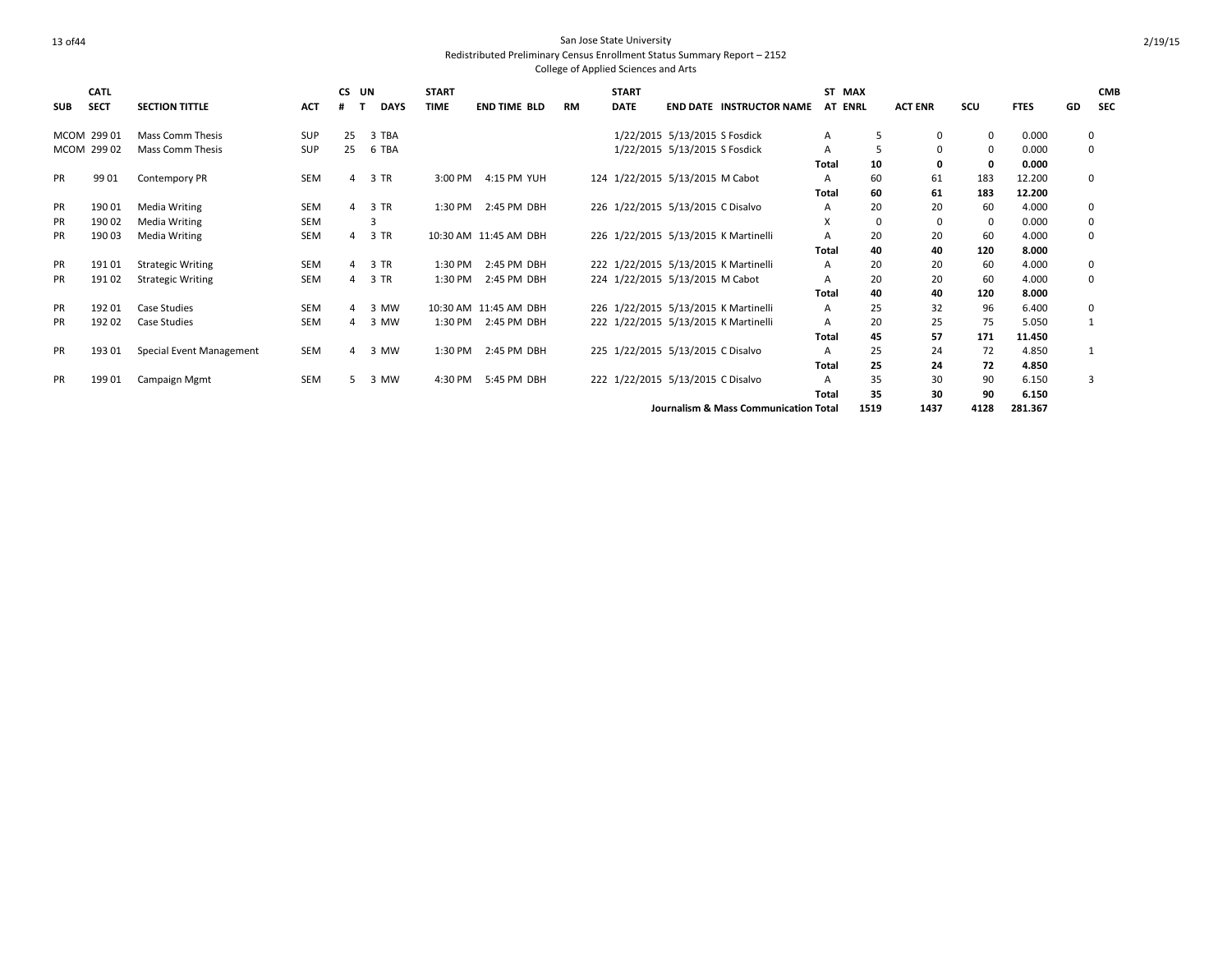## 14 of44 San Jose State University Redistributed Preliminary Census Enrollment Status Summary Report – 2152

|            | <b>CATL</b>            |                              |            | CS UN          |                | <b>START</b> |                      |           | <b>START</b>                      |                               |                                     | ST MAX            |             |                |             |                  |    | <b>CMB</b>     |
|------------|------------------------|------------------------------|------------|----------------|----------------|--------------|----------------------|-----------|-----------------------------------|-------------------------------|-------------------------------------|-------------------|-------------|----------------|-------------|------------------|----|----------------|
| <b>SUB</b> | <b>SECT</b>            | <b>SECTION TITTLE</b>        | <b>ACT</b> | T<br>#         | <b>DAYS</b>    | <b>TIME</b>  | <b>END TIME BLD</b>  | <b>RM</b> | <b>DATE</b>                       |                               | END DATE INSTRUCTOR NAME AT ENRL    |                   |             | <b>ACT ENR</b> | SCU         | <b>FTES</b>      | GD | <b>SEC</b>     |
|            | <b>Justice Studies</b> |                              |            |                |                |              |                      |           |                                   |                               |                                     |                   |             |                |             |                  |    |                |
|            |                        |                              |            |                |                |              |                      |           |                                   |                               |                                     |                   |             |                |             |                  |    |                |
| FS         | 1101                   | Survey For Sci               | <b>LEC</b> |                | 2 3 TBA        |              |                      |           |                                   | 1/22/2015 5/13/2015 M Juno    |                                     | Α<br><b>Total</b> | 60<br>60    | 57<br>57       | 171<br>171  | 11.400<br>11.400 |    | 0              |
| FS         | 16201                  | <b>FS Applications</b>       | <b>SEM</b> | $\overline{4}$ | 3 R            |              | 3:00 PM 5:00 PM MH   |           | 523 1/22/2015 5/13/2015 M Juno    |                               |                                     | A                 | 50          | 40             | 80          | 8.100            |    | $\overline{2}$ |
| FS         | 16202                  | <b>FS Applications</b>       | ACT        | $7^{\circ}$    | 0 F            |              | 9:00 AM 11:00 AM MH  |           | 523 1/22/2015 5/13/2015 M Juno    |                               |                                     | A                 | 52          | 40             | 40          | 0.000            |    | $\overline{2}$ |
|            |                        |                              |            |                |                |              |                      |           |                                   |                               |                                     | Total             | 102         | 80             | 120         | 8.100            |    |                |
| FS         | 16701                  | Forensic Mol Biol            | <b>LEC</b> | $\overline{2}$ | 0 M            |              | 5:30 PM 8:15 PM SH   |           | 313 1/22/2015 5/13/2015 J Garrido |                               |                                     | Α                 | 23          | 28             | 112         | 0.000            |    | 0              |
| FS         | 16702                  | Forensic Mol Biol            | LAB        | 16             | 5 T            |              | 5:30 PM 8:15 PM MH   |           | 332 1/22/2015 5/13/2015 J Garrido |                               |                                     | A                 | 29          | 28             | 28          | 9.333            |    | 0              |
|            |                        |                              |            |                |                |              |                      |           |                                   |                               |                                     | <b>Total</b>      | 52          | 56             | 140         | 9.333            |    |                |
| FS         | 16901                  | <b>FS Senior Seminar</b>     | <b>SEM</b> |                | $5 \t3F$       |              | 2:30 PM 5:15 PM MH   |           | 523 1/22/2015 5/13/2015 M Juno    |                               |                                     | A                 | 27          | 19             | 57          | 3.800            |    | 0              |
|            |                        |                              |            |                |                |              |                      |           |                                   |                               |                                     | <b>Total</b>      | 27          | 19             | 57          | 3.800            |    |                |
| JS         | 1002                   | Intro Just Stud              | <b>LEC</b> | 1              | 3 MW           |              | 9:00 AM 10:15 AM SH  |           |                                   |                               | 100 1/22/2015 5/13/2015 D Dexheimer | A                 | 60          | 59             | 177         | 11.800           |    | 0              |
|            |                        |                              |            |                |                |              |                      |           |                                   |                               |                                     | Total             | 60          | 59             | 177         | 11.800           |    |                |
| JS         | 1201                   | Intro to Leg Studies         | LEC        |                | 2 3 TR         |              | 12:00 PM 1:15 PM MH  |           | 523 1/22/2015 5/13/2015 E Kinney  |                               |                                     | A                 | 34          | 35             | 105         | 7.000            |    | 0              |
|            |                        |                              |            |                |                |              |                      |           |                                   |                               |                                     | Total             | 34          | 35             | 105         | 7.000            |    |                |
| JS         | 25 02                  | Intro HR & Justice           | LEC        |                | $\overline{3}$ |              |                      |           |                                   |                               |                                     | X                 | $\mathbf 0$ | $\mathbf 0$    | $\mathbf 0$ | 0.000            |    | 0              |
| JS         | 2503                   | Intro HR & Justice           | <b>LEC</b> | $\overline{2}$ | 3 TR           | 1:30 PM      | 2:45 PM MH           |           | 520 1/22/2015 5/13/2015 N Perry   |                               |                                     | Α                 | 35          | 36             | 108         | 7.200            |    | $\mathbf 0$    |
|            |                        |                              |            |                |                |              |                      |           |                                   |                               |                                     | Total             | 35          | 36             | 108         | 7.200            |    |                |
| JS         |                        | 100W 01 Writing Workshop     | <b>SEM</b> |                | 4 3 MW         | 7:30 AM      | 8:45 AM MH           |           |                                   |                               | 520 1/22/2015 5/13/2015 H Peterson  | Α                 | 27          | 27             | 81          | 5.400            |    | 0              |
| JS         |                        | 100W 02 Writing Workshop     | <b>SEM</b> | $\overline{4}$ | 3 MW           |              | 1:30 PM 2:45 PM MH   |           |                                   |                               | 520 1/22/2015 5/13/2015 H Peterson  | Α                 | 27          | 27             | 81          | 5.400            |    | 0              |
| JS         |                        | 100W 03 Writing Workshop     | SEM        | $\overline{4}$ | 3 TBA          |              |                      |           |                                   | 1/22/2015 5/13/2015 J McClure |                                     | А                 | 27          | 25             | 75          | 5.000            |    | $\mathbf 0$    |
| JS         |                        | 100W 04 Writing Workshop     | <b>SEM</b> | $\overline{4}$ | 3 TBA          |              |                      |           |                                   | 1/22/2015 5/13/2015 D Kameda  |                                     | Α                 | 27          | 27             | 81          | 5.400            |    | 0              |
| JS         |                        | 100W 05 Writing Workshop     | <b>SEM</b> | $\overline{4}$ | 3 TR           |              | 9:00 AM 10:15 AM MH  |           |                                   |                               | 526 1/22/2015 5/13/2015 D Dexheimer | Α                 | 20          | 15             | 45          | 3.000            |    | 0              |
|            |                        |                              |            |                |                |              |                      |           |                                   |                               |                                     | <b>Total</b>      | 128         | 121            | 363         | 24.200           |    |                |
| JS         | 10101                  | <b>Critical Issues</b>       | <b>LEC</b> | $\mathbf{1}$   | 3 TR           |              | 7:30 AM 8:45 AM MH   |           | 520 1/22/2015 5/13/2015 D Kameda  |                               |                                     | Α                 | 64          | 67             | 201         | 13.400           |    | 0              |
| JS         | 10102                  | <b>Critical Issues</b>       | <b>LEC</b> |                | 1 3 TBA        |              |                      |           |                                   | 1/22/2015 5/13/2015 S Kil     |                                     | Α                 | 56          | 20             | 60          | 4.000            |    | 0              |
|            |                        |                              |            |                |                |              |                      |           |                                   |                               |                                     | Total             | 120         | 87             | 261         | 17.400           |    |                |
| JS         | 102 01                 | Police and Society           | <b>LEC</b> |                | 3              |              |                      |           |                                   |                               |                                     | х                 | $\mathbf 0$ | $\mathbf 0$    | $\mathbf 0$ | 0.000            |    | 0              |
| JS         | 102 02                 | Police and Society           | LEC        |                | $2 \t3 R$      |              | 5:30 PM 8:15 PM MH   |           | 520 1/22/2015 5/13/2015 E Sills   |                               |                                     | A                 | 65          | 64             | 192         | 12.800           |    | $\mathbf 0$    |
|            |                        |                              |            |                |                |              |                      |           |                                   |                               |                                     | <b>Total</b>      | 65          | 64             | 192         | 12.800           |    |                |
| JS         | 103 01                 | Courts and Society           | LEC        |                | 2 3 TR         |              | 10:30 AM 11:45 AM MH |           |                                   |                               | 523 1/22/2015 5/13/2015 M Stevenson | Α                 | 60          | 56             | 168         | 11.250           |    | 1              |
|            |                        |                              |            |                |                |              |                      |           |                                   |                               |                                     | <b>Total</b>      | 60          | 56             | 168         | 11.250           |    |                |
| JS         | 104 01                 | Penal Pol & Inst             | <b>LEC</b> |                | 2 3 TR         |              | 9:00 AM 10:15 AM MH  |           | 523 1/22/2015 5/13/2015 D Kameda  |                               |                                     | A                 | 44          | 43             | 129         | 8.600            |    | 0              |
|            |                        |                              |            |                |                |              |                      |           |                                   |                               |                                     | Total             | 44          | 43             | 129         | 8.600            |    |                |
| JS         | 10701                  | Justice Mgmt                 | LEC        |                | 2 3 TR         |              | 1:30 PM 2:45 PM CL   |           | 324 1/22/2015 5/13/2015 D Kameda  |                               |                                     | Α                 | 37          | 37             | 111         | 7.400            |    | 0              |
|            |                        |                              |            |                |                |              |                      |           |                                   |                               |                                     | Total             | 37          | 37             | 111         | 7.400            |    |                |
| JS         | 11401                  | Research Methods             | LEC        |                | 2 3 TR         |              | 3:00 PM 4:15 PM MH   |           | 520 1/22/2015 5/13/2015 C Hebert  |                               |                                     | Α                 | 34          | 35             | 105         | 7.000            |    | 0              |
| JS         | 11402                  | <b>Research Methods</b>      | LEC        |                | 3              |              |                      |           |                                   |                               |                                     | X                 | $\mathbf 0$ | $\mathbf 0$    | $\mathbf 0$ | 0.000            |    | 0              |
| JS         | 11403                  | Research Methods             | <b>LEC</b> |                | 2 3 TBA        |              |                      |           |                                   | 1/22/2015 5/13/2015 S Kil     |                                     | Α                 | 20          | 14             | 42          | 2.800            |    | 0              |
|            |                        |                              |            |                |                |              |                      |           |                                   |                               |                                     | <b>Total</b>      | 54          | 49             | 147         | 9.800            |    |                |
| JS         | 12201                  | Drugs & Society              | <b>LEC</b> | 1              | 3 MW           | 7:30 AM      | 8:45 AM MH           |           | 523 1/22/2015 5/13/2015 S Rivera  |                               |                                     | $\mathsf{A}$      | 35          | 33             | 99          | 6.600            |    | 0              |
|            |                        |                              |            |                |                |              |                      |           |                                   |                               |                                     | Total             | 35          | 33             | 99          | 6.600            |    |                |
| JS         | 12301                  | Terrorism & Security         | LEC        |                | 2 3 TBA        |              |                      |           |                                   | 1/22/2015 5/13/2015 J Bale    |                                     | Α                 | 57          | 49             | 147         | 9.850            |    | 1              |
|            |                        |                              |            |                |                |              |                      |           |                                   |                               |                                     | Total             | 57          | 49             | 147         | 9.850            |    |                |
| JS         | 12801                  | Punishment, Cult and Society | LEC        |                | 3              |              |                      |           |                                   |                               |                                     | X                 | $\mathbf 0$ | $\mathbf 0$    | $\mathbf 0$ | 0.000            |    | 0              |
|            |                        |                              |            |                |                |              |                      |           |                                   |                               |                                     | <b>Total</b>      | $\mathbf 0$ | 0              | 0           | 0.000            |    |                |
| JS         | 129 01                 | Intl Crime & Dev             | <b>LEC</b> |                | 3              |              |                      |           |                                   |                               |                                     | Χ                 | $\mathbf 0$ | $\mathbf 0$    | $\mathbf 0$ | 0.000            |    | 0              |
|            |                        |                              |            |                |                |              |                      |           |                                   |                               |                                     | <b>Total</b>      | $\mathbf 0$ | $\mathbf 0$    | $\mathbf 0$ | 0.000            |    |                |
| JS         | 130 01                 | Sex & Justice                | <b>LEC</b> |                | 2 3 TR         |              | 1:30 PM 2:45 PM MH   |           | 523 1/22/2015 5/13/2015 E Kinney  |                               |                                     | $\mathsf{A}$      | 37          | 38             | 114         | 7.600            |    | $\mathbf 0$    |
|            |                        |                              |            |                |                |              |                      |           |                                   |                               |                                     | <b>Total</b>      | 37          | 38             | 114         | 7.600            |    |                |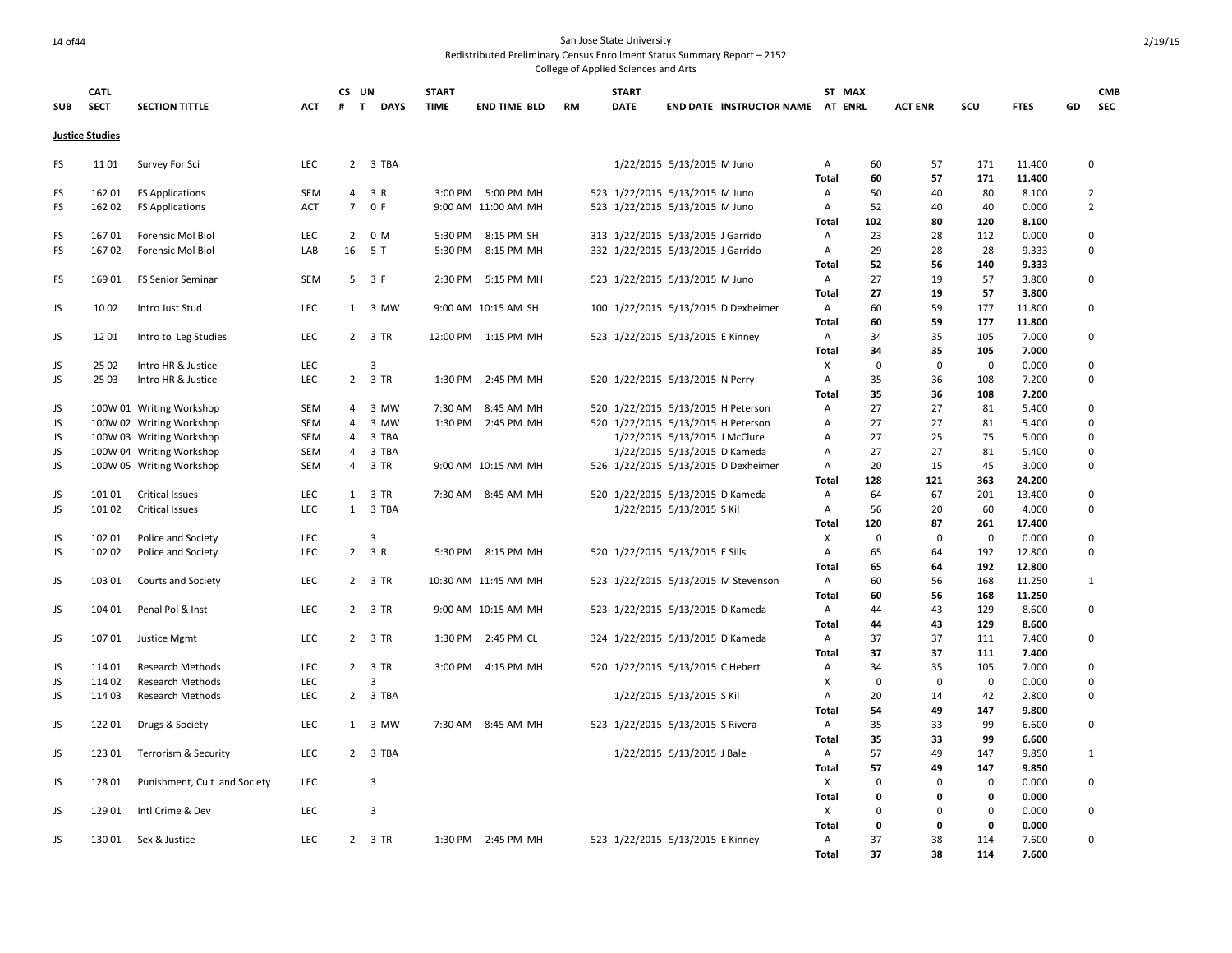|            | <b>CATL</b>    |                                                              |            | CS UN        |                             | <b>START</b> |                       |           | <b>START</b>                        |                                                        |                                 | ST MAX         |                      |                |                   |                |    | <b>CMB</b>   |
|------------|----------------|--------------------------------------------------------------|------------|--------------|-----------------------------|--------------|-----------------------|-----------|-------------------------------------|--------------------------------------------------------|---------------------------------|----------------|----------------------|----------------|-------------------|----------------|----|--------------|
| <b>SUB</b> | <b>SECT</b>    | <b>SECTION TITTLE</b>                                        | <b>ACT</b> | #            | $\mathbf{T}$<br><b>DAYS</b> | <b>TIME</b>  | <b>END TIME BLD</b>   | <b>RM</b> | <b>DATE</b>                         |                                                        | <b>END DATE INSTRUCTOR NAME</b> | <b>AT ENRL</b> |                      | <b>ACT ENR</b> | SCU               | <b>FTES</b>    | GD | <b>SEC</b>   |
|            |                |                                                              |            |              |                             |              |                       |           |                                     |                                                        |                                 |                |                      |                |                   |                |    |              |
| JS         | 13101          | Intervntn/Mediatn                                            | LEC        |              | 2 3 MW                      |              | 9:00 AM 10:15 AM MH   |           | 523 1/22/2015 5/13/2015 J McClure   |                                                        |                                 | Α              | 27                   | 28             | 84                | 5.600          |    | 0            |
|            |                |                                                              |            |              |                             |              |                       |           |                                     |                                                        |                                 | <b>Total</b>   | 27<br>$\overline{0}$ | 28<br>$\Omega$ | 84<br>$\mathbf 0$ | 5.600          |    | 0            |
| JS<br>JS   | 13201<br>13202 | Race Gender Inequality & Law<br>Race Gender Inequality & Law | LEC<br>LEC |              | 3<br>2 3 TBA                |              |                       |           |                                     | 1/22/2015 5/13/2015 V Herrera                          |                                 | Χ<br>Α         | 42                   | 41             | 123               | 0.000<br>8.200 |    | 0            |
|            |                |                                                              |            |              |                             |              |                       |           |                                     |                                                        |                                 | Total          | 42                   | 41             | 123               | 8.200          |    |              |
| JS         | 13601          | Famly & Comm Violence                                        | LEC        |              | 2 3 TBA                     |              |                       |           |                                     | 1/22/2015 5/13/2015 M Lowell                           |                                 | Α              | 42                   | 44             | 132               | 8.800          |    | 0            |
|            |                |                                                              |            |              |                             |              |                       |           |                                     |                                                        |                                 | Total          | 42                   | 44             | 132               | 8.800          |    |              |
| JS         | 13701          | Collaborative Response                                       | LEC        |              | 2 3 TBA                     |              |                       |           |                                     | 1/22/2015 5/13/2015 M Lowell                           |                                 | Α              | 20                   | 19             | 57                | 3.800          |    | 0            |
|            |                |                                                              |            |              |                             |              |                       |           |                                     |                                                        |                                 | Total          | 20                   | 19             | 57                | 3.800          |    |              |
| JS         | 14001          | <b>RCP</b>                                                   | <b>LEC</b> |              | 2 3 TR                      |              | 3:00 PM 4:15 PM BBC   |           | 225 1/22/2015 5/13/2015 M Stevenson |                                                        |                                 | A              | 20                   | 13             | 39                | 2.650          |    | $\mathbf{1}$ |
|            |                |                                                              |            |              |                             |              |                       |           |                                     |                                                        |                                 | Total          | 20                   | 13             | 39                | 2.650          |    |              |
| JS         | 14101          | <b>RCP Representation</b>                                    | LEC        |              | 2 3 TR                      |              | 4:30 PM 5:45 PM CCB   |           | 210 1/22/2015 5/13/2015 M Stevenson |                                                        |                                 | Α              | 15                   | 10             | 30                | 2.000          |    | 0            |
|            |                |                                                              |            |              |                             |              |                       |           |                                     |                                                        |                                 | Total          | 15                   | 10             | 30                | 2.000          |    |              |
| JS         | 14301          | Evidence & Proced                                            | <b>LEC</b> |              | 2 3 MW                      |              | 10:30 AM 11:45 AM MH  |           | 520 1/22/2015 5/13/2015 H Peterson  |                                                        |                                 | A              | 55                   | 56             | 168               | 11.250         |    | $\mathbf{1}$ |
|            |                |                                                              |            |              |                             |              |                       |           |                                     |                                                        |                                 | Total          | 55                   | 56             | 168               | 11.250         |    |              |
| JS         | 144 01         | <b>Criminal Law</b>                                          | LEC        |              | 2 3 MW                      |              | 12:00 PM 1:15 PM MH   |           | 520 1/22/2015 5/13/2015 H Peterson  |                                                        |                                 | Α              | 57                   | 59             | 177               | 11.800         |    | 0            |
|            |                |                                                              |            |              |                             |              |                       |           |                                     |                                                        |                                 | <b>Total</b>   | 57                   | 59             | 177               | 11.800         |    |              |
| JS         | 15101          | Crim Theory                                                  | LEC        | $\mathbf{2}$ | 3 MW                        |              | 3:00 PM 4:15 PM MH    |           | 523 1/22/2015 5/13/2015 Y Baba      |                                                        |                                 | Α              | 25                   | 30             | 90                | 6.000          |    | 0            |
| JS         | 15102          | Crim Theory                                                  | LEC        |              | 2 3 TR                      |              | 9:00 AM 10:15 AM MH   |           | 520 1/22/2015 5/13/2015 C Hebert    |                                                        |                                 | Α              | 48                   | 56             | 168               | 11.200         |    | 0            |
|            |                |                                                              |            |              |                             |              |                       |           |                                     |                                                        |                                 | Total          | 73                   | 86             | 258               | 17.200         |    |              |
| JS         | 15201          | Juv Delinquency                                              | LEC        |              | 2 3 MW                      |              | 9:00 AM 10:15 AM MH   |           | 520 1/22/2015 5/13/2015 S Rivera    |                                                        |                                 | Α              | 55                   | 53             | 159               | 10.600         |    | 0            |
|            |                |                                                              |            |              |                             |              |                       |           |                                     |                                                        |                                 | Total          | 55                   | 53             | 159               | 10.600         |    |              |
| JS         | 15301          | Crime/Life course                                            | LEC        |              | 2 3 MW                      |              | 12:00 PM 1:15 PM MH   |           | 523 1/22/2015 5/13/2015 D Harris    |                                                        |                                 | A              | 35                   | 31             | 93                | 6.200          |    | 0            |
|            |                |                                                              |            |              |                             |              |                       |           |                                     |                                                        |                                 | Total          | 35                   | 31             | 93                | 6.200          |    |              |
| JS         | 155 01         | Victimology                                                  | LEC        |              | 2 3 MW                      |              | 1:30 PM 2:45 PM MH    |           | 523 1/22/2015 5/13/2015 Y Baba      |                                                        |                                 | Α              | 42                   | 44             | 132               | 8.800          |    | 0            |
|            |                |                                                              |            |              |                             |              |                       |           |                                     |                                                        |                                 | Total          | 42                   | 44             | 132               | 8.800          |    |              |
| JS         | 15701          | Deviance & Justice                                           | LEC        |              | 2 3 TR                      |              | 10:30 AM 11:45 AM MH  |           | 520 1/22/2015 5/13/2015 C Hebert    |                                                        |                                 | Α              | 40                   | 41             | 123               | 8.200          |    | 0            |
|            |                |                                                              |            |              |                             |              |                       |           |                                     |                                                        |                                 | Total          | 40                   | 41             | 123               | 8.200          |    |              |
| JS         | 15801          | <b>Prison Community</b>                                      | <b>LEC</b> |              | 2 3 MW                      |              | 10:30 AM 11:45 AM MH  |           | 523 1/22/2015 5/13/2015 D Dexheimer |                                                        |                                 | Α              | 50                   | 51             | 153               | 10.250         |    | $\mathbf{1}$ |
|            |                |                                                              |            |              |                             |              |                       |           |                                     |                                                        |                                 | Total          | 50                   | 51             | 153               | 10.250         |    |              |
| JS         | 17101          | HR and Justice                                               | LEC        |              | 2 3 TR                      |              | 12:00 PM 1:15 PM MH   |           | 520 1/22/2015 5/13/2015 N Perry     |                                                        |                                 | Α              | 42                   | 39             | 117               | 7.800          |    | 0            |
|            |                |                                                              |            |              |                             |              |                       |           |                                     |                                                        |                                 | <b>Total</b>   | 42                   | 39             | 117               | 7.800          |    |              |
| JS         | 17901          | HR Pract and Sem                                             | <b>LEC</b> |              | 2 3 MW                      |              | 10:30 AM 11:45 AM BBC |           | 225 1/22/2015 5/13/2015 W Armaline  |                                                        |                                 | Α              | 20                   | 16             | 48                | 3.200          |    | 0            |
|            | 18001          |                                                              | SUP        | 36           | 1 TBA                       |              |                       |           |                                     |                                                        |                                 | Total          | 20<br>10             | 16<br>$\Omega$ | 48<br>$\mathbf 0$ | 3.200<br>0.000 |    |              |
| JS<br>JS   | 18002          | <b>Indiv Studies</b><br><b>Indiv Studies</b>                 | SUP        | 36           | 2 TBA                       |              |                       |           |                                     | 1/22/2015 5/13/2015 J Lee<br>1/22/2015 5/13/2015 J Lee |                                 | Α<br>Α         | 10                   | 0              | $\mathbf 0$       | 0.000          |    | 0<br>0       |
| JS         | 18003          | <b>Indiv Studies</b>                                         | SUP        | 36           | 3 TBA                       |              |                       |           |                                     | 1/22/2015 5/13/2015 J Lee                              |                                 | A              | 10                   | $\overline{4}$ | 12                | 0.800          |    | $\Omega$     |
| JS         | 18004          | <b>Indiv Studies</b>                                         | SUP        | 36           | 3 TBA                       |              |                       |           |                                     | 1/22/2015 5/13/2015 M Juno                             |                                 | Α              | 10                   | 13             | 39                | 2.800          |    | 4            |
|            |                |                                                              |            |              |                             |              |                       |           |                                     |                                                        |                                 | Total          | 40                   | 17             | 51                | 3.600          |    |              |
| JS         | 18101          | Internship in JS                                             | SUP        | 36           | 3 TBA                       |              |                       |           |                                     | 1/22/2015 5/13/2015 W Armaline                         |                                 | Α              | 10                   | 11             | 33                | 2.200          |    | 0            |
| JS         | 18102          | Internship in JS                                             | <b>SUP</b> | 36           | 6 TBA                       |              |                       |           |                                     | 1/22/2015 5/13/2015 W Armaline                         |                                 | A              | $\overline{2}$       | $\mathbf 0$    | $\mathbf 0$       | 0.000          |    | $\Omega$     |
| JS         | 18103          | Internship in JS                                             | SUP        | 36           | 3 TBA                       |              |                       |           |                                     | 1/22/2015 5/13/2015 Y Baba                             |                                 | Α              | 10                   | 12             | 36                | 2.400          |    | 0            |
| JS         | 18104          | Internship in JS                                             | <b>SUP</b> | 36           | 6 TBA                       |              |                       |           |                                     | 1/22/2015 5/13/2015 Y Baba                             |                                 | Α              | $\overline{2}$       | 0              | 0                 | 0.000          |    | 0            |
| JS         | 18105          | Internship in JS                                             | SUP        |              | 3                           |              |                       |           |                                     |                                                        |                                 | х              | $\Omega$             | 0              | $\mathbf 0$       | 0.000          |    | 0            |
| JS         | 18106          | Internship in JS                                             | SUP        | 36           | 6 TBA                       |              |                       |           |                                     | 1/22/2015 5/13/2015 A De Giorgi                        |                                 | Α              | $\overline{2}$       | $\mathbf 0$    | $\mathbf 0$       | 0.000          |    | 0            |
| JS         | 18107          | Internship in JS                                             | SUP        | 36           | 3 TBA                       |              |                       |           |                                     | 1/22/2015 5/13/2015 D Harris                           |                                 | A              | 10                   | 13             | 39                | 2.600          |    | 0            |
| JS         | 18108          | Internship in JS                                             | <b>SUP</b> | 36           | 6 TBA                       |              |                       |           |                                     | 1/22/2015 5/13/2015 D Harris                           |                                 | Α              | $\overline{2}$       | $\mathbf 0$    | $\mathbf 0$       | 0.000          |    | 0            |
| JS         | 18109          | Internship in JS                                             | SUP        | 36           | 3 TBA                       |              |                       |           |                                     | 1/22/2015 5/13/2015 C Hebert                           |                                 | A              | 10                   | 10             | 30                | 2.000          |    | 0            |
| JS         | 181 10         | Internship in JS                                             | SUP        | 36           | 6 TBA                       |              |                       |           |                                     | 1/22/2015 5/13/2015 C Hebert                           |                                 | Α              | $\overline{2}$       | $\Omega$       | $\mathbf 0$       | 0.000          |    | 0            |
| JS         | 181 11         | Internship in JS                                             | SUP        | 36           | 3 TBA                       |              |                       |           |                                     | 1/22/2015 5/13/2015 S Kil                              |                                 | Α              | 10                   | 8              | 24                | 1.600          |    | 0            |
| JS         | 181 12         | Internship in JS                                             | SUP        | 36           | 6 TBA                       |              |                       |           |                                     | 1/22/2015 5/13/2015 S Kil                              |                                 | A              | $\overline{2}$       | $\mathbf 0$    | $\mathbf 0$       | 0.000          |    | 0            |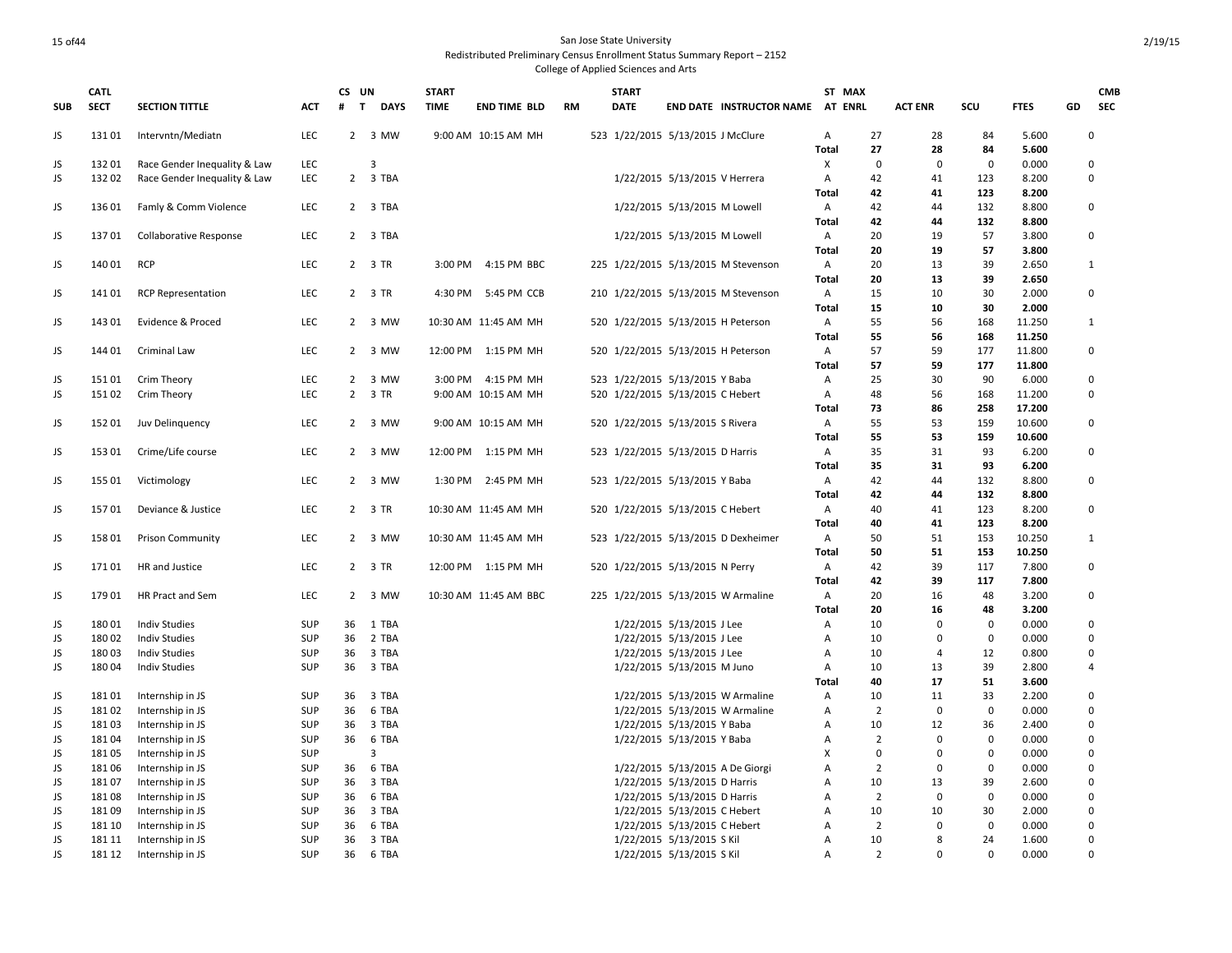|            | <b>CATL</b> |                         |            | CS UN             |                | <b>START</b> |                     |           | <b>START</b>                        |                                 |                                    | ST MAX         |                |                |             |             |    | <b>CMB</b>     |
|------------|-------------|-------------------------|------------|-------------------|----------------|--------------|---------------------|-----------|-------------------------------------|---------------------------------|------------------------------------|----------------|----------------|----------------|-------------|-------------|----|----------------|
| <b>SUB</b> | <b>SECT</b> | <b>SECTION TITTLE</b>   | <b>ACT</b> | #<br>$\mathbf{T}$ | <b>DAYS</b>    | <b>TIME</b>  | <b>END TIME BLD</b> | <b>RM</b> | <b>DATE</b>                         |                                 | <b>END DATE INSTRUCTOR NAME</b>    | <b>AT ENRL</b> |                | <b>ACT ENR</b> | SCU         | <b>FTES</b> | GD | <b>SEC</b>     |
| JS         | 181 13      | Internship in JS        | <b>SUP</b> | 36                | 3 TBA          |              |                     |           |                                     | 1/22/2015 5/13/2015 E Kinney    |                                    | А              | 10             | 9              | 27          | 1.800       |    | 0              |
| JS         | 181 14      | Internship in JS        | <b>SUP</b> | 36                | 6 TBA          |              |                     |           |                                     | 1/22/2015 5/13/2015 E Kinney    |                                    | A              | $\overline{2}$ | $\mathbf 0$    | $\mathbf 0$ | 0.000       |    | 0              |
|            |             |                         |            |                   |                |              |                     |           |                                     |                                 |                                    | Total          | 74             | 63             | 189         | 12.600      |    |                |
| JS         | 18401       | <b>Directed Reading</b> | <b>SUP</b> | 36                | 1 TBA          |              |                     |           |                                     | 1/22/2015 5/13/2015 J Lee       |                                    | A              | 5              | $\Omega$       | $\mathbf 0$ | 0.000       |    | 0              |
| JS         | 18402       | <b>Directed Reading</b> | SUP        | 36                | 2 TBA          |              |                     |           |                                     | 1/22/2015 5/13/2015 J Lee       |                                    | A              | 5              | $\Omega$       | $\mathbf 0$ | 0.000       |    | 0              |
| JS         | 18403       | <b>Directed Reading</b> | <b>SUP</b> | 36                | 3 TBA          |              |                     |           |                                     | 1/22/2015 5/13/2015 J Lee       |                                    | A              | 5              | $\Omega$       | $\Omega$    | 0.000       |    | $\mathbf 0$    |
|            |             |                         |            |                   |                |              |                     |           |                                     |                                 |                                    | <b>Total</b>   | 15             | 0              | 0           | 0.000       |    |                |
| JS         | 18901       | Sen Sem Cont Prob       | <b>SEM</b> | 5                 | 3 MW           | 3:00 PM      | 4:15 PM MH          |           | 520 1/22/2015 5/13/2015 A De Giorgi |                                 |                                    | A              | 27             | 28             | 84          | 5.600       |    | $\mathbf 0$    |
| JS.        | 18903       | Sen Sem Cont Prob       | <b>SEM</b> | 5                 | 3 W            | 4:30 PM      | 7:15 PM MH          |           | 523 1/22/2015 5/13/2015 D Harris    |                                 |                                    | A              | 27             | 22             | 66          | 4.400       |    | 0              |
| JS         | 18904       | Sen Sem Cont Prob       | SEM        | 5                 | 3 TR           | 3:00 PM      | 4:15 PM ENG         |           | 327 1/22/2015 5/13/2015 V Herrera   |                                 |                                    | Α              | 27             | 27             | 81          | 5.400       |    | 0              |
|            |             |                         |            |                   |                |              |                     |           |                                     |                                 |                                    | <b>Total</b>   | 81             | 77             | 231         | 15.400      |    |                |
| JS         | 203 01      | Sem Stats Just          | <b>SEM</b> |                   | 3              |              |                     |           |                                     |                                 |                                    | X              | $\mathbf 0$    | $\Omega$       | $\mathbf 0$ | 0.000       |    | 0              |
| JS         | 203 02      | Sem Stats Just          | <b>SEM</b> | $5 -$             | 3T             |              | 5:30 PM 8:15 PM SH  |           | 242 1/22/2015 5/13/2015 M Vallerga  |                                 |                                    | A              | 18             | 18             | 54          | 4.500       | 18 |                |
|            |             |                         |            |                   |                |              |                     |           |                                     |                                 |                                    | <b>Total</b>   | 18             | 18             | 54          | 4.500       |    |                |
| JS         | 206 01      | Sem Juv Justice         | <b>SEM</b> |                   | 6 3 R          |              | 5:00 PM 7:45 PM MH  |           | 526 1/22/2015 5/13/2015 V Herrera   |                                 |                                    | A              | 15             | 14             | 42          | 3.500       | 14 |                |
|            |             |                         |            |                   |                |              |                     |           |                                     |                                 |                                    | <b>Total</b>   | 15             | 14             | 42          | 3.500       |    |                |
| JS         | 21101       | Hist-Issues-Jus         | <b>SEM</b> |                   | 3              |              |                     |           |                                     |                                 |                                    | Χ              | $\mathbf 0$    | $\Omega$       | $\mathbf 0$ | 0.000       |    | 0              |
| JS.        | 21102       | Hist-Issues-Jus         | <b>SEM</b> | 5                 | 3 R            |              | 4:30 PM 7:15 PM MH  |           | 324 1/22/2015 5/13/2015 S Kil       |                                 |                                    | A              | 15             | $\overline{a}$ | 12          | 1.000       |    | $\overline{4}$ |
|            |             |                         |            |                   |                |              |                     |           |                                     |                                 |                                    | <b>Total</b>   | 15             | 4              | 12          | 1.000       |    |                |
| JS         | 21201       | Lcl & Glb Hum Rght      | SEM        |                   | 5 3 W          |              | 4:30 PM 7:15 PM MH  |           |                                     |                                 | 526 1/22/2015 5/13/2015 W Armaline | Α              | 20             | 17             | 51          | 4.250       | 17 |                |
|            |             |                         |            |                   |                |              |                     |           |                                     |                                 |                                    | <b>Total</b>   | 20             | 17             | 51          | 4.250       |    |                |
| JS         | 22101       | Deviance-Soc-Contr      | <b>SEM</b> | 5                 | 3 M            |              | 4:30 PM 7:15 PM MH  |           | 526 1/22/2015 5/13/2015 A De Giorgi |                                 |                                    | A              | 15             | 13             | 39          | 3.250       | 13 |                |
|            |             |                         |            |                   |                |              |                     |           |                                     |                                 |                                    | Total          | 15             | 13             | 39          | 3.250       |    |                |
| JS         | 22201       | Penal-Policies-Jus      | <b>SEM</b> |                   | 3              |              |                     |           |                                     |                                 |                                    | X              | $\mathbf 0$    | $\mathbf 0$    | $\mathbf 0$ | 0.000       |    | $\mathbf 0$    |
| JS         | 22202       | Penal-Policies-Jus      | SEM        |                   | $5 \t3F$       | 12:00 PM     | 2:45 PM MH          |           | 520 1/22/2015 5/13/2015 S Benson    |                                 |                                    | A              | 15             | $\mathbf{q}$   | 27          | 2.250       |    | 9              |
|            |             |                         |            |                   |                |              |                     |           |                                     |                                 |                                    | <b>Total</b>   | 15             | 9              | 27          | 2.250       |    |                |
| JS         | 29701       | Prgm Eval Proj          | SUP        |                   | $\overline{3}$ |              |                     |           |                                     |                                 |                                    | X              | $\Omega$       | $\Omega$       | $\mathbf 0$ | 0.000       |    | 0              |
|            |             |                         |            |                   |                |              |                     |           |                                     |                                 |                                    | <b>Total</b>   | 0              | 0              | 0           | 0.000       |    |                |
| JS         | 298 01      | <b>Special Study</b>    | SUP        | 25                | 1 TBA          |              |                     |           |                                     | 1/22/2015 5/13/2015 A De Giorgi |                                    | Α              | $\overline{2}$ | 1              | 1           | 0.083       |    | $\mathbf{1}$   |
| JS         | 298 02      | Special Study           | SUP        | 25                | 2 TBA          |              |                     |           |                                     | 1/22/2015 5/13/2015 A De Giorgi |                                    | Α              | $\overline{2}$ | $\mathbf 0$    | $\mathbf 0$ | 0.000       |    | $\mathbf 0$    |
| JS         | 298 03      | <b>Special Study</b>    | SUP        | 25                | 3 TBA          |              |                     |           |                                     | 1/22/2015 5/13/2015 A De Giorgi |                                    | A              | $\overline{2}$ | 11             | 33          | 2.750       | 11 |                |
|            |             |                         |            |                   |                |              |                     |           |                                     |                                 |                                    | Total          | 6              | 12             | 34          | 2.833       |    |                |
| JS         | 29901       | <b>Masters Thesis</b>   | <b>SUP</b> | 25                | 3 TBA          |              |                     |           |                                     | 1/22/2015 5/13/2015 A De Giorgi |                                    | A              | $\overline{2}$ | 4              | 12          | 1.000       |    | $\overline{4}$ |
|            |             |                         |            |                   |                |              |                     |           |                                     |                                 |                                    | <b>Total</b>   | $\overline{2}$ | 4              | 12          | 1.000       |    |                |
|            |             |                         |            |                   |                |              |                     |           |                                     |                                 | <b>Justice Studies Total</b>       |                | 1958           | 1798           | 5244        | 354.667     |    |                |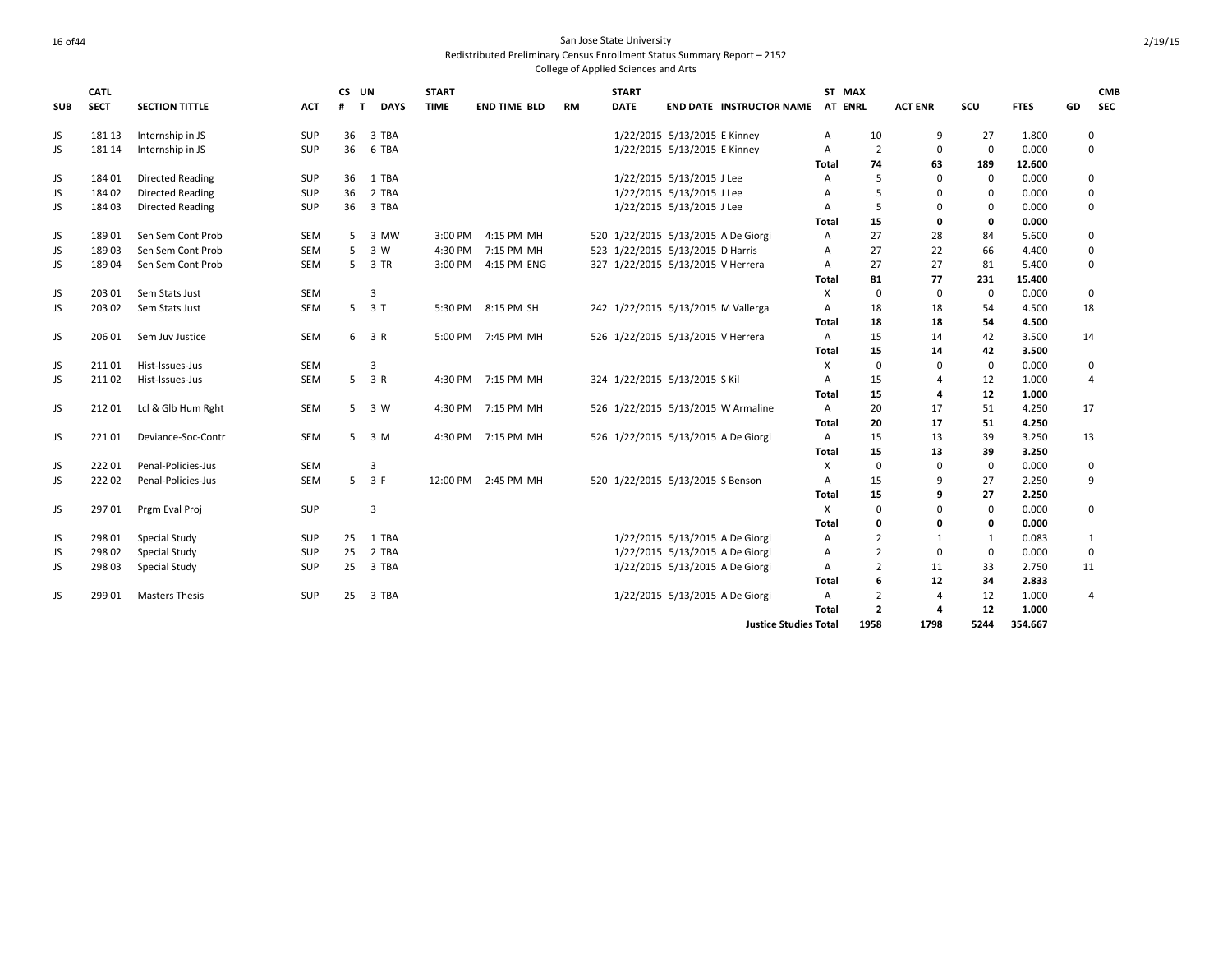## 17 of44 San Jose State University Redistributed Preliminary Census Enrollment Status Summary Report – 2152

| <b>SUB</b>  | <b>CATL</b><br><b>SECT</b> | <b>SECTION TITTLE</b>                | <b>ACT</b> | CS UN<br>$\mathbf{T}$<br># | <b>DAYS</b>                  | <b>START</b><br><b>TIME</b> | <b>END TIME BLD</b>   | <b>RM</b>  | <b>START</b><br><b>DATE</b> |                                   | END DATE INSTRUCTOR NAME AT ENRL |              | ST MAX         | <b>ACT ENR</b>          | scu                              | <b>FTES</b>    | GD | <b>CMB</b><br><b>SEC</b> |
|-------------|----------------------------|--------------------------------------|------------|----------------------------|------------------------------|-----------------------------|-----------------------|------------|-----------------------------|-----------------------------------|----------------------------------|--------------|----------------|-------------------------|----------------------------------|----------------|----|--------------------------|
|             |                            |                                      |            |                            |                              |                             |                       |            |                             |                                   |                                  |              |                |                         |                                  |                |    |                          |
| Kinesiology |                            |                                      |            |                            |                              |                             |                       |            |                             |                                   |                                  |              |                |                         |                                  |                |    |                          |
| KIN         | 101                        | <b>Adapted Phys Activities</b>       | <b>ACT</b> | 11                         | 1 MW                         |                             | 10:30 AM 11:20 AM YUH |            |                             | 126 1/22/2015 5/13/2015 J Clair   |                                  | Α<br>Total   | 10<br>10       | 7<br>$\overline{7}$     | $\overline{7}$<br>$\overline{7}$ | 0.483<br>0.483 |    | 1                        |
| KIN         | 2A 01                      | <b>Begin Swimming</b>                | <b>ACT</b> |                            | 11 1 MW                      |                             | 10:30 AM 11:20 AM AQX | <b>CTR</b> |                             | 1/22/2015 5/13/2015 C May         |                                  | A            | 25             | 23                      | 23                               | 1.533          |    | $\Omega$                 |
| <b>KIN</b>  | 2A 02                      | <b>Begin Swimming</b>                | <b>ACT</b> | 11                         | 1 TR                         |                             | 9:30 AM 10:20 AM AQX  | <b>CTR</b> |                             | 1/22/2015 5/13/2015 K Bruga       |                                  | A            | 25             | 26                      | 26                               | 1.733          |    | 0                        |
| KIN         | 2A 03                      | <b>Begin Swimming</b>                | <b>ACT</b> | 11                         | 1 TR                         |                             | 10:30 AM 11:20 AM AQX | <b>CTR</b> |                             | 1/22/2015 5/13/2015 K Bruga       |                                  | Α            | 25             | 28                      | 28                               | 1.867          |    | $\Omega$                 |
| KIN         | 2A 04                      | <b>Begin Swimming</b>                | ACT        | 11                         | 1 MW                         |                             | 11:30 AM 12:20 PM AQX | <b>CTR</b> |                             |                                   | 1/22/2015 5/13/2015 M Pedersen   | Α            | 25             | 22                      | 22                               | 1.467          |    | 0                        |
| <b>KIN</b>  | 2A 05                      | <b>Begin Swimming</b>                | ACT        | 11                         | 1 TR                         |                             | 11:30 AM 12:20 PM AQX | <b>CTR</b> |                             | 1/22/2015 5/13/2015 J McKown      |                                  | Α            | 25             | 24                      | 24                               | 1.617          |    | 1                        |
| <b>KIN</b>  | 2A 06                      | <b>Begin Swimming</b>                | ACT        | 11                         | 1 MW                         | 8:30 AM                     | 9:20 AM AQX           | <b>CTR</b> |                             | 1/22/2015 5/13/2015 C May         |                                  | Α            | 25             | 20                      | 20                               | 1.350          |    | 1                        |
|             |                            |                                      |            |                            |                              |                             |                       |            |                             |                                   |                                  | Total        | 150            | 143                     | 143                              | 9.567          |    |                          |
| <b>KIN</b>  | 2B01                       | Inter Swimming                       | <b>ACT</b> | 11                         | 1 MW                         |                             | 9:30 AM 10:20 AM AQX  | <b>CTR</b> |                             | 1/22/2015 5/13/2015 C May         |                                  | Α            | 15             | 9                       | 9                                | 0.600          |    | 0                        |
| KIN         | 2B02                       | <b>Inter Swimming</b>                | <b>ACT</b> | 11                         | 1 MW                         | 12:20 PM                    | 1:20 PM AQX           | <b>CTR</b> |                             |                                   | 1/22/2015 5/13/2015 M Pedersen   | Α            | 25             | 24                      | 24                               | 1.600          |    | $\mathbf 0$              |
|             |                            |                                      |            |                            |                              |                             |                       |            |                             |                                   |                                  | Total        | 40             | 33                      | 33                               | 2.200          |    |                          |
| <b>KIN</b>  | 2C01                       | Adv Swim                             | <b>ACT</b> | 11                         | 1 MW                         |                             | 9:30 AM 10:20 AM AQX  | <b>CTR</b> |                             | 1/22/2015 5/13/2015 C May         |                                  | Α            | 10             | 9                       | 9                                | 0.600          |    | 0                        |
| KIN         | 2C <sub>02</sub>           | Adv Swim                             | ACT        | 11                         | 1 TR                         | 12:30 PM                    | 1:20 PM AQX           | <b>CTR</b> |                             | 1/22/2015 5/13/2015 J McKown      |                                  | Α            | 25             | 19                      | 19                               | 1.283          |    | $\mathbf{1}$             |
|             |                            |                                      |            |                            |                              |                             |                       |            |                             |                                   |                                  | <b>Total</b> | 35             | 28                      | 28                               | 1.883          |    |                          |
| <b>KIN</b>  | 801                        | <b>Scuba Diving</b>                  | <b>LEC</b> | $\overline{2}$             | 2 W                          | 6:00 PM                     | 8:30 PM BBC           |            |                             | 126 1/22/2015 5/13/2015 F Barry   |                                  | Α            | 25             | 22                      | 22                               | 2.933          |    | $\mathbf 0$              |
| <b>KIN</b>  | 802                        | <b>Scuba Diving</b>                  | LAB        | 16                         | 0 TBA                        |                             | AQX                   | <b>CTR</b> |                             | 1/22/2015 5/13/2015 F Barry       |                                  | Α            | 25             | 22                      | 22                               | 0.000          |    | 0                        |
| KIN         | 803                        | <b>Scuba Diving</b>                  | LEC        | $\overline{2}$             | 2 R                          | 6:00 PM                     | 8:30 PM BBC           |            |                             | 126 1/22/2015 5/13/2015 F Barry   |                                  | Α            | 25             | 22                      | 22                               | 2.967          |    | $\mathbf{1}$             |
| KIN         | 804                        | <b>Scuba Diving</b>                  | LAB        | 16                         | 0 TBA                        |                             | AQX                   | <b>CTR</b> |                             | 1/22/2015 5/13/2015 F Barry       |                                  | Α            | 25             | 22                      | 22                               | 0.000          |    | 1                        |
|             |                            |                                      |            |                            |                              |                             |                       |            |                             |                                   |                                  | Total        | 100            | 88                      | 88                               | 5.900          |    |                          |
| KIN         | 9A 01                      | <b>Begin Sailing</b>                 | <b>ACT</b> |                            | 11 1 R                       | 1:30 PM                     | 4:20 PM AQX           | <b>CTR</b> |                             | 1/22/2015 5/13/2015 S Reekie      |                                  | Α            | 22             | 16                      | 16                               | 1.067          |    | $\mathbf 0$              |
|             |                            |                                      |            |                            |                              |                             |                       |            |                             |                                   |                                  | Total        | 22             | 16                      | 16                               | 1.067          |    |                          |
| KIN         | 10A01                      | <b>Beg Kayaking</b>                  | ACT        |                            | 11 1 F                       | 1:00 PM                     | 4:00 PM AQX           | <b>CTR</b> |                             | 1/22/2015 5/13/2015 S Reekie      |                                  | Α            | 18             | 14                      | 14                               | 0.933          |    | 0                        |
|             |                            |                                      |            |                            |                              |                             |                       |            |                             |                                   |                                  | Total        | 18             | 14                      | 14                               | 0.933          |    |                          |
| KIN         | 11A 01                     | Begin Rowing                         | <b>ACT</b> |                            | 11 1 TR                      |                             | 9:00 AM 10:30 AM AQX  | CTR        |                             | 1/22/2015 5/13/2015 S Reekie      |                                  | Α            | 25             | 14                      | 14                               | 0.933          |    | 0                        |
|             |                            |                                      |            |                            |                              |                             |                       |            |                             |                                   |                                  | Total        | 25<br>$\Omega$ | 14                      | 14                               | 0.933          |    |                          |
| KIN         | 14A 01                     | Begin Volleyball                     | <b>ACT</b> |                            | $\mathbf{1}$<br>$\mathbf{1}$ |                             |                       |            |                             |                                   |                                  | х<br>X       | $\mathbf 0$    | $\Omega$<br>$\mathbf 0$ | $\mathbf 0$                      | 0.000          |    | $\Omega$<br>$\mathbf 0$  |
| KIN         | 14A 02                     | Begin Volleyball                     | ACT<br>ACT | 11                         | 1 W                          |                             | 9:00 AM 10:50 AM YUH  |            |                             | 106 1/22/2015 5/13/2015 S Wallace |                                  | Α            | 30             | 30                      | $\mathbf 0$<br>30                | 0.000<br>2.017 |    | 1                        |
| KIN<br>KIN  | 14A 03<br>14A 04           | Begin Volleyball<br>Begin Volleyball | ACT        | 11                         | 1 W                          |                             | 11:00 AM 12:50 PM YUH |            |                             | 106 1/22/2015 5/13/2015 S Wallace |                                  | Α            | 30             | 29                      | 29                               | 1.933          |    | 0                        |
|             |                            |                                      |            |                            |                              |                             |                       |            |                             |                                   |                                  | Total        | 60             | 59                      | 59                               | 3.950          |    |                          |
| KIN         | 15A 01                     | Beg Basketball                       | ACT        | 11                         | 1 MW                         |                             | 11:30 AM 12:20 PM YUH |            |                             | 106 1/22/2015 5/13/2015 C May     |                                  | Α            | 24             | 24                      | 24                               | 1.600          |    | $\mathbf 0$              |
| <b>KIN</b>  | 15A 02                     | Beg Basketball                       | <b>ACT</b> | 11                         | 1 MW                         |                             | 10:30 AM 11:20 AM YUH |            |                             | 106 1/22/2015 5/13/2015 T Wilburn |                                  | Α            | 24             | 30                      | 30                               | 2.000          |    | 0                        |
| <b>KIN</b>  | 15A 03                     | Beg Basketball                       | <b>ACT</b> | 11                         | 1 TR                         |                             | 11:30 AM 12:20 PM YUH |            |                             | 106 1/22/2015 5/13/2015 T Wilburn |                                  | Α            | 24             | 28                      | 28                               | 1.867          |    | 0                        |
|             |                            |                                      |            |                            |                              |                             |                       |            |                             |                                   |                                  | Total        | 72             | 82                      | 82                               | 5.467          |    |                          |
| KIN         | 18A 01                     | Beg Handball                         | ACT        |                            | 11 1 W                       |                             | 6:00 PM 7:50 PM EC    | <b>RQB</b> |                             | 1/22/2015 5/13/2015 R Chavez      |                                  | Α            | 20             | 15                      | 15                               | 1.000          |    | 0                        |
|             |                            |                                      |            |                            |                              |                             |                       |            |                             |                                   |                                  | <b>Total</b> | 20             | 15                      | 15                               | 1.000          |    |                          |
| KIN         | 19A 01                     | <b>Begin Soccer</b>                  | ACT        | 11                         | 1 W                          |                             | 9:30 AM 11:20 AM YUH  |            |                             | 106 1/22/2015 5/13/2015 C Behler  |                                  | Α            | 30             | 33                      | 33                               | 2.200          |    | 0                        |
| <b>KIN</b>  | 19A 02                     | <b>Begin Soccer</b>                  | <b>ACT</b> |                            | 11 1 T                       |                             | 9:30 AM 11:20 AM YUH  |            |                             | 106 1/22/2015 5/13/2015 C Behler  |                                  | A            | 30             | 33                      | 33                               | 2.200          |    | $\mathbf 0$              |
|             |                            |                                      |            |                            |                              |                             |                       |            |                             |                                   |                                  | Total        | 60             | 66                      | 66                               | 4.400          |    |                          |
| KIN         | 20A 01                     | Begin Badminton                      | <b>ACT</b> |                            | 11 1 R                       |                             | 8:30 AM 10:20 AM YUH  |            |                             | 106 1/22/2015 5/13/2015 L Cai     |                                  | Α            | 24             | 25                      | 25                               | 1.667          |    | 0                        |
|             |                            |                                      |            |                            |                              |                             |                       |            |                             |                                   |                                  | Total        | 24             | 25                      | 25                               | 1.667          |    |                          |
| KIN         | 20B 01                     | Inter Badminton                      | <b>ACT</b> |                            | 11 1 R                       |                             | 10:30 AM 11:20 AM YUH |            |                             | 106 1/22/2015 5/13/2015 L Cai     |                                  | Α            | 24             | 24                      | 24                               | 1.600          |    | 0                        |
|             |                            |                                      |            |                            |                              |                             |                       |            |                             |                                   |                                  | Total        | 24             | 24                      | 24                               | 1.600          |    |                          |
| <b>KIN</b>  | 21A01                      | <b>Begin Tennis</b>                  | ACT        | 11                         | 1 M                          |                             | 9:30 AM 11:20 AM YUH  |            |                             | 106 1/22/2015 5/13/2015 S Butler  |                                  | Α            | 25             | 21                      | 21                               | 1.400          |    | 0                        |
| KIN         | 21A 02                     | <b>Begin Tennis</b>                  | ACT        | 11                         | 1 F                          |                             | 8:30 AM 10:20 AM YUH  |            |                             | 106 1/22/2015 5/13/2015 S Butler  |                                  | Α            | 25             | 26                      | 26                               | 1.733          |    | $\mathbf 0$              |
|             |                            |                                      |            |                            |                              |                             |                       |            |                             |                                   |                                  | Total        | 50             | 47                      | 47                               | 3.133          |    |                          |
| <b>KIN</b>  | 21B 01                     | Inter Tennis                         | <b>ACT</b> |                            | 11 1 W                       |                             | 9:30 AM 11:20 AM YUH  |            |                             | 106 1/22/2015 5/13/2015 S Butler  |                                  | A            | 15             | 13                      | 13                               | 0.867          |    | $\Omega$                 |
|             |                            |                                      |            |                            |                              |                             |                       |            |                             |                                   |                                  | <b>Total</b> | 15             | 13                      | 13                               | 0.867          |    |                          |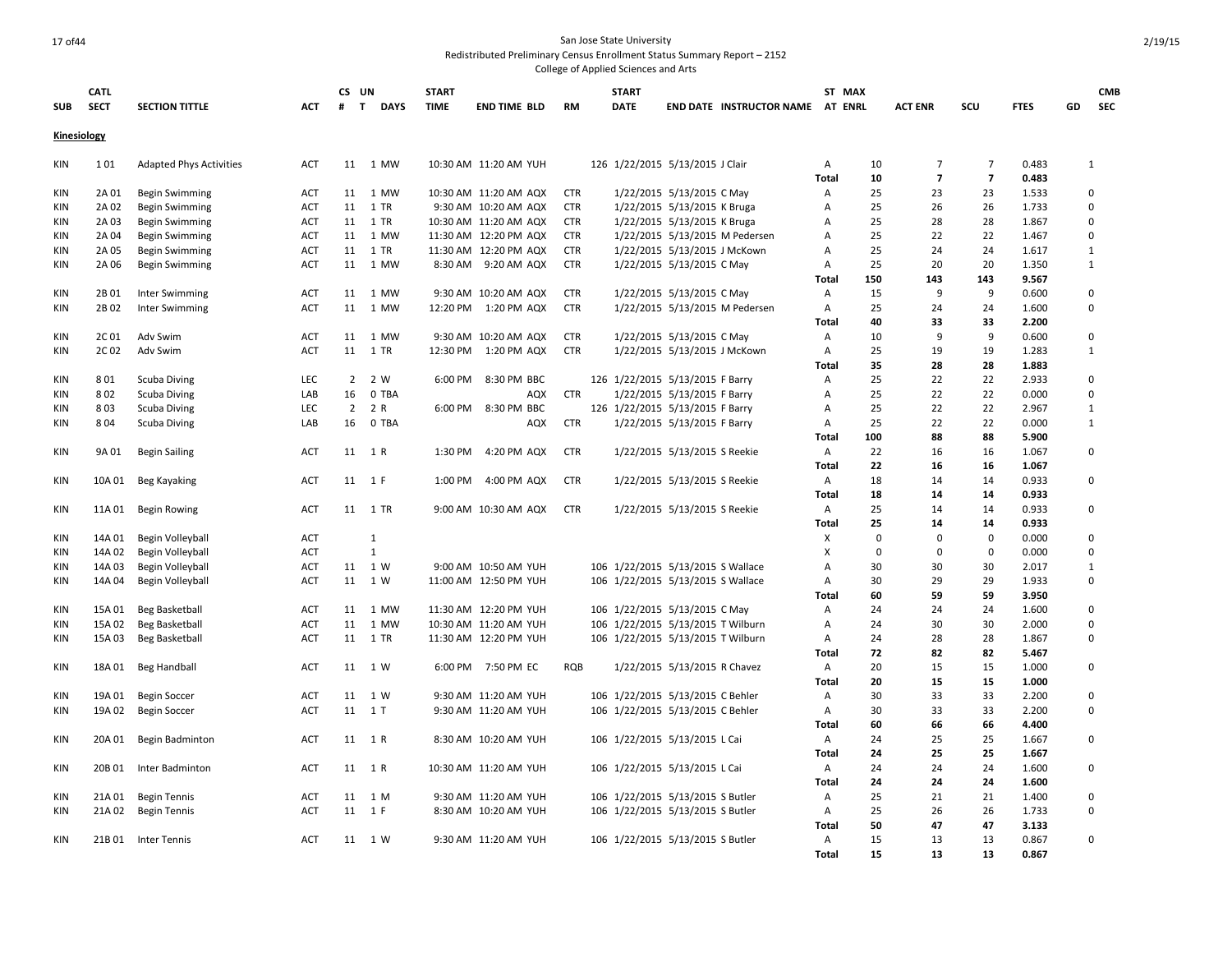|            | <b>CATL</b> |                           |            | CS UN |                  | <b>START</b> |                      |             | <b>START</b>                     |                              |                                     |                | ST MAX      |                |                          |             |              | <b>CMB</b> |
|------------|-------------|---------------------------|------------|-------|------------------|--------------|----------------------|-------------|----------------------------------|------------------------------|-------------------------------------|----------------|-------------|----------------|--------------------------|-------------|--------------|------------|
| <b>SUB</b> | <b>SECT</b> | <b>SECTION TITTLE</b>     | <b>ACT</b> | #     | <b>DAYS</b><br>T | <b>TIME</b>  | <b>END TIME BLD</b>  | <b>RM</b>   | <b>DATE</b>                      |                              | END DATE INSTRUCTOR NAME AT ENRL    |                |             | <b>ACT ENR</b> | SCU                      | <b>FTES</b> | GD           | <b>SEC</b> |
| KIN        |             | 21C 01 Advance Tennis     | <b>ACT</b> |       | 11 1 W           |              | 9:30 AM 11:20 AM YUH |             | 106 1/22/2015 5/13/2015 S Butler |                              |                                     | Α              | 10          | $\overline{7}$ | $\overline{7}$           | 0.467       | $\Omega$     |            |
|            |             |                           |            |       |                  |              |                      |             |                                  |                              |                                     | Total          | 10          | $\overline{7}$ | $\overline{\phantom{a}}$ | 0.467       |              |            |
| KIN        | 22A 01      | Begin Racquetball         | <b>ACT</b> |       | 11 1 T           |              | 6:00 PM 7:50 PM EC   | <b>RQB</b>  |                                  | 1/22/2015 5/13/2015 R Kwok   |                                     | Α              | 15          | 17             | 17                       | 1.133       | 0            |            |
|            |             |                           |            |       |                  |              |                      |             |                                  |                              |                                     | Total          | 15          | 17             | 17                       | 1.133       |              |            |
| KIN        | 22B 01      | Inter Racqueball          | ACT        |       | 11 1 T           | 6:00 PM      | 7:50 PM EC           | <b>RQB</b>  |                                  | 1/22/2015 5/13/2015 R Kwok   |                                     | А              | 5           | 3              | 3                        | 0.200       | $\Omega$     |            |
|            |             |                           |            |       |                  |              |                      |             |                                  |                              |                                     | Total          | 5           | 3              | 3                        | 0.200       |              |            |
| <b>KIN</b> | 23A 01      | Begin Archery             | ACT        |       | 11 1 T           |              | 12:30 PM 2:20 PM YUH |             | 106 1/22/2015 5/13/2015 K Bruga  |                              |                                     | Α              | 20          | 25             | 25                       | 1.683       | 1            |            |
| KIN        | 23A02       | Begin Archery             | <b>ACT</b> |       | 11 1 R           |              | 12:30 PM 2:20 PM YUH |             | 106 1/22/2015 5/13/2015 K Bruga  |                              |                                     | А              | 25          | 32             | 32                       | 2.133       | $\Omega$     |            |
|            |             |                           |            |       |                  |              |                      |             |                                  |                              |                                     | Total          | 45          | 57             | 57                       | 3.817       |              |            |
| <b>KIN</b> | 23B 01      | Inter Archery             | <b>ACT</b> |       | 11 1 T           |              | 12:30 PM 2:20 PM YUH |             | 106 1/22/2015 5/13/2015 K Bruga  |                              |                                     | Α              | 5           | 4              | $\overline{4}$           | 0.267       | 0            |            |
|            |             |                           |            |       |                  |              |                      |             |                                  |                              |                                     | Total          | 5           | 4              | 4                        | 0.267       |              |            |
| <b>KIN</b> | 24A 01      | <b>Begin Bowling</b>      | <b>ACT</b> |       | 11 1 M           |              | 1:00 PM 2:50 PM YUH  |             | 106 1/22/2015 5/13/2015 O Epps   |                              |                                     | Α              | 30          | 33             | 33                       | 2.200       | $\Omega$     |            |
| KIN        | 24A02       | <b>Begin Bowling</b>      | <b>ACT</b> | 11    | 1 M              | 3:00 PM      | 4:50 PM YUH          |             | 106 1/22/2015 5/13/2015 O Epps   |                              |                                     | Α              | 30          | 30             | 30                       | 2.000       | $\mathbf 0$  |            |
| KIN        | 24A03       | <b>Begin Bowling</b>      | ACT        |       | 11 1 T           |              | 1:30 PM 3:20 PM YUH  |             | 106 1/22/2015 5/13/2015 O Epps   |                              |                                     | Α              | 30          | 34             | 34                       | 2.267       | $\mathbf 0$  |            |
| <b>KIN</b> | 24A 04      | Begin Bowling             | ACT        |       | 11 1 R           | 2:30 PM      | 4:20 PM YUH          |             | 106 1/22/2015 5/13/2015 O Epps   |                              |                                     | Α              | 30          | 33             | 33                       | 2.200       | $\mathbf 0$  |            |
|            |             |                           |            |       |                  |              |                      |             |                                  |                              |                                     | Total          | 120         | 130            | 130                      | 8.667       |              |            |
| <b>KIN</b> | 24B01       | Inter Bowling             | <b>ACT</b> |       | 11 1 W           |              | 2:30 PM 4:20 PM YUH  |             | 106 1/22/2015 5/13/2015 O Epps   |                              |                                     | Α              | 20          | 18             | 18                       | 1.200       | $\Omega$     |            |
| KIN        | 24B03       | Inter Bowling             | <b>ACT</b> | 11    | 1 F              |              | 12:00 PM 1:50 PM YUH |             | 106 1/22/2015 5/13/2015 O Epps   |                              |                                     | Α              | 30          | 27             | 27                       | 1.800       | $\mathbf 0$  |            |
|            |             |                           |            |       |                  |              |                      |             |                                  |                              |                                     | Total          | 50          | 45             | 45                       | 3.000       |              |            |
| KIN        |             | 24C 01 Advanced Bowling   | <b>ACT</b> |       | 11 1 W           |              | 2:30 PM 4:20 PM YUH  |             | 106 1/22/2015 5/13/2015 O Epps   |                              |                                     | Α              | 10          | 6              | 6                        | 0.400       | 0            |            |
|            |             |                           |            |       |                  |              |                      |             |                                  |                              |                                     | <b>Total</b>   | 10          | 6              | 6                        | 0.400       |              |            |
| <b>KIN</b> | 25A03       | Begin Golf                | <b>ACT</b> |       | 11 1 W           |              | 9:30 AM 11:20 AM YUH |             |                                  |                              | 106 1/22/2015 5/13/2015 M Zimmerman | Α              | 25          | 25             | 25                       | 1.683       | $\mathbf{1}$ |            |
|            |             |                           |            |       |                  |              |                      |             |                                  |                              |                                     | Total          | 25          | 25             | 25                       | 1.683       |              |            |
| KIN        | 27A 01      | <b>Begin Table Tennis</b> | <b>ACT</b> |       | 11 1 TR          |              | 8:30 AM 9:20 AM EC   | <b>BLDG</b> |                                  | 1/22/2015 5/13/2015 G Chen   |                                     | Α              | 40          | 36             | 36                       | 2.400       | $\Omega$     |            |
| <b>KIN</b> | 27A 02      | <b>Begin Table Tennis</b> | <b>ACT</b> |       | 11 1 MW          |              | 10:30 AM 11:20 AM EC | <b>BLDG</b> |                                  | 1/22/2015 5/13/2015 L Cai    |                                     | A              | 40          | 44             | 44                       | 2.933       | $\Omega$     |            |
| KIN        | 27A03       | <b>Begin Table Tennis</b> | ACT        |       | 11 1 F           |              | 8:30 AM 10:20 AM EC  | <b>BLDG</b> |                                  | 1/22/2015 5/13/2015 G Chen   |                                     | Α              | 40          | 41             | 41                       | 2.733       | $\mathbf 0$  |            |
| <b>KIN</b> | 27A04       | <b>Begin Table Tennis</b> | <b>ACT</b> |       | 11 1 MW          |              | 8:30 AM 9:20 AM EC   | <b>BLDG</b> |                                  | 1/22/2015 5/13/2015 L Cai    |                                     | A              | 40          | 40             | 40                       | 2.667       | $\mathbf 0$  |            |
| <b>KIN</b> | 27A 05      | <b>Begin Table Tennis</b> | <b>ACT</b> |       | 11 1 MW          |              | 9:30 AM 10:20 AM EC  | <b>BLDG</b> |                                  | 1/22/2015 5/13/2015 L Cai    |                                     | A              | 40          | 38             | 38                       | 2.533       | $\mathbf 0$  |            |
| KIN        | 27A 06      | <b>Begin Table Tennis</b> | <b>ACT</b> |       | 11 1 TR          |              | 9:30 AM 10:20 AM EC  | <b>BLDG</b> |                                  | 1/22/2015 5/13/2015 G Chen   |                                     | Α              | 40          | 40             | 40                       | 2.667       | $\Omega$     |            |
| <b>KIN</b> | 27A 07      | <b>Begin Table Tennis</b> | <b>ACT</b> |       | 11 1 F           |              | 10:30 AM 12:20 PM EC | <b>BLDG</b> |                                  | 1/22/2015 5/13/2015 G Chen   |                                     | Α              | 40          | 40             | 40                       | 2.667       | $\mathbf 0$  |            |
|            |             |                           |            |       |                  |              |                      |             |                                  |                              |                                     | Total          | 280         | 279            | 279                      | 18.600      |              |            |
| <b>KIN</b> | 28A01       | <b>Beg Gymnastics</b>     | <b>ACT</b> |       | 11 1 W           |              | 12:15 PM 2:05 PM YUH |             | 106 1/22/2015 5/13/2015 C Brown  |                              |                                     | Α              | 30          | 30             | 30                       | 2.000       | $\mathbf 0$  |            |
| <b>KIN</b> | 28A 02      | <b>Beg Gymnastics</b>     | <b>ACT</b> |       | 11 1 M           |              | 12:15 PM 2:05 PM YUH |             | 106 1/22/2015 5/13/2015 C Brown  |                              |                                     | Α              | 30          | 26             | 26                       | 1.733       | $\Omega$     |            |
|            |             |                           |            |       |                  |              |                      |             |                                  |                              |                                     | <b>Total</b>   | 60          | 56             | 56                       | 3.733       |              |            |
| KIN        | 29 01       | Cardio Kickboxing         | <b>ACT</b> |       | 11 1 MW          |              | 2:30 PM 3:20 PM EC   | AER         |                                  | 1/22/2015 5/13/2015 D Farias |                                     | Α              | 30          | 31             | 31                       | 2.067       | 0            |            |
|            |             |                           |            |       |                  |              |                      |             |                                  |                              |                                     | Total          | 30          | 31             | 31                       | 2.067       |              |            |
| <b>KIN</b> | 3001        | Pilates                   | <b>ACT</b> | 11    | 1 MW             |              | 11:30 AM 12:20 PM EC | AER         |                                  |                              | 1/22/2015 5/13/2015 J Linafelter    | A              | 30          | 30             | 30                       | 2.000       | $\Omega$     |            |
| <b>KIN</b> | 3002        | Pilates                   | <b>ACT</b> | 11    | 1 MW             |              | 12:30 PM 1:20 PM EC  | AER         |                                  |                              | 1/22/2015 5/13/2015 J Linafelter    | A              | 30          | 29             | 29                       | 1.933       | $\mathbf 0$  |            |
| KIN        | 3003        | Pilates                   | <b>ACT</b> | 11    | 1 MW             |              | 1:30 PM 2:20 PM EC   | AER         |                                  |                              | 1/22/2015 5/13/2015 J Linafelter    | Α              | 30          | 31             | 31                       | 2.067       | $\mathbf 0$  |            |
|            |             |                           |            |       |                  |              |                      |             |                                  |                              |                                     | Total          | 90          | 90             | 90                       | 6.000       |              |            |
| <b>KIN</b> | 3101        | <b>Body Sculpting</b>     | <b>ACT</b> |       | 11 1 TR          |              | 7:30 AM 8:20 AM EC   | AER         |                                  | 1/22/2015 5/13/2015 L Pate   |                                     | Α              | 50          | 53             | 53                       | 3.533       | $\mathbf 0$  |            |
| <b>KIN</b> | 3102        | <b>Body Sculpting</b>     | ACT        | 11    | 1 TR             |              | 9:30 AM 10:20 AM EC  | AER         |                                  | 1/22/2015 5/13/2015 L Pate   |                                     | A              | 50          | 51             | 51                       | 3.400       | $\Omega$     |            |
| <b>KIN</b> | 3103        | <b>Body Sculpting</b>     | <b>ACT</b> |       | 11 1 TR          |              | 12:30 PM 1:20 PM EC  | AER         |                                  | 1/22/2015 5/13/2015 L Pate   |                                     | Α              | 50          | 55             | 55                       | 3.683       | $\mathbf{1}$ |            |
| <b>KIN</b> | 3104        | <b>Body Sculpting</b>     | <b>ACT</b> |       | 11 1 MW          |              | 10:30 AM 11:20 AM EC | AER         |                                  | 1/22/2015 5/13/2015 Z Deges  |                                     | A              | 50          | 59             | 59                       | 3.933       | $\mathbf 0$  |            |
| KIN        | 3105        | <b>Body Sculpting</b>     | <b>ACT</b> |       | 11 1 TR          |              | 2:30 PM 3:20 PM EC   | AER         |                                  | 1/22/2015 5/13/2015 D Farias |                                     | A              | 50          | 50             | 50                       | 3.333       | $\Omega$     |            |
|            |             |                           |            |       |                  |              |                      |             |                                  |                              |                                     | Total          | 250         | 268            | 268                      | 17.883      |              |            |
| KIN        | 3201        | Aerobics                  | <b>ACT</b> |       | 11 1 MW          |              | 7:30 AM 8:20 AM EC   | AER         |                                  |                              | 1/22/2015 5/13/2015 F Ghiasvand     | Α              | 50          | 47             | 47                       | 3.150       | $\mathbf{1}$ |            |
| <b>KIN</b> | 3202        | Aerobics                  | <b>ACT</b> |       | 11 1 TR          |              | 8:30 AM 9:20 AM EC   | AER         |                                  | 1/22/2015 5/13/2015 L Pate   |                                     | Α              | 50          | 53             | 53                       | 3.533       | 0            |            |
| <b>KIN</b> | 3203        | Aerobics                  | <b>ACT</b> |       | $\mathbf{1}$     |              |                      |             |                                  |                              |                                     | X              | $\mathbf 0$ | 0              | $\mathbf 0$              | 0.000       | $\mathbf 0$  |            |
| <b>KIN</b> | 3204        | Aerobics                  | <b>ACT</b> | 11    | 1 TR             |              | 11:30 AM 12:20 PM EC | AER         |                                  | 1/22/2015 5/13/2015 L Pate   |                                     | A              | 50          | 52             | 52                       | 3.483       | $\mathbf{1}$ |            |
| KIN        | 3205        | Aerobics                  | <b>ACT</b> | 11    | 1 TR             |              | 1:30 PM 2:20 PM EC   | <b>AER</b>  |                                  | 1/22/2015 5/13/2015 D Farias |                                     | $\overline{A}$ | 50          | 51             | 51                       | 3.400       | $\Omega$     |            |
|            |             |                           |            |       |                  |              |                      |             |                                  |                              |                                     |                |             |                |                          |             |              |            |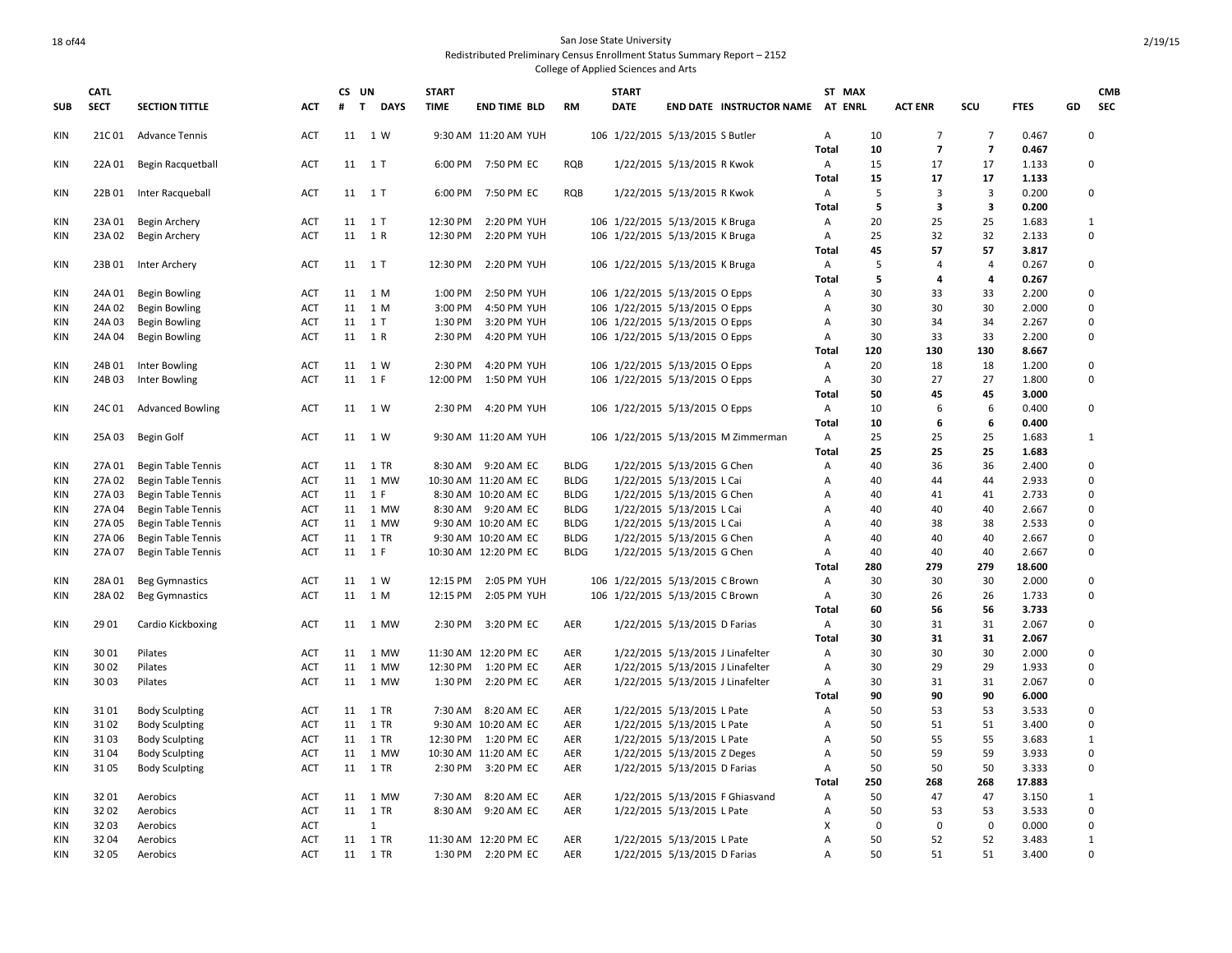### 19 of44 San Jose State University Redistributed Preliminary Census Enrollment Status Summary Report – 2152

|             | <b>CATL</b> |                          |            | CS UN |                             | <b>START</b> |                       |           | <b>START</b> |                                   |                                      |                | ST MAX      |                |                |             |              | <b>CMB</b>     |           |
|-------------|-------------|--------------------------|------------|-------|-----------------------------|--------------|-----------------------|-----------|--------------|-----------------------------------|--------------------------------------|----------------|-------------|----------------|----------------|-------------|--------------|----------------|-----------|
| <b>SUB</b>  | <b>SECT</b> | <b>SECTION TITTLE</b>    | <b>ACT</b> | #     | $\mathbf{T}$<br><b>DAYS</b> | <b>TIME</b>  | <b>END TIME BLD</b>   | <b>RM</b> | <b>DATE</b>  |                                   | END DATE INSTRUCTOR NAME AT ENRL     |                |             | <b>ACT ENR</b> | scu            | <b>FTES</b> | GD           | <b>SEC</b>     |           |
|             |             |                          |            |       |                             |              |                       |           |              |                                   |                                      | Total          | 200         | 203            | 203            | 13.567      |              |                |           |
| KIN         | 3301        | Adv Aerobic Act          | ACT        |       | 11 1 MW                     |              | 8:30 AM 9:20 AM EC    | AER       |              |                                   | 1/22/2015 5/13/2015 F Ghiasvand      | Α              | 30          | 20             | 20             | 1.333       |              | $\Omega$       |           |
|             |             |                          |            |       |                             |              |                       |           |              |                                   |                                      | Total          | 30          | 20             | 20             | 1.333       |              |                |           |
| KIN         | 34 01       | <b>Step Training</b>     | ACT        |       | 11 1 MW                     |              | 9:30 AM 10:20 AM EC   | AER       |              |                                   | 1/22/2015 5/13/2015 F Ghiasvand      | A              | 50          | 50             | 50             | 3.333       |              | $\Omega$       |           |
|             |             |                          |            |       |                             |              |                       |           |              |                                   |                                      | Total          | 50          | 50             | 50             | 3.333       |              |                |           |
| KIN         | 35A 01      | Begin Wt Training        | ACT        | 11    | 1 MW                        | 7:30 AM      | 8:20 AM YUH           |           |              |                                   | 126 1/22/2015 5/13/2015 R Montgomery | Α              | 32          | 31             | 31             | 2.067       | $\Omega$     |                |           |
| KIN         | 35A02       | <b>Begin Wt Training</b> | <b>ACT</b> |       | 11 1 MW                     | 8:30 AM      | 9:20 AM YUH           |           |              |                                   | 126 1/22/2015 5/13/2015 R Montgomery | Α              | 32          | 31             | 31             | 2.067       |              | $\Omega$       |           |
| KIN         | 35A 03      | <b>Begin Wt Training</b> | <b>ACT</b> |       | 11 1 MW                     | 1:30 PM      | 2:20 PM YUH           |           |              |                                   | 126 1/22/2015 5/13/2015 R Schmidlein | $\overline{A}$ | 32          | 34             | 34             | 2.267       | $\Omega$     |                |           |
| KIN         | 35A 04      | <b>Begin Wt Training</b> | ACT        |       | 11 1 TR                     | 7:30 AM      | 8:20 AM YUH           |           |              | 126 1/22/2015 5/13/2015 S Butler  |                                      | Α              | 32          | 33             | 33             | 2.200       |              | 0              |           |
| KIN         | 35A 05      | <b>Begin Wt Training</b> | <b>ACT</b> |       | 11 1 TR                     | 8:30 AM      | 9:20 AM YUH           |           |              | 126 1/22/2015 5/13/2015 S Butler  |                                      | $\overline{A}$ | 32          | 31             | 31             | 2.067       | $\Omega$     |                |           |
| KIN         | 35A 06      | Begin Wt Training        | <b>ACT</b> |       | 11 1 TR                     | 2:30 PM      | 3:20 PM YUH           |           |              | 126 1/22/2015 5/13/2015 M Haack   |                                      | Α              | 32          | 36             | 36             | 2.400       |              | $\Omega$       |           |
| KIN         | 35A 07      | <b>Begin Wt Training</b> | ACT        |       | 11 1 MW                     |              | 12:30 PM 1:20 PM YUH  |           |              |                                   | 126 1/22/2015 5/13/2015 R Montgomery | $\overline{A}$ | 32          | 33             | 33             | 2.200       |              | $\Omega$       |           |
| KIN         | 35A 08      | Begin Wt Training        | <b>ACT</b> |       | 11 1 TR                     |              | 9:30 AM 10:20 AM YUH  |           |              | 126 1/22/2015 5/13/2015 C May     |                                      | Α              | 32          | 34             | 34             | 2.267       |              | $\Omega$       |           |
| KIN         | 35A09       | <b>Begin Wt Training</b> | <b>ACT</b> | 11    | 1 TR                        |              | 10:30 AM 11:20 AM YUH |           |              | 126 1/22/2015 5/13/2015 C May     |                                      | Α              | 32          | 33             | 33             | 2.200       |              | 0              |           |
| KIN         | 35A 10      | Begin Wt Training        | ACT        |       | 11 1 TR                     |              | 12:30 PM 1:20 PM YUH  |           |              | 126 1/22/2015 5/13/2015 C May     |                                      | Α              | 32          | 32             | 32             | 2.133       |              | $\Omega$       |           |
| KIN         | 35A 11      | <b>Begin Wt Training</b> | <b>ACT</b> |       | 11 1 MW                     |              | 2:30 PM 3:20 PM YUH   |           |              | 126 1/22/2015 5/13/2015 M Haack   |                                      | Α              | 32          | 33             | 33             | 2.200       |              | $\Omega$       |           |
|             |             |                          |            |       |                             |              |                       |           |              |                                   |                                      | Total          | 352         | 361            | 361            | 24.067      |              |                |           |
| KIN         | 35B01       | Inter Wt Training        | <b>ACT</b> |       | 11 1 MW                     |              | 9:30 AM 10:20 AM YUH  |           |              |                                   | 126 1/22/2015 5/13/2015 R Montgomery | A              | 22          | 22             | 22             | 1.467       |              | $\Omega$       |           |
| KIN         | 35B02       | Inter Wt Training        | ACT        | 11    | 1 TR                        |              | 1:30 PM 2:20 PM YUH   |           |              | 126 1/22/2015 5/13/2015 M Haack   |                                      | Α              | 32          | 33             | 33             | 2.217       | $\mathbf{1}$ |                |           |
|             |             |                          |            |       |                             |              |                       |           |              |                                   |                                      | <b>Total</b>   | 54          | 55             | 55             | 3.683       |              |                |           |
| KIN         | 35C01       | Adv Wgt Training         | ACT        |       | 11 1 MW                     |              | 9:30 AM 10:20 AM YUH  |           |              |                                   | 126 1/22/2015 5/13/2015 R Montgomery | Α              | 10          | 9              | 9              | 0.600       |              | 0              |           |
|             |             |                          |            |       |                             |              |                       |           |              |                                   |                                      | Total          | 10          | 9              | 9              | 0.600       |              |                |           |
| KIN         | 3701        | <b>Fitness Walking</b>   | <b>ACT</b> |       | 11 1 MW                     |              | 8:30 AM 9:20 AM YUH   |           |              | 106 1/22/2015 5/13/2015 Z Deges   |                                      | Α              | 30          | 30             | 30             | 2.017       | 1            |                |           |
|             |             |                          |            |       |                             |              |                       |           |              |                                   |                                      | Total          | 30          | 30             | 30             | 2.017       |              |                |           |
| KIN         | 3801        | Begin Jogging            | ACT        |       | 11 1 MW                     |              | 9:30 AM 10:20 AM YUH  |           |              | 106 1/22/2015 5/13/2015 Z Deges   |                                      | A              | 30          | 45             | 45             | 3.000       |              | $\Omega$       |           |
| KIN         | 3802        | Begin Jogging            | ACT        |       | 11 1 TR                     |              | 8:30 AM 9:20 AM YUH   |           |              | 106 1/22/2015 5/13/2015 J Fonda   |                                      | Α              | 30          | 27             | 27             | 1.800       |              | $\Omega$       |           |
| KIN         | 3803        | Begin Jogging            | ACT        | 11    | 1 TR                        |              | 9:30 AM 10:20 AM YUH  |           |              | 106 1/22/2015 5/13/2015 J Fonda   |                                      | Α              | 30          | 28             | 28             | 1.867       |              | 0              |           |
| KIN         | 3804        | Begin Jogging            | <b>ACT</b> |       | 11 1 MW                     |              | 1:30 PM 2:20 PM YUH   |           |              |                                   | 106 1/22/2015 5/13/2015 N Megginson  | Α              | 30          | 30             | 30             | 2.000       |              | $\Omega$       |           |
|             |             |                          |            |       |                             |              |                       |           |              |                                   |                                      | Total          | 120         | 130            | 130            | 8.667       |              |                |           |
| KIN         | 45A01       | Beg Lindy & Swing        | ACT        |       | 11 1 M                      |              | 8:30 AM 10:10 AM YUH  |           |              | 106 1/22/2015 5/13/2015 A Ayers   |                                      | Α              | 50          | 18             | 18             | 1.200       |              | 0 <sup>C</sup> | $\ast$    |
| <b>DANC</b> | 45A01       | Beg Lindy & Swing        | ACT        |       | 11 1 M                      |              | 8:30 AM 10:10 AM YUH  |           |              | 106 1/22/2015 5/13/2015 A Ayers   |                                      | Α              | $\mathbf 0$ | $\mathbf{0}$   | $\mathbf{0}$   | 0.000       |              | 0 <sup>C</sup> | $\ast$    |
|             |             |                          |            |       |                             |              |                       |           |              |                                   |                                      | Total          | 50          | 18             | 18             | 1.200       |              |                |           |
| KIN         | 46A01       | <b>Beg Social Dance</b>  | <b>ACT</b> |       | 11 1 M                      |              | 10:30 AM 12:10 PM YUH |           |              | 106 1/22/2015 5/13/2015 A Ayers   |                                      | Α              | 50          | 28             | 28             | 1.870       |              | 0 <sup>C</sup> |           |
| <b>DANC</b> | 46A01       | <b>Beg Social Dance</b>  | <b>ACT</b> |       | 11 1 M                      |              | 10:30 AM 12:10 PM YUH |           |              | 106 1/22/2015 5/13/2015 A Ayers   |                                      | Α              | $\mathbf 0$ | $\mathbf{0}$   | $\mathbf{0}$   | 0.000       |              | 0 <sup>c</sup> | $\ast$    |
| KIN         | 46A02       | <b>Beg Social Dance</b>  | <b>ACT</b> |       | 11 1 W                      |              | 12:30 PM 2:10 PM YUH  |           |              | 106 1/22/2015 5/13/2015 A Ayers   |                                      | Α              | 50          | 23             | 23             | 1.530       |              | 0 <sup>C</sup> | $\;$ $\;$ |
| <b>DANC</b> | 46A 02      | <b>Beg Social Dance</b>  | <b>ACT</b> |       | 11 1 W                      |              | 12:30 PM 2:10 PM YUH  |           |              | 106 1/22/2015 5/13/2015 A Ayers   |                                      | Α              | $\Omega$    | $\Omega$       | $\mathbf{0}$   | 0.000       |              | 0 <sup>C</sup> | $\ast$    |
| KIN         | 46A03       | <b>Beg Social Dance</b>  | <b>ACT</b> | 11    | 1 W                         |              | 10:30 AM 12:10 PM YUH |           |              | 106 1/22/2015 5/13/2015 A Ayers   |                                      | Α              | 50          | 10             | 10             | 0.670       |              | 0 <sup>C</sup> | $\ast$    |
| DANC        | 46A03       | <b>Beg Social Dance</b>  | ACT        |       | 11 1 W                      |              | 10:30 AM 12:10 PM YUH |           |              | 106 1/22/2015 5/13/2015 A Ayers   |                                      | Α              | $\mathbf 0$ | $\mathbf{0}$   | $\mathbf{0}$   | 0.000       |              | 0 <sup>C</sup> | $\ast$    |
| KIN         | 46A04       | <b>Beg Social Dance</b>  | <b>ACT</b> | 11    | 1 M                         | 12:30 PM     | 2:10 PM YUH           |           |              | 106 1/22/2015 5/13/2015 A Ayers   |                                      | Α              | 50          | 14             | 14             | 0.930       |              | 0 <sup>c</sup> | $\ast$    |
| DANC        | 46A04       | <b>Beg Social Dance</b>  | <b>ACT</b> |       | 11 1 M                      | 12:30 PM     | 2:10 PM YUH           |           |              | 106 1/22/2015 5/13/2015 A Ayers   |                                      | Α              | $\Omega$    | $\mathbf 0$    | $\mathbf 0$    | 0.000       |              | 0 <sup>C</sup> | $\ast$    |
|             |             |                          |            |       |                             |              |                       |           |              |                                   |                                      | <b>Total</b>   | 200         | 75             | 75             | 5.000       |              |                |           |
| KIN         | 47A 01      | Beg W Coast Swing        | <b>ACT</b> |       | 11 1 R                      | 2:30 PM      | 4:10 PM YUH           |           |              | 106 1/22/2015 5/13/2015 H Schmitt |                                      | Α              | 50          | 16             | 16             | 1.067       |              | $\Omega$       |           |
|             |             |                          |            |       |                             |              |                       |           |              |                                   |                                      | Total          | 50          | 16             | 16             | 1.067       |              |                |           |
| KIN         | 48A01       | Beg Latin Dance          | ACT        |       | 11 1 T                      |              | 8:30 AM 10:10 AM YUH  |           |              | 106 1/22/2015 5/13/2015 O David   |                                      | Α              | 50          | 24             | 24             | 1.600       |              | 0 <sup>c</sup> | $\ast$    |
| <b>DANC</b> | 48A 01      | Beg Latin Dance          | ACT        |       | 11 1 T                      |              | 8:30 AM 10:10 AM YUH  |           |              | 106 1/22/2015 5/13/2015 O David   |                                      | A              | $\mathbf 0$ | $\mathbf{0}$   | $\mathbf{0}$   | 0.000       |              | 0 <sup>c</sup> | $\;$ $\;$ |
| KIN         | 48A02       | Beg Latin Dance          | <b>ACT</b> |       | 11 1 T                      |              | 10:30 AM 12:10 PM YUH |           |              | 106 1/22/2015 5/13/2015 O David   |                                      | Α              | 50          | 25             | 25             | 1.670       |              | 0 <sup>c</sup> | $\ast$    |
| <b>DANC</b> | 48A 02      | <b>Beg Latin Dance</b>   | ACT        |       | 11 1 T                      |              | 10:30 AM 12:10 PM YUH |           |              | 106 1/22/2015 5/13/2015 O David   |                                      | Α              | 0           | $\mathbf{0}$   | $\mathbf 0$    | 0.000       |              | 0 <sup>C</sup> | $\ast$    |
| KIN         | 48A03       | Beg Latin Dance          | <b>ACT</b> |       | 11 1 R                      |              | 8:30 AM 10:10 AM YUH  |           |              | 106 1/22/2015 5/13/2015 O David   |                                      | Α              | 50          | 18             | 18             | 1.217       |              | 1 <sup>C</sup> | $\ast$    |
| <b>DANC</b> | 48A03       | <b>Beg Latin Dance</b>   | <b>ACT</b> |       | 11 1 R                      |              | 8:30 AM 10:10 AM YUH  |           |              | 106 1/22/2015 5/13/2015 O David   |                                      | Α              | $\mathbf 0$ | $\mathbf{0}$   | $\overline{0}$ | 0.000       |              | 0 <sup>C</sup> | $\ast$    |
| <b>KIN</b>  | 48A04       | Beg Latin Dance          | ACT        |       | 11 1 W                      |              | 8:30 AM 10:10 AM YUH  |           |              | 106 1/22/2015 5/13/2015 A Ayers   |                                      | A              | 50          | 21             | 21             | 1.400       |              | 0 <sup>C</sup> | $\ast$    |
| DANC        | 48A04       | Beg Latin Dance          | <b>ACT</b> |       | 11 1 W                      |              | 8:30 AM 10:10 AM YUH  |           |              | 106 1/22/2015 5/13/2015 A Ayers   |                                      | $\overline{A}$ | $\Omega$    | $\Omega$       | $\Omega$       | 0.000       |              | 0 <sup>C</sup> |           |
|             |             |                          |            |       |                             |              |                       |           |              |                                   |                                      |                |             |                |                |             |              |                |           |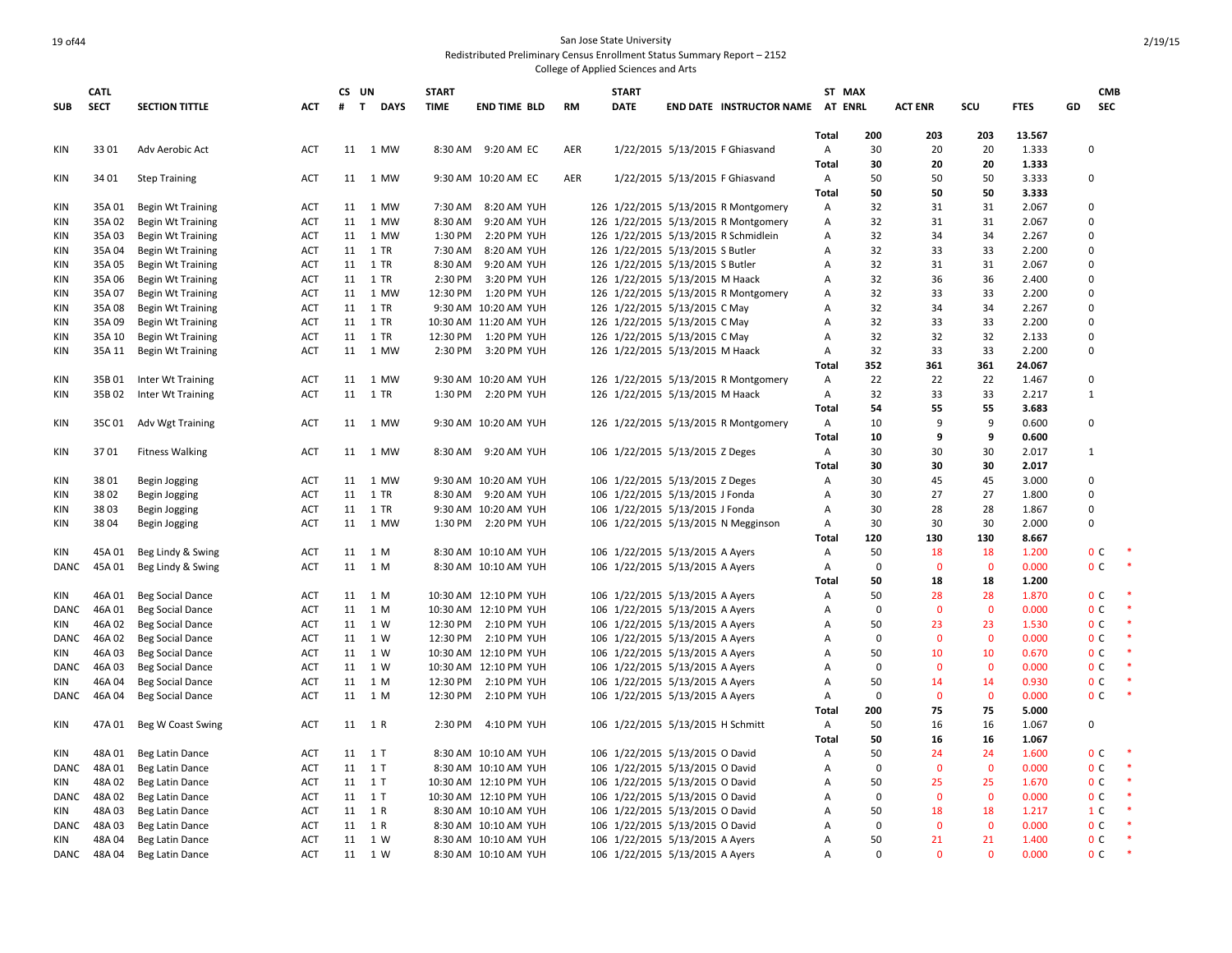### 20 of 44 San Jose State University Redistributed Preliminary Census Enrollment Status Summary Report – 2152

|            | <b>CATL</b> |                          |            | CS UN             |                  | <b>START</b> |                       |           | <b>START</b> |                                      |                                  |                | ST MAX      |                          |                         |                |    | <b>CMB</b>              |
|------------|-------------|--------------------------|------------|-------------------|------------------|--------------|-----------------------|-----------|--------------|--------------------------------------|----------------------------------|----------------|-------------|--------------------------|-------------------------|----------------|----|-------------------------|
| <b>SUB</b> | <b>SECT</b> | <b>SECTION TITTLE</b>    | <b>ACT</b> | #<br>$\mathbf{T}$ | <b>DAYS</b>      | <b>TIME</b>  | <b>END TIME BLD</b>   | <b>RM</b> | <b>DATE</b>  |                                      | END DATE INSTRUCTOR NAME AT ENRL |                |             | <b>ACT ENR</b>           | SCU                     | <b>FTES</b>    | GD | <b>SEC</b>              |
|            |             |                          |            |                   |                  |              |                       |           |              |                                      |                                  | <b>Total</b>   | 200         | 88                       | 88                      | 5.887          |    |                         |
| <b>KIN</b> | 5001        | Tai Chi                  | <b>ACT</b> | 11                | 1 MW             |              | 9:30 AM 10:20 AM YUH  |           |              | 106 1/22/2015 5/13/2015 G Chen       |                                  | A              | 50          | 51                       | 51                      | 3.400          |    | 0                       |
| KIN        | 5002        | Tai Chi                  | ACT        | 11                | 1 TR             |              | 3:30 PM 4:20 PM EC    | AER       |              | 1/22/2015 5/13/2015 C Weng           |                                  | A              | 50          | 42                       | 42                      | 2.800          |    | $\mathbf 0$             |
|            |             |                          |            |                   |                  |              |                       |           |              |                                      |                                  | <b>Total</b>   | 100         | 93                       | 93                      | 6.200          |    |                         |
| <b>KIN</b> | 51A 01      | Begin Aikido             | ACT        | 11                | 1 MW             |              | 9:30 AM 10:20 AM YUH  |           |              | 208 1/22/2015 5/13/2015 S Olliges    |                                  | $\mathsf{A}$   | 30          | 26                       | 26                      | 1.733          |    | $\mathbf 0$             |
| KIN        | 51A 02      | Begin Aikido             | ACT        | 11                | 1 MW             |              | 10:30 AM 11:20 AM YUH |           |              | 208 1/22/2015 5/13/2015 S Olliges    |                                  | Α              | 20          | 23                       | 23                      | 1.533          |    | $\mathbf 0$             |
|            |             |                          |            |                   |                  |              |                       |           |              |                                      |                                  | Total          | 50          | 49                       | 49                      | 3.267          |    |                         |
| <b>KIN</b> |             | 51B 01 Int Aikido        | <b>ACT</b> |                   | 11 1 MW          |              | 10:30 AM 11:20 AM YUH |           |              | 208 1/22/2015 5/13/2015 S Olliges    |                                  | A              | 10          | 7                        | 7                       | 0.467          |    | $\mathbf 0$             |
|            |             |                          |            |                   |                  |              |                       |           |              |                                      |                                  | <b>Total</b>   | 10          | $\overline{\phantom{a}}$ | $\overline{\mathbf{z}}$ | 0.467          |    |                         |
| KIN        | 52A 01      | Begin Judo               | <b>ACT</b> | 11                | 1 TR             |              | 9:30 AM 10:20 AM YUH  |           |              | 208 1/22/2015 5/13/2015 D Williams   |                                  | A              | 30          | 26                       | 26                      | 1.733          |    | $\mathbf 0$             |
| <b>KIN</b> | 52A 02      | Begin Judo               | <b>ACT</b> | 11                | 1 TR             |              | 10:30 AM 11:20 AM YUH |           |              | 208 1/22/2015 5/13/2015 D Williams   |                                  | Α              | 30          | 27                       | 27                      | 1.800          |    | $\mathbf 0$             |
| <b>KIN</b> | 52A 03      | Begin Judo               | ACT        |                   | 11 1 MW          |              | 1:30 PM 2:20 PM YUH   |           |              | 208 1/22/2015 5/13/2015 S Nakano     |                                  | $\overline{A}$ | 30          | 32                       | 32                      | 2.133          |    | $\Omega$                |
|            |             |                          |            |                   |                  |              |                       |           |              |                                      |                                  | Total          | 90          | 85                       | 85                      | 5.667          |    |                         |
| KIN        | 52B01       | Inter Judo               | ACT        |                   | 1                |              |                       |           |              |                                      |                                  | X              | $\mathbf 0$ | $\mathbf 0$              | $\mathbf 0$             | 0.000          |    | $\mathbf 0$             |
| <b>KIN</b> | 52B02       | Inter Judo               | <b>ACT</b> | 11                | 1 TR             |              | 8:30 AM 9:20 AM YUH   |           |              | 208 1/22/2015 5/13/2015 D Williams   |                                  | $\overline{A}$ | 30          | 13                       | 13                      | 0.867          |    | $\Omega$                |
|            |             |                          |            |                   |                  |              |                       |           |              |                                      |                                  | <b>Total</b>   | 30          | 13                       | 13                      | 0.867          |    |                         |
| KIN        |             | 52C 01 Competitive Judo  | <b>ACT</b> |                   | 11 1 TBA         |              | YUH                   |           |              | 208 1/22/2015 5/13/2015 Y Uchida     |                                  | $\mathsf{A}$   | 30          | 16                       | 16                      | 1.067          |    | $\mathbf 0$             |
|            |             |                          |            |                   |                  |              |                       |           |              |                                      |                                  | <b>Total</b>   | 30          | 16                       | 16                      | 1.067          |    |                         |
| KIN        | 53A 01      | Begin Karate             | <b>ACT</b> |                   | 11 1 F<br>11 1 F |              | 8:30 AM 10:20 AM YUH  |           |              | 106 1/22/2015 5/13/2015 J Keeling    |                                  | Α              | 30          | 31<br>19                 | 31<br>19                | 2.067          |    | $\mathbf 0$<br>$\Omega$ |
| KIN        |             | 53A 02 Begin Karate      | <b>ACT</b> |                   |                  |              | 10:30 AM 12:20 PM YUH |           |              | 106 1/22/2015 5/13/2015 J Keeling    |                                  | Α              | 20          |                          |                         | 1.267          |    |                         |
| KIN        | 53B01       |                          |            |                   | 11 1 F           |              | 10:30 AM 12:20 PM YUH |           |              |                                      |                                  | Total          | 50<br>10    | 50<br>10                 | 50<br>10                | 3.333<br>0.667 |    | $\mathbf 0$             |
|            |             | Inter Karate             | ACT        |                   |                  |              |                       |           |              | 106 1/22/2015 5/13/2015 J Keeling    |                                  | Α<br>Total     | 10          | 10                       | 10                      | 0.667          |    |                         |
| KIN        | 54A 01      | Begin Tae Kwon Do        | ACT        |                   | 11 1 MW          |              | 7:30 AM 8:20 AM YUH   |           |              | 208 1/22/2015 5/13/2015 J Schachner  |                                  | A              | 30          | 30                       | 30                      | 2.017          |    | 1                       |
| KIN        | 54A 02      | Begin Tae Kwon Do        | <b>ACT</b> |                   | 11 1 MW          | 8:30 AM      | 9:20 AM YUH           |           |              | 208 1/22/2015 5/13/2015 J Schachner  |                                  | Α              | 20          | 19                       | 19                      | 1.267          |    | $\mathbf 0$             |
|            |             |                          |            |                   |                  |              |                       |           |              |                                      |                                  | <b>Total</b>   | 50          | 49                       | 49                      | 3.283          |    |                         |
| <b>KIN</b> |             | 54B 01 Int Tae Kwon Do   | <b>ACT</b> |                   | 11 1 MW          | 8:30 AM      | 9:20 AM YUH           |           |              | 208 1/22/2015 5/13/2015 J Schachner  |                                  | A              | 10          | $\overline{7}$           | $\overline{7}$          | 0.467          |    | $\mathbf 0$             |
|            |             |                          |            |                   |                  |              |                       |           |              |                                      |                                  | <b>Total</b>   | 10          | $\overline{7}$           | $\overline{7}$          | 0.467          |    |                         |
| <b>KIN</b> | 55A 01      | Begin Self-Defense       | ACT        | 11                | 1 MW             | 12:30 PM     | 1:20 PM YUH           |           |              | 208 1/22/2015 5/13/2015 G Chen       |                                  | A              | 30          | 32                       | 32                      | 2.133          |    | $\mathbf 0$             |
| <b>KIN</b> | 55A 02      | Begin Self-Defense       | ACT        |                   | 11 1 TR          |              | 12:30 PM 1:20 PM YUH  |           |              | 208 1/22/2015 5/13/2015 G Chen       |                                  | Α              | 30          | 38                       | 38                      | 2.533          |    | $\mathbf 0$             |
|            |             |                          |            |                   |                  |              |                       |           |              |                                      |                                  | Total          | 60          | 70                       | 70                      | 4.667          |    |                         |
| <b>KIN</b> | 61A01       | Begin Hatha Yoga         | ACT        |                   | 11 1 F           |              | 9:30 AM 11:20 AM YUH  |           |              | 208 1/22/2015 5/13/2015 S Caughlan   |                                  | A              | 50          | 55                       | 55                      | 3.667          |    | $\mathbf 0$             |
| KIN        | 61A 02      | Begin Hatha Yoga         | <b>ACT</b> |                   | $\mathbf{1}$     |              |                       |           |              |                                      |                                  | Χ              | $\Omega$    | $\mathbf 0$              | $\Omega$                | 0.000          |    | $\Omega$                |
| <b>KIN</b> | 61A 03      | Begin Hatha Yoga         | <b>ACT</b> |                   | 1                |              |                       |           |              |                                      |                                  | X              | 0           | 0                        | $\mathbf 0$             | 0.000          |    | $\mathbf 0$             |
| <b>KIN</b> | 61A04       | Begin Hatha Yoga         | <b>ACT</b> | 11 1 T            |                  | 1:30 PM      | 3:20 PM YUH           |           |              | 208 1/22/2015 5/13/2015 S Olliges    |                                  | Α              | 50          | 48                       | 48                      | 3.200          |    | $\mathbf 0$             |
| <b>KIN</b> | 61A05       | Begin Hatha Yoga         | ACT        |                   | 11 1 F           |              | 7:30 AM 9:20 AM EC    | AER       |              | 1/22/2015 5/13/2015 J Linafelter     |                                  | Α              | 50          | 49                       | 49                      | 3.267          |    | $\mathbf 0$             |
| <b>KIN</b> | 61A 06      | Begin Hatha Yoga         | ACT        |                   | 11 1 F           |              | 9:30 AM 11:20 AM EC   | AER       |              | 1/22/2015 5/13/2015 J Linafelter     |                                  | A              | 50          | 47                       | 47                      | 3.133          |    | $\mathbf 0$             |
| <b>KIN</b> | 61A07       | Begin Hatha Yoga         | ACT        |                   | 11 1 F           |              | 1:30 PM 3:20 PM YUH   |           |              | 208 1/22/2015 5/13/2015 S Caughlan   |                                  | Α              | 50          | 51                       | 51                      | 3.417          |    | $\mathbf{1}$            |
|            |             |                          |            |                   |                  |              |                       |           |              |                                      |                                  | Total          | 250         | 250                      | 250                     | 16.683         |    |                         |
| KIN        |             | 61B 01 Int Hatha Yoga    | ACT        |                   | 11 1 F           |              | 11:30 AM  1:20 PM YUH |           |              | 208 1/22/2015 5/13/2015 S Caughlan   |                                  | A              | 50          | 47                       | 47                      | 3.150          |    | 1                       |
|            |             |                          |            |                   |                  |              |                       |           |              |                                      |                                  | <b>Total</b>   | 50          | 47                       | 47                      | 3.150          |    |                         |
| <b>KIN</b> | 62A 01      | Begin Ice Skating        | ACT        | 11                | 1T               |              | 9:30 AM 11:10 AM YUH  |           |              | 106 1/22/2015 5/13/2015 G Chen       |                                  | A              | 50          | 45                       | 45                      | 3.000          |    | $\mathbf 0$             |
| KIN        |             | 62A 02 Begin Ice Skating | <b>ACT</b> |                   | 11 1 F           |              | 8:20 AM 10:00 AM YUH  |           |              | 106 1/22/2015 5/13/2015 G Chen       |                                  | Α              | 50          | 46                       | 46                      | 3.067          |    | $\mathbf 0$             |
|            |             |                          |            |                   |                  |              |                       |           |              |                                      |                                  | <b>Total</b>   | 100         | 91                       | 91                      | 6.067          |    |                         |
| KIN        | 63A 01      | Beg Hiking               | ACT        |                   | 11 1 F           | 1:00 PM      | 3:50 PM YUH           |           |              | 236 1/22/2015 5/13/2015 K Kirkendall |                                  | A              | 20          | 26                       | 26                      | 1.733          |    | $\mathbf 0$             |
|            |             |                          |            |                   |                  |              |                       |           |              |                                      |                                  | <b>Total</b>   | 20          | 26                       | 26                      | 1.733          |    |                         |
| KIN        | 65A 01      | Begin Ice Hockey         | <b>ACT</b> |                   | 11 1 R           |              | 9:30 AM 11:10 AM YUH  |           |              | 106 1/22/2015 5/13/2015 G Chen       |                                  | A              | 50          | 12                       | 12                      | 0.800          |    | 0                       |
| KIN        | 65A 02      | Begin Ice Hockey         | ACT        |                   | 11 1 F           |              | 9:50 AM 11:30 AM YUH  |           |              | 106 1/22/2015 5/13/2015 G Chen       |                                  | Α              | 50          | 27                       | 27                      | 1.800          |    | $\mathbf 0$             |
|            |             |                          |            |                   |                  |              |                       |           |              |                                      |                                  | <b>Total</b>   | 100         | 39                       | 39                      | 2.600          |    |                         |
| KIN        | 6801        | Visl Rep Sprt Cult       | LEC        |                   | 2 3 TR           |              | 10:30 AM 11:45 AM DBH |           |              | 133 1/22/2015 5/13/2015 D Murphy     |                                  | $\mathsf{A}$   | 30<br>30    | 30<br>30                 | 90<br>90                | 6.000<br>6.000 |    | $\Omega$                |
|            |             |                          |            |                   |                  |              |                       |           |              |                                      |                                  | Total          |             |                          |                         |                |    |                         |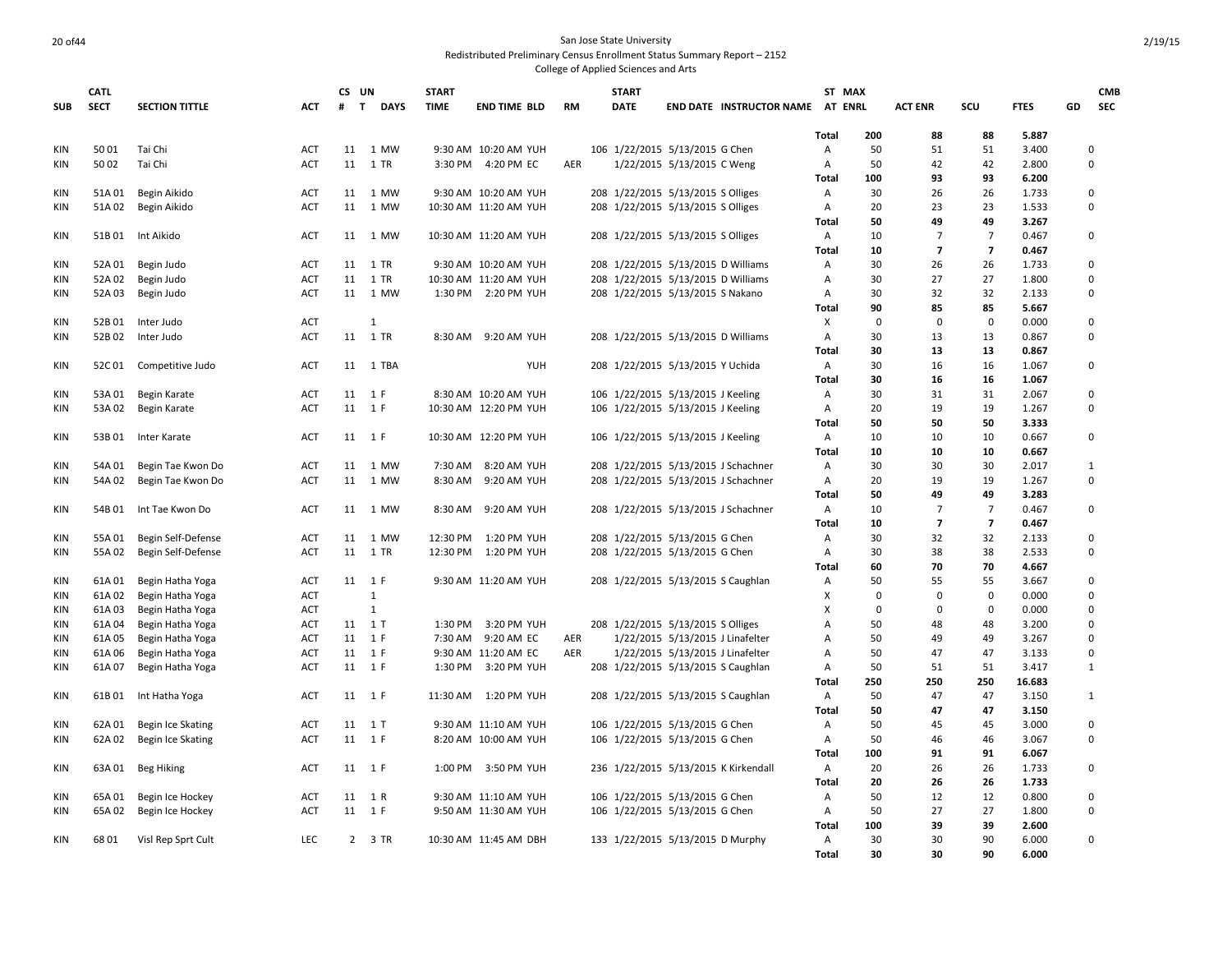## 21 of 44 San Jose State University Redistributed Preliminary Census Enrollment Status Summary Report – 2152

|            | <b>CATL</b> |                            |            | CS UN          |                             | <b>START</b> |                       |    | <b>START</b> |                                   |                                     |                | ST MAX         |                |             |             |    | <b>CMB</b>     |        |
|------------|-------------|----------------------------|------------|----------------|-----------------------------|--------------|-----------------------|----|--------------|-----------------------------------|-------------------------------------|----------------|----------------|----------------|-------------|-------------|----|----------------|--------|
| <b>SUB</b> | <b>SECT</b> | <b>SECTION TITTLE</b>      | <b>ACT</b> | #              | $\mathbf{T}$<br><b>DAYS</b> | <b>TIME</b>  | <b>END TIME BLD</b>   | RM | <b>DATE</b>  |                                   | END DATE INSTRUCTOR NAME AT ENRL    |                |                | <b>ACT ENR</b> | scu         | <b>FTES</b> | GD | <b>SEC</b>     |        |
| <b>KIN</b> | 6901        | <b>Stress Management</b>   | LEC        |                | 2 3 MW                      |              | 9:00 AM 10:15 AM YUH  |    |              | 236 1/22/2015 5/13/2015 K Jeffery |                                     | A              | 30             | 31             | 93          | 6.250       |    | 1              |        |
| <b>KIN</b> | 6902        | <b>Stress Management</b>   | <b>LEC</b> |                | 2 3 MW                      |              | 10:30 AM 11:45 AM YUH |    |              |                                   | 236 1/22/2015 5/13/2015 M Gonzalez  | $\overline{A}$ | 30             | 32             | 96          | 6.450       |    | $\mathbf{1}$   |        |
| <b>KIN</b> | 6903        | <b>Stress Management</b>   | <b>LEC</b> | $\overline{2}$ | 3 TR                        |              | 12:00 PM 1:15 PM YUH  |    |              |                                   | 236 1/22/2015 5/13/2015 J Schachner | $\overline{A}$ | 30             | 34             | 102         | 6.800       |    | $\Omega$       |        |
| <b>KIN</b> | 6904        | <b>Stress Management</b>   | LEC        |                | $2 \t3 R$                   | 5:30 PM      | 8:15 PM YUH           |    |              | 236 1/22/2015 5/13/2015 T Beggs   |                                     | Α              | 30             | 35             | 105         | 7.000       |    | $\Omega$       |        |
| <b>KIN</b> | 6905        | <b>Stress Management</b>   | <b>LEC</b> |                | $2 \t3T$                    |              | 5:00 PM 7:45 PM YUH   |    |              | 236 1/22/2015 5/13/2015 T Beggs   |                                     | $\overline{A}$ | 30             | 32             | 96          | 6.450       |    | 1              |        |
|            |             |                            |            |                |                             |              |                       |    |              |                                   |                                     | Total          | 150            | 164            | 492         | 32.950      |    |                |        |
| <b>KIN</b> | 7001        | Intro to Kinesiology       | <b>LEC</b> |                | 2 3 MW                      |              | 8:30 AM 9:20 AM YUH   |    |              | 124 1/22/2015 5/13/2015 J Chin    |                                     | A              | 100            | 103            | 206         | 20.600      |    | $\Omega$       |        |
| KIN        | 7002        | Intro to Kinesiology       | <b>ACT</b> | 11             | 0 M                         |              | 9:30 AM 11:20 AM BBC  |    |              | 126 1/22/2015 5/13/2015 J Schmidt |                                     | A              | 20             | 21             | 21          | 0.000       |    | $\mathbf 0$    |        |
| <b>KIN</b> | 7003        | Intro to Kinesiology       | <b>ACT</b> | 11             | 0 W                         |              | 9:30 AM 11:20 AM BBC  |    |              | 126 1/22/2015 5/13/2015 J Schmidt |                                     | A              | 20             | 20             | 20          | 0.000       |    | $\Omega$       |        |
| <b>KIN</b> | 7004        | Intro to Kinesiology       | <b>ACT</b> | 11             | 0 M                         |              | 9:30 AM 11:20 AM MH   |    |              | 322 1/22/2015 5/13/2015 K Calway  |                                     | A              | 20             | 21             | 21          | 0.000       |    | $\mathbf 0$    |        |
| <b>KIN</b> | 7005        | Intro to Kinesiology       | <b>ACT</b> | 11             | 0 W                         |              | 9:30 AM 11:20 AM MH   |    |              | 322 1/22/2015 5/13/2015 K Calway  |                                     | $\overline{A}$ | 20             | 20             | 20          | 0.000       |    | $\Omega$       |        |
| <b>KIN</b> | 7006        | Intro to Kinesiology       | <b>ACT</b> | 11             | 0 W                         |              | 1:30 PM 3:20 PM BBC   |    |              |                                   | 126 1/22/2015 5/13/2015 M Gonzalez  | $\overline{A}$ | 20             | 21             | 21          | 0.000       |    | $\mathbf 0$    |        |
|            |             |                            |            |                |                             |              |                       |    |              |                                   |                                     | Total          | 200            | 206            | 309         | 20.600      |    |                |        |
| KIN        | 8001        | Indivdl Movement           | ACT        | 11             | 1 TBA                       |              |                       |    |              | 1/22/2015 5/13/2015 G Chen        |                                     | Α              | $\overline{2}$ | $\mathbf 0$    | $\mathbf 0$ | 0.000       |    | 0              |        |
| <b>KIN</b> | 8002        | Indivdl Movement           | ACT        |                | 11 1 TBA                    |              |                       |    |              | 1/22/2015 5/13/2015 D Williams    |                                     | A              | 2              | 10             | 10          | 0.683       |    | 1              |        |
| <b>KIN</b> | 8003        | Indivdl Movement           | ACT        | 11             | 1 TBA                       |              |                       |    |              | 1/22/2015 5/13/2015 J Keeling     |                                     | A              | $\overline{2}$ | 3              | 3           | 0.200       |    | $\Omega$       |        |
| <b>KIN</b> | 8004        | Indivdl Movement           | <b>ACT</b> |                | 11 1 TBA                    |              |                       |    |              | 1/22/2015 5/13/2015               |                                     | Α              | $\overline{2}$ | $\mathbf 0$    | $\mathbf 0$ | 0.000       |    | $\Omega$       |        |
|            |             |                            |            |                |                             |              |                       |    |              |                                   |                                     | Total          | 8              | 13             | 13          | 0.883       |    |                |        |
| KIN        |             | 100W 01 Writing Workshop   | SEM        |                | 3                           |              |                       |    |              |                                   |                                     | X              | $\mathbf 0$    | $\mathbf 0$    | $\mathbf 0$ | 0.000       |    | $\mathbf 0$    |        |
| <b>KIN</b> |             | 100W 02 Writing Workshop   | SEM        | $\overline{4}$ | 3 MW                        |              | 7:30 AM 8:45 AM BBC   |    |              | 126 1/22/2015 5/13/2015 S Olliges |                                     | A              | 22             | 18             | 54          | 3.600       |    | $\Omega$       |        |
| <b>KIN</b> |             | 100W 03 Writing Workshop   | SEM        | $\overline{4}$ | 3 M                         |              | 1:30 PM 4:15 PM BBC   |    |              | 126 1/22/2015 5/13/2015 S Olliges |                                     | A              | 22             | 23             | 69          | 4.600       |    | $\mathbf 0$    |        |
| <b>KIN</b> |             | 100W 04 Writing Workshop   | SEM        | 4              | 3 TR                        |              | 9:00 AM 10:15 AM HGH  |    |              | 120 1/22/2015 5/13/2015 P Toney   |                                     | $\overline{A}$ | 25             | 23             | 69          | 4.600       |    | $\Omega$       |        |
|            |             |                            |            |                |                             |              |                       |    |              |                                   |                                     | Total          | 69             | 64             | 192         | 12.800      |    |                |        |
| <b>KIN</b> | 101 01      | Sport in America           | <b>LEC</b> | $\overline{2}$ | 3 TR                        |              | 12:00 PM 1:15 PM CL   |    |              | 302 1/22/2015 5/13/2015 D Murphy  |                                     | A              | 40             | 42             | 126         | 8.400       |    | $\Omega$       |        |
| <b>KIN</b> | 101 02      | Sport in America           | LEC        | $\overline{2}$ | 3 TR                        |              | 10:30 AM 11:45 AM SH  |    |              | 242 1/22/2015 5/13/2015 V Andrews |                                     | $\overline{A}$ | 40             | 37             | 111         | 7.450       |    | 1              |        |
| <b>KIN</b> | 10103       | Sport in America           | <b>LEC</b> |                | $2 \t3T$                    |              | 3:00 PM 5:45 PM SH    |    |              | 345 1/22/2015 5/13/2015 V Andrews |                                     | A              | 40             | 36             | 108         | 7.250       |    | 1              |        |
|            |             |                            |            |                |                             |              |                       |    |              |                                   |                                     | Total          | 120            | 115            | 345         | 23.100      |    |                |        |
| KIN        | 106 01      | Adv Scuba & Aquc Tec       | LEC        |                | 3                           |              |                       |    |              |                                   |                                     | X              | $\Omega$       | 0              | $\Omega$    | 0.000       |    | $\Omega$       |        |
| <b>KIN</b> | 106 02      | Adv Scuba & Aquc Tec       | <b>ACT</b> |                | $\pmb{0}$                   |              |                       |    |              |                                   |                                     | X              | $\Omega$       | 0              | 0           | 0.000       |    | $\Omega$       |        |
|            |             |                            |            |                |                             |              |                       |    |              |                                   |                                     | Total          | $\mathbf 0$    | $\Omega$       | 0           | 0.000       |    |                |        |
| <b>KIN</b> | 10701       | <b>Adapted Aquatics</b>    | ACT        |                | 1                           |              |                       |    |              |                                   |                                     | Χ              | $\Omega$       | $\Omega$       | $\pmb{0}$   | 0.000       |    | $\Omega$       |        |
|            |             |                            |            |                |                             |              |                       |    |              |                                   |                                     | <b>Total</b>   | $\Omega$       | 0              | 0           | 0.000       |    |                |        |
| KIN        | 14901       | Child Health & Act         | LEC        |                | 2 3 MW                      |              | 10:30 AM 11:45 AM SH  |    |              | 434 1/22/2015 5/13/2015 L Pirazzi |                                     | A              | $\Omega$       | 21             | 63          | 4.200       |    | 0 <sup>c</sup> |        |
| <b>KIN</b> | 14902       | Child Health & Act         | LEC        | $\overline{2}$ | 3 MW                        |              | 12:00 PM 1:15 PM SH   |    |              | 434 1/22/2015 5/13/2015 L Pirazzi |                                     | Α              | $\Omega$       | 21             | 63          | 4.200       |    | 0 <sup>C</sup> | $\ast$ |
|            |             |                            |            |                |                             |              |                       |    |              |                                   |                                     | Total          | $\mathbf 0$    | 42             | 126         | 8.400       |    |                |        |
| KIN        |             | 153 01 Spt Fac Evnt Mgt    | LEC        |                | 2 3 MW                      |              | 1:30 PM 2:45 PM DBH   |    |              | 133 1/22/2015 5/13/2015 A Medina  |                                     | A              | 40             | 25             | 75          | 5.150       |    | 3              |        |
|            |             |                            |            |                |                             |              |                       |    |              |                                   |                                     | Total          | 40             | 25             | 75          | 5.150       |    |                |        |
| KIN        |             | 154A 01 Inst Ex Phys Biom  | LEC        |                | $2 \quad 3 \quad M$         |              | 9:30 AM 10:20 AM YUH  |    |              | 233 1/22/2015 5/13/2015 J Kao     |                                     | Α              | 40             | 31             | 31          | 6.250       |    | 1              |        |
| <b>KIN</b> |             | 154A 02 Inst Ex Phys Biom  | ACT        | 13             | 0 MW                        |              | 10:30 AM 12:20 PM MH  |    |              | 321 1/22/2015 5/13/2015 J Kao     |                                     | Α              | 20             | 18             | 36          | 0.000       |    | 1              |        |
| <b>KIN</b> |             | 154A 03 Inst Ex Phys Biom  | <b>ACT</b> | 13             | 0 MW                        |              | 12:30 PM 2:20 PM MH   |    |              | 321 1/22/2015 5/13/2015 J Kao     |                                     | A              | 20             | 13             | 26          | 0.000       |    | $\Omega$       |        |
|            |             |                            |            |                |                             |              |                       |    |              |                                   |                                     | Total          | 80             | 62             | 93          | 6.250       |    |                |        |
| <b>KIN</b> |             | 154B 01 ECG Interp & Test  | LEC        | $\overline{2}$ | 3 TR                        |              | 11:30 AM 12:20 PM YUH |    |              | 233 1/22/2015 5/13/2015 P Plato   |                                     | A              | 20             | 21             | 42          | 4.300       |    | $\overline{2}$ |        |
| <b>KIN</b> |             | 154B 02 ECG Interp & Test  | <b>ACT</b> | 13             | 0 TR                        |              | 12:30 PM 1:20 PM YUH  |    |              | 233 1/22/2015 5/13/2015 P Plato   |                                     | Α              | 20             | 21             | 21          | 0.000       |    | $\overline{2}$ |        |
|            |             |                            |            |                |                             |              |                       |    |              |                                   |                                     | Total          | 40             | 42             | 63          | 4.300       |    |                |        |
| KIN        | 155 01      | <b>Exercise Physiology</b> | <b>LEC</b> | $\overline{2}$ | 3 MW                        |              | 9:30 AM 10:20 AM YUH  |    |              | 124 1/22/2015 5/13/2015 C Cisar   |                                     | Α              | 90             | 77             | 154         | 15.500      |    | $\overline{2}$ |        |
| <b>KIN</b> | 155 02      | <b>Exercise Physiology</b> | <b>ACT</b> | $\overline{7}$ | 0 M                         | 7:30 AM      | 9:20 AM YUH           |    |              | 233 1/22/2015 5/13/2015 C Cisar   |                                     | Α              | 20             | 22             | 22          | 0.000       |    | $\mathbf 0$    |        |
| <b>KIN</b> | 155 03      | <b>Exercise Physiology</b> | <b>ACT</b> | $\overline{7}$ | 0 W                         | 7:30 AM      | 9:20 AM YUH           |    |              | 233 1/22/2015 5/13/2015 C Cisar   |                                     | A              | 20             | 21             | 21          | 0.000       |    | 1              |        |
| <b>KIN</b> | 155 04      | <b>Exercise Physiology</b> | <b>ACT</b> | $\overline{7}$ | 0 T                         | 7:30 AM      | 9:20 AM YUH           |    |              | 233 1/22/2015 5/13/2015 C Cisar   |                                     | A              | 20             | 19             | 19          | 0.000       |    | 1              |        |
| <b>KIN</b> | 155 05      | <b>Exercise Physiology</b> | <b>ACT</b> | $7^{\circ}$    | 0 R                         |              | 7:30 AM 9:20 AM YUH   |    |              | 233 1/22/2015 5/13/2015 C Cisar   |                                     | $\overline{A}$ | 20             | 15             | 15          | 0.000       |    | $\Omega$       |        |
|            |             |                            |            |                |                             |              |                       |    |              |                                   |                                     | Total          | 170            | 154            | 231         | 15.500      |    |                |        |
| <b>KIN</b> | 15601       | Intro Adapted Act          | <b>LEC</b> |                | 2 3 MW                      |              | 10:30 AM 11:45 AM ENG |    |              |                                   | 301 1/22/2015 5/13/2015 J Schachner | $\overline{A}$ | 40             | 45             | 135         | 9.000       |    | $\Omega$       |        |
|            |             |                            |            |                |                             |              |                       |    |              |                                   |                                     |                |                |                |             |             |    |                |        |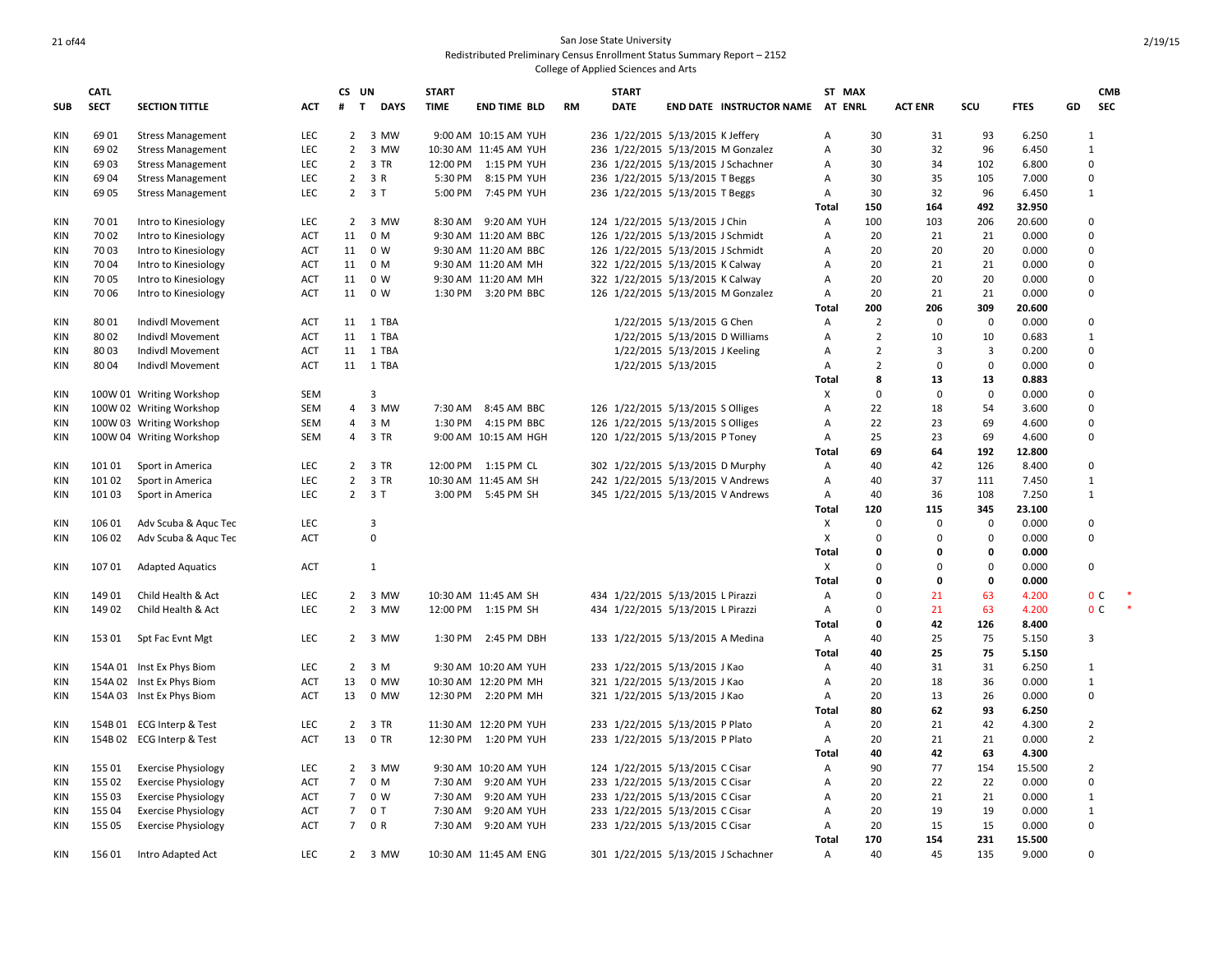|            | <b>CATL</b> |                           |            | CS UN           |             | <b>START</b> |                       |           | <b>START</b>                        |                                     |              | ST MAX         |                |                |             |    | <b>CMB</b>     |        |
|------------|-------------|---------------------------|------------|-----------------|-------------|--------------|-----------------------|-----------|-------------------------------------|-------------------------------------|--------------|----------------|----------------|----------------|-------------|----|----------------|--------|
| <b>SUB</b> | <b>SECT</b> | <b>SECTION TITTLE</b>     | <b>ACT</b> | #<br>T          | <b>DAYS</b> | <b>TIME</b>  | <b>END TIME BLD</b>   | <b>RM</b> | <b>DATE</b>                         | END DATE INSTRUCTOR NAME AT         |              | <b>ENRL</b>    | <b>ACT ENR</b> | scu            | <b>FTES</b> | GD | SEC            |        |
|            |             |                           |            |                 |             |              |                       |           |                                     |                                     | Total        | 40             | 45             | 135            | 9.000       |    |                |        |
| KIN        | 15801       | <b>Biomechanics</b>       | <b>LEC</b> |                 | 2 3 TR      |              | 8:00 AM 8:50 AM YUH   |           | 124 1/22/2015 5/13/2015 J Kao       |                                     | Α            | 70             | 84             | 168            | 16.850      |    | 1              |        |
| <b>KIN</b> | 15802       | Biomechanics              | <b>ACT</b> |                 | 7 0 T       |              | 9:30 AM 11:20 AM BBC  |           | 126 1/22/2015 5/13/2015 J Kao       |                                     | Α            | 20             | 19             | 19             | 0.000       |    | 0              |        |
| KIN        | 15803       | <b>Biomechanics</b>       | <b>ACT</b> |                 | 7 0 R       |              | 9:30 AM 11:20 AM BBC  |           | 126 1/22/2015 5/13/2015 J Kao       |                                     | A            | 20             | 20             | 20             | 0.000       |    | $\Omega$       |        |
| KIN        | 15804       | Biomechanics              | <b>ACT</b> |                 | 7 0 T       |              | 11:30 AM  1:20 PM BBC |           | 126 1/22/2015 5/13/2015 J Kao       |                                     | Α            | 20             | 22             | 22             | 0.000       |    | 0              |        |
| <b>KIN</b> | 15805       | Biomechanics              | <b>ACT</b> |                 | 7 0 R       |              | 11:30 AM  1:20 PM BBC |           | 126 1/22/2015 5/13/2015 J Kao       |                                     | Α            | 20             | 23             | 23             | 0.000       |    | $\mathbf{1}$   |        |
|            |             |                           |            |                 |             |              |                       |           |                                     |                                     | Total        | 150            | 168            | 252            | 16.850      |    |                |        |
| KIN        | 16001       | Hist of Sport & PE        | LEC        |                 | 2 3 TR      |              | 12:00 PM 1:15 PM BBC  |           | 225 1/22/2015 5/13/2015 V Andrews   |                                     | Α            | 40             | 39             | 117            | 7.800       |    | $\mathbf 0$    |        |
|            |             |                           |            |                 |             |              |                       |           |                                     |                                     | Total        | 40             | 39             | 117            | 7.800       |    |                |        |
| <b>KIN</b> | 16101       | Philos of Sport           | LEC        |                 | 2 3 TR      | 3:00 PM      | 4:15 PM CL            |           | 324 1/22/2015 5/13/2015 D Bohigian  |                                     | Α            | 40             | 42             | 126            | 8.450       |    | $\mathbf{1}$   |        |
| <b>KIN</b> | 16102       | Philos of Sport           | LEC        |                 | 2 3 TR      |              | 4:30 PM 5:45 PM CL    |           | 324 1/22/2015 5/13/2015 D Bohigian  |                                     | Α            | 40             | 22             | 66             | 4.400       |    | $\Omega$       |        |
|            |             |                           |            |                 |             |              |                       |           |                                     |                                     | Total        | 80             | 64             | 192            | 12.850      |    |                |        |
| KIN        | 16301       | Phys Fit + Nutrit         | LEC        | $\overline{2}$  | 3 TR        |              | 10:30 AM 11:45 AM IS  |           | 215 1/22/2015 5/13/2015 E Brown     |                                     | A            | 0              | 15             | 45             | 3.000       |    | 0 <sup>c</sup> |        |
| <b>KIN</b> | 16302       | Phys Fit + Nutrit         | LEC        |                 | 2 3 TR      |              | 10:30 AM 11:45 AM BBC |           | 225 1/22/2015 5/13/2015 E Brown     |                                     | Α            | $\Omega$       | 17             | 51             | 3.400       |    | 0 <sup>C</sup> | $\ast$ |
| KIN        | 16303       | Phys Fit + Nutrit         | <b>LEC</b> |                 | 2 3 TR      |              | 12:00 PM 1:15 PM MH   |           | 322 1/22/2015 5/13/2015 E Brown     |                                     | A            | $\Omega$       | 17             | 51             | 3.400       |    | 0 <sup>c</sup> |        |
| KIN        | 16304       | Phys Fit + Nutrit         | LEC        | $\overline{2}$  | 3 TR        |              | 12:00 PM 1:15 PM IS   |           | 215 1/22/2015 5/13/2015 E Brown     |                                     | A            | $\Omega$       | 16             | 48             | 3.200       |    | 0 <sup>c</sup> |        |
| KIN        | 16305       | Phys Fit + Nutrit         | LEC        |                 | 2 3 MW      |              | 10:30 AM 11:45 AM SH  |           | 242 1/22/2015 5/13/2015 A Bloom     |                                     | A            | $\Omega$       | 16             | 48             | 3.200       |    | 0 <sup>C</sup> |        |
| KIN        | 163 06      | Phys Fit + Nutrit         | LEC        | $\overline{2}$  | 3 MW        |              | 10:30 AM 11:45 AM MH  |           | 222 1/22/2015 5/13/2015 A Bloom     |                                     | Α            | $\Omega$       | 17             | 51             | 3.400       |    | 0 <sup>C</sup> | $\ast$ |
|            |             |                           |            |                 |             |              |                       |           |                                     |                                     | <b>Total</b> | 0              | 98             | 294            | 19.600      |    |                |        |
| KIN        | 164 01      |                           | LEC        |                 | 3           |              |                       |           |                                     |                                     | X            | $\Omega$       | $\mathbf 0$    | $\mathbf 0$    | 0.000       |    | 0              |        |
|            |             | Soc-cult Perspectv        |            |                 |             |              |                       |           |                                     |                                     |              |                |                |                |             |    | 0              |        |
| KIN        | 164 02      | Soc-cult Perspectv        | <b>LEC</b> |                 | 2 3 TR      | 1:30 PM      | 2:45 PM SH            |           | 242 1/22/2015 5/13/2015 V Andrews   |                                     | Α            | 40             | 38             | 114            | 7.600       |    |                |        |
|            |             |                           |            |                 |             |              |                       |           |                                     |                                     | <b>Total</b> | 40             | 38             | 114            | 7.600       |    |                |        |
| KIN        | 165 01      | Motor Development         | <b>LEC</b> |                 | 2 3 MW      |              | 12:00 PM 1:15 PM CL   |           | 302 1/22/2015 5/13/2015 J Clair     |                                     | Α            | 40             | 43             | 129            | 8.600       |    | 0              |        |
| <b>KIN</b> | 165 02      | Motor Development         | LEC        | $\overline{2}$  | 3 TR        |              | 7:30 AM 8:45 AM YUH   |           | 236 1/22/2015 5/13/2015 J Schachner |                                     | Α            | 40             | 42             | 126            | 8.400       |    | 0              |        |
| <b>KIN</b> | 165 03      | Motor Development         | <b>LEC</b> |                 | 2 3 TR      |              | 9:00 AM 10:15 AM SH   |           | 345 1/22/2015 5/13/2015 J Schachner |                                     | Α            | 40             | 45             | 135            | 9.050       |    | $\mathbf{1}$   |        |
|            |             |                           |            |                 |             |              |                       |           |                                     |                                     | Total        | 120            | 130            | 390            | 26.050      |    |                |        |
| <b>KIN</b> | 16601       | <b>Motor Learning</b>     | <b>LEC</b> |                 | 2 3 TR      |              | 9:00 AM 9:50 AM DBH   |           |                                     | 133 1/22/2015 5/13/2015 E Wughalter | Α            | 60             | 61             | 122            | 12.200      |    | 0              |        |
| <b>KIN</b> | 16602       | <b>Motor Learning</b>     | ACT        |                 | 7 0 T       |              | 10:00 AM 11:50 AM MH  |           |                                     | 321 1/22/2015 5/13/2015 E Wughalter | Α            | 20             | 20             | 20             | 0.000       |    | 0              |        |
| <b>KIN</b> | 16603       | Motor Learning            | ACT        | $7\overline{ }$ | 0 R         |              | 10:00 AM 11:50 AM MH  |           |                                     | 321 1/22/2015 5/13/2015 E Wughalter | Α            | 20             | 17             | 17             | 0.000       |    | $\Omega$       |        |
| <b>KIN</b> | 16604       | Motor Learning            | <b>ACT</b> |                 | 7 0 R       |              | 2:00 PM 3:50 PM MH    |           | 321 1/22/2015 5/13/2015 J Smith     |                                     | Α            | 20             | 24             | 24             | 0.000       |    | 0              |        |
|            |             |                           |            |                 |             |              |                       |           |                                     |                                     | Total        | 120            | 122            | 183            | 12.200      |    |                |        |
| <b>KIN</b> | 16701       | Sports Psychology         | <b>LEC</b> |                 | 2 3 MW      |              | 9:00 AM 10:15 AM CCB  |           |                                     | 102 1/22/2015 5/13/2015 T Semerjian | Α            | $\Omega$       | 45             | 135            | 9.150       |    | 3 C            |        |
|            |             |                           |            |                 |             |              |                       |           |                                     |                                     | <b>Total</b> | 0              | 45             | 135            | 9.150       |    |                |        |
| KIN        | 16801       | Psych of Coaching         | LEC        |                 | 2 3 TR      |              | 9:00 AM 10:15 AM BBC  |           | 201 1/22/2015 5/13/2015 T Butryn    |                                     | Α            | 40             | 41             | 123            | 8.500       |    | 6              |        |
|            |             |                           |            |                 |             |              |                       |           |                                     |                                     | Total        | 40             | 41             | 123            | 8.500       |    |                |        |
| <b>KIN</b> | 16901       | Divrsty/Stress/Hlth       | <b>SEM</b> |                 | 5 3 MW      |              | 12:00 PM 1:15 PM YUH  |           | 236 1/22/2015 5/13/2015 D Murphy    |                                     | Α            | 30             | 31             | 93             | 6.250       |    | 1 <sup>C</sup> |        |
| HS         | 16901       | Divrsty/Stress/Hlth       | <b>SEM</b> | 5               | 3 MW        | 12:00 PM     | 1:15 PM YUH           |           | 236 1/22/2015 5/13/2015 D Murphy    |                                     | A            | $\mathbf 0$    | $\Omega$       | $\mathbf 0$    | 0.000       |    | 0 <sup>C</sup> |        |
| <b>KIN</b> | 16902       | Divrsty/Stress/Hlth       | <b>SEM</b> | 5               | 3 MW        | 1:30 PM      | 2:45 PM YUH           |           | 236 1/22/2015 5/13/2015 D Murphy    |                                     | A            | 30             | 30             | 90             | 6.000       |    | 0 <sup>c</sup> |        |
| HS         | 16902       | Divrsty/Stress/Hlth       | <b>SEM</b> | 5               | 3 MW        |              | 1:30 PM 2:45 PM YUH   |           | 236 1/22/2015 5/13/2015 D Murphy    |                                     | A            | $\mathbf 0$    | $\mathbf{0}$   | $\mathbf 0$    | 0.000       |    | 0 <sup>C</sup> |        |
| <b>KIN</b> | 16903       | Divrsty/Stress/Hlth       | SEM        | 5               | 3 TR        |              | 9:00 AM 10:15 AM YUH  |           | 236 1/22/2015 5/13/2015 K Jeffery   |                                     | A            | 30             | 34             | 102            | 6.850       |    | 1 <sup>C</sup> |        |
| HS         | 16903       | Divrsty/Stress/Hlth       | <b>SEM</b> | 5               | 3 TR        |              | 9:00 AM 10:15 AM YUH  |           | 236 1/22/2015 5/13/2015 K Jeffery   |                                     | A            | $\mathbf 0$    | $\mathbf{0}$   | $\mathbf 0$    | 0.000       |    | 0 <sup>C</sup> |        |
| <b>KIN</b> | 16904       | Divrsty/Stress/Hlth       | <b>SEM</b> | 5               | 3 TR        |              | 10:30 AM 11:45 AM YUH |           | 236 1/22/2015 5/13/2015 K Jeffery   |                                     | A            | 30             | 36             | 108            | 7.200       |    | 0 <sup>c</sup> |        |
| HS         | 16904       | Divrsty/Stress/Hlth       | SEM        | 5               | 3 TR        |              | 10:30 AM 11:45 AM YUH |           | 236 1/22/2015 5/13/2015 K Jeffery   |                                     | A            | $\mathbf 0$    | $\mathbf 0$    | $\mathbf 0$    | 0.000       |    | 0 <sup>C</sup> |        |
| KIN        | 16905       | Divrsty/Stress/Hlth       | SEM        |                 | 5 3 TR      |              | 1:30 PM 2:45 PM YUH   |           | 236 1/22/2015 5/13/2015 D Murphy    |                                     | A            | 30             | 30             | 90             | 6.000       |    | 0 <sup>c</sup> |        |
| HS         | 16905       | Divrsty/Stress/Hlth       | <b>SEM</b> | 5               | 3 TR        |              | 1:30 PM 2:45 PM YUH   |           | 236 1/22/2015 5/13/2015 D Murphy    |                                     | Α            | 0              | $\Omega$       | $\mathbf 0$    | 0.000       |    | 0 <sup>c</sup> |        |
|            |             |                           |            |                 |             |              |                       |           |                                     |                                     | Total        | 150            | 161            | 483            | 32.300      |    |                |        |
| <b>KIN</b> |             | 170B 01 Fld Exp Teach     | SUP        | 36              | 1 TBA       |              |                       |           |                                     | 1/22/2015 5/13/2015 R Schmidlein    | Α            | 15             | 19             | 19             | 1.267       |    | 0              |        |
| <b>KIN</b> |             | 170B 02 Fld Exp Teach     | <b>SUP</b> | 36              | 1 TBA       |              |                       |           |                                     | 1/22/2015 5/13/2015 R Schmidlein    | A            | 15             | 8              | 8              | 0.533       |    | $\mathbf 0$    |        |
|            |             |                           |            |                 |             |              |                       |           |                                     |                                     | Total        | 30             | 27             | 27             | 1.800       |    |                |        |
| <b>KIN</b> |             | 170C 01 Fieldwork-Adapted | <b>SUP</b> | 36              | 1 TBA       |              |                       |           |                                     | 1/22/2015 5/13/2015 N Megginson     | Α            | $\overline{2}$ | $\overline{2}$ | $\overline{2}$ | 0.133       |    | 0              |        |
| KIN        |             | 170C 02 Fieldwork-Adapted | SUP        | 36              | 2 TBA       |              |                       |           |                                     | 1/22/2015 5/13/2015 N Megginson     | A            | 2              | 1              | $\overline{2}$ | 0.133       |    | $\Omega$       |        |
|            |             |                           |            |                 |             |              |                       |           |                                     |                                     |              |                |                |                |             |    |                |        |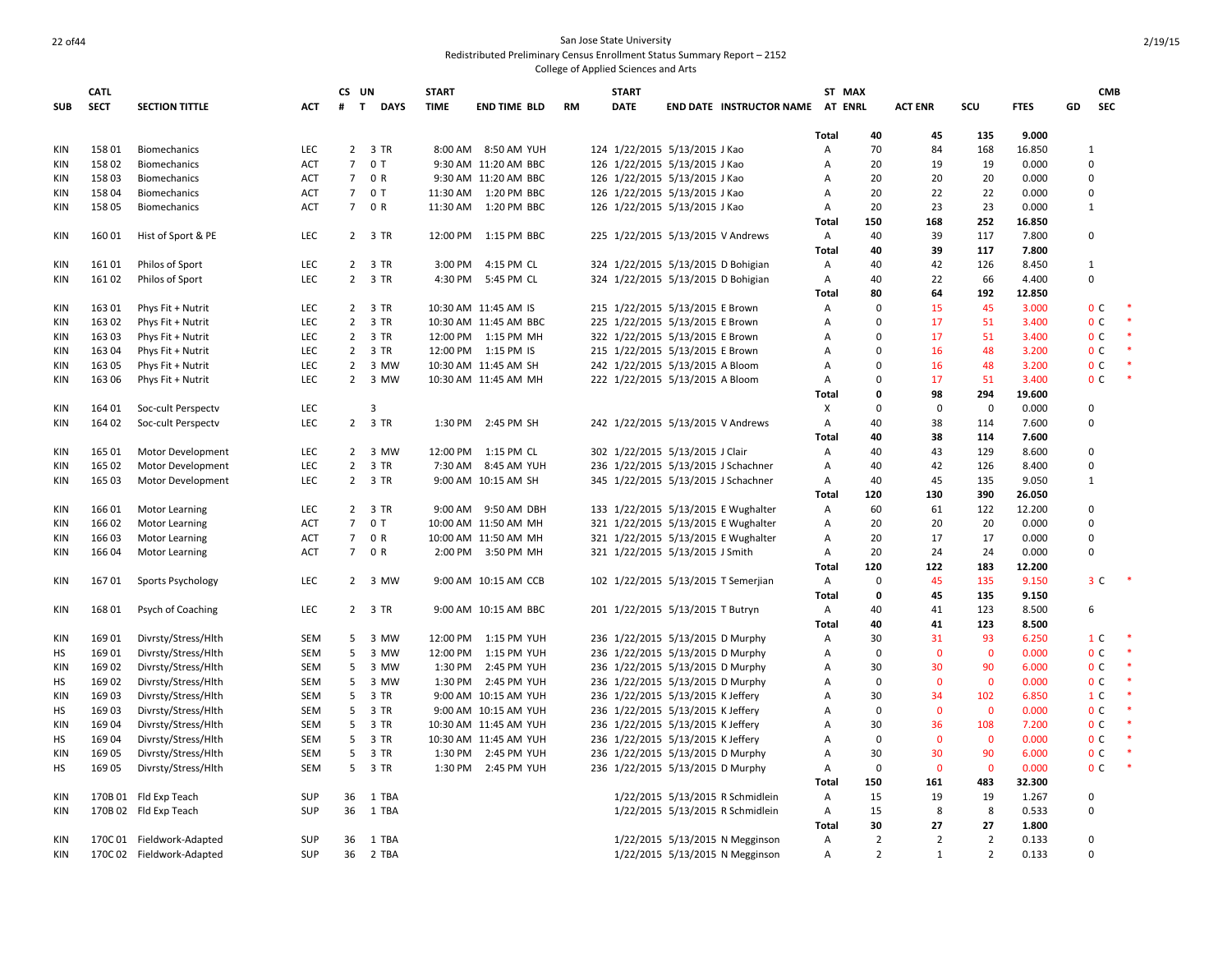**CATL** 

**CS UN**

**START** 

**SUB**

### 23 of 44 San Jose State University Redistributed Preliminary Census Enrollment Status Summary Report – 2152 College of Applied Sciences and Arts

**START** 

**ST MAX** 

| SUB        | <b>SECT</b> | <b>SECTION TITTLE</b>      | ACT        | #              | <b>DAYS</b><br>T | <b>TIME</b> | <b>END TIME BLD</b>  | RM | DATE                                |                                 | <b>END DATE INSTRUCTOR NAME AT ENRL</b> |              |                | <b>ACT ENR</b> | SCU            | FTES   | GD          |
|------------|-------------|----------------------------|------------|----------------|------------------|-------------|----------------------|----|-------------------------------------|---------------------------------|-----------------------------------------|--------------|----------------|----------------|----------------|--------|-------------|
| KIN        |             | 170C 03 Fieldwork-Adapted  | <b>SUP</b> | 36             | 3 TBA            |             |                      |    |                                     |                                 | 1/22/2015 5/13/2015 N Megginson         | Α            | 2              | 0              | 0              | 0.000  | 0           |
|            |             |                            |            |                |                  |             |                      |    |                                     |                                 |                                         | Total        | 6              | 3              | 4              | 0.267  |             |
| <b>KIN</b> |             | 170D 01 Fldwrk Sport Mngmt | <b>SUP</b> | 36             | 1 TBA            |             |                      |    |                                     | 1/22/2015 5/13/2015 B Shifflett |                                         | Α            | $\overline{2}$ | $\overline{2}$ | $\overline{2}$ | 0.133  | 0           |
| KIN        |             | 170D 02 Fldwrk Sport Mngmt | <b>SUP</b> | 36             | 2 TBA            |             |                      |    |                                     | 1/22/2015 5/13/2015 B Shifflett |                                         | Α            | $\overline{2}$ | $\mathbf{1}$   | $\overline{2}$ | 0.133  | 0           |
| KIN        |             | 170D 03 Fldwrk Sport Mngmt | SUP        | 36             | 3 TBA            |             |                      |    |                                     | 1/22/2015 5/13/2015 B Shifflett |                                         | Α            | $\overline{2}$ | $\overline{2}$ | 6              | 0.400  | 0           |
|            |             |                            |            |                |                  |             |                      |    |                                     |                                 |                                         | <b>Total</b> | 6              | 5              | 10             | 0.667  |             |
| KIN        |             | 171A 01 Non Trdtnl Spt Act | LEC        | 2              | 3 MW             | 7:30 AM     | 8:20 AM MH           |    |                                     |                                 | 322 1/22/2015 5/13/2015 R Schmidlein    | Α            | 22             | 22             | 44             | 4.400  | 0           |
| KIN        |             | 171A 02 Non Trdtnl Spt Act | <b>ACT</b> | 13             | 0 MW             | 8:30 AM     | 9:20 AM MH           |    |                                     |                                 | 322 1/22/2015 5/13/2015 R Schmidlein    | Α            | 22             | 22             | 22             | 0.000  | $\pmb{0}$   |
|            |             |                            |            |                |                  |             |                      |    |                                     |                                 |                                         | <b>Total</b> | 44             | 44             | 66             | 4.400  |             |
| KIN        | 17201       | Elem Sch Programs          | <b>LEC</b> |                | 3                |             |                      |    |                                     |                                 |                                         | X            | $\Omega$       | $\mathbf 0$    | $\mathbf 0$    | 0.000  | $\mathbf 0$ |
| <b>KIN</b> | 17202       | Elem Sch Programs          | <b>ACT</b> |                | $\mathbf 0$      |             |                      |    |                                     |                                 |                                         | X            | $\mathbf 0$    | $\mathbf 0$    | $\mathbf 0$    | 0.000  | $\mathbf 0$ |
| KIN        | 17203       | Elem Sch Programs          | LEC        | $\overline{2}$ | 3 MW             | 4:00 PM     | 4:50 PM              |    |                                     |                                 | 1/22/2015 5/13/2015 R Schmidlein        | Α            | 22             | 21             | 42             | 4.200  | $\mathbf 0$ |
| KIN        | 17204       | Elem Sch Programs          | <b>ACT</b> | 11             | 0 MW             | 5:00 PM     | 5:50 PM              |    |                                     |                                 | 1/22/2015 5/13/2015 R Schmidlein        | Α            | 22             | 21             | 21             | 0.000  | $\mathbf 0$ |
|            |             |                            |            |                |                  |             |                      |    |                                     |                                 |                                         | <b>Total</b> | 44             | 42             | 63             | 4.200  |             |
| KIN        | 174 01      | Assess Psychomotor         | LEC        |                | $2 \t3W$         | 4:00 PM     | 6:30 PM YUH          |    |                                     |                                 | 236 1/22/2015 5/13/2015 N Megginson     | Α            | 35             | 35             | 105            | 7.000  | $\mathbf 0$ |
|            |             |                            |            |                |                  |             |                      |    |                                     |                                 |                                         | <b>Total</b> | 35             | 35             | 105            | 7.000  |             |
| KIN        | 17501       | Meas & Eval in Kinesiology | LEC        | 2              | 3 MW             |             | 9:30 AM 10:20 AM CL  |    | 222 1/22/2015 5/13/2015 B Shifflett |                                 |                                         | Α            | 75             | 72             | 144            | 14.400 | 0           |
| KIN        | 175 02      | Meas & Eval in Kinesiology | <b>ACT</b> | 13             | 0 F              |             | 10:00 AM 11:50 AM CL |    |                                     |                                 | 111 1/22/2015 5/13/2015 F Ghiasvand     | Α            | 25             | 26             | 26             | 0.000  | $\mathbf 0$ |
| KIN        | 17503       | Meas & Eval in Kinesiology | ACT        | 13             | 0 F              |             | 12:00 PM 1:50 PM CL  |    |                                     |                                 | 111 1/22/2015 5/13/2015 F Ghiasvand     | Α            | 25             | 24             | 24             | 0.000  | $\mathbf 0$ |
| KIN        | 175 04      | Meas & Eval in Kinesiology | <b>ACT</b> | 13             | 0 F              |             | 2:00 PM 3:50 PM CL   |    |                                     |                                 | 111 1/22/2015 5/13/2015 F Ghiasvand     | Α            | 25             | 22             | 22             | 0.000  | 0           |
|            |             |                            |            |                |                  |             |                      |    |                                     |                                 |                                         | Total        | 150            | 144            | 216            | 14.400 |             |
| KIN        | 17701       | Mvt Exp Children           | LEC        |                | 3                |             |                      |    |                                     |                                 |                                         | Χ            | 0              | 0              | $\mathbf 0$    | 0.000  | 0           |
| KIN        | 17702       | Mvt Exp Children           | <b>ACT</b> |                | 0                |             |                      |    |                                     |                                 |                                         | Χ            | 0              | 0              | 0              | 0.000  | 0           |
| KIN        | 17703       | Mvt Exp Children           | LEC        | $\overline{2}$ | 3 S              |             |                      |    |                                     |                                 | 1/22/2015 5/13/2015 R Friedrich         | Α            | 22             | 8              | 16             | 1.600  | 0           |
|            |             |                            |            |                | 0 <sup>5</sup>   |             | 10:00 AM 11:50 AM    |    |                                     |                                 |                                         |              |                |                | 8              |        |             |
| KIN        | 17704       | Mvt Exp Children           | ACT        | 13             |                  |             | 12:00 PM 1:50 PM     |    |                                     |                                 | 1/22/2015 5/13/2015 R Friedrich         | Α            | 22             | 8              |                | 0.000  | 0           |
|            |             |                            |            |                |                  |             |                      |    |                                     |                                 |                                         | Total        | 44             | 16             | 24             | 1.600  | $\mathbf 0$ |
| KIN        | 17901       | Dsgn/Asmt Movement         | LEC        | $\overline{2}$ | 3 MW             | 12:00 PM    | 1:15 PM MH           |    |                                     |                                 | 322 1/22/2015 5/13/2015 R Schmidlein    | A            | 22             | 19             | 57             | 3.800  |             |
|            |             |                            |            |                |                  |             |                      |    |                                     |                                 |                                         | <b>Total</b> | 22             | 19             | 57             | 3.800  |             |
| <b>KIN</b> | 18001       | Ind Studies                | <b>SUP</b> | 36             | 1 TBA            |             |                      |    |                                     | 1/22/2015 5/13/2015             |                                         | Α            | $\overline{2}$ | 1              | $\mathbf{1}$   | 0.067  | $\mathbf 0$ |
| <b>KIN</b> | 18002       | Ind Studies                | <b>SUP</b> | 36             | 2 TBA            |             |                      |    |                                     | 1/22/2015 5/13/2015             |                                         | Α            | $\overline{2}$ | $\mathbf 0$    | $\mathbf 0$    | 0.000  | $\mathbf 0$ |
| KIN        | 18003       | Ind Studies                | <b>SUP</b> | 36             | 3 TBA            |             |                      |    |                                     | 1/22/2015 5/13/2015             |                                         | A            | $\overline{2}$ | O              | $\mathbf 0$    | 0.000  | $\mathbf 0$ |
| KIN        | 18004       | Ind Studies                | <b>SUP</b> | 36             | 4 TBA            |             |                      |    |                                     | 1/22/2015 5/13/2015             |                                         | A            | $\overline{2}$ | 0              | $\mathbf 0$    | 0.000  | $\mathbf 0$ |
| KIN        | 18005       | Ind Studies                | <b>SUP</b> | 36             | 1 TBA            |             |                      |    |                                     | 1/22/2015 5/13/2015 J Chin      |                                         | A            | $\overline{2}$ | $\mathbf{1}$   | $\mathbf{1}$   | 0.067  | $\mathbf 0$ |
| KIN        | 18006       | Ind Studies                | <b>SUP</b> | 36             | 1 TBA            |             |                      |    |                                     |                                 | 1/22/2015 5/13/2015 J Schachner         | А            | $\overline{2}$ | $\mathbf{1}$   | $\mathbf{1}$   | 0.067  | 0           |
| KIN        | 18007       | Ind Studies                | <b>SUP</b> | 36             | 1 TBA            |             |                      |    |                                     | 1/22/2015 5/13/2015 S Reekie    |                                         | A            | $\overline{2}$ | $\mathbf{1}$   | $\mathbf{1}$   | 0.083  | 1           |
| <b>KIN</b> | 18008       | Ind Studies                | <b>SUP</b> | 36             | 1 TBA            |             |                      |    |                                     |                                 | 1/22/2015 5/13/2015 E Wughalter         | Α            | $\overline{2}$ | 5              | 5              | 0.333  | $\mathbf 0$ |
| KIN        | 18009       | Ind Studies                | <b>SUP</b> | 36             | 1 TBA            |             |                      |    |                                     | 1/22/2015 5/13/2015 J Kao       |                                         | А            | $\overline{2}$ | $\mathbf{1}$   | $\mathbf{1}$   | 0.067  | $\mathbf 0$ |
| KIN        | 180 10      | Ind Studies                | <b>SUP</b> | 36             | 2 TBA            |             |                      |    |                                     |                                 | 1/22/2015 5/13/2015 M Masucci           | А            | $\overline{2}$ | $\mathbf{1}$   | $\overline{2}$ | 0.133  | $\mathbf 0$ |
| KIN        | 180 11      | Ind Studies                | <b>SUP</b> | 36             | 2 TBA            |             |                      |    |                                     |                                 | 1/22/2015 5/13/2015 R Schmidlein        | А            | $\overline{2}$ | $\overline{2}$ | $\overline{4}$ | 0.267  | 0           |
| KIN        | 180 12      | Ind Studies                | <b>SUP</b> | 36             | 2 TBA            |             |                      |    |                                     | 1/22/2015 5/13/2015 K Han       |                                         | А            | $\overline{2}$ | $\mathbf{1}$   | $\overline{2}$ | 0.133  | 0           |
| KIN        | 180 13      | Ind Studies                | <b>SUP</b> | 36             | 2 TBA            |             |                      |    |                                     | 1/22/2015 5/13/2015 B Shifflett |                                         | А            | $\overline{2}$ | $\mathbf{1}$   | $\overline{2}$ | 0.133  | 0           |
| KIN        | 180 14      | Ind Studies                | <b>SUP</b> | 36             | 3 TBA            |             |                      |    |                                     | 1/22/2015 5/13/2015 H Brown     |                                         | А            | $\overline{2}$ | $\overline{2}$ | 6              | 0.400  | 0           |
| KIN        | 180 15      | Ind Studies                | <b>SUP</b> | 36             | 3 TBA            |             |                      |    |                                     |                                 | 1/22/2015 5/13/2015 E Wughalter         | А            | $\overline{2}$ | 3              | 9              | 0.600  | 0           |
| KIN        | 180 16      | Ind Studies                | <b>SUP</b> | 36             | 3 TBA            |             |                      |    |                                     | 1/22/2015 5/13/2015 P Plato     |                                         | А            | $\overline{2}$ | 4              | 12             | 0.800  | $\pmb{0}$   |
| KIN        | 180 17      | Ind Studies                | <b>SUP</b> | 36             | 3 TBA            |             |                      |    |                                     | 1/22/2015 5/13/2015 J Kao       |                                         | А            | $\overline{2}$ | 3              | 9              | 0.600  | $\pmb{0}$   |
| KIN        | 180 18      | Ind Studies                | <b>SUP</b> | 36             | 3 TBA            |             |                      |    |                                     | 1/22/2015 5/13/2015 J Chin      |                                         | Α            | $\overline{2}$ | $\mathbf{1}$   | $\overline{3}$ | 0.200  | 0           |
| KIN        | 180 19      | Ind Studies                | <b>SUP</b> | 36             | 3 TBA            |             |                      |    |                                     | 1/22/2015 5/13/2015 T Butryn    |                                         | А            | $\overline{2}$ | $\mathbf{1}$   | $\overline{3}$ | 0.200  | 0           |
| <b>KIN</b> | 180 20      | Ind Studies                | <b>SUP</b> | 36             | 3 TBA            |             |                      |    |                                     |                                 | 1/22/2015 5/13/2015 R Schmidlein        | А            | $\overline{2}$ | $\mathbf{1}$   | 3              | 0.200  | $\mathbf 0$ |
| <b>KIN</b> | 180 21      | Ind Studies                | <b>SUP</b> | 36             | 3 TBA            |             |                      |    |                                     |                                 | 1/22/2015 5/13/2015 F Ghiasvand         | А            | $\overline{2}$ | $\mathbf{1}$   | $\overline{3}$ | 0.200  | $\mathbf 0$ |
| <b>KIN</b> | 180 22      | Ind Studies                | <b>SUP</b> | 36             | 4 TBA            |             |                      |    |                                     |                                 | 1/22/2015 5/13/2015 E Wughalter         | A            | $\overline{2}$ | $\mathbf{1}$   | $\overline{a}$ | 0.267  | $\Omega$    |
| <b>KIN</b> | 180 23      | Ind Studies                | <b>SUP</b> | 36             | 1 TBA            |             |                      |    |                                     |                                 | 1/22/2015 5/13/2015 D Murphy            | A            | $\overline{2}$ | $\overline{2}$ | $\overline{2}$ | 0.133  | $\Omega$    |

**CMB SEC**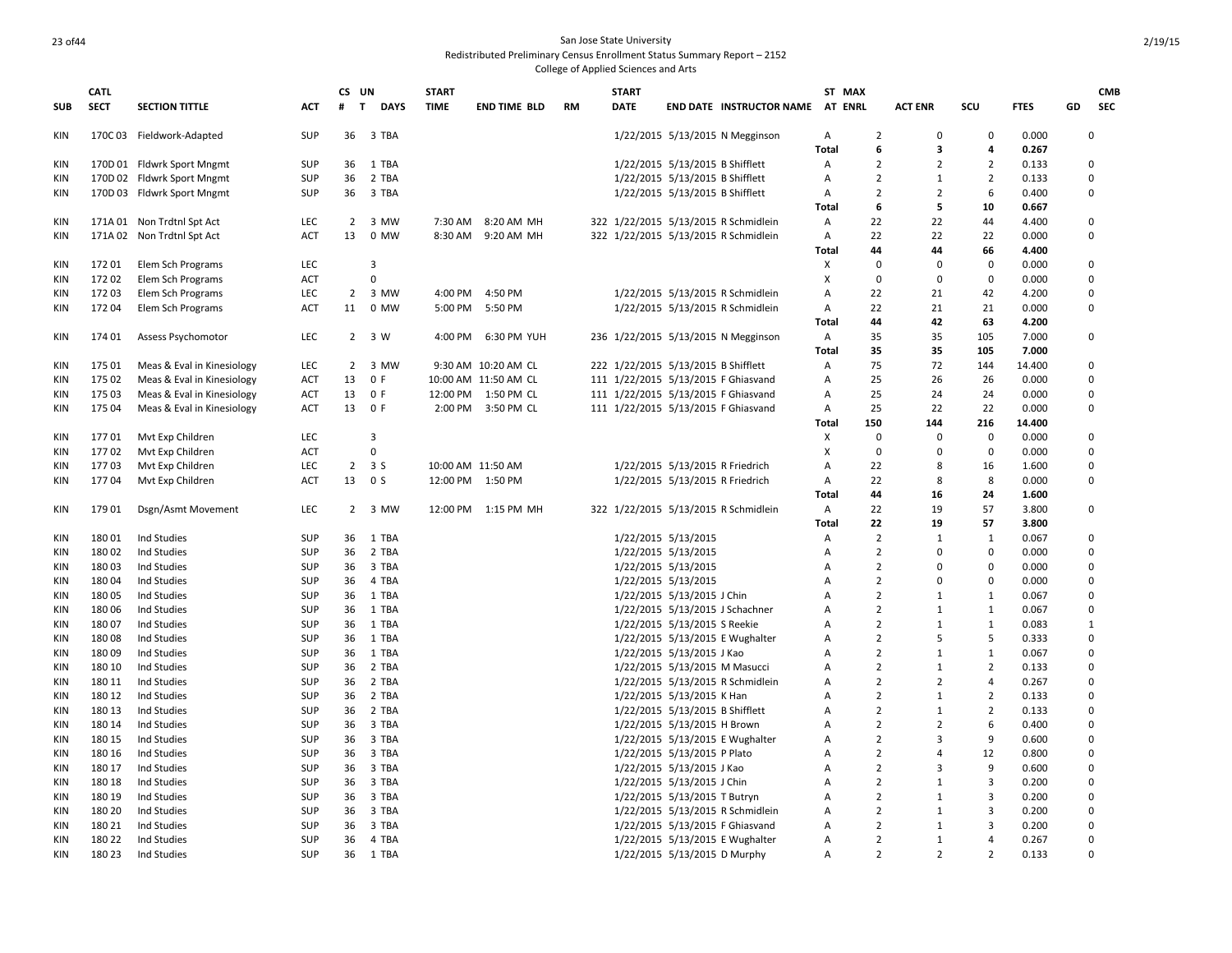## 24 of 44 San Jose State University Redistributed Preliminary Census Enrollment Status Summary Report – 2152

|            | <b>CATL</b> |                               |            | CS UN  |                     | <b>START</b> |                       |           | <b>START</b>                        |                                 |                                     |                | ST MAX         |                         |                |             |    | <b>CMB</b>     |
|------------|-------------|-------------------------------|------------|--------|---------------------|--------------|-----------------------|-----------|-------------------------------------|---------------------------------|-------------------------------------|----------------|----------------|-------------------------|----------------|-------------|----|----------------|
| <b>SUB</b> | <b>SECT</b> | <b>SECTION TITTLE</b>         | <b>ACT</b> | T<br># | <b>DAYS</b>         | <b>TIME</b>  | <b>END TIME BLD</b>   | <b>RM</b> | <b>DATE</b>                         |                                 | END DATE INSTRUCTOR NAME AT ENRL    |                |                | <b>ACT ENR</b>          | scu            | <b>FTES</b> | GD | <b>SEC</b>     |
| KIN        | 180 24      | Ind Studies                   | <b>SUP</b> |        | 36 1 TBA            |              |                       |           |                                     | 1/22/2015 5/13/2015 T Butryn    |                                     | Α              | $\overline{2}$ | 1                       | 1              | 0.067       |    | 0              |
| <b>KIN</b> | 180 25      | Ind Studies                   | <b>SUP</b> | 36     | 1 TBA               |              |                       |           |                                     |                                 | 1/22/2015 5/13/2015 R Schmidlein    | Α              | $\overline{2}$ | 11                      | 11             | 0.733       |    | 0              |
| <b>KIN</b> | 180 26      | Ind Studies                   | <b>SUP</b> | 36     | 3 TBA               |              |                       |           |                                     | 1/22/2015 5/13/2015 T Semerjian |                                     | Α              | $\overline{2}$ | $\mathbf{1}$            | 3              | 0.200       |    | 0              |
| <b>KIN</b> | 180 27      | Ind Studies                   | <b>SUP</b> | 36     | 3 TBA               |              |                       |           |                                     | 1/22/2015 5/13/2015 J Schachner |                                     | Α              | $\overline{2}$ | 1                       | 3              | 0.200       |    | 0              |
| KIN        | 180 28      | Ind Studies                   | <b>SUP</b> | 36     | 3 TBA               |              |                       |           |                                     |                                 | 1/22/2015 5/13/2015 R Montgomery    | Α              | $\overline{2}$ | $\mathbf{1}$            | 3              | 0.200       |    | 0              |
|            |             |                               |            |        |                     |              |                       |           |                                     |                                 |                                     | Total          | 56             | 49                      | 95             | 6.350       |    |                |
| KIN        |             | 180C 01 Ind Studies Coach     | <b>SUP</b> |        | 36 2 TBA            |              |                       |           |                                     | 1/22/2015 5/13/2015             |                                     | Α              | $\overline{2}$ | $\Omega$                | $\mathbf 0$    | 0.000       |    | 0              |
|            |             |                               |            |        |                     |              |                       |           |                                     |                                 |                                     | Total          | $\overline{2}$ | 0                       | 0              | 0.000       |    |                |
| KIN        | 18401       | <b>Directed Reading</b>       | <b>SUP</b> | 36     | 1 TBA               |              |                       |           |                                     | 1/22/2015 5/13/2015             |                                     | A              | 10             | $\Omega$                | $\mathbf 0$    | 0.000       |    | 0              |
| <b>KIN</b> | 18402       | <b>Directed Reading</b>       | <b>SUP</b> | 36     | 2 TBA               |              |                       |           |                                     | 1/22/2015 5/13/2015             |                                     | A              | 10             | $\Omega$                | $\mathbf 0$    | 0.000       |    | 0              |
| <b>KIN</b> | 18403       | <b>Directed Reading</b>       | <b>SUP</b> | 36     | 3 TBA               |              |                       |           |                                     | 1/22/2015 5/13/2015             |                                     | Α              | 10             | $\Omega$                | $\mathbf 0$    | 0.000       |    | 0              |
| <b>KIN</b> | 18404       | <b>Directed Reading</b>       | <b>SUP</b> | 36     | 4 TBA               |              |                       |           |                                     | 1/22/2015 5/13/2015             |                                     | Α              | 10             | $\Omega$                | $\mathbf 0$    | 0.000       |    | 0              |
|            |             |                               |            |        |                     |              |                       |           |                                     |                                 |                                     | Total          | 40             | 0                       | 0              | 0.000       |    |                |
|            |             |                               |            |        | 3 TR                |              |                       |           |                                     |                                 |                                     |                | 35             | 31                      |                |             |    |                |
| <b>KIN</b> | 18501       | Senior Seminar                | <b>SEM</b> | 5      |                     |              | 9:00 AM 10:15 AM MH   |           | 322 1/22/2015 5/13/2015 L Wilkin    |                                 |                                     | Α              |                |                         | 93             | 6.200       |    | 0              |
| <b>KIN</b> | 185 02      | Senior Seminar                | SEM        | 5      | 3 TR                |              | 1:30 PM 2:45 PM MH    |           | 322 1/22/2015 5/13/2015 J Chin      |                                 |                                     | Α              | 20             | 16                      | 48             | 3.200       |    | 0              |
| <b>KIN</b> | 18503       | Senior Seminar                | <b>SEM</b> | 5      | 3 MW                | 1:30 PM      | 2:45 PM MH            |           | 322 1/22/2015 5/13/2015 T Semerjian |                                 |                                     | A              | 20             | 21                      | 63             | 4.200       |    | 0              |
|            |             |                               |            |        |                     |              |                       |           |                                     |                                 |                                     | Total          | 75             | 68                      | 204            | 13.600      |    |                |
| <b>KIN</b> |             | 185H 01 Senior Sem Honors     | <b>SEM</b> |        | 5 3 TR              |              | 9:00 AM 10:15 AM YUH  |           | 128 1/22/2015 5/13/2015 L Wilkin    |                                 |                                     | Α              | 5              | $\overline{2}$          | 6              | 0.400       |    | 0              |
| <b>KIN</b> |             | 185H 02 Senior Sem Honors     | <b>SEM</b> | 5      | 3 TR                | 1:30 PM      | 2:45 PM MH            |           | 322 1/22/2015 5/13/2015 J Chin      |                                 |                                     | A              | 5              | $\overline{4}$          | 12             | 0.800       |    | 0              |
| <b>KIN</b> |             | 185H 03 Senior Sem Honors     | <b>SEM</b> | 5      | 3 MW                |              | 1:30 PM 2:45 PM MH    |           | 322 1/22/2015 5/13/2015 T Semerjian |                                 |                                     | Α              | 5              | 1                       | 3              | 0.200       |    | $\Omega$       |
|            |             |                               |            |        |                     |              |                       |           |                                     |                                 |                                     | Total          | 15             | $\overline{\mathbf{z}}$ | 21             | 1.400       |    |                |
| KIN        | 18701       | Clin Ex Physiol               | <b>LEC</b> |        | 2 3 TR              | 1:30 PM      | 2:45 PM DBH           |           | 133 1/22/2015 5/13/2015 L Wilkin    |                                 |                                     | Α              | 40             | 39                      | 117            | 8.000       |    | 4              |
|            |             |                               |            |        |                     |              |                       |           |                                     |                                 |                                     | Total          | 40             | 39                      | 117            | 8.000       |    |                |
| KIN        | 18801       | Prev Care Ath Inj             | LEC        |        | 2 2 TR              |              | 9:30 AM 10:20 AM YUH  |           | 233 1/22/2015 5/13/2015 K Han       |                                 |                                     | $\overline{A}$ | 60             | 53                      | 106            | 7.133       |    | $\overline{2}$ |
|            |             |                               |            |        |                     |              |                       |           |                                     |                                 |                                     | Total          | 60             | 53                      | 106            | 7.133       |    |                |
| KIN        | 18901       | Care & Prev Lab               | LAB        | 15     | 1 M                 | 12:30 PM     | 2:20 PM YUH           |           | 128 1/22/2015 5/13/2015 M Tsuruike  |                                 |                                     | Α              | 20             | 17                      | 17             | 1.150       |    | 1              |
| KIN        | 18902       | Care & Prev Lab               | LAB        | 15     | 1 W                 |              | 12:30 PM 2:20 PM YUH  |           | 128 1/22/2015 5/13/2015 J Laraya    |                                 |                                     | Α              | 20             | 24                      | 24             | 1.617       |    | $1\,$          |
| <b>KIN</b> | 18903       | Care & Prev Lab               | LAB        |        | 15 1 M              |              | 8:30 AM 10:20 AM YUH  |           | 128 1/22/2015 5/13/2015 S Shaw      |                                 |                                     | Α              | 20             | 8                       | 8              | 0.533       |    | 0              |
|            |             |                               |            |        |                     |              |                       |           |                                     |                                 |                                     | Total          | 60             | 49                      | 49             | 3.300       |    |                |
| KIN        |             | 191B 01 Adv Assess Upr Ext    | <b>LEC</b> |        | 2 3 MW              |              | 9:30 AM 10:20 AM MH   |           | 324 1/22/2015 5/13/2015 J Laraya    |                                 |                                     | Α              | 40             | 34                      | 68             | 6.800       |    | 0              |
| <b>KIN</b> |             | 191B 02 Adv Assess Upr Ext    | LAB        | 15     | 0 M                 |              | 10:30 AM 12:20 PM YUH |           | 128 1/22/2015 5/13/2015 J Laraya    |                                 |                                     | A              | 20             | 16                      | 16             | 0.000       |    | 0              |
| <b>KIN</b> |             | 191B 03 Adv Assess Upr Ext    | LAB        | 15     | 0 W                 |              | 10:30 AM 12:20 PM YUH |           | 128 1/22/2015 5/13/2015 J Laraya    |                                 |                                     | A              | 20             | 18                      | 18             | 0.000       |    | 0              |
|            |             |                               |            |        |                     |              |                       |           |                                     |                                 |                                     | Total          | 80             | 68                      | 102            | 6.800       |    |                |
| KIN        | 195 01      | <b>Therapeutic Modalities</b> | <b>LEC</b> | 1      | 3 TR                |              | 10:30 AM 11:20 AM YUH |           | 233 1/22/2015 5/13/2015 K Han       |                                 |                                     | Α              | 40             | 40                      | 80             | 8.000       |    | 0              |
| KIN        | 195 02      | <b>Therapeutic Modalities</b> | ACT        | 11     | 0T                  | 11:30 AM     | 1:20 PM YUH           |           | 128 1/22/2015 5/13/2015 K Han       |                                 |                                     | Α              | 20             | 21                      | 21             | 0.000       |    | 0              |
|            | 195 03      |                               |            |        | 11 0 R              |              | 11:30 AM  1:20 PM YUH |           |                                     |                                 |                                     | A              | 20             | 19                      | 19             | 0.000       |    | 0              |
| <b>KIN</b> |             | <b>Therapeutic Modalities</b> | ACT        |        |                     |              |                       |           | 128 1/22/2015 5/13/2015 K Han       |                                 |                                     |                | 80             | 80                      |                |             |    |                |
|            |             |                               |            |        |                     |              |                       |           |                                     |                                 |                                     | Total          |                |                         | 120            | 8.000       |    |                |
| <b>KIN</b> |             | 197B 01 Practicum Ath Trn II  | <b>SUP</b> | 36     | 1T                  | 7:30 AM      | 8:20 AM YUH           |           | 128 1/22/2015 5/13/2015 K Han       |                                 |                                     | Α              | 12             | 20                      | 20             | 1.333       |    | 0              |
|            |             |                               |            |        |                     |              |                       |           |                                     |                                 |                                     | Total          | 12             | 20                      | 20             | 1.333       |    |                |
| KIN        |             | 197D 01 Practicum Ath Trn IV  | <b>SUP</b> | 36     | 1 W                 |              | 7:30 AM 8:20 AM YUH   |           | 128 1/22/2015 5/13/2015 K Han       |                                 |                                     | A              | 12             | 11                      | 11             | 0.733       |    | 0              |
|            |             |                               |            |        |                     |              |                       |           |                                     |                                 |                                     | <b>Total</b>   | 12             | 11                      | 11             | 0.733       |    |                |
| KIN        | 19801       | Internship Kinesiology        | <b>SUP</b> | 36     | 1 TBA               |              |                       |           |                                     | 1/22/2015 5/13/2015 B Shifflett |                                     | Α              | 10             | 26                      | 26             | 1.750       |    | 1              |
| KIN        | 19802       | Internship Kinesiology        | <b>SUP</b> | 36     | 2 TBA               |              |                       |           |                                     | 1/22/2015 5/13/2015 B Shifflett |                                     | Α              | 10             | 13                      | 26             | 1.733       |    | 0              |
| <b>KIN</b> | 19803       | Internship Kinesiology        | <b>SUP</b> | 36     | 3 TBA               |              |                       |           |                                     | 1/22/2015 5/13/2015 B Shifflett |                                     | Α              | 10             | 17                      | 51             | 3.400       |    | 0              |
| <b>KIN</b> | 19804       | Internship Kinesiology        | <b>SUP</b> | 36     | 4 TBA               |              |                       |           |                                     | 1/22/2015 5/13/2015 B Shifflett |                                     | A              | $\overline{2}$ | 1                       | $\overline{4}$ | 0.267       |    | 0              |
|            |             |                               |            |        |                     |              |                       |           |                                     |                                 |                                     | <b>Total</b>   | 32             | 57                      | 107            | 7.150       |    |                |
| KIN        | 25001       | Fund Quant Resrch             | SEM        | 5      | 3 M                 | 7:00 PM      | 9:45 PM YUH           |           |                                     |                                 | 236 1/22/2015 5/13/2015 F Ghiasvand | A              | 22             | 18                      | 54             | 4.500       | 18 |                |
|            |             |                               |            |        |                     |              |                       |           |                                     |                                 |                                     | <b>Total</b>   | 22             | 18                      | 54             | 4.500       |    |                |
| KIN        | 25101       | Fund Qual Resrch              | <b>SEM</b> |        | $5 \quad 3 \quad T$ | 4:00 PM      | 6:45 PM MH            |           | 322 1/22/2015 5/13/2015 J Chin      |                                 |                                     | A              | 22             | 21                      | 63             | 5.250       | 21 |                |
|            |             |                               |            |        |                     |              |                       |           |                                     |                                 |                                     | <b>Total</b>   | 22             | 21                      | 63             | 5.250       |    |                |
| KIN        | 25601       | Environmental Ex Phys         | <b>SEM</b> | .5     | 3 W                 |              | 4:00 PM 6:45 PM YUH   |           | 233 1/22/2015 5/13/2015 C Cisar     |                                 |                                     | $\overline{A}$ | 15             | 13                      | 39             | 3.250       | 13 |                |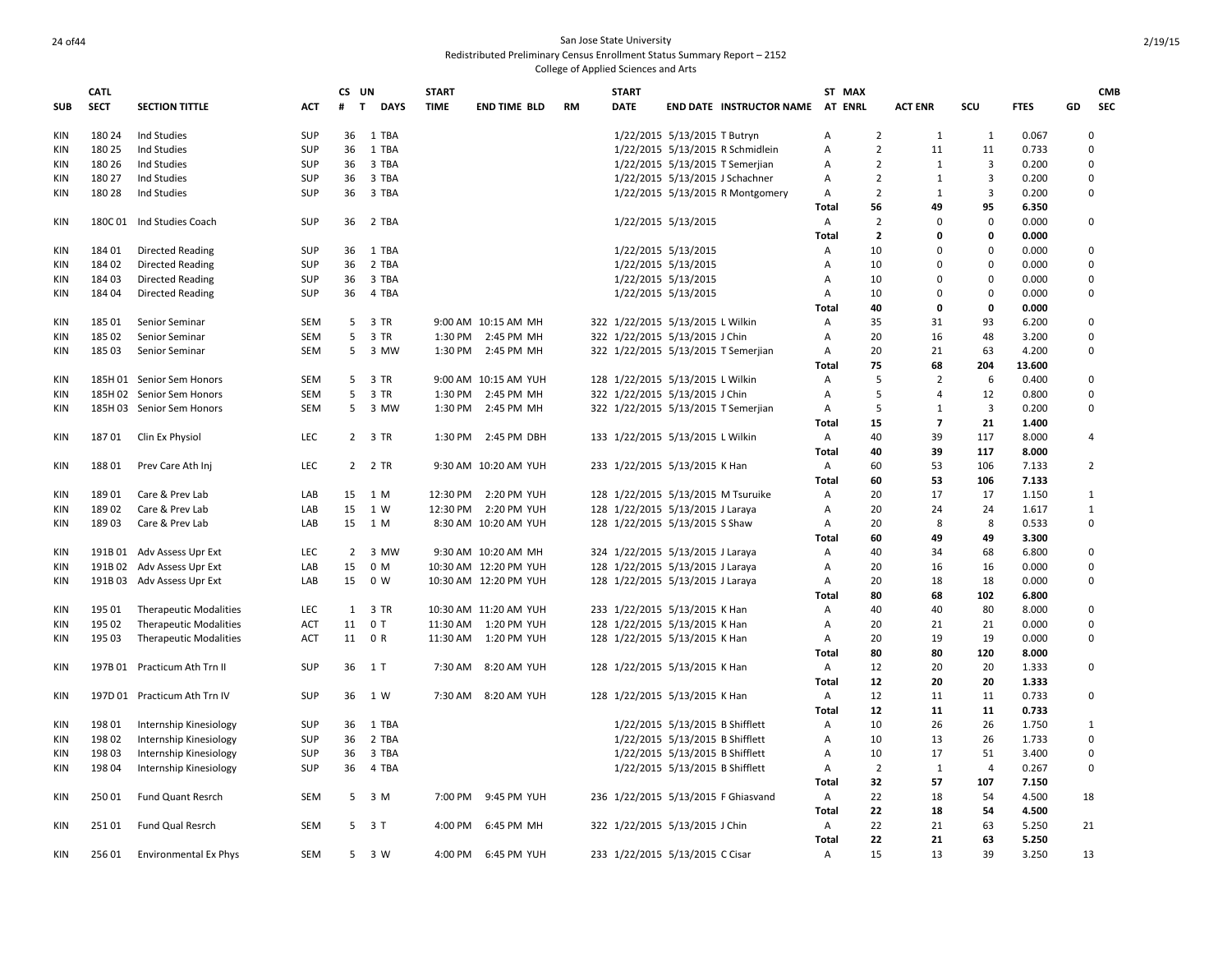### 25 of 44 San Jose State University Redistributed Preliminary Census Enrollment Status Summary Report – 2152

|            | <b>CATL</b> |                               |            | CS UN |                             | <b>START</b> |                     |           | <b>START</b> |                                    |                                     |                   | ST MAX            |                |                |                |    | <b>CMB</b>           |
|------------|-------------|-------------------------------|------------|-------|-----------------------------|--------------|---------------------|-----------|--------------|------------------------------------|-------------------------------------|-------------------|-------------------|----------------|----------------|----------------|----|----------------------|
| <b>SUB</b> | <b>SECT</b> | <b>SECTION TITTLE</b>         | <b>ACT</b> | #     | $\mathbf{T}$<br><b>DAYS</b> | <b>TIME</b>  | <b>END TIME BLD</b> | <b>RM</b> | DATE         |                                    | END DATE INSTRUCTOR NAME AT ENRL    |                   |                   | <b>ACT ENR</b> | scu            | <b>FTES</b>    | GD | SEC                  |
|            |             |                               |            |       |                             |              |                     |           |              |                                    |                                     |                   |                   |                |                |                |    |                      |
|            |             |                               |            |       |                             |              |                     |           |              |                                    |                                     | <b>Total</b>      | 15                | 13             | 39             | 3.250          |    |                      |
| KIN        | 25901       | Adv APA Internship            | <b>SUP</b> | 25    | 3 TBA                       |              |                     |           |              | 1/22/2015 5/13/2015 B Shifflett    |                                     | Α                 | $\overline{2}$    | $\mathbf 0$    | $\mathbf 0$    | 0.000          |    | $\mathbf 0$          |
|            |             |                               |            |       |                             |              |                     |           |              |                                    |                                     | Total             | $\overline{2}$    | 0              | 0              | 0.000          |    |                      |
| KIN        | 264 01      | <b>Sport Sociology</b>        | SEM        |       | 5 3 W                       |              | 7:00 PM 9:45 PM YUH |           |              | 236 1/22/2015 5/13/2015 V Andrews  |                                     | Α                 | 15                | 11             | 33             | 2.700          | 10 |                      |
|            |             |                               |            |       |                             |              |                     |           |              |                                    |                                     | Total             | 15<br>15          | 11             | 33<br>72       | 2.700          |    |                      |
| KIN        | 26601       | Prin & Conc Mot Lrng          | SEM        | 5     | 3 M                         | 4:00 PM      | 6:45 PM YUH         |           |              |                                    | 236 1/22/2015 5/13/2015 E Wughalter | Α                 |                   | 24<br>24       | 72             | 6.000          | 24 |                      |
|            |             |                               |            |       | 3 R                         | 4:00 PM      |                     |           |              |                                    |                                     | <b>Total</b>      | 15                | 6              |                | 6.000          |    | 6                    |
| KIN        | 26701       | Adv Sport Psych               | SEM        | 5     |                             |              | 6:45 PM MH          |           |              |                                    | 322 1/22/2015 5/13/2015 T Semerjian | A<br><b>Total</b> | 15<br>15          | 6              | 18<br>18       | 1.500<br>1.500 |    |                      |
| KIN        | 26901       | Res/Prac/Mgmt/Inj - UE        | SEM        | 5     | 2 W                         | 7:00 PM      | 8:50 PM YUH         |           |              | 128 1/22/2015 5/13/2015 M Tsuruike |                                     | A                 | 15                | 13             | 26             | 2.167          | 13 |                      |
|            |             |                               |            |       |                             |              |                     |           |              |                                    |                                     | Total             | 15                | 13             | 26             | 2.167          |    |                      |
| KIN        | 27301       | Res/Prac Ther Modalities      | SEM        |       | 5 2 T                       | 7:00 PM      | 8:50 PM YUH         |           |              | 128 1/22/2015 5/13/2015 M Tsuruike |                                     | A                 | 15                | 12             | 24             | 2.000          | 12 |                      |
|            |             |                               |            |       |                             |              |                     |           |              |                                    |                                     | <b>Total</b>      | 15                | 12             | 24             | 2.000          |    |                      |
| KIN        | 28001       | Adv Fldwk Sprt Mgt            | <b>SUP</b> | 25    | 1 TBA                       |              |                     |           |              | 1/22/2015 5/13/2015 B Shifflett    |                                     | Α                 | $\overline{2}$    | $\Omega$       | $\Omega$       | 0.000          |    | $\mathbf 0$          |
| <b>KIN</b> | 28002       | Adv Fldwk Sprt Mgt            | <b>SUP</b> | 25    | 2 TBA                       |              |                     |           |              | 1/22/2015 5/13/2015 B Shifflett    |                                     | Α                 | $\overline{2}$    | $\mathbf 0$    | $\Omega$       | 0.000          |    | $\mathbf 0$          |
| KIN        | 28003       | Adv Fldwk Sprt Mgt            | <b>SUP</b> | 25    | 3 TBA                       |              |                     |           |              | 1/22/2015 5/13/2015 B Shifflett    |                                     | A                 | $\overline{2}$    | 3              | q              | 0.750          |    | 3                    |
|            |             |                               |            |       |                             |              |                     |           |              |                                    |                                     | Total             | 6                 | 3              | 9              | 0.750          |    |                      |
| KIN        | 28101       | Legal Aspects Sprt            | SEM        | 5     | 3 M                         | 4:00 PM      | 6:45 PM MH          |           |              | 322 1/22/2015 5/13/2015 A Medina   |                                     | Α                 | 15                | 15             | 45             | 3.750          | 15 |                      |
|            |             |                               |            |       |                             |              |                     |           |              |                                    |                                     | Total             | 15                | 15             | 45             | 3.750          |    |                      |
| KIN        | 284 01      | <b>Finance Aspt Sport</b>     | SEM        |       | 5 3 M                       |              | 7:00 PM 9:45 PM MH  |           |              | 322 1/22/2015 5/13/2015 A Medina   |                                     | A                 | 15                | 10             | 30             | 2.500          | 10 |                      |
|            |             |                               |            |       |                             |              |                     |           |              |                                    |                                     | Total             | 15                | 10             | 30             | 2.500          |    |                      |
| KIN        | 285 01      | Internship Kinesiology        | <b>SUP</b> | 25    | 1 TBA                       |              |                     |           |              | 1/22/2015 5/13/2015 B Shifflett    |                                     | Α                 | $\overline{2}$    | $\mathbf 0$    | $\mathbf 0$    | 0.000          |    | $\mathbf 0$          |
| KIN        | 285 02      | Internship Kinesiology        | <b>SUP</b> | 25    | 2 TBA                       |              |                     |           |              | 1/22/2015 5/13/2015 B Shifflett    |                                     | A                 | $\overline{2}$    | 1              | $\overline{2}$ | 0.167          |    | 1                    |
| KIN        | 285 03      | Internship Kinesiology        | <b>SUP</b> | 25    | 3 TBA                       |              |                     |           |              | 1/22/2015 5/13/2015 B Shifflett    |                                     | A                 | $\overline{2}$    | 11             | 33             | 2.750          | 11 |                      |
|            |             |                               |            |       |                             |              |                     |           |              |                                    |                                     | <b>Total</b>      | 6                 | 12             | 35             | 2.917          |    |                      |
| KIN        | 28601       | Independent Study             | <b>SUP</b> | 25    | 1 TBA                       |              |                     |           |              | 1/22/2015 5/13/2015                |                                     | Α                 | $\overline{2}$    | 0              | $\Omega$       | 0.000          |    | $\mathbf 0$          |
| KIN        | 28602       | Independent Study             | <b>SUP</b> | 25    | 2 TBA                       |              |                     |           |              | 1/22/2015 5/13/2015                |                                     | Α                 | $\overline{2}$    | 0              | $\mathbf 0$    | 0.000          |    | $\mathbf 0$          |
| <b>KIN</b> | 28603       | Independent Study             | <b>SUP</b> | 25    | 3 TBA                       |              |                     |           |              | 1/22/2015 5/13/2015                |                                     | A                 | $\overline{2}$    | $\Omega$       | $\Omega$       | 0.000          |    | $\mathbf 0$          |
| KIN        | 28604       | Independent Study             | <b>SUP</b> | 25    | 1 TBA                       |              |                     |           |              |                                    | 1/22/2015 5/13/2015 E Wughalter     | Α                 | $\overline{2}$    | $\mathbf{1}$   | $\mathbf{1}$   | 0.083          |    | $\mathbf{1}$         |
| <b>KIN</b> | 28605       | Independent Study             | <b>SUP</b> | 25    | 1 TBA                       |              |                     |           |              | 1/22/2015 5/13/2015                |                                     | Α                 | $\overline{2}$    | $\Omega$       | $\Omega$       | 0.000          |    | $\mathbf 0$          |
| <b>KIN</b> | 28606       | Independent Study             | <b>SUP</b> | 25    | 2 TBA                       |              |                     |           |              | 1/22/2015 5/13/2015                |                                     | А                 | $\overline{2}$    | $\Omega$       | $\Omega$       | 0.000          |    | $\mathbf 0$          |
| KIN        | 28607       | Independent Study             | <b>SUP</b> | 25    | 3 TBA                       |              |                     |           |              | 1/22/2015 5/13/2015 C Cisar        |                                     | A                 | $\overline{2}$    | $\overline{2}$ | 6              | 0.500          |    | $\overline{2}$       |
| KIN        | 28608       | Independent Study             | <b>SUP</b> | 25    | 3 TBA                       |              |                     |           |              | 1/22/2015 5/13/2015 P Plato        |                                     | A                 | $\overline{2}$    | $\overline{2}$ | 6              | 0.500          |    | $\overline{2}$       |
| <b>KIN</b> | 28609       | Independent Study             | <b>SUP</b> | 25    | 3 TBA                       |              |                     |           |              | 1/22/2015 5/13/2015 A Medina       |                                     | A                 | $\overline{2}$    | $\mathbf{1}$   | 3              | 0.250          |    | $\mathbf{1}$         |
| KIN        | 286 10      | Independent Study             | <b>SUP</b> | 25    | 3 TBA                       |              |                     |           |              | 1/22/2015 5/13/2015 T Butryn       |                                     | Α                 | $\overline{2}$    | 3              | 9              | 0.750          |    | 3                    |
| <b>KIN</b> | 286 11      | Independent Study             | <b>SUP</b> | 25    | 3 TBA                       |              |                     |           |              | 1/22/2015 5/13/2015                |                                     | Α                 | $\overline{2}$    | 0              | $\Omega$       | 0.000          |    | $\mathbf 0$          |
|            |             |                               |            |       |                             |              |                     |           |              |                                    |                                     | Total             | 22                | 9              | 25             | 2.083          |    |                      |
| KIN        |             | 292B 01 Sem Sport Medicine II | SEM        |       | 5 2 W                       | 5:00 PM      | 6:50 PM YUH         |           |              | 128 1/22/2015 5/13/2015 M Tsuruike |                                     | Α                 | 15                | 12             | 24             | 2.000          | 12 |                      |
|            |             |                               |            |       |                             |              |                     |           |              |                                    |                                     | <b>Total</b>      | 15                | 12             | 24             | 2.000          |    |                      |
| <b>KIN</b> |             | 293B 01 Fieldwork AT II       | <b>SEM</b> | 5     | 3 TBA                       |              |                     |           |              | 1/22/2015 5/13/2015 M Tsuruike     |                                     | Α                 | 15                | 12             | 12             | 3.000          | 12 |                      |
| KIN        |             | 293B 02 Fieldwork AT II       | <b>SUP</b> | 25    | 0 TBA                       |              |                     |           |              | 1/22/2015 5/13/2015 M Tsuruike     |                                     | Α                 | 15                | 12             | 24             | 0.000          | 12 |                      |
|            |             |                               |            |       |                             |              |                     |           |              |                                    |                                     | Total             | 30                | 24             | 36             | 3.000          |    |                      |
| KIN        |             | 293D 01 Fieldwork AT IV       | SEM        | 5     | 3 TBA                       |              |                     |           |              | 1/22/2015 5/13/2015 H Brown        |                                     | Α                 | 15                | 10             | 10             | 2.500          | 10 |                      |
| KIN        |             | 293D 02 Fieldwork AT IV       | <b>SUP</b> | 25    | 0 TBA                       |              |                     |           |              | 1/22/2015 5/13/2015 H Brown        |                                     | A                 | 15                | 10             | 20             | 0.000          | 10 |                      |
|            |             |                               |            |       |                             |              |                     |           |              |                                    |                                     | <b>Total</b>      | 30                | 20             | 30             | 2.500          |    |                      |
| KIN        | 298 01      | Spec Studies P E              | <b>SUP</b> | 25    | 3 TBA                       |              |                     |           |              | 1/22/2015 5/13/2015 J Chin         |                                     | Α                 | $\mathbf{1}$      | $\overline{2}$ | 6              | 0.500          |    | $\overline{2}$       |
| <b>KIN</b> | 29802       | Spec Studies P E              | <b>SUP</b> | 25    | 3 TBA                       |              |                     |           |              |                                    | 1/22/2015 5/13/2015 E Wughalter     | Α                 | $\mathbf{1}$      | 5              | 15             | 1.250          |    | 5                    |
| <b>KIN</b> | 29803       | Spec Studies P E              | <b>SUP</b> | 25    | 3 TBA                       |              |                     |           |              | 1/22/2015 5/13/2015 M Tsuruike     |                                     | Α                 | $\mathbf{1}$      | 5              | 15             | 1.250          |    | 5                    |
| <b>KIN</b> | 298 04      | Spec Studies P E              | <b>SUP</b> | 25    | 3 TBA                       |              |                     |           |              | 1/22/2015 5/13/2015 H Brown        |                                     | Α                 | 1                 | 4              | 12             | 1.000          |    | $\overline{4}$       |
| <b>KIN</b> | 298 05      | Spec Studies P E              | <b>SUP</b> | 25    | 3 TBA                       |              |                     |           |              | 1/22/2015 5/13/2015 C Cisar        |                                     | A                 | $\mathbf{1}$<br>1 | 5<br>4         | 15             | 1.250          |    | .5<br>$\overline{4}$ |
| <b>KIN</b> | 298 06      | Spec Studies P E              | <b>SUP</b> | 25    | 3 TBA                       |              |                     |           |              | 1/22/2015 5/13/2015 T Butryn       |                                     | $\mathsf{A}$      |                   |                | 12             | 1.000          |    |                      |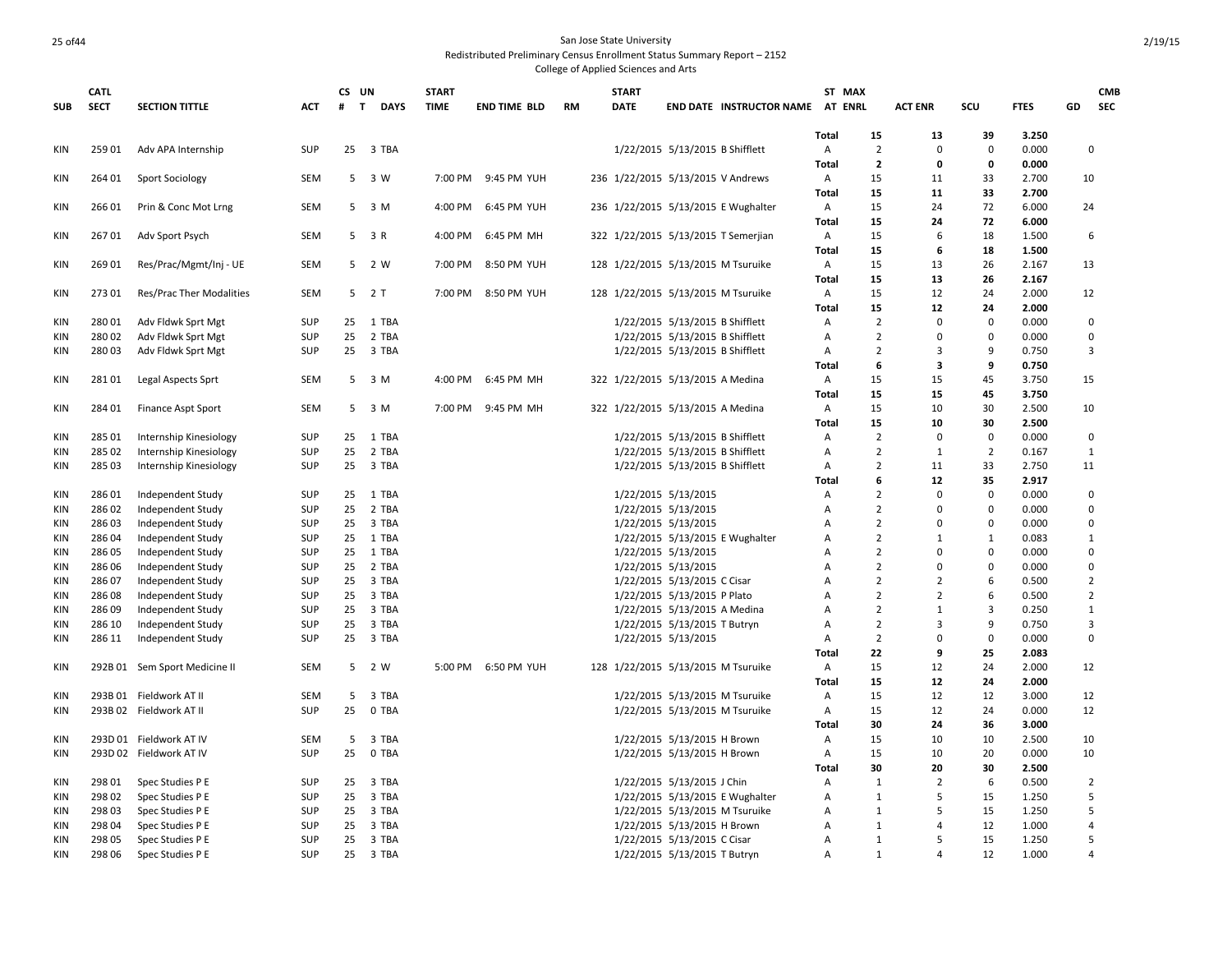|            | <b>CATL</b> |                       |            | CS UN |                | <b>START</b> |                     |    | <b>START</b>                 |                              |                                  | ST MAX       |                |                |             |             |                | <b>CMB</b> |
|------------|-------------|-----------------------|------------|-------|----------------|--------------|---------------------|----|------------------------------|------------------------------|----------------------------------|--------------|----------------|----------------|-------------|-------------|----------------|------------|
| <b>SUB</b> | <b>SECT</b> | <b>SECTION TITTLE</b> | <b>ACT</b> |       | <b>DAYS</b>    | <b>TIME</b>  | <b>END TIME BLD</b> | RM | <b>DATE</b>                  |                              | <b>END DATE INSTRUCTOR NAME</b>  | AT ENRL      |                | <b>ACT ENR</b> | SCU         | <b>FTES</b> | GD             | <b>SEC</b> |
| KIN        | 298 07      | Spec Studies P E      | <b>SUP</b> | 25    | 3 TBA          |              |                     |    |                              | 1/22/2015 5/13/2015 P Plato  |                                  | Α            | -1             | 3              | 9           | 0.750       | 3              |            |
| KIN        | 298 08      | Spec Studies P E      | <b>SUP</b> | 25    | 3 TBA          |              |                     |    | 1/22/2015 5/13/2015 K Han    |                              |                                  | Α            |                | $\Omega$       | 0           | 0.000       | $\mathbf 0$    |            |
| KIN        | 29809       | Spec Studies P E      | <b>SUP</b> | 25    | 3 TBA          |              |                     |    |                              |                              | 1/22/2015 5/13/2015 T Semerjian  | А            |                |                | 6           | 0.500       | $\overline{2}$ |            |
| KIN        | 298 10      | Spec Studies P E      | SUP        | 25    | 3 TBA          |              |                     |    | 1/22/2015 5/13/2015 D Murphy |                              |                                  | Α            |                |                | 3           | 0.250       | 1              |            |
| KIN        | 298 11      | Spec Studies P E      | <b>SUP</b> | 25    | 3 TBA          |              |                     |    |                              |                              | 1/22/2015 5/13/2015 V Andrews    | Α            |                |                | 3           | 0.250       | 1              |            |
| KIN        | 298 12      | Spec Studies P E      | SUP        | 25    | 3 TBA          |              |                     |    |                              | 1/22/2015 5/13/2015 A Medina |                                  | А            |                |                | 3           | 0.250       | 1              |            |
|            |             |                       |            |       |                |              |                     |    |                              |                              |                                  | Total        | 12             | 33             | 99          | 8.250       |                |            |
| KIN        | 299 01      | <b>Masters Thesis</b> | <b>SUP</b> | 25    | 1 TBA          |              |                     |    | 1/22/2015 5/13/2015          |                              |                                  | Α            | $\mathbf{1}$   |                | 0           | 0.000       | $\mathbf 0$    |            |
| KIN        | 299 02      | <b>Masters Thesis</b> | SUP        | 25    | 2 TBA          |              |                     |    |                              |                              | 1/22/2015 5/13/2015 E Wughalter  | Α            |                |                | 2           | 0.167       | 1              |            |
| <b>KIN</b> | 29903       | <b>Masters Thesis</b> | <b>SUP</b> | 25    | 3 TBA          |              |                     |    |                              | 1/22/2015 5/13/2015          |                                  | Α            |                |                | 0           | 0.000       | $\mathbf 0$    |            |
| <b>KIN</b> | 299 04      | <b>Masters Thesis</b> | <b>SUP</b> | 25    | 3 TBA          |              |                     |    | 1/22/2015 5/13/2015 T Butryn |                              |                                  | Α            |                |                | 3           | 0.250       | 1              |            |
| <b>KIN</b> | 299 05      | <b>Masters Thesis</b> | SUP        | 25    | 2 TBA          |              |                     |    |                              | 1/22/2015 5/13/2015 P Plato  |                                  | Α            |                |                | 2           | 0.167       | 1              |            |
| KIN        | 299 06      | <b>Masters Thesis</b> | <b>SUP</b> |       |                |              |                     |    |                              |                              |                                  | x            |                |                | 0           | 0.000       | $\mathbf 0$    |            |
| <b>KIN</b> | 299 07      | <b>Masters Thesis</b> | SUP        |       | 3              |              |                     |    |                              |                              |                                  | x            |                |                | 0           | 0.000       | $\mathbf 0$    |            |
| KIN        | 29908       | <b>Masters Thesis</b> | SUP        |       | 3              |              |                     |    |                              |                              |                                  | x            |                |                | 0           | 0.000       | 0              |            |
| <b>KIN</b> | 29909       | <b>Masters Thesis</b> | <b>SUP</b> |       | 3              |              |                     |    |                              |                              |                                  | X            |                |                | 0           | 0.000       | $\mathbf 0$    |            |
| KIN        | 299 10      | <b>Masters Thesis</b> | SUP        |       | $\overline{2}$ |              |                     |    |                              |                              |                                  | x            |                |                | $\mathbf 0$ | 0.000       | $\Omega$       |            |
| KIN        | 299 11      | <b>Masters Thesis</b> | SUP        |       | 6              |              |                     |    |                              |                              |                                  | x            | $\Omega$       | O              | $\Omega$    | 0.000       | $\mathbf 0$    |            |
| KIN        | 299 12      | <b>Masters Thesis</b> | SUP        | 25    | 6 TBA          |              |                     |    | 1/22/2015 5/13/2015 P Plato  |                              |                                  |              | $\overline{z}$ |                | 6           | 0.500       | 1              |            |
| KIN        | 299 13      | <b>Masters Thesis</b> | <b>SUP</b> | 25    | 6 TBA          |              |                     |    |                              | 1/22/2015 5/13/2015 T Butryn |                                  | А            | $\overline{2}$ |                | 6           | 0.500       | 1              |            |
|            |             |                       |            |       |                |              |                     |    |                              |                              |                                  | <b>Total</b> | 9              |                | 19          | 1.583       |                |            |
| KNED       |             | 184Y 01 Stdt Tchg II  | SUP        | 25    | 4 TBA          |              |                     |    |                              |                              | 1/22/2015 5/13/2015 R Schmidlein | A            | 10             |                | 12          | 0.800       | $\mathbf 0$    |            |
|            |             |                       |            |       |                |              |                     |    |                              |                              |                                  | Total        | 10             |                | 12          | 0.800       |                |            |
| KNED       |             | 184Z 01 Stdt Tchg III | <b>SUP</b> | 25    | 5 TBA          |              |                     |    |                              |                              | 1/22/2015 5/13/2015 R Schmidlein | A            | 10             |                | 15          | 1.000       | $\mathbf 0$    |            |
|            |             |                       |            |       |                |              |                     |    |                              |                              |                                  | <b>Total</b> | 10             |                | 15          | 1.000       |                |            |
|            |             |                       |            |       |                |              |                     |    |                              |                              | <b>Kinesiology Total</b>         |              | 7024           | 6620           | 10328       | 701.837     |                |            |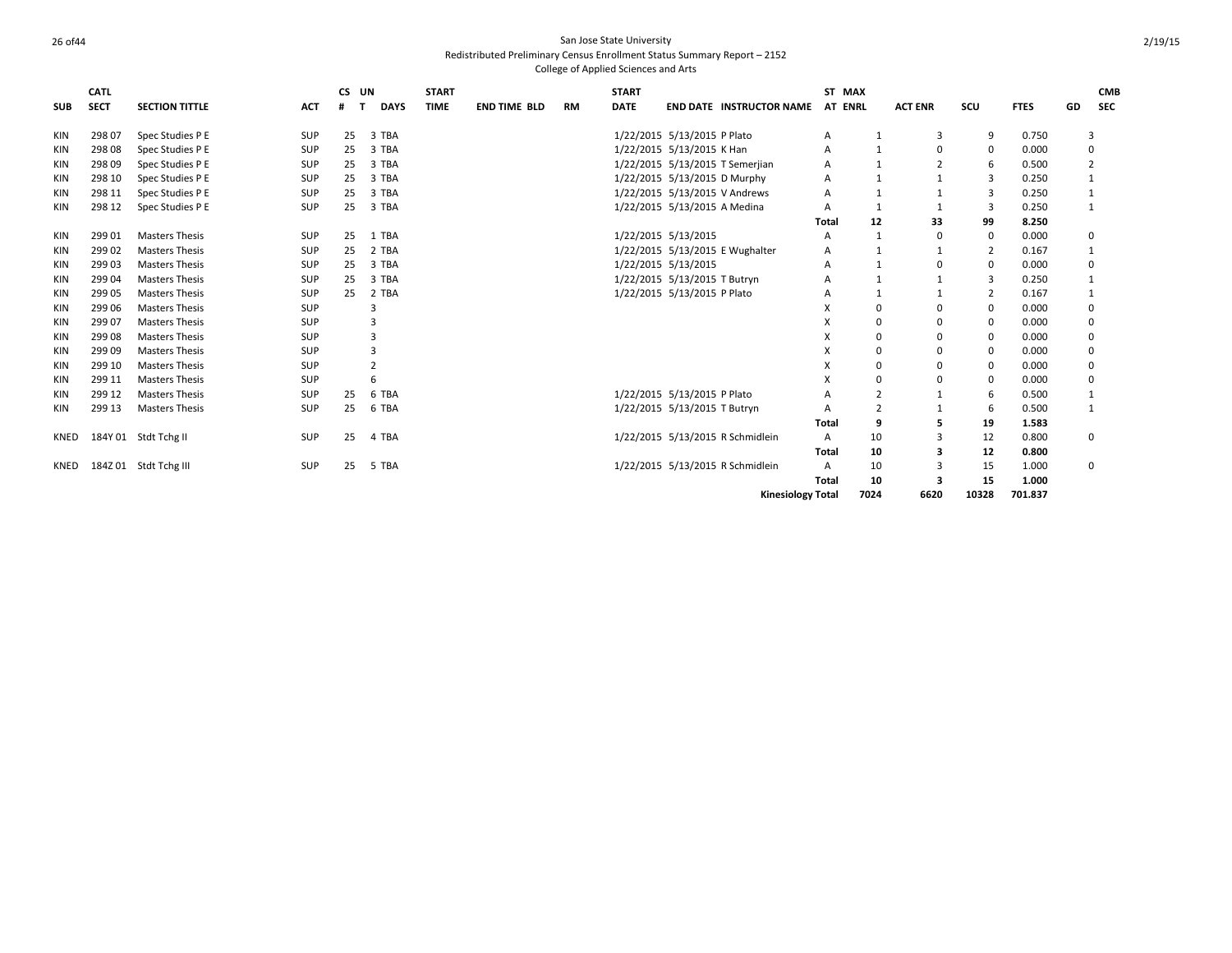| <b>SUB</b> | <b>CATL</b><br><b>SECT</b> | <b>SECTION TITTLE</b>                    | <b>ACT</b> | # | CS UN<br>$\mathbf{T}$<br><b>DAYS</b> | <b>START</b><br><b>TIME</b> | <b>END TIME BLD</b> | <b>RM</b> | <b>START</b><br><b>DATE</b> | END DATE INSTRUCTOR NAME AT ENRL | ST MAX            | <b>ACT ENR</b>       | SCU      | <b>FTES</b>    | GD | <b>CMB</b><br><b>SEC</b> |
|------------|----------------------------|------------------------------------------|------------|---|--------------------------------------|-----------------------------|---------------------|-----------|-----------------------------|----------------------------------|-------------------|----------------------|----------|----------------|----|--------------------------|
|            |                            | <b>Library &amp; Information Science</b> |            |   |                                      |                             |                     |           |                             |                                  |                   |                      |          |                |    |                          |
| libr       | 200 01                     | Inf. Comm                                | <b>SEM</b> |   | 5 3 TBA                              |                             |                     |           |                             | 1/22/2015 5/13/2015 Z Liu        | Α                 | 10<br>15             | 45       | 3.750          | 15 |                          |
|            |                            |                                          |            |   |                                      |                             |                     |           |                             |                                  | Total             | 10<br>15             | 45       | 3.750          |    |                          |
| LIBR       | 202 01                     | Inf. Ret. Sys. Des                       | <b>SEM</b> |   | 5 3 TBA                              |                             |                     |           |                             | 1/22/2015 5/13/2015 J Kemp       | Α<br>Total        | 30<br>28<br>28<br>30 | 90<br>90 | 7.500<br>7.500 | 30 |                          |
| LIBR       | 204 01                     | Inf. Prof                                | SEM        |   | 5 3 TBA                              |                             |                     |           |                             | 1/22/2015 5/13/2015 C Dee        | Α                 | 33<br>35             | 99       | 8.250          | 33 |                          |
|            |                            |                                          |            |   |                                      |                             |                     |           |                             |                                  | Total             | 35<br>33             | 99       | 8.250          |    |                          |
| LIBR       | 21001                      | Reference Info Services                  | SEM        |   | 5 3 TBA                              |                             |                     |           |                             | 1/22/2015 5/13/2015 R Macek      | Α                 | 35<br>35             | 105      | 8.750          | 35 |                          |
|            |                            |                                          |            |   |                                      |                             |                     |           |                             |                                  | Total             | 35<br>35             | 105      | 8.750          |    |                          |
| LIBR       | 23001                      | Iss Acad Libs                            | <b>SUP</b> |   | 36 3 TBA                             |                             |                     |           |                             | 1/22/2015 5/13/2015 T Gilman     | Α                 | 15<br>15             | 45       | 3.750          | 15 |                          |
|            |                            |                                          |            |   |                                      |                             |                     |           |                             |                                  | Total             | 15<br>15             | 45       | 3.750          |    |                          |
| LIBR       | 23301                      | School Media Cent                        | <b>SEM</b> | 5 | 3 TBA                                |                             |                     |           |                             | 1/22/2015 5/13/2015 S Buchanan   | Α                 | 12<br>10             | 30       | 2.450          | 9  |                          |
|            |                            |                                          |            |   |                                      |                             |                     |           |                             |                                  | Total             | 12<br>10             | 30       | 2.450          |    |                          |
| LIBR       | 240 01                     | Info Tech Tools & Aplc                   | SEM        |   | 5 3 TBA                              |                             |                     |           |                             | 1/22/2015 5/13/2015 R Dean       | Α                 | 29<br>31             | 87       | 7.250          | 29 |                          |
|            |                            |                                          |            |   |                                      |                             |                     |           |                             |                                  | <b>Total</b>      | 31<br>29             | 87       | 7.250          |    |                          |
| LIBR       | 24201                      | Database Mgmt                            | SEM        |   | 5 3 TBA                              |                             |                     |           |                             | 1/22/2015 5/13/2015 G Liu        | Α                 | 16<br>15             | 45       | 3.750          | 15 |                          |
|            |                            |                                          |            |   |                                      |                             |                     |           |                             |                                  | <b>Total</b>      | 16<br>15             | 45       | 3.750          |    |                          |
| LIBR       | 244 01                     | <b>Online Searching</b>                  | <b>SEM</b> |   | 5 3 TBA                              |                             |                     |           |                             | 1/22/2015 5/13/2015 T Garrick    | Α                 | 25<br>26             | 78       | 6.500          | 26 |                          |
|            |                            |                                          |            |   |                                      |                             |                     |           |                             |                                  | Total             | 25<br>26             | 78       | 6.500          |    |                          |
| LIBR       | 24701                      | Voc Design                               | SEM        |   | 5 3 TBA                              |                             |                     |           |                             | 1/22/2015 5/13/2015 L Zhang      | Α                 | 22<br>20             | 60       | 5.000          | 20 |                          |
| LIBR       | 24801                      | Beg Cat & Class                          | SEM        | 5 | 3 TBA                                |                             |                     |           |                             | 1/22/2015 5/13/2015 D Goetting   | Total<br>Α        | 22<br>20<br>31<br>30 | 60<br>90 | 5.000<br>7.500 | 30 |                          |
| LIBR       | 24802                      | Beg Cat & Class                          | SEM        | 5 | 3 TBA                                |                             |                     |           |                             | 1/22/2015 5/13/2015 D Goetting   | Α                 | 29<br>31             | 93       | 7.750          | 31 |                          |
|            |                            |                                          |            |   |                                      |                             |                     |           |                             |                                  | Total             | 61<br>60             | 183      | 15.250         |    |                          |
| LIBR       | 25101                      | Web Usability                            | SEM        |   | 5 3 TBA                              |                             |                     |           |                             | 1/22/2015 5/13/2015 J Kemp       | A                 | 23<br>21             | 63       | 5.250          | 21 |                          |
|            |                            |                                          |            |   |                                      |                             |                     |           |                             |                                  | <b>Total</b>      | 23<br>21             | 63       | 5.250          |    |                          |
| LIBR       | 254 01                     | Inf. Lit. Learn                          | <b>SEM</b> |   | 5 3 TBA                              |                             |                     |           |                             | 1/22/2015 5/13/2015 E Raber      | Α                 | 30<br>29             | 87       | 7.250          | 29 |                          |
|            |                            |                                          |            |   |                                      |                             |                     |           |                             |                                  | Total             | 29<br>30             | 87       | 7.250          |    |                          |
| LIBR       | 25601                      | Archy & Mnscpt                           | SEM        |   | 5 3 TBA                              |                             |                     |           |                             | 1/22/2015 5/13/2015 D DeLorenzo  | Α                 | 28<br>25             | 75       | 6.250          | 25 |                          |
|            |                            |                                          |            |   |                                      |                             |                     |           |                             |                                  | Total             | 25<br>28             | 75       | 6.250          |    |                          |
| LIBR       | 25901                      | Presry Mgmt                              | SEM        |   | 5 3 TBA                              |                             |                     |           |                             | 1/22/2015 5/13/2015 E Holmes     | Α                 | 16<br>18             | 54       | 4.500          | 18 |                          |
|            |                            |                                          |            |   |                                      |                             |                     |           |                             |                                  | Total             | 16<br>18             | 54       | 4.500          |    |                          |
| LIBR       |                            | 261A 01 Prgrm and Srvcs for Yas          | LEC        |   | 2 3 TBA                              |                             |                     |           |                             | 1/22/2015 5/13/2015 J Velasquez  | A                 | 31<br>28             | 84       | 7.000          | 28 |                          |
|            |                            |                                          |            |   |                                      |                             |                     |           |                             |                                  | Total             | 31<br>28             | 84       | 7.000          |    |                          |
| LIBR       | 26301                      | Matrls For Chldrn 5-8                    | LEC        |   | 2 3 TBA                              |                             |                     |           |                             | 1/22/2015 5/13/2015 J Bodart     | Α                 | 13<br>11             | 33       | 2.750          | 11 |                          |
|            |                            |                                          |            |   |                                      |                             |                     |           |                             |                                  | Total             | 13<br>11             | 33       | 2.750          |    |                          |
| LIBR       | 26601                      | <b>Collection Mgmt</b>                   | SEM        |   | 5 3 TBA                              |                             |                     |           |                             | 1/22/2015 5/13/2015 J Bodart     | Α                 | 21<br>25<br>25       | 75<br>75 | 6.250<br>6.250 | 25 |                          |
| LIBR       | 27501                      | Libr Sev Div Comm                        | SEM        |   | 5 3 TBA                              |                             |                     |           |                             | 1/22/2015 5/13/2015 A Friday     | <b>Total</b><br>Α | 21<br>15<br>16       | 48       | 4.000          | 16 |                          |
|            |                            |                                          |            |   |                                      |                             |                     |           |                             |                                  | Total             | 15<br>16             | 48       | 4.000          |    |                          |
| LIBR       | 28001                      | Hist of Bks & Lib                        | <b>SEM</b> |   | 5 3 TBA                              |                             |                     |           |                             | 1/22/2015 5/13/2015 L Main       | Α                 | 15<br>13             | 39       | 3.250          | 13 |                          |
|            |                            |                                          |            |   |                                      |                             |                     |           |                             |                                  | <b>Total</b>      | 15<br>13             | 39       | 3.250          |    |                          |
| LIBR       | 28101                      | Colloq Contemp Iss                       | SEM        | 5 | 3 TBA                                |                             |                     |           |                             | 1/22/2015 5/13/2015 D DeLorenzo  | Α                 | 21<br>20             | 60       | 5.000          | 20 |                          |
| LIBR       | 28102                      | Collog Contemp Iss                       | SEM        | 5 | 1 TBA                                |                             |                     |           |                             | 1/22/2015 5/13/2015 M Driscoll   | Α                 | 21<br>20             | 63       | 1.750          | 21 |                          |
|            |                            |                                          |            |   |                                      |                             |                     |           |                             |                                  | Total             | 41<br>41             | 123      | 6.750          |    |                          |
| LIBR       | 28201                      | Sem in Libr Mgmt                         | <b>SEM</b> | 5 | 1 TBA                                |                             |                     |           |                             | 1/22/2015 5/13/2015 R Barefoot   | Α                 | 15<br>14             | 14       | 1.167          | 14 |                          |
| LIBR       | 28202                      | Sem in Libr Mgmt                         | SEM        | 5 | 1 TBA                                |                             |                     |           |                             | 1/22/2015 5/13/2015 C Sawyer     | Α                 | 15<br>14             | 14       | 1.167          | 14 |                          |
| LIBR       | 28203                      | Sem in Libr Mgmt                         | <b>SEM</b> |   | 5 1 TBA                              |                             |                     |           |                             | 1/22/2015 5/13/2015 C Koontz     | Α                 | 16<br>19             | 19       | 1.583          | 19 |                          |
|            |                            |                                          |            |   |                                      |                             |                     |           |                             |                                  | <b>Total</b>      | 47<br>46             | 47       | 3.917          |    |                          |
| LIBR       | 284 01                     | Sem Archiv Rec Mgmt                      | <b>SEM</b> |   | 5 3 TBA                              |                             |                     |           |                             | 1/22/2015 5/13/2015 L Lindberg   | Α                 | 13<br>12             | 12       | 3.000          | 12 |                          |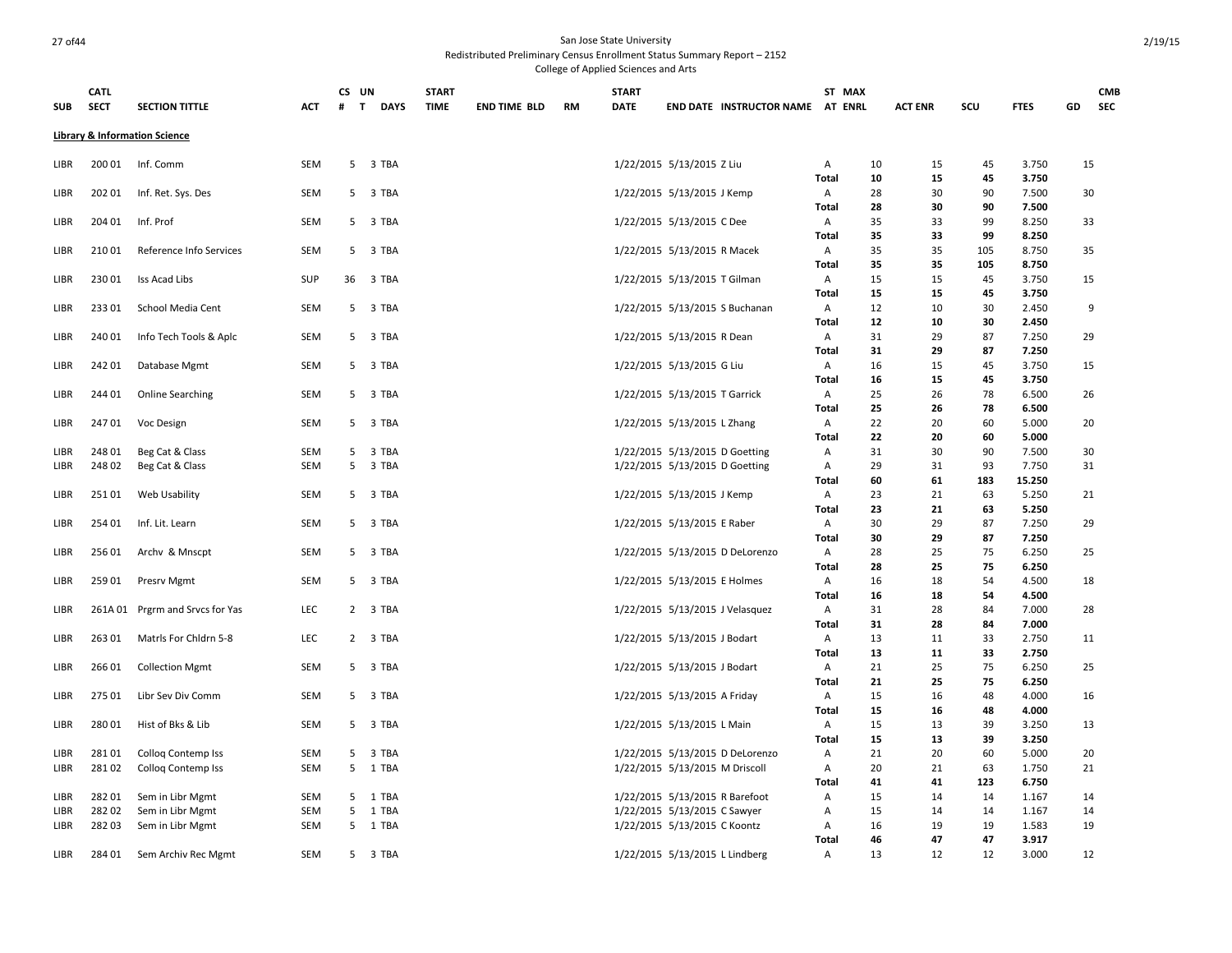|             | <b>CATL</b> |                            |            | CS UN  |             | <b>START</b> |                     |           | <b>START</b> |                                         |       | ST MAX         |                |                |             |                | <b>CMB</b> |
|-------------|-------------|----------------------------|------------|--------|-------------|--------------|---------------------|-----------|--------------|-----------------------------------------|-------|----------------|----------------|----------------|-------------|----------------|------------|
| <b>SUB</b>  | <b>SECT</b> | <b>SECTION TITTLE</b>      | ACT        | #<br>T | <b>DAYS</b> | <b>TIME</b>  | <b>END TIME BLD</b> | <b>RM</b> | <b>DATE</b>  | <b>END DATE INSTRUCTOR NAME</b>         |       | AT ENRL        | <b>ACT ENR</b> | SCU            | <b>FTES</b> | GD             | <b>SEC</b> |
|             |             |                            |            |        |             |              |                     |           |              |                                         | Total | 13             | 12             | 12             | 3.000       |                |            |
| <b>LIBR</b> | 28501       | Res Meth in Libr           | <b>SEM</b> | 5.     | 3 TBA       |              |                     |           |              | 1/22/2015 5/13/2015 L Luo               | A     | 23             | 24             | 24             | 6.000       | 24             |            |
| <b>LIBR</b> | 285 02      | Res Meth in Libr           | <b>SEM</b> | 5      | 3 TBA       |              |                     |           |              | 1/22/2015 5/13/2015 C Hagar             | A     | 26             | 31             | 31             | 7.750       | 31             |            |
| LIBR        | 285 03      | Res Meth in Libr           | SEM        | 5      | 3 TBA       |              |                     |           |              | 1/22/2015 5/13/2015 R Jefferson         | Α     | 20             | 19             | 19             | 4.750       | 19             |            |
|             |             |                            |            |        |             |              |                     |           |              |                                         | Total | 69             | 74             | 74             | 18.500      |                |            |
| <b>LIBR</b> | 28701       | Sem Inf Sci                | SEM        |        | 5 1 TBA     |              |                     |           |              | 1/22/2015 5/13/2015 D Kovacs            | Α     | 16             | 19             | 19             | 1.583       | 19             |            |
|             |             |                            |            |        |             |              |                     |           |              |                                         | Total | 16             | 19             | 19             | 1.583       |                |            |
| LIBR        | 28901       | Adv Topics Libr & Info Sci | SUP        | 25     | 3 TBA       |              |                     |           |              | 1/22/2015 5/13/2015 L Main              | Α     | 42             | 42             | 126            | 10.500      | 42             |            |
|             |             |                            |            |        |             |              |                     |           |              |                                         | Total | 42             | 42             | 126            | 10.500      |                |            |
| LIBR        | 293 01      | Intro Data Netw            | SUP        | 36     | 3 TBA       |              |                     |           |              | 1/22/2015 5/13/2015 T San Nicolas-Rocca | Α     | 10             | 8              | 24             | 2.000       | 8              |            |
|             |             |                            |            |        |             |              |                     |           |              |                                         | Total | 10             | 8              | 24             | 2.000       |                |            |
| LIBR        | 294 02      | Prof Exp Intern            | SUP        | 25     | 2 TBA       |              |                     |           |              | 1/22/2015 5/13/2015 W Fisher            | Α     | $\overline{2}$ | 1              | $\overline{2}$ | 0.167       | 1              |            |
| LIBR        | 294 03      | Prof Exp Intern            | <b>SUP</b> | 25     | 3 TBA       |              |                     |           |              | 1/22/2015 5/13/2015 W Fisher            | Α     | 6              | 10             | 30             | 2.500       | 10             |            |
| LIBR        | 294 04      | Prof Exp Intern            | <b>SUP</b> | 25     | 4 TBA       |              |                     |           |              | 1/22/2015 5/13/2015 W Fisher            | A     | $\overline{2}$ | $\mathbf 0$    | $\mathbf 0$    | 0.000       |                | 0          |
| LIBR        | 294 05      | Prof Exp Intern            | <b>SUP</b> | 25     | 2 TBA       |              |                     |           |              | 1/22/2015 5/13/2015 L Lindberg          | A     | $\overline{2}$ | $\Omega$       | $\Omega$       | 0.000       |                | 0          |
| LIBR        | 294 06      | Prof Exp Intern            | <b>SUP</b> | 25     | 3 TBA       |              |                     |           |              | 1/22/2015 5/13/2015 L Lindberg          | Α     | 4              | 1              | 3              | 0.250       | 1              |            |
| LIBR        | 294 07      | Prof Exp Intern            | <b>SUP</b> | 25     | 4 TBA       |              |                     |           |              | 1/22/2015 5/13/2015 L Lindberg          | A     | $\overline{2}$ | 0              | $\Omega$       | 0.000       | $\mathbf 0$    |            |
| LIBR        | 294 08      | Prof Exp Intern            | <b>SUP</b> | 25     | 2 TBA       |              |                     |           |              | 1/22/2015 5/13/2015 P Franks            | Α     | $\overline{2}$ | $\Omega$       | $\Omega$       | 0.000       | 0              |            |
| LIBR        | 294 09      | Prof Exp Intern            | <b>SUP</b> | 25     | 3 TBA       |              |                     |           |              | 1/22/2015 5/13/2015 P Franks            | A     | 3              | 4              | 12             | 1.000       | $\overline{4}$ |            |
| LIBR        | 294 20      | Prof Exp Intern            | <b>SUP</b> | 25     | 4 TBA       |              |                     |           |              | 1/22/2015 5/13/2015 P Franks            | A     | $\overline{2}$ | $\Omega$       | $\Omega$       | 0.000       | $\Omega$       |            |
|             |             |                            |            |        |             |              |                     |           |              |                                         | Total | 25             | 16             | 47             | 3.917       |                |            |
| LIBR        | 295 01      | Sch Libr Fieldwork         | <b>SUP</b> | 25     | 3 TBA       |              |                     |           |              | 1/22/2015 5/13/2015 L Main              | Α     | $\overline{7}$ | 6              | 18             | 1.450       | 5              |            |
|             |             |                            |            |        |             |              |                     |           |              |                                         | Total | 7              | 6              | 18             | 1.450       |                |            |
| LIBR        | 298 01      | <b>Special Study</b>       | <b>SUP</b> | 25     | 1 TBA       |              |                     |           |              | 1/22/2015 5/13/2015 W Fisher            | A     | 4              | 2              | $\overline{2}$ | 0.167       |                | 2          |
| LIBR        | 298 02      | <b>Special Study</b>       | <b>SUP</b> | 25     | 2 TBA       |              |                     |           |              | 1/22/2015 5/13/2015 W Fisher            | A     | $\overline{2}$ | $\mathbf{1}$   | $\overline{2}$ | 0.167       | 1              |            |
| LIBR        | 298 03      | <b>Special Study</b>       | <b>SUP</b> | 25     | 3 TBA       |              |                     |           |              | 1/22/2015 5/13/2015 W Fisher            | A     | 6              | 9              | 27             | 2.250       | 9              |            |
| LIBR        | 298 04      | <b>Special Study</b>       | <b>SUP</b> | 25     | 3 TBA       |              |                     |           |              | 1/22/2015 5/13/2015 D Faires            | А     | 3              | 1              | 3              | 0.250       | 1              |            |
| LIBR        | 298 05      | <b>Special Study</b>       | <b>SUP</b> | 25     | 3 TBA       |              |                     |           |              | 1/22/2015 5/13/2015 D Faires            | Α     | 5              | 3              | 9              | 0.750       | 3              |            |
| LIBR        | 298 06      | <b>Special Study</b>       | <b>SUP</b> | 25     | 3 TBA       |              |                     |           |              | 1/22/2015 5/13/2015 D Faires            | Α     | 5              | 2              | 6              | 0.500       |                | 2          |
|             |             |                            |            |        |             |              |                     |           |              |                                         | Total | 25             | 18             | 49             | 4.083       |                |            |
| LIBR        | 299 01      | <b>MA Thesis/Project</b>   | <b>SEM</b> | 25     | 3 TBA       |              |                     |           |              | 1/22/2015 5/13/2015 L Main              | Α     | 1              | 1              | 3              | 0.250       | 1              |            |
|             |             |                            |            |        |             |              |                     |           |              |                                         | Total | 1              | -1             | 3              | 0.250       |                |            |
|             |             |                            |            |        |             |              |                     |           |              | Library & Information Science Total     |       | 776            | 759            | 1967           | 174.650     |                |            |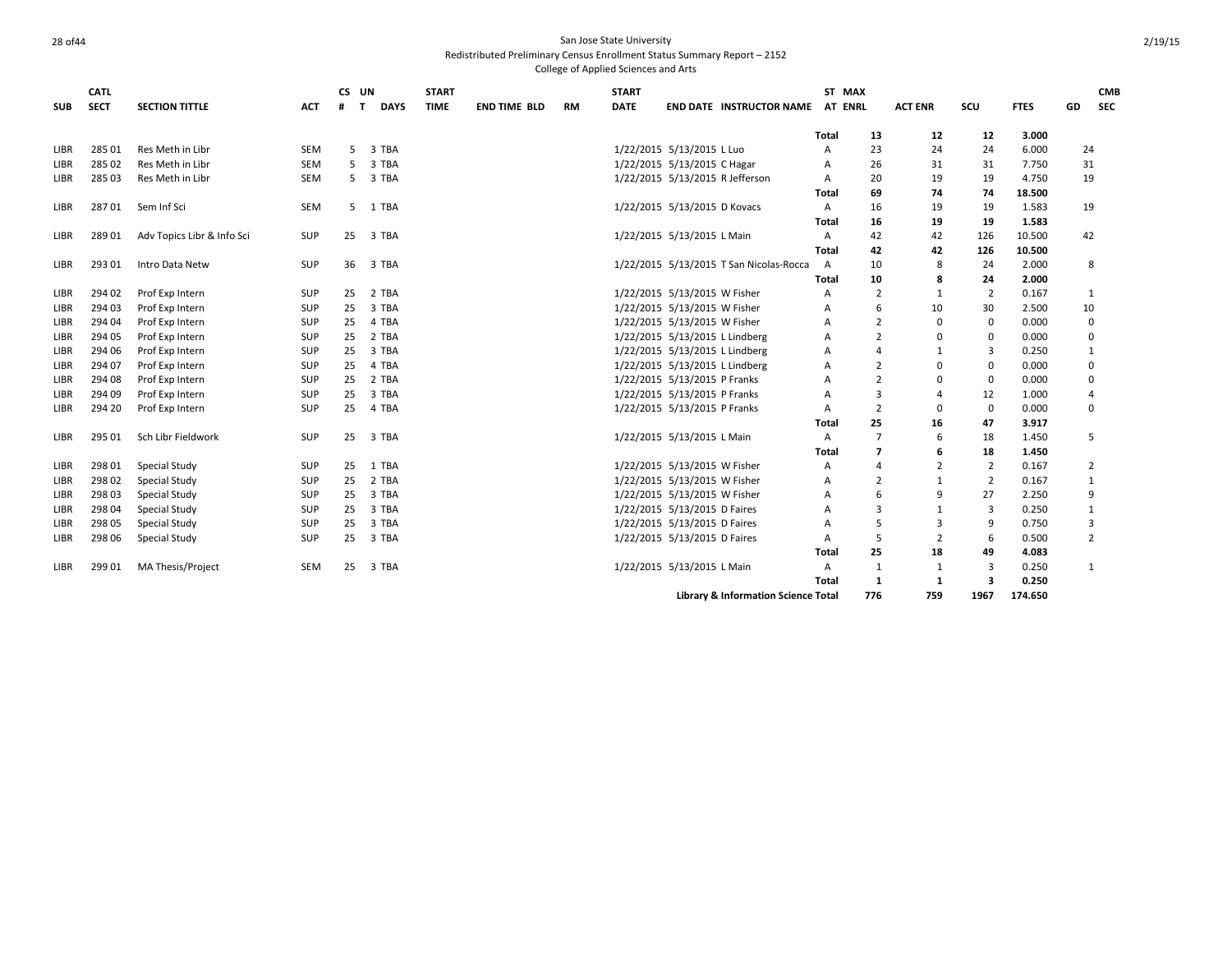**SUB CATL SECT SECTION TITTLE ACT CS UN # T DAYS START TIME END TIME BLD RM START DATE END DATE INSTRUCTOR NAME AT ST MAX ENRL ACT ENR SCU FTES GD CMB SEC Military Science** MILS 1B 01 Intro Tac Leadership SUP 77 2 MW 8:00 AM 9:05 AM 1/22/2015 5/13/2015 A Frias A 30 8 16 1.067 0 MILS 1B02 Intro Tac Leadership LAB 78 0 W 2:15 PM 5:00 PM 1/22/2015 5/13/2015 A Frias A 30 8 8 0.000 0 **Total 60 16 24 1.067** MILS 2B 01 Fnd Tac Ldrshp SUP 77 2 MW 8:00 AM 9:05 AM 1/22/2015 5/13/2015 A Frias A 30 8 16 1.100 1 MILS 2B02 Fnd Tac Ldrshp LAB 78 0 W 2:15 PM 5:00 PM 1/22/2015 5/13/2015 A Frias A 30 8 8 0.000 1 **Total 60 16 24 1.100** MILS 130B 01 Appl Tm Ldrshp SUP 77 4 TR 8:30 AM 10:10 AM 1/22/2015 5/13/2015 A Frias A 30 9 36 2.400 0 MILS 130B 02 Appl Tm Ldrshp COM LAB 78 0 W 2:15 PM 5:00 PM 1/22/2015 5/13/2015 A Frias A 30 9 9 0.000 0 **Total 60 18 45 2.400** MILS 140B 01 Ldrshp Cplx Wld SUP 77 4 TR 10:20 AM 12:00 PM 1/22/2015 5/13/2015 A Frias A 30 2 8 0.533 0 MILS 140B02 Ldrshp Cplx Wld . LAB 78 0 W 2:15 PM 5:00 PM 1/22/2015 5/13/2015 A Frias . A 30 2 2 0.000 0 **Total 60 4 10 0.533** MILS 18001 Individual Studies 6 SUP 77 3 TBA 1/22/2015 5/13/2015 5/13/2015 A Frias A 30 0 0.000 0 **Total 30 0 0 0.000 Military Science Total 270 54 103 5.100**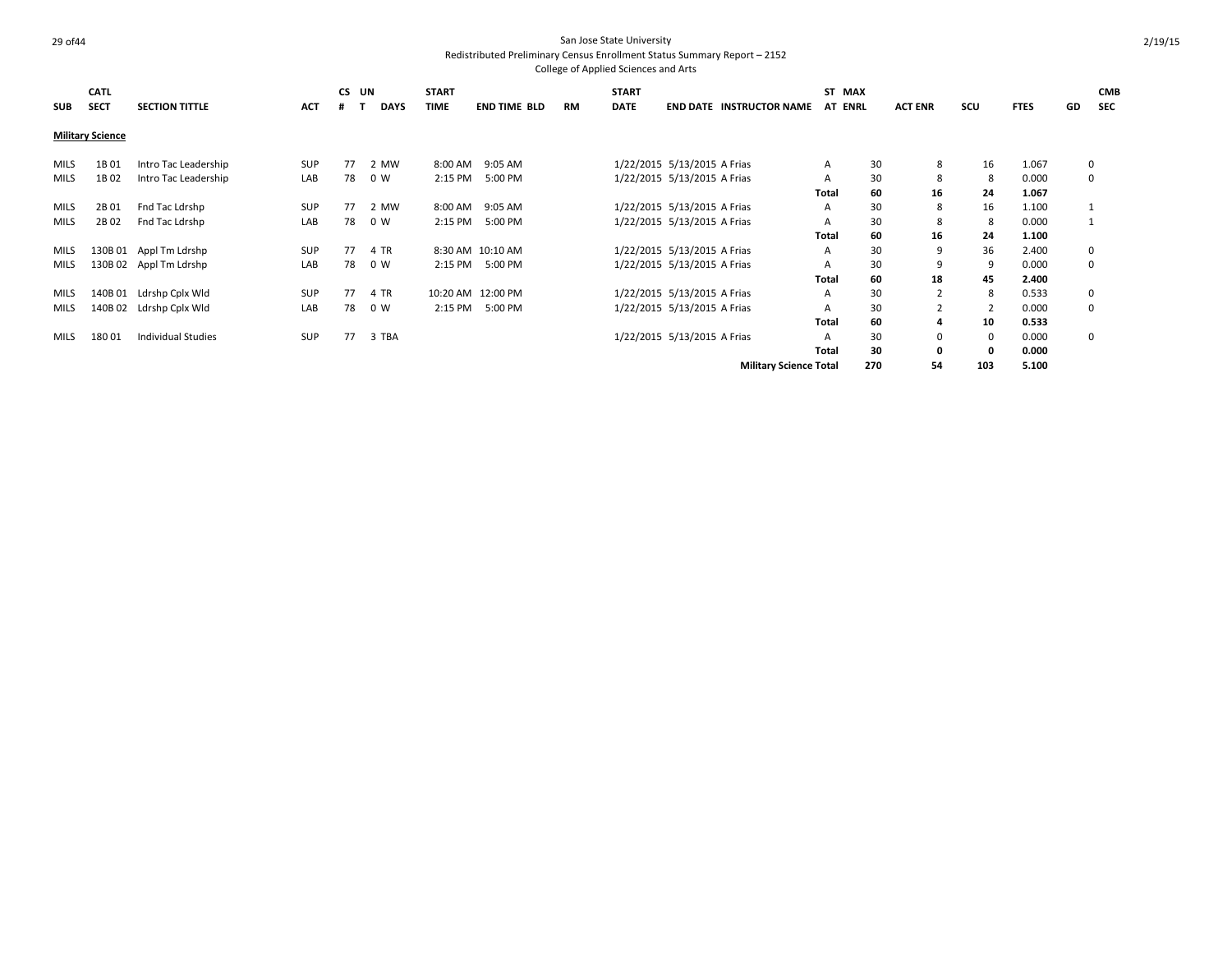### 30 of 44 San Jose State University Redistributed Preliminary Census Enrollment Status Summary Report – 2152

|                | <b>CATL</b>    |                                                |            | CS UN             |                     | <b>START</b> |                                    |           | <b>START</b> |                                     |                                          |                | ST MAX      |                |             |                  |    | <b>CMB</b> |
|----------------|----------------|------------------------------------------------|------------|-------------------|---------------------|--------------|------------------------------------|-----------|--------------|-------------------------------------|------------------------------------------|----------------|-------------|----------------|-------------|------------------|----|------------|
| <b>SUB</b>     | <b>SECT</b>    | <b>SECTION TITTLE</b>                          | ACT        | $\mathbf{T}$<br># | <b>DAYS</b>         | <b>TIME</b>  | <b>END TIME BLD</b>                | <b>RM</b> | <b>DATE</b>  |                                     | END DATE INSTRUCTOR NAME AT ENRL         |                |             | <b>ACT ENR</b> | SCU         | <b>FTES</b>      | GD | SEC        |
| <b>Nursing</b> |                |                                                |            |                   |                     |              |                                    |           |              |                                     |                                          |                |             |                |             |                  |    |            |
| NURS           | 23 01          | Pathophysiology-I                              | LEC        |                   | 1 3 R               |              | 3:00 PM 5:50 PM CL                 |           |              | 222 1/22/2015 5/13/2015 A Spilker   |                                          | A              | 61          | 62             | 186         | 12.400           |    | 0          |
|                |                |                                                |            |                   |                     |              |                                    |           |              |                                     |                                          | Total          | 61          | 62             | 186         | 12.400           |    |            |
| <b>NURS</b>    | 24 01          | Adult Care Mgmt I                              | LEC        | 1                 | 4 TF                |              | 10:30 AM 12:20 PM CL               |           |              |                                     | 222 1/22/2015 5/13/2015 CO'Leary-Kelley  | Α<br>Total     | 60<br>60    | 56<br>56       | 224<br>224  | 14.933<br>14.933 |    | 0          |
| <b>NURS</b>    | 3301           | Prof Role Dev I                                | LEC        | $2^{\circ}$       | 2 W                 |              | 2:00 PM 3:50 PM HB                 |           |              | 408 1/22/2015 5/13/2015 D Gaylle    |                                          | Α              | 31          | 32             | 64          | 4.267            |    | 0          |
| <b>NURS</b>    | 3302           | Prof Role Dev I                                | LEC        | $\overline{2}$    | 2 W                 | 5:00 PM      | 6:50 PM HB                         |           |              | 408 1/22/2015 5/13/2015 D Gaylle    |                                          | A              | 31          | 29             | 58          | 3.867            |    | 0          |
|                |                |                                                |            |                   |                     |              |                                    |           |              |                                     |                                          | Total          | 62          | 61             | 122         | 8.133            |    |            |
| <b>NURS</b>    | 34A01          | Prof Role Dev II                               | LEC        |                   | 2 1 F               |              | 8:00 AM 10:15 AM HB                |           |              | 408 1/22/2015 5/13/2015 A Spilker   |                                          | Α              | 30          | 30             | 30          | 2.000            |    | 0          |
| <b>NURS</b>    | 34A02          | Prof Role Dev II                               | LEC        |                   | 2 1 F               |              | 1:15 PM 3:30 PM HB                 |           |              | 408 1/22/2015 5/13/2015 L Rauch     |                                          | Α              | 30          | 26             | 26          | 1.733            |    | 0          |
|                |                |                                                |            |                   |                     |              |                                    |           |              |                                     |                                          | Total          | 60          | 56             | 56          | 3.733            |    |            |
| <b>NURS</b>    | 43 01          | Pharmacology                                   | LEC        | 1                 | 3                   |              |                                    |           |              | 1/22/2015 5/13/2015                 |                                          | X              | $\mathbf 0$ | $\Omega$       | $\mathbf 0$ | 0.000            |    | 0          |
| <b>NURS</b>    | 43 02          | Pharmacology                                   | LEC        |                   | $1 \quad 3 \quad T$ |              | 1:00 PM 3:50 PM IRC                |           |              | 306 1/22/2015 5/13/2015 S Malloy    |                                          | Α              | 61          | 61             | 183         | 12.200           |    | 0          |
|                |                |                                                |            |                   |                     |              |                                    |           |              |                                     |                                          | Total          | 61          | 61             | 183         | 12.200           |    |            |
| <b>NURS</b>    | 44 02          | Adult Care Clin Pract I                        | LAB        | 17                | 3 M                 |              | 2:00 PM 10:00 PM OFF               |           |              | CAMPUS 1/22/2015 5/13/2015 D Law    |                                          | Α              | 10          | 10             | 30          | 2.000            |    | 0          |
| <b>NURS</b>    | 44 03          | Adult Care Clin Pract I                        | LAB        | 17                | 3 W                 |              | 2:00 PM 10:00 PM OFF               | CAMPUS    |              | 1/22/2015 5/13/2015 K Kinner        |                                          | $\overline{A}$ | 10          | 8              | 24          | 1.600            |    | $\Omega$   |
| <b>NURS</b>    | 44 04          | Adult Care Clin Pract I                        | LAB        | 17                | 3 M                 |              | 3:00 PM 10:00 PM OFF               |           |              | CAMPUS 1/22/2015 5/13/2015 C Keane  |                                          | Α              | 10          | 11             | 33          | 2.200            |    | 0          |
| <b>NURS</b>    | 44 05          | Adult Care Clin Pract I                        | LAB        | 17                | 3 T                 |              | 2:00 PM 10:00 PM OFF               |           |              |                                     | CAMPUS 1/22/2015 5/13/2015 J Friedenbach | A              | 10          | 10             | 30          | 2.000            |    | 0          |
| <b>NURS</b>    | 44 06          | Adult Care Clin Pract I                        | LAB        | 17                | 3S                  |              | 7:00 AM 3:00 PM OFF                |           |              | CAMPUS 1/22/2015 5/13/2015 M Mistal |                                          | A              | 10          | $\overline{7}$ | 21          | 1.400            |    | 0          |
| <b>NURS</b>    | 44 07          | Adult Care Clin Pract I                        | LAB        | 17                | 3T                  |              | 2:00 PM 10:00 PM OFF               |           |              | CAMPUS 1/22/2015 5/13/2015 P Mayer  |                                          | $\overline{A}$ | 10          | 10             | 30          | 2.000            |    | $\Omega$   |
|                |                |                                                |            |                   |                     |              |                                    |           |              |                                     |                                          | Total          | 60          | 56             | 168         | 11.200           |    |            |
| <b>NURS</b>    | 5301           | Skills in Nursing I                            | <b>LEC</b> | $\overline{2}$    | 0 TBA               |              |                                    |           |              |                                     | 1/22/2015 5/13/2015 C O'Leary-Kelley     | Α              | 61          | 61             | 61          | 0.000            |    | 0          |
| <b>NURS</b>    | 53 02          | Skills in Nursing I                            | LAB        | 16                | 3 WF                |              | 8:00 AM 10:50 AM HB                |           |              |                                     | 311 1/22/2015 5/13/2015 K Bawel-Brinkley | Α              | 21          | 19             | 38          | 3.800            |    | 0          |
| <b>NURS</b>    | 53 03          | Skills in Nursing I                            | LAB        |                   | 3                   |              |                                    |           |              |                                     |                                          | х              | $\mathbf 0$ | $\mathbf 0$    | $\mathbf 0$ | 0.000            |    | 0          |
| <b>NURS</b>    | 53 04<br>53 05 | Skills in Nursing I                            | LAB        | 16<br>16          | 3 WF<br>3 WF        | 2:00 PM      | 4:50 PM HB<br>11:00 AM  1:50 PM HB |           |              |                                     | 311 1/22/2015 5/13/2015 CO'Leary-Kelley  | Α              | 21<br>20    | 21<br>21       | 42<br>42    | 4.200<br>4.200   |    | 0<br>0     |
| <b>NURS</b>    |                | Skills in Nursing I                            | LAB        |                   |                     |              |                                    |           |              | 311 1/22/2015 5/13/2015 D Nelson    |                                          | Α<br>Total     | 123         | 122            | 183         | 12.200           |    |            |
| <b>NURS</b>    | 54 01          | <b>Nursing Skills II</b>                       | LEC        | $\overline{2}$    | 0 TBA               |              |                                    |           |              |                                     | 1/22/2015 5/13/2015 K Bawel-Brinkley     | Α              | 60          | 56             | 56          | 0.000            |    | 0          |
| <b>NURS</b>    | 54 02          | <b>Nursing Skills II</b>                       | LAB        | 16                | 2 R                 |              | 8:00 AM 10:50 AM HB                |           |              |                                     | 311 1/22/2015 5/13/2015 K Bawel-Brinkley | Α              | 20          | 20             | 20          | 2.667            |    | $\Omega$   |
| NURS           | 54 03          | <b>Nursing Skills II</b>                       | LAB        | 16                | 2 R                 |              | 11:00 AM  1:50 PM HB               |           |              | 311 1/22/2015 5/13/2015 C Keane     |                                          | A              | 20          | 20             | 20          | 2.667            |    | 0          |
| <b>NURS</b>    | 54 04          | <b>Nursing Skills II</b>                       | LAB        | 16                | 2 R                 | 2:00 PM      | 4:50 PM HB                         |           |              | 311 1/22/2015 5/13/2015 J Barnby    |                                          | Α              | 20          | 16             | 16          | 2.133            |    | 0          |
|                |                |                                                |            |                   |                     |              |                                    |           |              |                                     |                                          | Total          | 120         | 112            | 112         | 7.467            |    |            |
| NURS           | 124 01         | <b>Theory Overview</b>                         | LEC        | 1                 | 3 W                 |              | 9:00 AM 11:45 AM HB                |           |              | 408 1/22/2015 5/13/2015 S McNiesh   |                                          | Α              | 30          | 28             | 84          | 5.600            |    | 0          |
|                |                |                                                |            |                   |                     |              |                                    |           |              |                                     |                                          | Total          | 30          | 28             | 84          | 5.600            |    |            |
| <b>NURS</b>    | 125 01         | <b>Adult Care Mgmt II</b>                      | LEC        | 1                 | 4 W                 |              | 10:30 AM 12:20 PM CL               |           |              | 222 1/22/2015 5/13/2015             |                                          | Α              | 63          | 60             | 240         | 16.000           |    | 0          |
|                |                |                                                |            |                   |                     |              |                                    |           |              |                                     |                                          | Total          | 63          | 60             | 240         | 16.000           |    |            |
| <b>NURS</b>    |                | 126A 01 Pediatric Theory                       | LEC        |                   | 1 2 R               |              | 10:00 AM 11:50 AM CL               |           |              | 222 1/22/2015 5/13/2015 C Hill      |                                          | A              | 60          | 60             | 240         | 8.000            |    | 0          |
|                |                |                                                |            |                   |                     |              |                                    |           |              |                                     |                                          | <b>Total</b>   | 60          | 60             | 240         | 8.000            |    |            |
| NURS           |                | 126B 01 Mat/Newborn Theory                     | LEC        |                   | 1 2 R               |              | 1:00 PM 2:50 PM CL                 |           |              | 222 1/22/2015 5/13/2015 S McNiesh   |                                          | A              | 60          | 60             | 120         | 8.000            |    | 0          |
|                |                |                                                |            |                   |                     |              |                                    |           |              |                                     |                                          | <b>Total</b>   | 60          | 60             | 120         | 8.000            |    |            |
| <b>NURS</b>    |                | 127A 01 Psych / MH Theory                      | LEC        | 1                 | 2 F                 | 8:00 AM      | 9:50 AM IRC                        |           |              | 306 1/22/2015 5/13/2015 C Mao       |                                          | A              | 65          | 67             | 134         | 8.933            |    | $\Omega$   |
|                |                |                                                |            |                   |                     |              |                                    |           |              |                                     |                                          | Total          | 65          | 67             | 134         | 8.933            |    |            |
| <b>NURS</b>    |                | 127B 01 Community Theory                       | <b>LEC</b> |                   | $1 \quad 2 \quad F$ |              | 10:00 AM 11:50 AM IRC              |           |              |                                     | 306 1/22/2015 5/13/2015 T Adelman        | Α              | 87<br>87    | 91<br>91       | 182         | 12.133           |    | 0          |
| NURS           | 12801          |                                                | LEC        | $2^{\circ}$       | 2 R                 | 12:00 PM     | 1:50 PM HB                         |           |              |                                     |                                          | Total          | 30          | 27             | 182<br>54   | 12.133<br>3.600  |    | 0          |
| NURS           | 12802          | <b>EBP</b> in Nursing<br><b>EBP</b> in Nursing | LEC        | $\overline{2}$    | 2 R                 | 2:00 PM      | 3:50 PM HB                         |           |              | 408 1/22/2015 5/13/2015 C Hill      | 408 1/22/2015 5/13/2015 L Barnes-Willis  | A<br>A         | 30          | 29             | 58          | 3.867            |    | 0          |
| <b>NURS</b>    | 12803          | <b>EBP</b> in Nursing                          | <b>LEC</b> | 2                 | 2 W                 | 1:00 PM      | 2:50 PM CL                         |           |              |                                     | 238 1/22/2015 5/13/2015 R Rosenblum      | Α              | 30          | 28             | 56          | 3.733            |    | 0          |
|                |                |                                                |            |                   |                     |              |                                    |           |              |                                     |                                          | Total          | 90          | 84             | 168         | 11.200           |    |            |
| <b>NURS</b>    | 13301          | Prof Role Dev IV                               | LEC        | $\overline{2}$    | 2T                  |              | 10:30 AM 12:20 PM HB               |           |              |                                     | 408 1/22/2015 5/13/2015 J Sugiyama       | $\overline{A}$ | 32          | 31             | 62          | 4.133            |    | $\Omega$   |
|                | NURS 13302     | Prof Role Dev IV                               | <b>LEC</b> | $\overline{2}$    | 2T                  |              | 1:00 PM 2:50 PM HB                 |           |              | 408 1/22/2015 5/13/2015 V Wong      |                                          | $\overline{A}$ | 31          | 30             | 60          | 4.000            |    | $\Omega$   |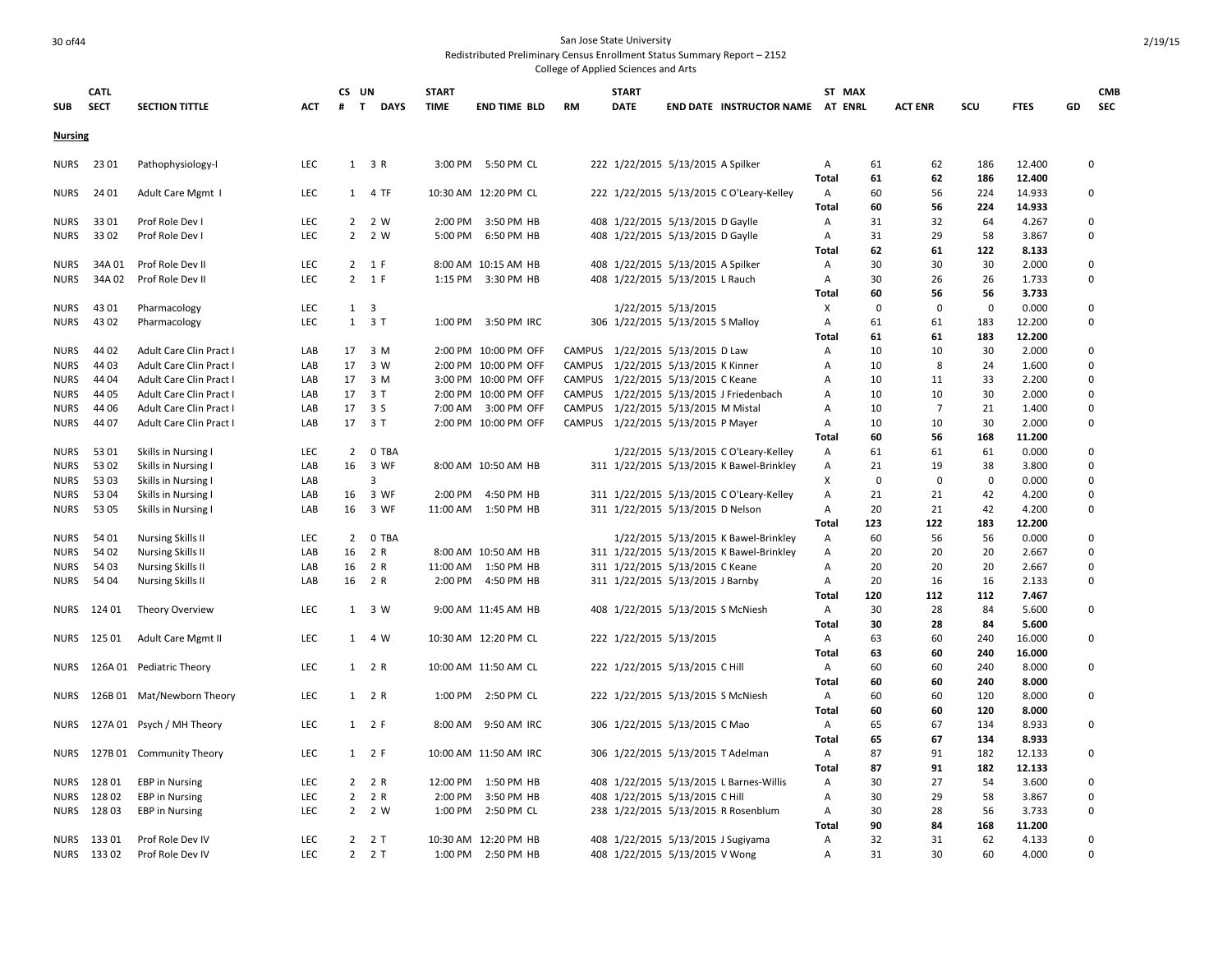### 31 of44 San Jose State University Redistributed Preliminary Census Enrollment Status Summary Report – 2152

|             | <b>CATL</b> |                            |            | CS UN             |                | <b>START</b> |                       |               | <b>START</b>                         |                     |                                            | ST MAX         |             |                |              |             |             | <b>CMB</b> |
|-------------|-------------|----------------------------|------------|-------------------|----------------|--------------|-----------------------|---------------|--------------------------------------|---------------------|--------------------------------------------|----------------|-------------|----------------|--------------|-------------|-------------|------------|
| <b>SUB</b>  | <b>SECT</b> | <b>SECTION TITTLE</b>      | <b>ACT</b> | $\mathbf{T}$<br># | <b>DAYS</b>    | <b>TIME</b>  | <b>END TIME BLD</b>   | <b>RM</b>     | <b>DATE</b>                          |                     | END DATE INSTRUCTOR NAME AT ENRL           |                |             | <b>ACT ENR</b> | SCU          | <b>FTES</b> | GD          | <b>SEC</b> |
|             |             |                            |            |                   |                |              |                       |               |                                      |                     |                                            |                |             |                |              |             |             |            |
|             |             |                            |            |                   |                |              |                       |               |                                      |                     |                                            | Total          | 63          | 61             | 122          | 8.133       |             |            |
| <b>NURS</b> | 13601       | Prof Role Dev III          | <b>LEC</b> |                   | 2 2 R          | 8:00 AM      | 9:50 AM HB            |               | 408 1/22/2015 5/13/2015 D Nelson     |                     |                                            | Α              | 30          | 30             | 60           | 4.000       | $\mathbf 0$ |            |
| <b>NURS</b> | 13602       | Prof Role Dev III          | LEC        | $\overline{2}$    | $\overline{2}$ |              |                       |               |                                      | 1/22/2015 5/13/2015 |                                            | Χ              | $\mathbf 0$ | $\mathbf 0$    | $\mathbf 0$  | 0.000       | $\Omega$    |            |
| <b>NURS</b> | 13603       | Prof Role Dev III          | <b>LEC</b> |                   | 2 2 R          |              | 3:30 PM 5:20 PM CL    |               | 238 1/22/2015 5/13/2015 S McNiesh    |                     |                                            | Α              | 31          | 30             | 60           | 4.000       |             | 0          |
|             |             |                            |            |                   |                |              |                       |               |                                      |                     |                                            | Total          | 61          | 60             | 120          | 8.000       |             |            |
| <b>NURS</b> | 13701       | Prof Role Dev V            | <b>LEC</b> |                   | $2 \t2 F$      | 12:30 PM     | 2:20 PM IRC           |               | 306 1/22/2015 5/13/2015 T Adelman    |                     |                                            | Α              | 44          | 45             | 90           | 6.000       | 0           |            |
|             | NURS 13702  | Prof Role Dev V            | <b>LEC</b> |                   | $2 \t2 F$      |              | 12:30 PM 2:20 PM IRC  |               | 306 1/22/2015 5/13/2015 D Canham     |                     |                                            | Α              | 44          | 46             | 92           | 6.133       | 0           |            |
|             |             |                            |            |                   |                |              |                       |               |                                      |                     |                                            | <b>Total</b>   | 88          | 91             | 182          | 12.133      |             |            |
| NURS        | 13801       | Prof Role Dev VI           | <b>LEC</b> |                   | $2 \t2 F$      |              | 10:00 AM 11:50 AM CL  |               | 302 1/22/2015 5/13/2015 T Lind       |                     |                                            | Α              | 45          | 44             | 88           | 5.867       | 0           |            |
| <b>NURS</b> | 13802       | Prof Role Dev VI           | <b>LEC</b> |                   | $2 \t2 F$      |              | 10:00 AM 11:50 AM CCB |               |                                      |                     | 102 1/22/2015 5/13/2015 K Abriam-Yago      | Α              | 45          | 42             | 84           | 5.600       |             | 0          |
|             |             |                            |            |                   |                |              |                       |               |                                      |                     |                                            | <b>Total</b>   | 90          | 86             | 172          | 11.467      |             |            |
| <b>NURS</b> | 144 01      | Clin Nurs Appl             | LEC        |                   | 2 2 W          | 3:00 PM      | 4:50 PM BBC           |               |                                      |                     | 225 1/22/2015 5/13/2015 T Mckinnon         | Α              | 30          | 28             | 56           | 3.733       | 0           |            |
|             |             |                            |            |                   |                |              |                       |               |                                      |                     |                                            | <b>Total</b>   | 30          | 28             | 56           | 3.733       |             |            |
| <b>NURS</b> | 145 01      | Adult Care Clin II         | LAB        | 17                | 4 RF           | 7:00 AM      | 3:00 PM OFF           |               | CAMPUS 1/22/2015 5/13/2015 D Gaylle  |                     |                                            | Α              | 10          | 10             | 40           | 2.667       | $\Omega$    |            |
| <b>NURS</b> | 145 02      | Adult Care Clin II         | LAB        | 17                | 4 RF           | 7:00 AM      | 3:00 PM OFF           |               | CAMPUS 1/22/2015 5/13/2015 V Wong    |                     |                                            | A              | 10          | 7              | 28           | 1.867       | $\Omega$    |            |
| <b>NURS</b> | 145 03      | Adult Care Clin II         | LAB        | 17                | 4 R            | 7:00 AM      | 7:00 PM OFF           |               | CAMPUS 1/22/2015 5/13/2015 C Pham    |                     |                                            | A              | 10          | $\overline{7}$ | 28           | 1.867       | $\Omega$    |            |
|             |             |                            |            |                   |                |              |                       |               |                                      |                     |                                            |                |             |                |              |             |             |            |
| <b>NURS</b> | 145 04      | Adult Care Clin II         | LAB        | 17                | 4 WR           |              | 2:00 PM 10:00 PM OFF  |               | CAMPUS 1/22/2015 5/13/2015 M Olarte  |                     |                                            | $\overline{A}$ | 10          | 10             | 40           | 2.667       | 0           |            |
| <b>NURS</b> | 145 07      | Adult Care Clin II         | LAB        | 17                | 4 RF           | 7:00 AM      | 3:00 PM OFF           | CAMPUS        | 1/22/2015 5/13/2015 P Edwards        |                     |                                            | Α              | 10          | 6              | 24           | 1.600       | $\Omega$    |            |
| <b>NURS</b> | 145 11      | Adult Care Clin II         | LAB        | 17                | 4 WR           |              | 2:00 PM 10:00 PM OFF  |               | CAMPUS 1/22/2015 5/13/2015 J Garcia  |                     |                                            | $\overline{A}$ | 10          | 10             | 40           | 2.667       | 0           |            |
| <b>NURS</b> | 145 12      | Adult Care Clin II         | LAB        | 17                | 4 WR           |              | 2:00 PM 10:00 PM OFF  |               | CAMPUS 1/22/2015 5/13/2015 P Mayer   |                     |                                            | Α              | 10          | 10             | 40           | 2.667       | $\Omega$    |            |
|             |             |                            |            |                   |                |              |                       |               |                                      |                     |                                            | <b>Total</b>   | 70          | 60             | 240          | 16.000      |             |            |
| <b>NURS</b> |             | 146A 01 Peds Clinical      | LAB        |                   | 17 2 W         | 7:00 AM      | 4:00 PM OFF           |               | CAMPUS 1/22/2015 5/13/2015 L Shields |                     |                                            | Α              | 8           | 8              | 16           | 1.067       | 0           |            |
| <b>NURS</b> |             | 146A 02 Peds Clinical      | LAB        |                   | 17 2 F         | 7:00 AM      | 3:00 PM OFF           |               | CAMPUS 1/22/2015 5/13/2015 V Brewer  |                     |                                            | A              | 10          | 8              | 16           | 1.067       | 0           |            |
| <b>NURS</b> |             | 146A 03 Peds Clinical      | LAB        | 17                | 2 T            |              | 7:00 AM 3:00 PM OFF   |               | CAMPUS 1/22/2015 5/13/2015 S McKenna |                     |                                            | A              | 10          | 8              | 16           | 1.067       | $\Omega$    |            |
| <b>NURS</b> |             | 146A 06 Peds Clinical      | LAB        | 17                | 2T             |              | 2:00 PM 10:00 PM OFF  |               | CAMPUS 1/22/2015 5/13/2015 K Ketner  |                     |                                            | Α              | 10          | 10             | 20           | 1.333       | 0           |            |
| <b>NURS</b> |             | 146A 07 Peds Clinical      | LAB        | 17                | 2 W            | 7:00 AM      | 3:00 PM OFF           |               | CAMPUS 1/22/2015 5/13/2015 C Hill    |                     |                                            | Α              | 10          | 10             | 20           | 1.333       | $\Omega$    |            |
| <b>NURS</b> |             | 146A 08 Peds Clinical      | LAB        | 17                | 2 F            | 7:00 AM      | 4:00 PM OFF           |               |                                      |                     | CAMPUS 1/22/2015 5/13/2015 S McKenna       | Α              | 10          | 8              | 16           | 1.067       | 0           |            |
| <b>NURS</b> |             | 146A 11 Peds Clinical      | LAB        |                   | 17 2 W         |              | 2:00 PM 10:00 PM OFF  |               | CAMPUS 1/22/2015 5/13/2015 J Ruiz    |                     |                                            | Α              | 10          | 8              | 16           | 1.067       | $\mathbf 0$ |            |
|             |             |                            |            |                   |                |              |                       |               |                                      |                     |                                            | Total          | 68          | 60             | 120          | 8.000       |             |            |
| <b>NURS</b> |             | 146B 01 Mat Hith Clinical  | LAB        |                   | 17 2 T         |              | 2:00 PM 10:00 PM OFF  |               | CAMPUS 1/22/2015 5/13/2015 J Barnby  |                     |                                            | Α              | 10          | 8              | 16           | 1.067       | 0           |            |
| <b>NURS</b> |             | 146B 02 Mat Hlth Clinical  | LAB        | 17                | 2 W            | 7:00 AM      | 3:00 PM OFF           | CAMPUS        | 1/22/2015 5/13/2015 J Peters         |                     |                                            | A              | 10          | 8              | 16           | 1.067       | $\Omega$    |            |
| <b>NURS</b> |             | 146B 04 Mat Hlth Clinical  | LAB        | 17                | 2 T            |              | 7:00 AM 3:00 PM OFF   |               | CAMPUS 1/22/2015 5/13/2015 T Lind    |                     |                                            | $\overline{A}$ | 10          | 8              | 16           | 1.067       | $\Omega$    |            |
| <b>NURS</b> |             | 146B 06 Mat Hith Clinical  | LAB        | 17                | 2 W            |              | 2:00 PM 10:00 PM OFF  |               | CAMPUS 1/22/2015 5/13/2015 B Ashaolu |                     |                                            | A              | 10          | 10             | 20           | 1.333       | $\Omega$    |            |
| <b>NURS</b> |             | 146B 07 Mat Hlth Clinical  | LAB        | 17                | 2 T            | 7:00 AM      | 4:00 PM OFF           | CAMPUS        | 1/22/2015 5/13/2015 D Nelson         |                     |                                            | $\overline{A}$ | 10          | 8              | 16           | 1.067       | 0           |            |
| <b>NURS</b> |             | 146B 15 Mat Hith Clinical  | LAB        | 17                | 2 F            | 7:00 AM      | 4:00 PM OFF           |               | CAMPUS 1/22/2015 5/13/2015 S Guido   |                     |                                            | Α              | 10          | 10             | 20           | 1.333       | $\Omega$    |            |
| <b>NURS</b> |             | 146B 16 Mat Hlth Clinical  | LAB        |                   | 17 2 W         | 7:00 AM      | 4:00 PM OFF           |               | CAMPUS 1/22/2015 5/13/2015 T Lind    |                     |                                            | Α              | 10          | 8              | 16           | 1.067       | 0           |            |
|             |             |                            |            |                   |                |              |                       |               |                                      |                     |                                            | <b>Total</b>   | 70          | 60             | 120          | 8.000       |             |            |
|             |             |                            | LAB        |                   | $\overline{2}$ |              |                       |               |                                      |                     |                                            | Χ              | $\mathbf 0$ | $\mathbf 0$    | $\mathbf 0$  | 0.000       | 0           |            |
| <b>NURS</b> |             | 147A 01 Mental Health Clin |            |                   |                |              |                       |               |                                      |                     |                                            |                | q           |                |              |             |             |            |
| <b>NURS</b> |             | 147A 02 Mental Health Clin | LAB        | 17                | 2 W            | 8:00 AM      | 1:50 PM OFF           |               | CAMPUS 1/22/2015 5/13/2015 C Mao     |                     |                                            | Α              |             | 13             | 26           | 1.733       | $\Omega$    |            |
| <b>NURS</b> |             | 147A 03 Mental Health Clin | LAB        | 17                | 2 T            | 8:00 AM      | 1:50 PM OFF           |               | CAMPUS 1/22/2015 5/13/2015 C Mao     |                     |                                            | A              | 10          | 11             | 22           | 1.467       | 0           |            |
| <b>NURS</b> |             | 147A 04 Mental Health Clin | LAB        |                   | 17 2 W         |              | 8:00 AM  1:50 PM OFF  |               |                                      |                     | CAMPUS 1/22/2015 5/13/2015 L Barnes-Willis | Α              | 9           | 10             | 20           | 1.333       | 0           |            |
| <b>NURS</b> |             | 147A 05 Mental Health Clin | LAB        | 17                | 2 T            |              | 2:00 PM 10:00 PM OFF  | <b>CAMPUS</b> | 1/22/2015 5/13/2015 D Gaylle         |                     |                                            | Α              | 10          | 12             | 24           | 1.600       | $\Omega$    |            |
| <b>NURS</b> |             | 147A 06 Mental Health Clin | LAB        | 17                | 2 M            |              | 1:00 PM 10:00 PM OFF  |               |                                      |                     | CAMPUS 1/22/2015 5/13/2015 L Barnes-Willis | Α              | 8           | 10             | 20           | 1.333       | $\mathbf 0$ |            |
| <b>NURS</b> |             | 147A 08 Mental Health Clin | LAB        | 17                | 2 M            | 8:00 AM      | 2:00 PM OFF           |               | CAMPUS 1/22/2015 5/13/2015 M Dyer    |                     |                                            | Α              | 10          | 10             | 20           | 1.333       | $\Omega$    |            |
| <b>NURS</b> |             | 147A 10 Mental Health Clin | LAB        |                   | $\overline{2}$ |              |                       |               |                                      |                     |                                            | x              | $\mathbf 0$ | $\mathbf 0$    | $\mathbf{0}$ | 0.000       | $\Omega$    |            |
|             |             |                            |            |                   |                |              |                       |               |                                      |                     |                                            | Total          | 56          | 66             | 132          | 8.800       |             |            |
| <b>NURS</b> |             | 147B 01 Com Hlth Clin      | LAB        | 17                | 3T             | 8:00 AM      | 4:50 PM OFF           | <b>CAMPUS</b> | 1/22/2015 5/13/2015 L Rauch          |                     |                                            | Α              | 9           | 8              | 24           | 1.600       | 0           |            |
| <b>NURS</b> |             | 147B 02 Com Hith Clin      | LAB        | 17                | 3 W            | 8:00 AM      | 4:50 PM OFF           |               | CAMPUS 1/22/2015 5/13/2015 D Canham  |                     |                                            | Α              | 10          | 11             | 33           | 2.200       | $\Omega$    |            |
| <b>NURS</b> |             | 147B 05 Com Hlth Clin      | LAB        | 17                | 3 TBA          |              |                       |               |                                      | 1/22/2015 5/13/2015 |                                            | A              | 10          | 10             | 30           | 2.000       | $\Omega$    |            |
| <b>NURS</b> |             | 147B 06 Com Hlth Clin      | LAB        | 17                | 3 T            | 8:00 AM      | 4:50 PM OFF           |               |                                      |                     | CAMPUS 1/22/2015 5/13/2015 T Adelman       | Α              | 10          | 12             | 36           | 2.400       |             | U          |
| <b>NURS</b> |             | 147B 07 Com Hlth Clin      | LAB        | 17                | 3 T            | 8:00 AM      | 4:50 PM OFF           |               |                                      |                     | CAMPUS 1/22/2015 5/13/2015 C Finkbeiner    | A              | q           | 8              | 24           | 1.600       | $\Omega$    |            |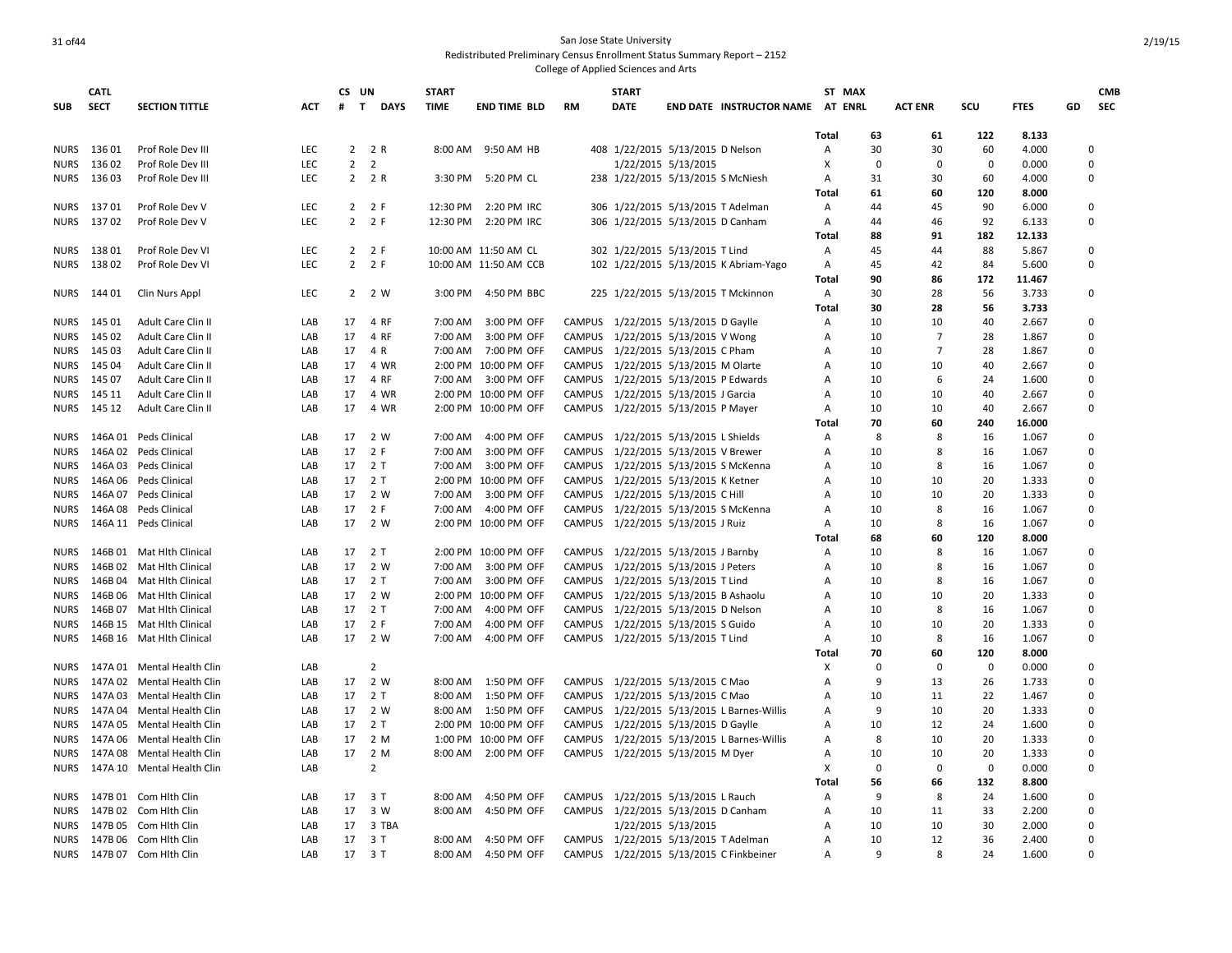|             | CATL        |                           |            | CS. | UN          | <b>START</b> |                     |               | <b>START</b> |                                    |                                       | ST MAX               |      |                |      |             |    | <b>CMB</b> |
|-------------|-------------|---------------------------|------------|-----|-------------|--------------|---------------------|---------------|--------------|------------------------------------|---------------------------------------|----------------------|------|----------------|------|-------------|----|------------|
| <b>SUB</b>  | <b>SECT</b> | <b>SECTION TITTLE</b>     | ACT        |     | <b>DAYS</b> | <b>TIME</b>  | <b>END TIME BLD</b> | <b>RM</b>     | <b>DATE</b>  |                                    | <b>END DATE INSTRUCTOR NAME</b>       | AT ENRL              |      | <b>ACT ENR</b> | SCU  | <b>FTES</b> | GD | <b>SEC</b> |
| <b>NURS</b> |             | 147B 08 Com Hith Clin     | LAB        | 17  | 3T          | 8:00 AM      | 5:00 PM OFF         |               |              |                                    | CAMPUS 1/22/2015 5/13/2015 D Gennette | Α                    | 10   | 8              | 24   | 1.600       |    | 0          |
| <b>NURS</b> |             | 147B 10 Com Hith Clin     | LAB        | 17  | 3 R         | 8:00 AM      | 4:50 PM OFF         |               |              | CAMPUS 1/22/2015 5/13/2015 L Rauch |                                       | A                    | 10   | 12             | 36   | 2.400       |    | 0          |
| <b>NURS</b> |             | 147B 12 Com Hith Clin     | LAB        | 17  | 3 W         | 8:00 AM      | 4:50 PM OFF         | <b>CAMPUS</b> |              | 1/22/2015 5/13/2015 J Monahan      |                                       | A                    | 12   | 10             | 30   | 2.000       |    | 0          |
| <b>NURS</b> |             | 147B 13 Com Hlth Clin     | LAB        | 17  | 3 R         | 9:00 AM      | 4:00 PM OFF         |               |              |                                    | CAMPUS 1/22/2015 5/13/2015 T Mckinnon | A                    | 12   | 12             | 36   | 2.400       |    | 0          |
|             |             |                           |            |     |             |              |                     |               |              |                                    |                                       | Total                | 92   | 91             | 273  | 18.200      |    |            |
| <b>NURS</b> |             | 148A 01 Sen Precept       | PRA        | 17  | 4 F         | 12:30 PM     | 2:50 PM HB          |               |              |                                    | 401 1/22/2015 5/13/2015 M Sternlieb   | A                    | 12   | 12             | 48   | 3.200       |    | 0          |
| <b>NURS</b> |             | 148A 02 Sen Precept       | PRA        | 17  | 4 F         | 12:30 PM     | 2:50 PM HB          |               |              | 418 1/22/2015 5/13/2015 C Hooper   |                                       | A                    | 12   | 10             | 40   | 2.667       |    | 0          |
| <b>NURS</b> |             | 148A 03 Sen Precept       | PRA        | 17  | 4 F         | 12:30 PM     | 2:50 PM HB          | 301A          |              | 1/22/2015 5/13/2015 S Malloy       |                                       | А                    | 12   | 13             | 52   | 3.467       |    | 0          |
| <b>NURS</b> |             | 148A 04 Sen Precept       | PRA        | 17  | 4 F         | 12:30 PM     | 2:50 PM IS          |               |              | 118 1/22/2015 5/13/2015 C Mao      |                                       | А                    | 12   | 12             | 48   | 3.200       |    | 0          |
| <b>NURS</b> |             | 148A 05 Sen Precept       | PRA        | 17  | 4 F         | 12:30 PM     | 2:50 PM HB          | 301E          |              | 1/22/2015 5/13/2015 T Adelman      |                                       | А                    | 12   | 8              | 32   | 2.133       |    | 0          |
| <b>NURS</b> |             | 148A 06 Sen Precept       | PRA        | 17  | 4 F         | 12:30 PM     | 2:50 PM HB          |               |              | 303 1/22/2015 5/13/2015 S Guido    |                                       | А                    | 12   | 16             | 64   | 4.267       |    | 0          |
| <b>NURS</b> |             | 148A 07 Sen Precept       | <b>PRA</b> | 17  | 4 TBA       |              |                     |               |              |                                    | 1/22/2015 5/13/2015 C Finkbeiner      | A                    | 16   | 16             | 64   | 4.267       |    | 0          |
|             |             |                           |            |     |             |              |                     |               |              |                                    |                                       | Total                | 88   | 87             | 348  | 23.200      |    |            |
| <b>NURS</b> | 18001       | <b>Indivi Stdies</b>      | <b>SUP</b> | 36  | 1 TBA       |              |                     |               |              |                                    | 1/22/2015 5/13/2015 K Abriam-Yago     | A                    | 40   | 13             | 13   | 0.867       |    | 0          |
| <b>NURS</b> | 18002       | <b>Indivi Stdies</b>      | <b>SUP</b> | 36  | 2 TBA       |              |                     |               |              |                                    | 1/22/2015 5/13/2015 K Abriam-Yago     | Α                    | 36   |                | 14   | 0.933       |    | 0          |
| <b>NURS</b> | 18003       | <b>Indivi Stdies</b>      | SUP        | 36  | 3 TBA       |              |                     |               |              |                                    | 1/22/2015 5/13/2015 K Abriam-Yago     | Α                    | 40   |                | 3    | 0.200       |    | 0          |
| <b>NURS</b> | 18004       | Indivi Stdies             | <b>SUP</b> | 36  | 4 TBA       |              |                     |               |              |                                    | 1/22/2015 5/13/2015 K Abriam-Yago     | A                    | 36   |                | 8    | 0.533       |    | 0          |
|             |             |                           |            |     |             |              |                     |               |              |                                    |                                       | Total                | 152  | 23             | 38   | 2.533       |    |            |
| <b>NURS</b> | 200 01      | <b>Health Care Systms</b> | SEM        | 5   | 3 W         | 5:00 PM      | 7:50 PM BBC         |               |              | 225 1/22/2015 5/13/2015 S McNiesh  |                                       | A                    | 20   | 10             | 30   | 2.400       |    | 8          |
|             |             |                           |            |     |             |              |                     |               |              |                                    |                                       | <b>Total</b>         | 20   | 10             | 30   | 2.400       |    |            |
| <b>NURS</b> | 20201       | <b>Theoretical Found</b>  | SEM        | 5.  | 2 M         | 4:30 PM      | 6:20 PM HB          |               |              | 408 1/22/2015 5/13/2015 C Mao      |                                       | A                    | 20   | 17             | 34   | 2.833       | 17 |            |
|             |             |                           |            |     |             |              |                     |               |              |                                    |                                       | <b>Total</b>         | 20   | 17             | 34   | 2.833       |    |            |
| NURS        | 29702       | Master's Project          | SUP        | 25  | 2 TBA       |              |                     |               |              | 1/22/2015 5/13/2015 D Canham       |                                       | Α                    | 10   | 14             | 28   | 2.333       | 14 |            |
|             |             |                           |            |     |             |              |                     |               |              |                                    |                                       | Total                | 10   | 14             | 28   | 2.333       |    |            |
|             |             |                           |            |     |             |              |                     |               |              |                                    |                                       | <b>Nursing Total</b> | 2040 | 1850           | 4417 | 287.900     |    |            |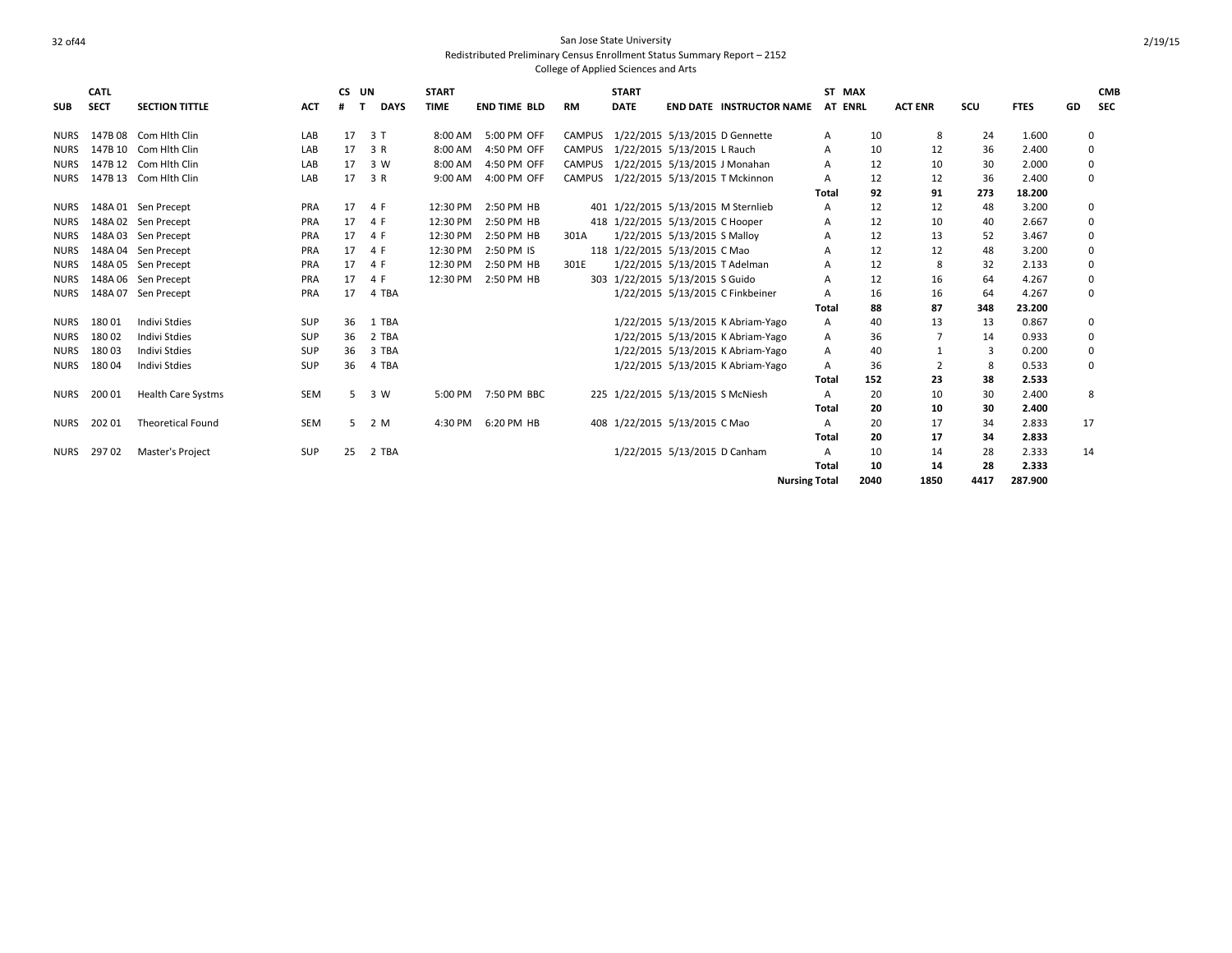### 33 of 44 San Jose State University Redistributed Preliminary Census Enrollment Status Summary Report – 2152

|             | <b>CATL</b>                         |                                     |            | CS UN          |                             | <b>START</b> |                       |           | <b>START</b>                          |                               |                                            | ST MAX       |             |                |                |                 |    | <b>CMB</b>     |  |
|-------------|-------------------------------------|-------------------------------------|------------|----------------|-----------------------------|--------------|-----------------------|-----------|---------------------------------------|-------------------------------|--------------------------------------------|--------------|-------------|----------------|----------------|-----------------|----|----------------|--|
| <b>SUB</b>  | <b>SECT</b>                         | <b>SECTION TITTLE</b>               | <b>ACT</b> | #              | <b>DAYS</b><br>$\mathbf{T}$ | <b>TIME</b>  | <b>END TIME BLD</b>   | <b>RM</b> | <b>DATE</b>                           |                               | <b>END DATE INSTRUCTOR NAME AT ENRL</b>    |              |             | <b>ACT ENR</b> | scu            | <b>FTES</b>     | GD | <b>SEC</b>     |  |
|             | <b>Nutrition &amp; Food Science</b> |                                     |            |                |                             |              |                       |           |                                       |                               |                                            |              |             |                |                |                 |    |                |  |
|             |                                     |                                     |            |                |                             |              |                       |           |                                       |                               |                                            |              |             |                |                |                 |    |                |  |
| <b>NUFS</b> | 801                                 | Nutr Health Prof                    | LEC        |                | 1 3 MW                      |              | 10:30 AM 11:45 AM YUH |           | 124 1/22/2015 5/13/2015 K Mauldin     |                               |                                            | Α            | 200         | 124<br>124     | 372            | 24.800          |    | $\Omega$       |  |
| <b>NUFS</b> | 901                                 | Intro Human Nutr                    | LEC        |                | 1 3 TR                      |              | 9:00 AM 10:15 AM CL   |           | 302 1/22/2015 5/13/2015 S Spencer     |                               |                                            | Total<br>Α   | 200<br>40   | 37             | 372<br>111     | 24.800<br>7.400 |    | 0              |  |
| <b>NUFS</b> | 902                                 | Intro Human Nutr                    | LEC        |                | 1 3 TR                      |              | 10:30 AM 11:45 AM CL  |           | 302 1/22/2015 5/13/2015 L Wiley       |                               |                                            | Α            | 40          | 37             | 111            | 7.400           |    | $\Omega$       |  |
| <b>NUFS</b> | 903                                 | Intro Human Nutr                    | LEC        |                | 1 3 MW                      |              | 12:00 PM 1:15 PM CCB  |           | 102 1/22/2015 5/13/2015 E Brown       |                               |                                            | Α            | 40          | 36             | 108            | 7.200           |    | $\Omega$       |  |
|             |                                     |                                     |            |                |                             |              |                       |           |                                       |                               |                                            | <b>Total</b> | 120         | 110            | 330            | 22.000          |    |                |  |
| <b>NUFS</b> | 1601                                | Sci, Physio, Nutr                   | LEC        |                | 2 3 TR                      |              | 10:30 AM 11:45 AM CCB |           |                                       |                               | 102 1/22/2015 5/13/2015 C Hollenbeck       | Α            | 40          | 38             | 114            | 7.600           |    | $\Omega$       |  |
| <b>NUFS</b> | 1602                                | Sci, Physio, Nutr                   | LEC        | $\mathbf{2}$   | 3 MW                        |              | 12:00 PM 1:15 PM BBC  |           | 22 1/22/2015 5/13/2015 J Morrill      |                               |                                            | Α            | 40          | 39             | 117            | 7.800           |    | $\Omega$       |  |
|             |                                     |                                     |            |                |                             |              |                       |           |                                       |                               |                                            | Total        | 80          | 77             | 231            | 15.400          |    |                |  |
| <b>NUFS</b> | 2001                                | Sanitatn & Env Iss                  | <b>SEM</b> |                | $1 \quad 2 \quad T$         | 3:00 PM      | 4:50 PM CCB           |           | 122 1/22/2015 5/13/2015 A Finkelstein |                               |                                            | Α            | 30          | 31             | 62             | 4.130           |    | 0 <sup>C</sup> |  |
| <b>HSPM</b> | 2001                                | Sanitatn & Env Iss                  | <b>SEM</b> |                | $1 \quad 2 \text{ T}$       | 3:00 PM      | 4:50 PM CCB           |           | 122 1/22/2015 5/13/2015 A Finkelstein |                               |                                            | Α            | $\mathbf 0$ | $\mathbf{0}$   | $\mathbf 0$    | 0.000           |    | 0 <sup>C</sup> |  |
|             |                                     |                                     |            |                |                             |              |                       |           |                                       |                               |                                            | Total        | 30          | 31             | 62             | 4.130           |    |                |  |
| <b>NUFS</b> | 2101                                | Culinary Prin & Practice            | LEC        |                | 2 3 W                       |              | 8:30 AM 10:10 AM CCB  |           | 122 1/22/2015 5/13/2015 R Larson      |                               |                                            | Α            | 30          | 41             | 82             | 8.250           |    | 1              |  |
| <b>NUFS</b> | 2102                                | Culinary Prin & Practice            | LAB        | 16             | 0 W                         | 10:15 AM     | 1:00 PM CCB           |           | 125 1/22/2015 5/13/2015 R Larson      |                               |                                            | A            | 15          | 21             | 21             | 0.000           |    | 1              |  |
| <b>NUFS</b> | 2103                                | <b>Culinary Prin &amp; Practice</b> | LAB        | 16             | 0 F                         |              | 9:00 AM 11:45 AM CCB  |           | 125 1/22/2015 5/13/2015 R Larson      |                               |                                            | Α            | 15          | 20             | 20             | 0.000           |    | $\Omega$       |  |
|             |                                     |                                     |            |                |                             |              |                       |           |                                       |                               |                                            | Total        | 60          | 82             | 123            | 8.250           |    |                |  |
| <b>NUFS</b> | 25 01                               | Intern Fdserv Mgmt                  | SUP        | 36             | 1 TBA                       |              |                       |           |                                       | 1/22/2015 5/13/2015 L Mcproud |                                            | Α            | 20          | $\mathbf 0$    | $\mathbf 0$    | 0.000           |    | $\Omega$       |  |
| <b>NUFS</b> | 25 02                               | Intern Fdserv Mgmt                  | <b>SUP</b> | 36             | 2 TBA                       |              |                       |           |                                       | 1/22/2015 5/13/2015 L Mcproud |                                            | Α            | 20          | 1              | $\overline{2}$ | 0.133           |    | $\Omega$       |  |
|             |                                     |                                     |            |                |                             |              |                       |           |                                       |                               |                                            | Total        | 40          | 1              | $\overline{2}$ | 0.133           |    |                |  |
| <b>NUFS</b> | 3101                                | Prof in Nufs and Pkg                | LEC        |                | $2 \t1 T$                   |              | 1:30 PM 2:20 PM IS    |           | 230 1/22/2015 5/13/2015 A Wagle       |                               |                                            | A            | 40          | 51             | 51             | 3.400           |    | $\Omega$       |  |
|             |                                     |                                     |            |                |                             |              |                       |           |                                       |                               |                                            | Total        | 40          | 51             | 51             | 3.400           |    |                |  |
| <b>NUFS</b> |                                     | 101A 01 Food Science                | <b>SEM</b> | $\overline{4}$ | 4 TR                        |              | 10:30 AM 11:45 AM BBC |           | 201 1/22/2015 5/13/2015 R Ting        |                               |                                            | Α            | 54          | 51             | 153            | 13.733          |    | $\overline{2}$ |  |
| <b>NUFS</b> |                                     | 101A 02 Food Science                | LAB        | 16             | 0 <sub>T</sub>              | 12:00 PM     | 2:40 PM CCB           |           | 125 1/22/2015 5/13/2015 J Kubota      |                               |                                            | Α            | 18          | 16             | 16             | 0.000           |    | $\Omega$       |  |
| <b>NUFS</b> |                                     | 101A 03 Food Science                | LAB        | 16             | 0 R                         | 12:00 PM     | 2:40 PM CCB           |           | 125 1/22/2015 5/13/2015 J Kubota      |                               |                                            | Α            | 18          | 16             | 16             | 0.000           |    | $\Omega$       |  |
| <b>NUFS</b> |                                     | 101A 04 Food Science                | LAB        | 16             | 0 T                         | 3:00 PM      | 5:40 PM CCB           |           | 125 1/22/2015 5/13/2015 J Kubota      |                               |                                            | Α            | 18          | 19             | 19             | 0.000           |    | $\overline{2}$ |  |
|             |                                     |                                     |            |                |                             |              |                       |           |                                       |                               |                                            | Total        | 108         | 102            | 204            | 13.733          |    |                |  |
| <b>NUFS</b> |                                     | 101B 01 Comp Appl for Prof          | <b>SEM</b> |                | $\overline{3}$              |              |                       |           |                                       |                               |                                            | X            | $\mathbf 0$ | $\mathbf 0$    | $\mathbf 0$    | 0.000           |    | $\mathbf 0$    |  |
| HS          |                                     | 101B 01 Comp Appl for Prof          | <b>SEM</b> |                | $\overline{3}$              |              |                       |           |                                       |                               |                                            | х            | $\Omega$    | $\Omega$       | 0              | 0.000           |    | $\Omega$       |  |
| <b>NUFS</b> |                                     | 101B 02 Comp Appl for Prof          | ACT        |                | $\Omega$                    |              |                       |           |                                       |                               |                                            | х            | $\Omega$    | $\Omega$       | $\mathbf 0$    | 0.000           |    | $\Omega$       |  |
| HS          |                                     | 101B 02 Comp Appl for Prof          | <b>ACT</b> |                | $\Omega$                    |              |                       |           |                                       |                               |                                            | Х            | $\Omega$    | $\Omega$       | 0              | 0.000           |    | $\Omega$       |  |
|             |                                     |                                     |            |                |                             |              |                       |           |                                       |                               |                                            | Total        | 0           | 0              | 0              | 0.000           |    |                |  |
| <b>NUFS</b> | 103 01                              | Food Proc & Pkg I                   | <b>SEM</b> |                | 2 2 W                       |              | 8:30 AM 10:10 AM IS   |           | 230 1/22/2015 5/13/2015 R Ting        |                               |                                            | A            | 45          | 48             | 96             | 6.467           |    | $\overline{2}$ |  |
|             |                                     |                                     |            |                |                             |              |                       |           |                                       |                               |                                            | Total        | 45          | 48             | 96             | 6.467           |    |                |  |
| <b>NUFS</b> |                                     | 103L 01 Food Process Lab            | LAB        |                | 16 1 W                      |              | 12:15 PM 2:55 PM CCB  |           | 216 1/22/2015 5/13/2015 R Ting        |                               |                                            | Α            | 16          | 18             | 18             | 1.200           |    | 0              |  |
|             |                                     |                                     |            |                |                             |              |                       |           |                                       |                               |                                            | Total        | 16          | 18             | 18             | 1.200           |    |                |  |
| <b>NUFS</b> |                                     | 104A 01 Cultural Food               | LEC        |                | $2 \t3W$                    | 1:30 PM      | 3:10 PM CCB           |           | 125 1/22/2015 5/13/2015 A Finkelstein |                               |                                            | Α            | 20          | 23             | 46             | 4.750           |    | 3              |  |
| <b>NUFS</b> |                                     | 104A 02 Cultural Food               | ACT        | 9              | 0 W                         | 3:15 PM      | 4:55 PM CCB           |           | 125 1/22/2015 5/13/2015 A Finkelstein |                               |                                            | Α            | 20          | 23             | 23             | 0.000           |    | 3              |  |
|             |                                     |                                     |            |                |                             |              |                       |           |                                       |                               |                                            | Total        | 40          | 46             | 69             | 4.750           |    |                |  |
| <b>NUFS</b> | 105 01                              | Curr Issues in Nutr                 | LEC        |                | 1 3 MW                      | 1:30 PM      | 2:45 PM CL            |           | 302 1/22/2015 5/13/2015 K Cahill      |                               |                                            | A            | 35          | 36             | 108            | 7.200           |    | 0 <sup>c</sup> |  |
| HS          | 105 01                              | Curr Issues in Nutr                 | LEC        |                | 1 3 MW                      | 1:30 PM      | 2:45 PM CL            |           | 302 1/22/2015 5/13/2015 K Cahill      |                               |                                            | Α            | $\mathbf 0$ | $\mathbf 0$    | $\mathbf 0$    | 0.000           |    | 0 <sup>C</sup> |  |
|             |                                     |                                     |            |                |                             |              |                       |           |                                       |                               |                                            | Total        | 35          | 36             | 108            | 7.200           |    |                |  |
| <b>NUFS</b> |                                     | 106A 01 Nutr in Life Span           | LEC        |                | 2 3 MW                      | 1:30 PM      | 2:45 PM CCB           |           |                                       |                               | 102 1/22/2015 5/13/2015 G Pereira Pignotti | Α            | 35          | 32             | 96             | 6.400           |    | 0              |  |
| <b>NUFS</b> |                                     | 106A 02 Nutr in Life Span           | LEC        | $\overline{2}$ | 3 TR                        | 1:30 PM      | 2:45 PM SH            |           | 345 1/22/2015 5/13/2015 L Steinberg   |                               |                                            | A            | 35          | 19             | 57             | 3.850           |    | 1              |  |
|             |                                     |                                     |            |                |                             |              |                       |           |                                       |                               |                                            | Total        | 70          | 51             | 153            | 10.250          |    |                |  |
| <b>NUFS</b> |                                     | 106B 01 Resrch Method NufS          | <b>LEC</b> |                | 1 2 W                       |              | 10:15 AM 11:55 AM IS  |           |                                       |                               | 230 1/22/2015 5/13/2015 C Hollenbeck       | A            | 30          | 24             | 48             | 3.200           |    | $\Omega$       |  |
|             |                                     |                                     |            |                |                             |              |                       |           |                                       |                               |                                            | Total        | 30          | 24             | 48             | 3.200           |    |                |  |
| <b>NUFS</b> |                                     | 108A 01 Nutr & Metab                | LEC        |                | 2 3 TR                      |              | 1:30 PM 2:45 PM CCB   |           |                                       |                               | 102 1/22/2015 5/13/2015 C Hollenbeck       | Α            | 45          | 32             | 96             | 6.550           |    | 3              |  |
|             |                                     |                                     |            |                |                             |              |                       |           |                                       |                               |                                            | Total        | 45          | 32             | 96             | 6.550           |    |                |  |
| <b>NUFS</b> |                                     | 108L 01 Nutrition Lab               | LAB        | 16             | 1 R                         |              | 9:00 AM 11:45 AM CCB  |           | 221 1/22/2015 5/13/2015 K Mauldin     |                               |                                            | Α            | 16          | $\overline{7}$ | $\overline{7}$ | 0.500           |    | $\overline{2}$ |  |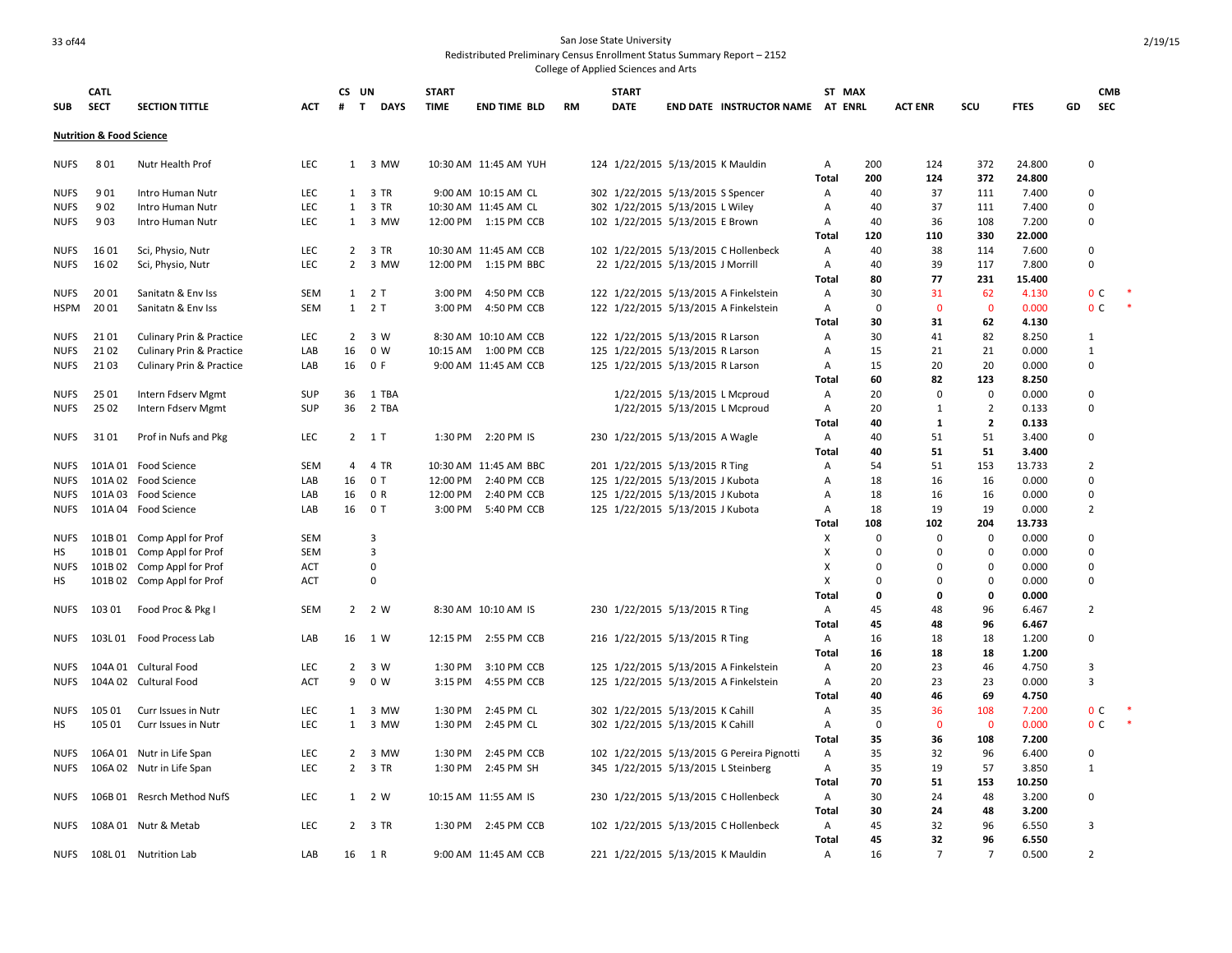|              | <b>CATL</b>    |                                                |                          | CS UN               |              | <b>START</b>       |                          |           | <b>START</b> |                                                                      |                                       |                   | ST MAX      |                |             |                | <b>CMB</b>           |  |
|--------------|----------------|------------------------------------------------|--------------------------|---------------------|--------------|--------------------|--------------------------|-----------|--------------|----------------------------------------------------------------------|---------------------------------------|-------------------|-------------|----------------|-------------|----------------|----------------------|--|
| <b>SUB</b>   | <b>SECT</b>    | <b>SECTION TITTLE</b>                          | <b>ACT</b>               | #<br>$\mathbf{T}$   | <b>DAYS</b>  | <b>TIME</b>        | <b>END TIME BLD</b>      | <b>RM</b> | <b>DATE</b>  |                                                                      | END DATE INSTRUCTOR NAME AT ENRL      |                   |             | <b>ACT ENR</b> | SCU         | <b>FTES</b>    | <b>SEC</b><br>GD     |  |
| NUFS         |                | 108L 02 Nutrition Lab                          | LAB                      |                     | $\mathbf{1}$ |                    |                          |           |              |                                                                      |                                       | X                 | $\mathbf 0$ | $\mathbf 0$    | $\mathbf 0$ | 0.000          | $\Omega$             |  |
| NUFS         | 108L03         | <b>Nutrition Lab</b>                           | LAB                      | 16                  | 1 F          |                    | 9:00 AM 11:45 AM CCB     |           |              | 221 1/22/2015 5/13/2015 K Mauldin                                    |                                       | А                 | 16          | 11             | 11          | 0.767          | $\overline{2}$       |  |
|              |                |                                                |                          |                     |              |                    |                          |           |              |                                                                      |                                       | Total             | 32          | 18             | 18          | 1.267          |                      |  |
| NUFS         |                | 110B 01 Med Nutrition Ther                     | <b>SEM</b>               | $\overline{4}$      | 3 M          | 12:00 PM           | 1:50 PM IRC              |           |              | 306 1/22/2015 5/13/2015 C LaSalle                                    |                                       | Α                 | 45          | 38             | 76          | 8.200          | 12                   |  |
| NUFS         | 110B 02        | Med Nutrition Ther                             | <b>ACT</b>               | 13                  | 0 W          | 12:00 PM           | 1:40 PM IRC              |           |              | 306 1/22/2015 5/13/2015 C LaSalle                                    |                                       | Α<br><b>Total</b> | 45<br>90    | 38<br>76       | 38<br>114   | 0.000          | 12                   |  |
| NUFS         | 111 01         |                                                | LEC                      |                     | 2 2 R        |                    | 8:30 AM 10:10 AM IS      |           |              | 230 1/22/2015 5/13/2015 A Wagle                                      |                                       |                   | 40          | 41             | 82          | 8.200<br>5.600 | 4                    |  |
| NUFS         | 111L 01        | Fdserv Prod Mgmt<br>Fdserv Prod Mgmt           | LAB                      | 16                  | 2 T          | 7:30 AM            | 1:20 PM CCB              |           |              |                                                                      | 122 1/22/2015 5/13/2015 A Finkelstein | A<br>Α            | 20          | 31             | 62          | 4.200          | $\overline{2}$       |  |
|              |                |                                                |                          |                     |              |                    |                          |           |              |                                                                      |                                       | Total             | 60          | 72             | 144         | 9.800          |                      |  |
| NUFS         | 11301          | Fdserv Systems Mgt                             | <b>SEM</b>               | 4                   | 3T           |                    | 10:00 AM 11:50 AM IS     |           |              | 230 1/22/2015 5/13/2015 L Mcproud                                    |                                       | Α                 | 30          | 51             | 102         | 10.700         | 10                   |  |
| NUFS         | 11302          | <b>Fdserv Systems Mgt</b>                      | LAB                      | 16                  | 0 R          | 10:30 AM           | 1:20 PM CCB              |           |              | 122 1/22/2015 5/13/2015 L Mcproud                                    |                                       | Α                 | 30          | 51             | 51          | 0.000          | 10                   |  |
|              |                |                                                |                          |                     |              |                    |                          |           |              |                                                                      |                                       | <b>Total</b>      | 60          | 102            | 153         | 10.700         |                      |  |
| NUFS         | 114A 01        | Comm Nutrition, Majors                         | LEC                      | 3                   | 3 MW         | 3:00 PM            | 4:15 PM CCB              |           |              |                                                                      | 102 1/22/2015 5/13/2015 M Freedman    | Α                 | 45          | 42             | 126         | 8.750          | $\overline{7}$       |  |
|              |                |                                                |                          |                     |              |                    |                          |           |              |                                                                      |                                       | Total             | 45          | 42             | 126         | 8.750          |                      |  |
| NUFS         | 115 01         | <b>Issues in Food Tox</b>                      | <b>SEM</b>               | $\overline{4}$      | 3 TR         |                    | 9:00 AM 10:15 AM CCB     |           |              | 102 1/22/2015 5/13/2015   Chou                                       |                                       | Α                 | 30          | 33             | 99          | 6.600          | $\Omega$             |  |
| NUFS         | 11502          | <b>Issues in Food Tox</b>                      | <b>SEM</b>               | $\overline{4}$      | 3 TR         |                    | 10:30 AM 11:45 AM SH     |           |              | 312 1/22/2015 5/13/2015   Chou                                       |                                       | Α                 | 30          | 31             | 93          | 6.200          | $\Omega$             |  |
|              |                |                                                |                          |                     |              |                    |                          |           |              |                                                                      |                                       | Total             | 60          | 64             | 192         | 12.800         |                      |  |
| NUFS         | 11601          | Aging and Nutr                                 | <b>LEC</b>               |                     | $2 \t3 T$    | 3:00 PM            | 5:45 PM CCB              |           |              | 102 1/22/2015 5/13/2015 C Haas                                       |                                       | Α                 | 40          | 40             | 120         | 8.050          | 1 C                  |  |
| GERO         | 116 01         | Aging and Nutr                                 | LEC                      |                     | $2 \t3 T$    | 3:00 PM            | 5:45 PM CCB              |           |              | 102 1/22/2015 5/13/2015 C Haas                                       |                                       | Α                 | $\Omega$    | $\mathbf{0}$   | $\mathbf 0$ | 0.000          | 0 <sup>C</sup>       |  |
|              |                |                                                |                          |                     |              |                    |                          |           |              |                                                                      |                                       | <b>Total</b>      | 40          | 40             | 120         | 8.050          |                      |  |
| NUFS         | 12201          | Chem Analysis Food                             | <b>SEM</b>               |                     | 3            |                    |                          |           |              |                                                                      |                                       | х                 | $\Omega$    | $\Omega$       | 0           | 0.000          | $\Omega$             |  |
| NUFS         | 12202          | Chem Analysis Food                             | LAB                      | 16                  | 0 W          | 3:00 PM            | 5:45 PM CCB              |           |              | 216 1/22/2015 5/13/2015 R Ting                                       |                                       | A                 | 16          | 17             | 34          | 0.000          | $\mathbf{1}$         |  |
| NUFS         | 12203          | Chem Analysis Food                             | <b>SEM</b>               | $\overline{4}$      | 3 R          | 3:00 PM            | 4:40 PM CCB              |           |              | 121 1/22/2015 5/13/2015 R Ting                                       |                                       | Α                 | 16          | 17             | 17          | 3.450          | $\mathbf{1}$         |  |
|              |                |                                                |                          |                     |              |                    |                          |           |              |                                                                      |                                       | Total             | 32          | 34             | 51          | 3.450          |                      |  |
| NUFS         | 124 01         | Disordr Eat & Nut Thrpy                        | <b>SEM</b>               | 4                   | 3 MW         |                    | 10:30 AM 11:45 AM CCB    |           |              | 102 1/22/2015 5/13/2015 E Brown                                      |                                       | Α                 | 40          | 40             | 120         | 8.000          | $\Omega$             |  |
|              |                |                                                |                          |                     |              |                    |                          |           |              |                                                                      |                                       | Total             | 40          | 40             | 120         | 8.000          |                      |  |
| NUFS         | 133 01         | Food Proc & Pkg II                             | LEC                      | $\overline{2}$      | 3 M          | 1:00 PM            | 2:40 PM CCB              |           |              | 122 1/22/2015 5/13/2015 C Anderson                                   |                                       | Α                 | 16          | 22             | 44          | 4.500          | 2                    |  |
| NUFS         | 13302          | Food Proc & Pkg II                             | <b>ACT</b>               | 13                  | 0 M          | 2:45 PM            | 4:25 PM CCB              |           |              | 121 1/22/2015 5/13/2015 C Anderson                                   |                                       | Α                 | 16          | 22             | 22          | 0.000          | $\overline{2}$       |  |
|              |                |                                                |                          |                     |              |                    |                          |           |              |                                                                      |                                       | Total             | 32          | 44             | 66          | 4.500          |                      |  |
|              | NUFS 134 02    | Comp Alt Health                                | LEC                      |                     | $2 \t3 R$    | 6:00 PM            | 8:45 PM CCB              |           |              | 102 1/22/2015 5/13/2015 C Haas                                       |                                       | Α                 | $\mathbf 0$ | 37             | 111         | 7.500          | 2 <sub>c</sub>       |  |
|              |                |                                                |                          |                     |              |                    |                          |           |              |                                                                      |                                       | Total             | $\mathbf 0$ | 37             | 111         | 7.500          |                      |  |
| NUFS         | 13901          | Hunger & Environ Nutr                          | <b>SEM</b>               | $\overline{4}$      | 3 M          | 1:30 PM            | 4:15 PM IS               |           |              |                                                                      | 230 1/22/2015 5/13/2015 E MacKusick   | Α                 | 30          | 29             | 87          | 5.800          | $\Omega$             |  |
| NUFS         | 13902          | Hunger & Environ Nutr                          | <b>SEM</b>               | $\overline{4}$      | 3 M          | 5:30 PM            | 8:15 PM IS               |           |              |                                                                      | 230 1/22/2015 5/13/2015 E MacKusick   | Α                 | 30          | 28             | 84          | 5.600          | $\Omega$             |  |
| NUFS         | 13903          | Hunger & Environ Nutr                          | <b>SEM</b>               | 4                   | 3 T          | 5:30 PM            | 8:15 PM CL               |           |              | 302 1/22/2015 5/13/2015 A Whitson                                    |                                       | A                 | 30          | 30             | 90          | 6.000          | $\Omega$             |  |
| <b>NUFS</b>  | 13904          | Hunger & Environ Nutr                          | <b>SEM</b>               | 4                   | 3 W          | 3:00 PM            | 5:45 PM CL               |           |              | 302 1/22/2015 5/13/2015 A Whitson                                    |                                       | Α                 | 30          | 30             | 90          | 6.000          | $\Omega$<br>$\Omega$ |  |
| NUFS<br>NUFS | 13905<br>13906 | Hunger & Environ Nutr                          | <b>SEM</b><br><b>SEM</b> | $\overline{4}$<br>4 | 3 W<br>3 TR  | 6:00 PM<br>1:30 PM | 8:45 PM CL<br>2:45 PM CL |           |              | 302 1/22/2015 5/13/2015 A Whitson<br>302 1/22/2015 5/13/2015 G Acker |                                       | A<br>A            | 30<br>30    | 30<br>30       | 90<br>90    | 6.000<br>6.000 | $\Omega$             |  |
| NUFS         | 13907          | Hunger & Environ Nutr<br>Hunger & Environ Nutr | <b>SEM</b>               | 4                   | 3 TR         | 3:00 PM            | 4:15 PM CL               |           |              | 302 1/22/2015 5/13/2015 G Acker                                      |                                       | $\overline{A}$    | 30          | 30             | 90          | 6.000          | 0                    |  |
| NUFS         | 13908          | Hunger & Environ Nutr                          | <b>SEM</b>               | 4                   | 3 MW         |                    | 9:00 AM 10:15 AM BBC     |           |              |                                                                      | 201 1/22/2015 5/13/2015 K Knoblaugh   | $\overline{A}$    | 30          | 31             | 93          | 6.200          | $\Omega$             |  |
| NUFS         | 13909          | Hunger & Environ Nutr                          | <b>SEM</b>               | $\overline{4}$      | 3 MW         |                    | 10:30 AM 11:45 AM BBC    |           |              |                                                                      | 201 1/22/2015 5/13/2015 K Knoblaugh   | A                 | 30          | 27             | 81          | 5.400          | $\Omega$             |  |
| NUFS         | 139 10         | Hunger & Environ Nutr                          | <b>SEM</b>               | 4                   | 3 MW         | 12:00 PM           | 1:15 PM BBC              |           |              |                                                                      | 201 1/22/2015 5/13/2015 K Knoblaugh   | Α                 | 30          | 30             | 90          | 6.000          | $\Omega$             |  |
| NUFS         | 139 11         | Hunger & Environ Nutr                          | <b>SEM</b>               | 4                   | 3 TR         | 12:00 PM           | 1:15 PM CCB              |           |              |                                                                      | 102 1/22/2015 5/13/2015 A Reisenauer  | Α                 | 30          | 37             | 111         | 7.400          | $\Omega$             |  |
| NUFS         | 139 12         | Hunger & Environ Nutr                          | <b>SEM</b>               | 4                   | 3 TR         | 1:30 PM            | 2:45 PM CCB              |           |              |                                                                      | 122 1/22/2015 5/13/2015 A Reisenauer  | Α                 | 30          | 34             | 102         | 6.800          | $\Omega$             |  |
| NUFS         | 139 13         | Hunger & Environ Nutr                          | <b>SEM</b>               | $\overline{4}$      | 3 W          | 3:00 PM            | 5:45 PM SH               |           |              | 315 1/22/2015 5/13/2015 K Harvey                                     |                                       | $\overline{A}$    | 30          | 28             | 84          | 5.600          | $\Omega$             |  |
|              |                |                                                |                          |                     |              |                    |                          |           |              |                                                                      |                                       | <b>Total</b>      | 390         | 394            | 1182        | 78.800         |                      |  |
| NUFS         | 144 01         | Food Culture                                   | LEC                      | $\overline{2}$      | 3 MW         |                    | 9:00 AM 10:15 AM CL      |           |              | 302 1/22/2015 5/13/2015 K Cahill                                     |                                       | А                 | 30          | 28             | 84          | 5.600          | $\Omega$             |  |
| NUFS         | 144 02         | Food Culture                                   | LEC                      | $\overline{2}$      | 3 MW         |                    | 10:30 AM 11:45 AM CL     |           |              | 302 1/22/2015 5/13/2015 K Cahill                                     |                                       | Α                 | 30          | 31             | 93          | 6.200          | $\Omega$             |  |
| NUFS         | 14403          | Food Culture                                   | LEC                      | $\overline{2}$      | 3 M          | 5:30 PM            | 8:15 PM CL               |           |              | 302 1/22/2015 5/13/2015 K Cahill                                     |                                       | A                 | 30          | 29             | 87          | 5.800          | 0                    |  |
| <b>NUFS</b>  | 14404          | Food Culture                                   | LEC                      |                     | $2 \t3 T$    | 5:30 PM            | 8:15 PM CCB              |           |              | 122 1/22/2015 5/13/2015 L Steinberg                                  |                                       | $\overline{A}$    | 30          | 32             | 96          | 6.400          | $\Omega$             |  |
| NUFS         | 144 05         | Food Culture                                   | <b>LEC</b>               | 2                   | 3 TR         | 3:00 PM            | 4:15 PM BBC              |           |              | 201 1/22/2015 5/13/2015 L Steinberg                                  |                                       | Α                 | 30          | 31             | 93          | 6.200          | $\Omega$             |  |
| <b>NUFS</b>  | 144 06         | Food Culture                                   | LEC                      |                     | 2 3 TR       |                    | 10:30 AM 11:45 AM SH     |           |              |                                                                      | 345 1/22/2015 5/13/2015 D Singamsetti | A                 | 30          | 30             | 90          | 6.000          | $\Omega$             |  |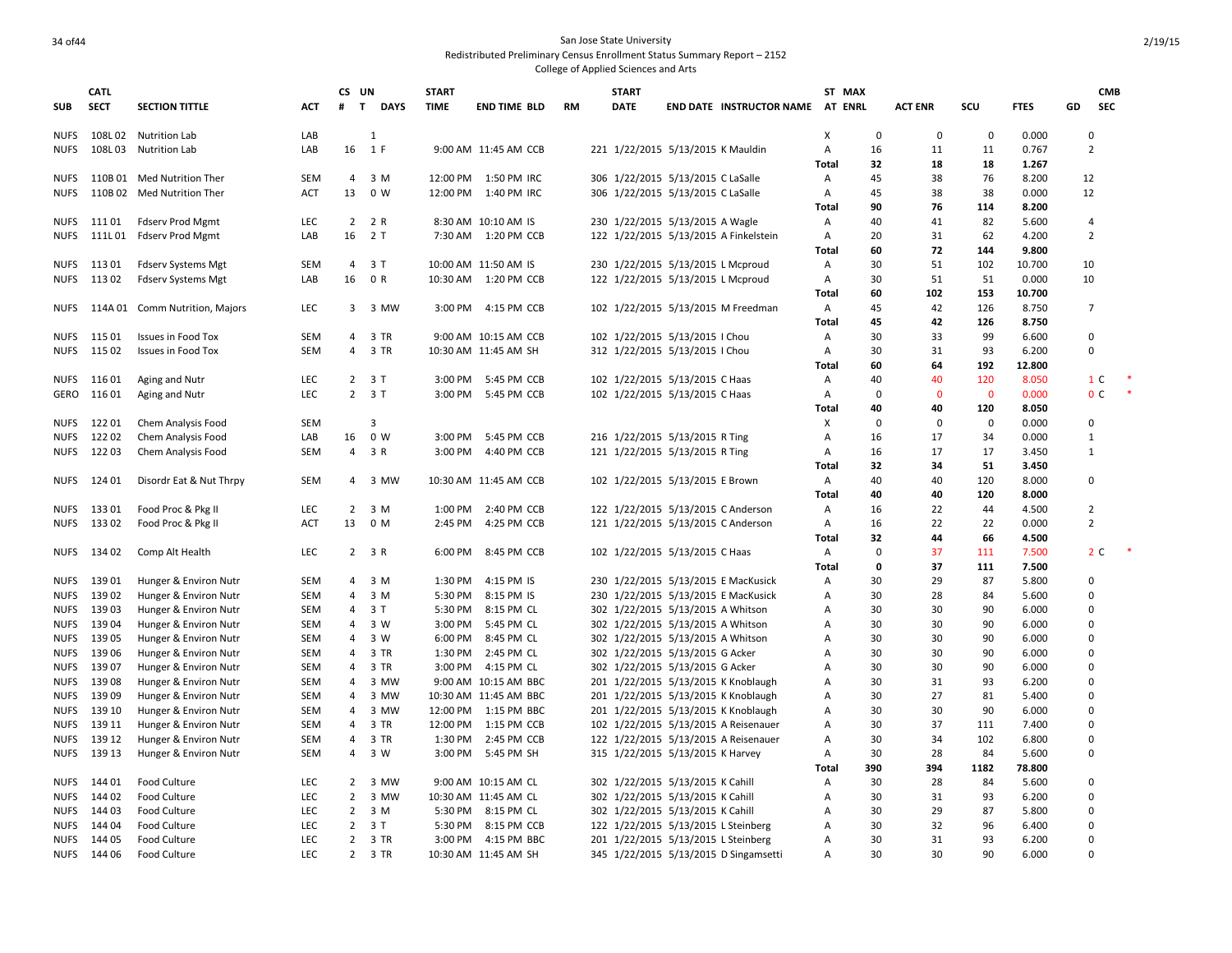## 35 of 44 San Jose State University Redistributed Preliminary Census Enrollment Status Summary Report – 2152

|             | <b>CATL</b> |                             |            | CS UN          |                             | <b>START</b> |                       |           | <b>START</b>                      |                               |                                            |                | ST MAX |                |                |             |          | <b>CMB</b>     |        |
|-------------|-------------|-----------------------------|------------|----------------|-----------------------------|--------------|-----------------------|-----------|-----------------------------------|-------------------------------|--------------------------------------------|----------------|--------|----------------|----------------|-------------|----------|----------------|--------|
| <b>SUB</b>  | <b>SECT</b> | <b>SECTION TITTLE</b>       | <b>ACT</b> | #              | $\mathbf{T}$<br><b>DAYS</b> | <b>TIME</b>  | <b>END TIME BLD</b>   | <b>RM</b> | <b>DATE</b>                       |                               | END DATE INSTRUCTOR NAME AT ENRL           |                |        | <b>ACT ENR</b> | scu            | <b>FTES</b> | GD       | <b>SEC</b>     |        |
| <b>NUFS</b> | 14407       | Food Culture                | <b>LEC</b> |                | 2 3 TR                      |              | 12:00 PM 1:15 PM BBC  |           |                                   |                               | 201 1/22/2015 5/13/2015 D Singamsetti      | Α              | 30     | 30             | 90             | 6.000       |          |                |        |
| <b>NUFS</b> | 14408       | Food Culture                | LEC        |                | 2 3 TR                      |              | 1:30 PM 2:45 PM BBC   |           |                                   |                               | 201 1/22/2015 5/13/2015 D Singamsetti      | Α              | 30     | 30             | 90             | 6.000       | $\Omega$ |                |        |
| <b>NUFS</b> | 144 09      | Food Culture                | <b>LEC</b> | $\overline{2}$ | 3 TR                        |              | 10:30 AM 11:45 AM SH  |           | 315 1/22/2015 5/13/2015 S Spencer |                               |                                            | A              | 30     | 29             | 87             | 5.800       | $\Omega$ |                |        |
| <b>NUFS</b> | 144 10      | Food Culture                | LEC        |                | 2 3 TR                      |              | 12:00 PM 1:15 PM DMH  | 149B      |                                   | 1/22/2015 5/13/2015 L Wiley   |                                            | A              | 30     | 28             | 84             | 5.600       | $\Omega$ |                |        |
|             |             |                             |            |                |                             |              |                       |           |                                   |                               |                                            | Total          | 300    | 298            | 894            | 59.600      |          |                |        |
| NUFS        | 15001       | Food/Nutr Toxicol           | LEC        |                | 2 2 W                       |              | 10:15 AM 11:55 AM CCB |           | 122 1/22/2015 5/13/2015   Chou    |                               |                                            | A              | 30     | 15             | 30             | 2.000       | $\Omega$ |                |        |
|             |             |                             |            |                |                             |              |                       |           |                                   |                               |                                            | Total          | 30     | 15             | 30             | 2.000       |          |                |        |
| <b>NUFS</b> | 15501       | <b>Food Process Engrg</b>   | <b>LEC</b> | $\mathbf{2}$   | 3 F                         |              | 9:00 AM 10:40 AM CCB  |           |                                   |                               | 121 1/22/2015 5/13/2015 E Wilhelmsen       | A              | 16     | 6              | 12             | 1.200       | $\Omega$ |                |        |
| <b>NUFS</b> | 155 02      | Food Process Engrg          | LAB        | 16             | 0 F                         |              | 11:00 AM  1:30 PM CCB |           |                                   |                               | 121 1/22/2015 5/13/2015 E Wilhelmsen       | Α              | 16     | 6              | 6              | 0.000       | $\Omega$ |                |        |
|             |             |                             |            |                |                             |              |                       |           |                                   |                               |                                            | Total          | 32     | 12             | 18             | 1.200       |          |                |        |
| <b>NUFS</b> | 16301       | Phys Fit + Nutrit           | LEC        | $\mathbf{2}$   | 3 TR                        |              | 10:30 AM 11:45 AM IS  |           | 215 1/22/2015 5/13/2015 E Brown   |                               |                                            | $\overline{A}$ | 32     | 16             | 48             | 3.200       |          | 0 <sup>c</sup> | $\ast$ |
| <b>NUFS</b> | 16302       | Phys Fit + Nutrit           | LEC        | $\overline{2}$ | 3 TR                        |              | 10:30 AM 11:45 AM BBC |           | 225 1/22/2015 5/13/2015 E Brown   |                               |                                            | Α              | 32     | 16             | 48             | 3.200       |          | 0 <sup>C</sup> | $\ast$ |
| <b>NUFS</b> | 16303       | Phys Fit + Nutrit           | LEC        | $\overline{2}$ | 3 TR                        |              | 12:00 PM 1:15 PM MH   |           | 322 1/22/2015 5/13/2015 E Brown   |                               |                                            | Α              | 32     | 18             | 54             | 3.600       |          | 0 <sup>c</sup> |        |
| <b>NUFS</b> | 16304       | Phys Fit + Nutrit           | LEC        | $\overline{2}$ | 3 TR                        |              | 12:00 PM 1:15 PM IS   |           | 215 1/22/2015 5/13/2015 E Brown   |                               |                                            | Α              | 32     | 16             | 48             | 3.200       |          | 0 <sup>C</sup> |        |
| <b>NUFS</b> | 16305       | Phys Fit + Nutrit           | <b>LEC</b> | $\overline{2}$ | 3 MW                        |              | 10:30 AM 11:45 AM SH  |           | 242 1/22/2015 5/13/2015 A Bloom   |                               |                                            | A              | 32     | 16             | 48             | 3.200       |          | 0 <sup>c</sup> |        |
| <b>NUFS</b> | 16306       | Phys Fit + Nutrit           | <b>LEC</b> | $\overline{2}$ | 3 MW                        |              | 10:30 AM 11:45 AM MH  |           | 222 1/22/2015 5/13/2015 A Bloom   |                               |                                            | A              | 32     | 16             | 48             | 3.250       |          | 1 <sup>C</sup> |        |
|             |             |                             |            |                |                             |              |                       |           |                                   |                               |                                            | Total          | 192    | 98             | 294            | 19.650      |          |                |        |
| <b>NUFS</b> | 18001       | Individual Studies          | <b>SUP</b> | 36             | 1 TBA                       |              |                       |           |                                   |                               | 1/22/2015 5/13/2015 C Hollenbeck           | A              | 20     | 9              | 9              | 0.650       | 3        |                |        |
| <b>NUFS</b> | 18002       | <b>Individual Studies</b>   | SUP        | 36             | 2 TBA                       |              |                       |           |                                   |                               | 1/22/2015 5/13/2015 C Hollenbeck           | A              | 20     | 4              | 8              | 0.533       | $\Omega$ |                |        |
| <b>NUFS</b> | 18003       | <b>Individual Studies</b>   | <b>SUP</b> | 36             | 1 TBA                       |              |                       |           |                                   | 1/22/2015 5/13/2015 L Mcproud |                                            | Α              | 20     | $\mathbf{1}$   | $\mathbf{1}$   | 0.067       | $\Omega$ |                |        |
| NUFS        | 18004       | <b>Individual Studies</b>   | SUP        | 36             | 2 TBA                       |              |                       |           |                                   | 1/22/2015 5/13/2015 L Mcproud |                                            | A              | 20     | $\Omega$       | 0              | 0.000       | $\Omega$ |                |        |
| <b>NUFS</b> | 18005       | <b>Individual Studies</b>   | <b>SUP</b> | 36             | 3 TBA                       |              |                       |           |                                   | 1/22/2015 5/13/2015 L Mcproud |                                            | Α              | 20     | 0              | 0              | 0.000       | $\Omega$ |                |        |
| <b>NUFS</b> | 18006       | <b>Individual Studies</b>   | <b>SUP</b> | 36             | 4 TBA                       |              |                       |           |                                   | 1/22/2015 5/13/2015 L Mcproud |                                            | Α              | 20     | $\Omega$       | 0              | 0.000       | $\Omega$ |                |        |
| <b>NUFS</b> | 18007       | <b>Individual Studies</b>   | <b>SUP</b> | 36             | 5 TBA                       |              |                       |           |                                   | 1/22/2015 5/13/2015 L Mcproud |                                            | А              | 20     | 0              | 0              | 0.000       | $\Omega$ |                |        |
| <b>NUFS</b> | 18008       | <b>Individual Studies</b>   | <b>SUP</b> | 36             | 6 TBA                       |              |                       |           |                                   | 1/22/2015 5/13/2015 L Mcproud |                                            | Α              | 20     | 0              | $\mathbf 0$    | 0.000       | $\Omega$ |                |        |
| <b>NUFS</b> | 18009       | Individual Studies          | SUP        | 36             | 1 M                         |              | 9:30 AM 12:00 PM HB   |           | 208 1/22/2015 5/13/2015 C Barmore |                               |                                            | Α              | 20     | 1              | $\mathbf{1}$   | 0.067       | $\Omega$ |                |        |
| <b>NUFS</b> | 180 10      | <b>Individual Studies</b>   | <b>SUP</b> | 36             | 2 M                         |              | 9:30 AM 12:00 PM HB   |           | 208 1/22/2015 5/13/2015 C Barmore |                               |                                            | Α              | 20     | $\overline{2}$ | 4              | 0.267       | $\Omega$ |                |        |
| <b>NUFS</b> | 180 11      | <b>Individual Studies</b>   | <b>SUP</b> | 36             | 1 TBA                       |              |                       |           |                                   |                               | 1/22/2015 5/13/2015 M Freedman             | $\mathsf{A}$   | 20     | 1              | 1              | 0.067       | $\Omega$ |                |        |
|             |             |                             |            |                |                             |              |                       |           |                                   |                               |                                            | Total          | 220    | 18             | 24             | 1.650       |          |                |        |
| <b>NUFS</b> | 19001       | <b>Nutrition Education</b>  | <b>LEC</b> |                | $1 \quad 2 \text{ M}$       | 4:30 PM      | 6:15 PM CCB           |           |                                   |                               | 102 1/22/2015 5/13/2015 G Pereira Pignotti | $\overline{A}$ | 35     | 39             | 78             | 5.367       | 5        |                |        |
|             |             |                             |            |                |                             |              |                       |           |                                   |                               |                                            | Total          | 35     | 39             | 78             | 5.367       |          |                |        |
| <b>NUFS</b> | 19101       | <b>Nutr Counseling</b>      | <b>LEC</b> |                | 3 1 F                       | 12:45 PM     | 2:25 PM CCB           |           | 122 1/22/2015 5/13/2015 E Herb    |                               |                                            | $\overline{A}$ | 25     | 31             | 31             | 2.067       | O        |                |        |
|             |             |                             |            |                |                             |              |                       |           |                                   |                               |                                            | Total          | 25     | 31             | 31             | 2.067       |          |                |        |
| <b>NUFS</b> | 19201       | Fld Exp NufS/Pkg            | SUP        | 36             | 1 TBA                       |              |                       |           |                                   | 1/22/2015 5/13/2015 L Mcproud |                                            | Α              | 20     | $\Omega$       | $\mathbf 0$    | 0.000       | $\Omega$ |                |        |
| <b>NUFS</b> | 19202       | Fld Exp NufS/Pkg            | SUP        | 36             | 2 TBA                       |              |                       |           |                                   | 1/22/2015 5/13/2015 L Mcproud |                                            | Α              | 40     | 9              | 18             | 1.200       | $\Omega$ |                |        |
| <b>NUFS</b> | 19203       | Fld Exp NufS/Pkg            | SUP        | 36             | 3 TBA                       |              |                       |           |                                   | 1/22/2015 5/13/2015 L Mcproud |                                            | A              | 20     | 1              | $\overline{3}$ | 0.200       | $\Omega$ |                |        |
| <b>NUFS</b> | 19204       | Fld Exp NufS/Pkg            | <b>SUP</b> | 36             | 4 TBA                       |              |                       |           |                                   | 1/22/2015 5/13/2015 L Mcproud |                                            | А              | 20     | $\overline{7}$ | 28             | 1.867       | $\Omega$ |                |        |
| <b>NUFS</b> | 19205       | Fld Exp NufS/Pkg            | SUP        | 36             | 5 TBA                       |              |                       |           |                                   | 1/22/2015 5/13/2015 L Mcproud |                                            | Α              | 20     | $\Omega$       | 0              | 0.000       | 0        |                |        |
| <b>NUFS</b> | 192 06      | Fld Exp NufS/Pkg            | <b>SUP</b> | 36             | 6 TBA                       |              |                       |           |                                   | 1/22/2015 5/13/2015 L Mcproud |                                            | A              | 20     | 0              | $\mathbf 0$    | 0.000       | $\Omega$ |                |        |
| <b>NUFS</b> | 19207       | Fld Exp NufS/Pkg            | <b>SUP</b> | 36             | 2 TBA                       |              |                       |           |                                   | 1/22/2015 5/13/2015 E Brown   |                                            | A              | 20     | 14             | 28             | 1.867       | $\Omega$ |                |        |
| <b>NUFS</b> | 19208       | Fld Exp NufS/Pkg            | SUP        | 36             | 2 TBA                       |              |                       |           |                                   | 1/22/2015 5/13/2015 C Haas    |                                            | Α              | 20     | 9              | 18             | 1.200       | $\Omega$ |                |        |
|             |             |                             |            |                |                             |              |                       |           |                                   |                               |                                            | Total          | 180    | 40             | 95             | 6.333       |          |                |        |
| NUFS        | 21701       | Issues Nutr/Fd/Pkg          | SEM        |                | 5 3 W                       |              | 4:30 PM 7:15 PM CCB   |           |                                   |                               | 122 1/22/2015 5/13/2015 M Freedman         | A              | 18     | 9              | 27             | 2.250       | 9        |                |        |
|             |             |                             |            |                |                             |              |                       |           |                                   |                               |                                            | Total          | 18     | q              | 27             | 2.250       |          |                |        |
| <b>NUFS</b> |             | 219B 01 Adv Nutr and Metab  | SEM        | 5              | 3 R                         | 3:00 PM      | 5:45 PM CCB           |           |                                   |                               | 122 1/22/2015 5/13/2015 C Hollenbeck       | A              | 18     | 9              | 27             | 2.250       | 9        |                |        |
|             |             |                             |            |                |                             |              |                       |           |                                   |                               |                                            | Total          | 18     | 9              | 27             | 2.250       |          |                |        |
| <b>NUFS</b> |             | 220A 01 Adv Mnt             | <b>SEM</b> |                | 5 3 M                       | 6:00 PM      | 8:45 PM CCB           |           | 122 1/22/2015 5/13/2015 H Kiehl   |                               |                                            | $\overline{A}$ | 18     | 11             | 33             | 2.600       | 8        |                |        |
|             |             |                             |            |                |                             |              |                       |           |                                   |                               |                                            | Total          | 18     | 11             | 33             | 2.600       |          |                |        |
| <b>NUFS</b> |             | 280A 01 Dietetic Internship | <b>SUP</b> | 25             | 1 TBA                       |              |                       |           |                                   | 1/22/2015 5/13/2015 C LaSalle |                                            | Α              | 20     | 12             | 12             | 0.950       | 9        |                |        |
| <b>NUFS</b> |             | 280A 02 Dietetic Internship | <b>SUP</b> | 25             | 3 TBA                       |              |                       |           |                                   | 1/22/2015 5/13/2015 C LaSalle |                                            | A              | 20     | $\Omega$       | 0              | 0.000       | 0        |                |        |
| <b>NUFS</b> |             | 280A 03 Dietetic Internship | SUP        | 25             | 6 TBA                       |              |                       |           |                                   | 1/22/2015 5/13/2015 C LaSalle |                                            | Α              | 20     | 0              | $\mathbf 0$    | 0.000       | $\Omega$ |                |        |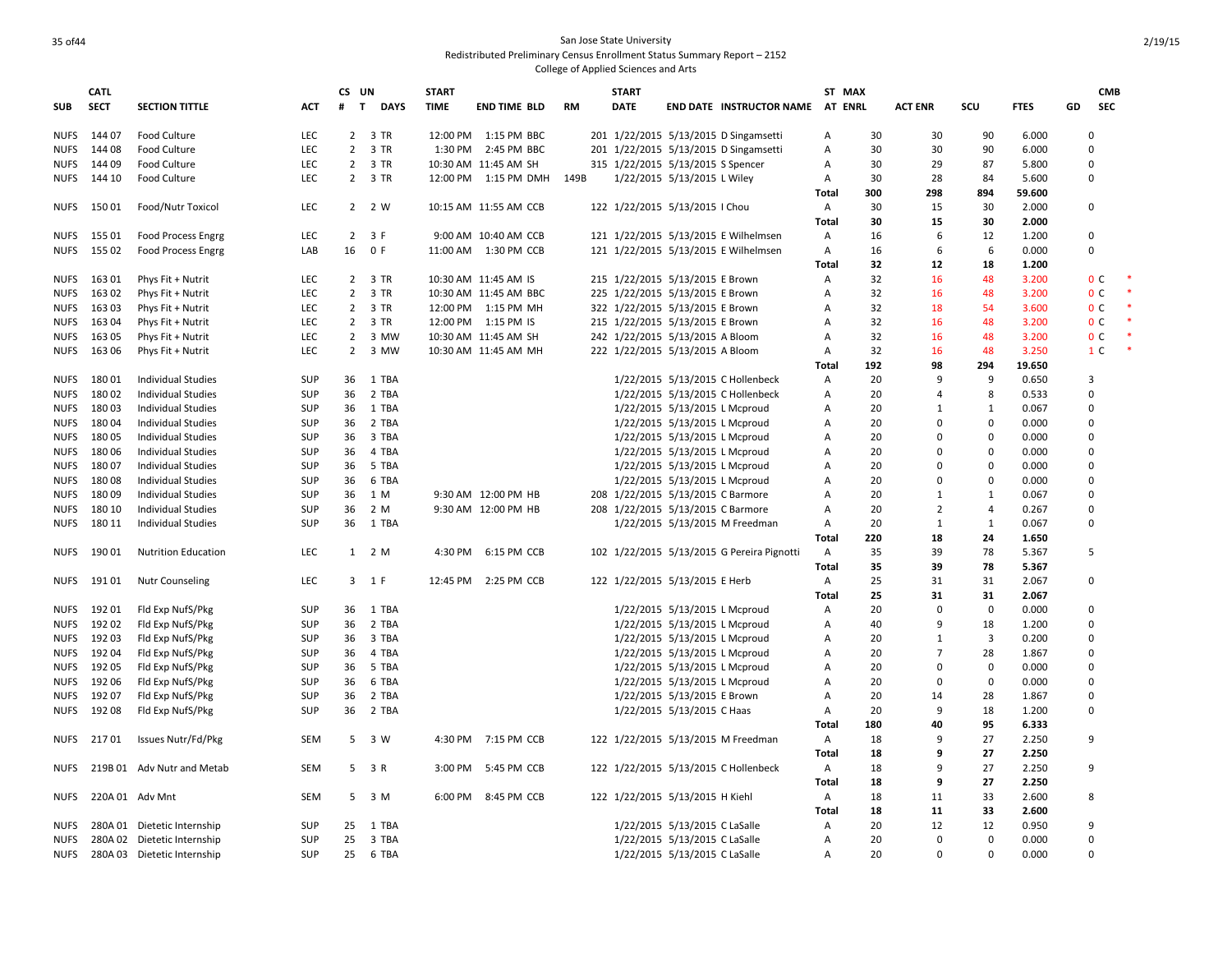|             | CATL        |                             |                          | CS UN    |                             | <b>START</b> |                     |           | <b>START</b> |                                        | ST MAX         |          |                          |                            |                |                | <b>CMB</b> |
|-------------|-------------|-----------------------------|--------------------------|----------|-----------------------------|--------------|---------------------|-----------|--------------|----------------------------------------|----------------|----------|--------------------------|----------------------------|----------------|----------------|------------|
| <b>SUB</b>  | <b>SECT</b> | <b>SECTION TITTLE</b>       | <b>ACT</b>               | #        | $\mathbf{T}$<br><b>DAYS</b> | <b>TIME</b>  | <b>END TIME BLD</b> | <b>RM</b> | <b>DATE</b>  | <b>END DATE INSTRUCTOR NAME</b>        | <b>AT ENRL</b> |          | <b>ACT ENR</b>           | scu                        | <b>FTES</b>    | GD             | <b>SEC</b> |
|             |             |                             |                          |          |                             |              |                     |           |              |                                        |                |          |                          |                            |                |                |            |
| <b>NUFS</b> |             | 280A 04 Dietetic Internship | <b>SUP</b>               | 25       | 9 TBA                       |              |                     |           |              | 1/22/2015 5/13/2015 C LaSalle          | A              | 20       | $\mathbf 0$              | 0                          | 0.000          | $\Omega$       |            |
| <b>NUFS</b> |             | 280A 05 Dietetic Internship | <b>SUP</b>               |          | 25 12 TBA                   |              |                     |           |              | 1/22/2015 5/13/2015 C LaSalle          | Α              | 20       | $\mathbf{1}$             | 12                         | 1.000          | 1              |            |
| <b>NUFS</b> |             | 280A 06 Dietetic Internship | <b>SUP</b>               | 25       | 6 TBA                       |              |                     |           |              | 1/22/2015 5/13/2015 E Brown            | Α              | 20       | $\Omega$                 | $\mathbf 0$                | 0.000          | $\Omega$       |            |
| <b>NUFS</b> |             | 280A 07 Dietetic Internship | <b>SUP</b>               |          | 25 12 TBA                   |              |                     |           |              | 1/22/2015 5/13/2015 E Brown            | Α              | 20       | $\Omega$                 | $\mathbf 0$                | 0.000          | $\Omega$       |            |
| <b>NUFS</b> |             | 280A 08 Dietetic Internship | <b>SUP</b>               | 25       | 6 TBA                       |              |                     |           |              | 1/22/2015 5/13/2015 M Freedman         | Α              | 20       | $\Omega$                 | $\Omega$                   | 0.000          | $\Omega$       |            |
| <b>NUFS</b> |             | 280A 09 Dietetic Internship | <b>SUP</b>               |          | 25 12 TBA                   |              |                     |           |              | 1/22/2015 5/13/2015 M Freedman         | Α              | 20       | $\Omega$                 | $\mathbf 0$                | 0.000          | $\Omega$       |            |
| <b>NUFS</b> |             | 280A 10 Dietetic Internship | <b>SUP</b>               | 25       | 6 TBA                       |              |                     |           |              | 1/22/2015 5/13/2015 L Mcproud          | Α              | 20       | $\Omega$                 | $\Omega$                   | 0.000          | $\Omega$       |            |
| <b>NUFS</b> |             | 280A 11 Dietetic Internship | <b>SUP</b>               |          | 25 12 TBA                   |              |                     |           |              | 1/22/2015 5/13/2015 L Mcproud          | Α              | 20       | $\Omega$                 | $\Omega$                   | 0.000          | $\Omega$       |            |
| <b>NUFS</b> |             | 280A 12 Dietetic Internship | <b>SUP</b>               | 25       | 6 TBA                       |              |                     |           |              | 1/22/2015 5/13/2015 G Pereira Pignotti | A              | 20       | $\Omega$                 | $\Omega$                   | 0.000          | $\Omega$       |            |
| <b>NUFS</b> |             | 280A 13 Dietetic Internship | <b>SUP</b>               |          | 25 12 TBA                   |              |                     |           |              | 1/22/2015 5/13/2015 G Pereira Pignotti | Α              | 20       | $\mathbf{1}$             | 12                         | 1.000          | 1              |            |
| <b>NUFS</b> |             | 280A 14 Dietetic Internship | <b>SUP</b>               | 25       | 6 TBA                       |              |                     |           |              | 1/22/2015 5/13/2015 A Wagle            | Α              | 20       | $\Omega$                 | 0                          | 0.000          | $\Omega$       |            |
| <b>NUFS</b> |             | 280A 15 Dietetic Internship | <b>SUP</b>               |          | 25 12 TBA                   |              |                     |           |              | 1/22/2015 5/13/2015 A Wagle            | Α              | 20       | $\Omega$                 | $\mathbf 0$                | 0.000          | $\Omega$       |            |
|             |             |                             |                          |          |                             |              |                     |           |              |                                        | Total          | 300      | 14                       | 36                         | 2.950          |                |            |
| <b>NUFS</b> | 298 01      | <b>Special Studies</b>      | <b>SUP</b>               | 25       | 1 TBA                       |              |                     |           |              | 1/22/2015 5/13/2015 E Brown            | Α              | 10       | $\Omega$                 | $\mathbf 0$                | 0.000          | $\Omega$       |            |
| <b>NUFS</b> | 298 02      | <b>Special Studies</b>      | <b>SUP</b>               | 25       | 2 TBA                       |              |                     |           |              | 1/22/2015 5/13/2015 E Brown            | A              | 10       | 3                        | 6                          | 0.500          | 3              |            |
| <b>NUFS</b> | 298 03      | <b>Special Studies</b>      | <b>SUP</b>               | 25       | 3 TBA                       |              |                     |           |              | 1/22/2015 5/13/2015 E Brown            | Α              | 10       | $\Omega$                 | $\mathbf 0$                | 0.000          | $\Omega$       |            |
| <b>NUFS</b> | 298 04      | <b>Special Studies</b>      | <b>SUP</b>               | 25       | 1 TBA                       |              |                     |           |              | 1/22/2015 5/13/2015 M Freedman         | А              | 10       | $\mathbf{1}$             | 1                          | 0.083          | 1              |            |
| <b>NUFS</b> | 298 05      | <b>Special Studies</b>      | <b>SUP</b>               | 25       | 2 TBA                       |              |                     |           |              | 1/22/2015 5/13/2015 M Freedman         | А              | 10       | $\Omega$                 | $\mathbf 0$                | 0.000          | $\Omega$       |            |
| <b>NUFS</b> | 298 06      | <b>Special Studies</b>      | <b>SUP</b>               | 25       | 3 TBA                       |              |                     |           |              | 1/22/2015 5/13/2015 M Freedman         | А              | 10       | $\overline{2}$           | 6                          | 0.500          | 2              |            |
| <b>NUFS</b> | 298 07      | <b>Special Studies</b>      | <b>SUP</b>               | 25       | 1 TBA                       |              |                     |           |              | 1/22/2015 5/13/2015 C Haas             | А              | 10       | $\Omega$                 | $\Omega$                   | 0.000          | $\Omega$       |            |
| <b>NUFS</b> | 29808       | <b>Special Studies</b>      | <b>SUP</b>               | 25       | 2 TBA                       |              |                     |           |              | 1/22/2015 5/13/2015 C Haas             | A              | 10       | $\Omega$                 | $\Omega$                   | 0.000          | $\Omega$       |            |
| <b>NUFS</b> | 298 09      | <b>Special Studies</b>      | <b>SUP</b>               | 25       | 3 TBA                       |              |                     |           |              | 1/22/2015 5/13/2015 C Haas             | А              | 10       | $\Omega$                 | $\Omega$                   | 0.000          | $\mathbf 0$    |            |
| <b>NUFS</b> | 298 10      | <b>Special Studies</b>      | <b>SUP</b>               | 25       | 1 TBA                       |              |                     |           |              | 1/22/2015 5/13/2015 C Hollenbeck       | A              | 10       | $\Omega$                 | $\Omega$                   | 0.000          | $\Omega$       |            |
| <b>NUFS</b> | 298 11      | <b>Special Studies</b>      | <b>SUP</b>               | 25       | 2 TBA                       |              |                     |           |              | 1/22/2015 5/13/2015 C Hollenbeck       | А              | 10       | $\Omega$                 | $\Omega$                   | 0.000          | $\Omega$       |            |
| <b>NUFS</b> | 298 12      | <b>Special Studies</b>      | <b>SUP</b>               | 25       | 3 TBA                       |              |                     |           |              | 1/22/2015 5/13/2015 C Hollenbeck       | А              | 10       | $\Omega$                 | $\mathbf 0$                | 0.000          | $\Omega$       |            |
| <b>NUFS</b> | 298 13      | <b>Special Studies</b>      | <b>SUP</b>               | 25       | 1 TBA                       |              |                     |           |              | 1/22/2015 5/13/2015 C LaSalle          | Α              | 10       | $\overline{2}$           | $\overline{2}$             | 0.167          | $\overline{2}$ |            |
|             | 298 14      |                             | <b>SUP</b>               | 25       | 2 TBA                       |              |                     |           |              |                                        | A              | 10       | $\mathbf{1}$             | $\overline{2}$             |                | 1              |            |
| <b>NUFS</b> | 298 15      | <b>Special Studies</b>      |                          |          |                             |              |                     |           |              | 1/22/2015 5/13/2015 C LaSalle          |                | 10       | $\Omega$                 | $\mathbf 0$                | 0.167          | $\Omega$       |            |
| <b>NUFS</b> | 298 16      | <b>Special Studies</b>      | <b>SUP</b><br><b>SUP</b> | 25<br>25 | 3 TBA<br>1 TBA              |              |                     |           |              | 1/22/2015 5/13/2015 C LaSalle          | A<br>A         | 10       | 1                        | 1                          | 0.000<br>0.083 | 1              |            |
| <b>NUFS</b> | 298 17      | <b>Special Studies</b>      |                          |          |                             |              |                     |           |              | 1/22/2015 5/13/2015 K Mauldin          |                |          | $\mathbf{1}$             |                            |                |                |            |
| <b>NUFS</b> | 298 18      | <b>Special Studies</b>      | <b>SUP</b><br><b>SUP</b> | 25<br>25 | 2 TBA<br>3 TBA              |              |                     |           |              | 1/22/2015 5/13/2015 K Mauldin          | Α              | 10<br>10 | $\Omega$                 | $\overline{2}$<br>$\Omega$ | 0.167<br>0.000 | 1<br>$\Omega$  |            |
| <b>NUFS</b> | 298 19      | <b>Special Studies</b>      |                          |          |                             |              |                     |           |              | 1/22/2015 5/13/2015 K Mauldin          | Α              | 10       | $\mathbf{1}$             | 1                          |                | 1              |            |
| <b>NUFS</b> |             | <b>Special Studies</b>      | <b>SUP</b>               | 25       | 1 TBA                       |              |                     |           |              | 1/22/2015 5/13/2015 L Mcproud          | Α              | 10       | $\Omega$                 | $\Omega$                   | 0.083          | $\Omega$       |            |
| <b>NUFS</b> | 298 20      | <b>Special Studies</b>      | <b>SUP</b>               | 25       | 2 TBA                       |              |                     |           |              | 1/22/2015 5/13/2015 L Mcproud          | A              |          | $\Omega$                 | $\Omega$                   | 0.000          | $\Omega$       |            |
| <b>NUFS</b> | 298 21      | <b>Special Studies</b>      | <b>SUP</b>               | 25       | 3 TBA                       |              |                     |           |              | 1/22/2015 5/13/2015 L Mcproud          | Α              | 10       |                          |                            | 0.000          |                |            |
| <b>NUFS</b> | 298 22      | <b>Special Studies</b>      | <b>SUP</b>               | 25       | 1 TBA                       |              |                     |           |              | 1/22/2015 5/13/2015 G Pereira Pignotti | A              | 10       | $\mathbf{1}$             | 1                          | 0.083          | 1              |            |
| <b>NUFS</b> | 298 23      | <b>Special Studies</b>      | <b>SUP</b>               | 25       | 2 TBA                       |              |                     |           |              | 1/22/2015 5/13/2015 G Pereira Pignotti | Α              | 10       | $\mathbf{1}$<br>$\Omega$ | $\overline{2}$<br>$\Omega$ | 0.167          | 1<br>$\Omega$  |            |
| <b>NUFS</b> | 298 24      | <b>Special Studies</b>      | <b>SUP</b>               | 25       | 3 TBA                       |              |                     |           |              | 1/22/2015 5/13/2015 G Pereira Pignotti | Α              | 10       |                          |                            | 0.000          |                |            |
| <b>NUFS</b> | 298 25      | <b>Special Studies</b>      | <b>SUP</b>               | 25       | 1 TBA                       |              |                     |           |              | 1/22/2015 5/13/2015 A Wagle            | Α              | 10       | $\mathbf{1}$             | $\mathbf{1}$               | 0.083          | 1              |            |
| <b>NUFS</b> | 298 26      | <b>Special Studies</b>      | SUP                      | 25       | 2 TBA                       |              |                     |           |              | 1/22/2015 5/13/2015 A Wagle            | Α              | 10       | $\mathbf{1}$             | $\overline{2}$             | 0.167          | 1              |            |
| <b>NUFS</b> | 298 27      | <b>Special Studies</b>      | <b>SUP</b>               | 25       | 3 TBA                       |              |                     |           |              | 1/22/2015 5/13/2015 A Wagle            | Α              | 10       | $\Omega$                 | $\Omega$                   | 0.000          | $\Omega$       |            |
| <b>NUFS</b> | 298 28      | <b>Special Studies</b>      | <b>SUP</b>               | 25       | 1 TBA                       |              |                     |           |              | 1/22/2015 5/13/2015 F Yambrach         | A              | 10       | $\Omega$                 | $\Omega$                   | 0.000          | $\Omega$       |            |
| <b>NUFS</b> | 298 29      | <b>Special Studies</b>      | <b>SUP</b>               | 25       | 2 TBA                       |              |                     |           |              | 1/22/2015 5/13/2015 F Yambrach         | Α              | 10       | $\Omega$                 | $\Omega$                   | 0.000          | $\Omega$       |            |
| <b>NUFS</b> | 298 30      | <b>Special Studies</b>      | <b>SUP</b>               | 25       | 3 TBA                       |              |                     |           |              | 1/22/2015 5/13/2015 F Yambrach         | Α              | 10       | $\Omega$                 | $\Omega$                   | 0.000          | $\Omega$       |            |
|             |             |                             |                          |          |                             |              |                     |           |              |                                        | Total          | 300      | 16                       | 27                         | 2.250          |                |            |
| <b>NUFS</b> | 299 01      | Mas Thesis or Proj          | <b>SUP</b>               | 25       | 1 TBA                       |              |                     |           |              | 1/22/2015 5/13/2015 M Freedman         | Α              | 10       | $\Omega$                 | $\Omega$                   | 0.000          | $\Omega$       |            |
| <b>NUFS</b> | 299 02      | Mas Thesis or Proj          | <b>SUP</b>               | 25       | 2 TBA                       |              |                     |           |              | 1/22/2015 5/13/2015 M Freedman         | Α              | 10       | $\Omega$                 | $\mathbf 0$                | 0.000          | $\Omega$       |            |
| <b>NUFS</b> | 29903       | Mas Thesis or Proj          | <b>SUP</b>               | 25       | 3 TBA                       |              |                     |           |              | 1/22/2015 5/13/2015 M Freedman         | A              | 10       | $\Omega$                 | $\Omega$                   | 0.000          | $\Omega$       |            |
| <b>NUFS</b> | 29904       | Mas Thesis or Proj          | <b>SUP</b>               | 25       | 4 TBA                       |              |                     |           |              | 1/22/2015 5/13/2015 M Freedman         | Α              | 10       | $\Omega$                 | $\Omega$                   | 0.000          | $\Omega$       |            |
| <b>NUFS</b> | 29905       | Mas Thesis or Proj          | <b>SUP</b>               | 25       | 5 TBA                       |              |                     |           |              | 1/22/2015 5/13/2015 M Freedman         | A              | 10       | $\Omega$                 | $\Omega$                   | 0.000          | $\Omega$       |            |
| <b>NUFS</b> | 299 06      | Mas Thesis or Proj          | <b>SUP</b>               | 25       | 6 TBA                       |              |                     |           |              | 1/22/2015 5/13/2015 M Freedman         | Α              | 10       | $\Omega$                 | $\Omega$                   | 0.000          | $\Omega$       |            |
| <b>NUFS</b> | 299 07      | Mas Thesis or Proj          | <b>SUP</b>               | 25       | 1 TBA                       |              |                     |           |              | 1/22/2015 5/13/2015 C Hollenbeck       | A              | 10       | $\Omega$                 | $\Omega$                   | 0.000          | $\Omega$       |            |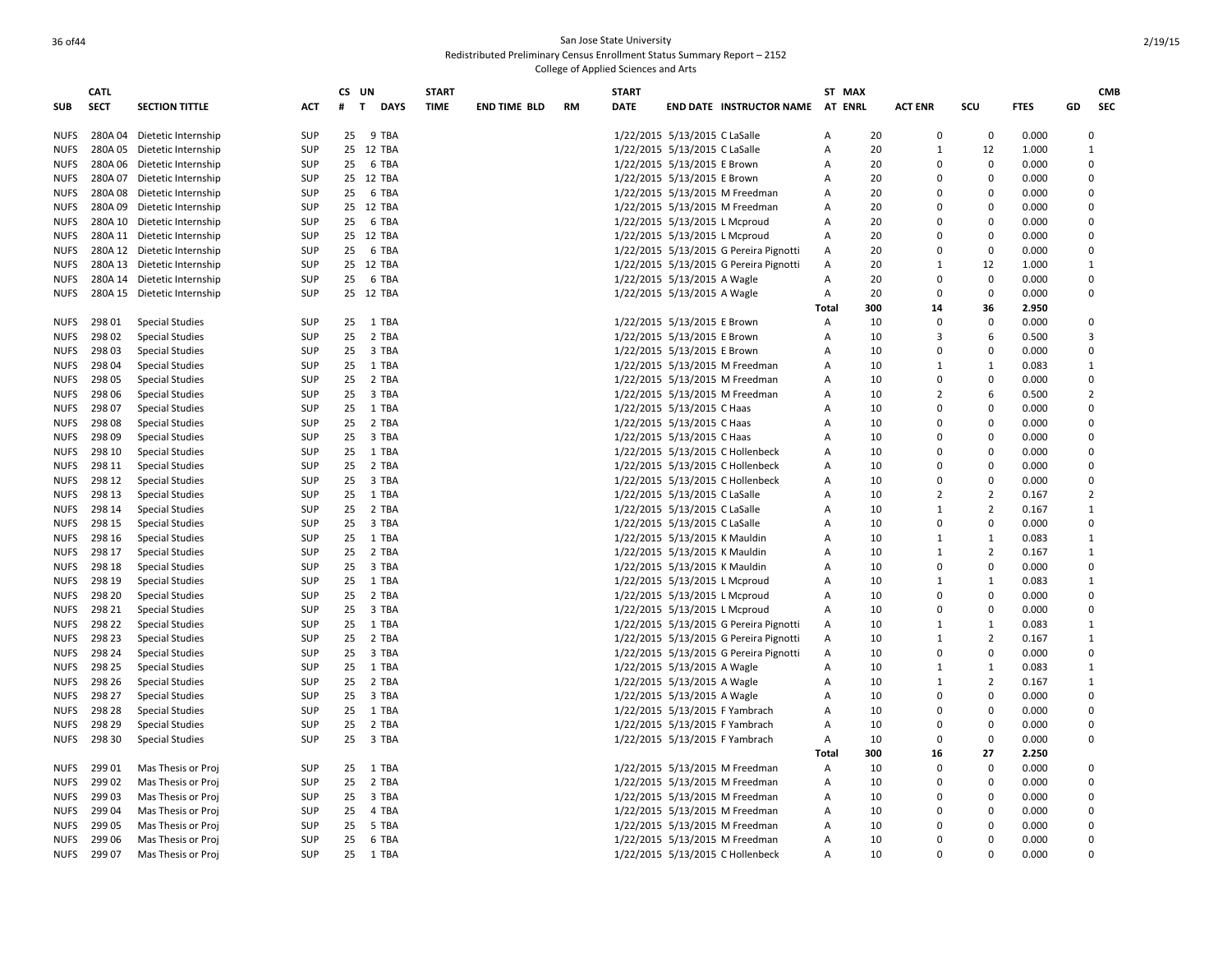|             | <b>CATL</b> |                           |            | CS UN             |                     | <b>START</b> |                      |           | <b>START</b> |                                    |                                           |                | ST MAX      |                |                |             |    | <b>CMB</b>     |  |
|-------------|-------------|---------------------------|------------|-------------------|---------------------|--------------|----------------------|-----------|--------------|------------------------------------|-------------------------------------------|----------------|-------------|----------------|----------------|-------------|----|----------------|--|
| SUB         | <b>SECT</b> | <b>SECTION TITTLE</b>     | ACT        | #<br>$\mathbf{T}$ | <b>DAYS</b>         | <b>TIME</b>  | <b>END TIME BLD</b>  | <b>RM</b> | <b>DATE</b>  |                                    | <b>END DATE INSTRUCTOR NAME</b>           | AT             | <b>ENRL</b> | <b>ACT ENR</b> | SCU            | <b>FTES</b> | GD | <b>SEC</b>     |  |
| <b>NUFS</b> | 29908       | Mas Thesis or Proj        | SUP        | 25                | 2 TBA               |              |                      |           |              |                                    | 1/22/2015 5/13/2015 C Hollenbeck          | Α              | 10          | $\Omega$       | $\mathbf 0$    | 0.000       |    | $\Omega$       |  |
| <b>NUFS</b> | 299 09      | Mas Thesis or Proj        | <b>SUP</b> | 25                | 3 TBA               |              |                      |           |              |                                    | 1/22/2015 5/13/2015 C Hollenbeck          | Α              | 10          | 1              | 3              | 0.250       |    | $\mathbf{1}$   |  |
| <b>NUFS</b> | 299 10      | Mas Thesis or Proj        | <b>SUP</b> | 25                | 4 TBA               |              |                      |           |              |                                    | 1/22/2015 5/13/2015 C Hollenbeck          | Α              | 10          | $\Omega$       | 0              | 0.000       |    | $\overline{0}$ |  |
| <b>NUFS</b> | 299 11      | Mas Thesis or Proj        | <b>SUP</b> | 25                | 5 TBA               |              |                      |           |              |                                    | 1/22/2015 5/13/2015 C Hollenbeck          | Α              | 10          | $\Omega$       | $\mathbf 0$    | 0.000       |    | $\Omega$       |  |
| <b>NUFS</b> | 299 12      | Mas Thesis or Proj        | <b>SUP</b> | 25                | 6 TBA               |              |                      |           |              |                                    | 1/22/2015 5/13/2015 C Hollenbeck          | Α              | 10          | $\Omega$       | $\Omega$       | 0.000       |    | $\Omega$       |  |
| <b>NUFS</b> | 299 13      | Mas Thesis or Proj        | <b>SUP</b> | 25                | 1 TBA               |              |                      |           |              | 1/22/2015 5/13/2015 C LaSalle      |                                           | Α              | 10          | $\Omega$       | $\Omega$       | 0.000       |    | $\mathbf 0$    |  |
| <b>NUFS</b> | 299 14      | Mas Thesis or Proj        | <b>SUP</b> | 25                | 2 TBA               |              |                      |           |              | 1/22/2015 5/13/2015 C LaSalle      |                                           | А              | 10          | 0              | $\Omega$       | 0.000       |    | $\Omega$       |  |
| <b>NUFS</b> | 299 15      | Mas Thesis or Proj        | SUP        | 25                | 3 TBA               |              |                      |           |              | 1/22/2015 5/13/2015 C LaSalle      |                                           | А              | 10          | $\Omega$       | $\mathbf 0$    | 0.000       |    | $\mathbf 0$    |  |
| <b>NUFS</b> | 299 16      | Mas Thesis or Proj        | <b>SUP</b> | 25                | 4 TBA               |              |                      |           |              | 1/22/2015 5/13/2015 C LaSalle      |                                           | Α              | 10          | $\Omega$       | $\mathbf 0$    | 0.000       |    | $\Omega$       |  |
| <b>NUFS</b> | 299 17      | Mas Thesis or Proj        | SUP        | 25                | 5 TBA               |              |                      |           |              | 1/22/2015 5/13/2015 C LaSalle      |                                           | A              | 10          | $\Omega$       | $\mathbf 0$    | 0.000       |    | $\overline{0}$ |  |
| <b>NUFS</b> | 299 18      | Mas Thesis or Proj        | <b>SUP</b> | 25                | 6 TBA               |              |                      |           |              | 1/22/2015 5/13/2015 C LaSalle      |                                           | A              | 10          | $\Omega$       | $\Omega$       | 0.000       |    | $\Omega$       |  |
| <b>NUFS</b> | 299 19      | Mas Thesis or Proj        | SUP        | 25                | 1 TBA               |              |                      |           |              | 1/22/2015 5/13/2015 K Mauldin      |                                           | Α              | 10          | $\Omega$       | 0              | 0.000       |    | $\Omega$       |  |
| <b>NUFS</b> | 299 20      | Mas Thesis or Proj        | <b>SUP</b> | 25                | 2 TBA               |              |                      |           |              | 1/22/2015 5/13/2015 K Mauldin      |                                           | А              | 10          | $\Omega$       | $\Omega$       | 0.000       |    | $\Omega$       |  |
| <b>NUFS</b> | 299 21      | Mas Thesis or Proj        | SUP        | 25                | 3 TBA               |              |                      |           |              | 1/22/2015 5/13/2015 K Mauldin      |                                           | А              | 10          | $\Omega$       | $\mathbf 0$    | 0.000       |    | $\overline{0}$ |  |
| <b>NUFS</b> | 299 22      | Mas Thesis or Proj        | <b>SUP</b> | 25                | 4 TBA               |              |                      |           |              | 1/22/2015 5/13/2015 K Mauldin      |                                           | Α              | 10          | $\Omega$       | $\Omega$       | 0.000       |    | $\mathbf 0$    |  |
| <b>NUFS</b> | 299 23      | Mas Thesis or Proj        | <b>SUP</b> | 25                | 5 TBA               |              |                      |           |              | 1/22/2015 5/13/2015 K Mauldin      |                                           | Α              | 10          | $\Omega$       | $\Omega$       | 0.000       |    | $\Omega$       |  |
| <b>NUFS</b> | 299 24      | Mas Thesis or Proj        | SUP        | 25                | 6 TBA               |              |                      |           |              | 1/22/2015 5/13/2015 K Mauldin      |                                           | A              | 10          | $\Omega$       | 0              | 0.000       |    | $\Omega$       |  |
| <b>NUFS</b> | 299 25      | Mas Thesis or Proj        | <b>SUP</b> | 25                | 1 TBA               |              |                      |           |              |                                    | 1/22/2015 5/13/2015 G Pereira Pignotti    | Α              | 10          | $\Omega$       | $\mathbf 0$    | 0.000       |    | $\Omega$       |  |
|             | 299 26      |                           | <b>SUP</b> | 25                | 2 TBA               |              |                      |           |              |                                    |                                           |                | 10          | $\Omega$       | $\Omega$       | 0.000       |    | $\Omega$       |  |
| <b>NUFS</b> |             | Mas Thesis or Proj        |            |                   |                     |              |                      |           |              |                                    | 1/22/2015 5/13/2015 G Pereira Pignotti    | $\mathsf{A}$   |             | $\Omega$       |                |             |    | $\Omega$       |  |
| <b>NUFS</b> | 299 27      | Mas Thesis or Proj        | SUP        | 25                | 3 TBA               |              |                      |           |              |                                    | 1/22/2015 5/13/2015 G Pereira Pignotti    | Α              | 10          |                | $\mathbf 0$    | 0.000       |    |                |  |
| <b>NUFS</b> | 299 28      | Mas Thesis or Proj        | <b>SUP</b> | 25                | 4 TBA               |              |                      |           |              |                                    | 1/22/2015 5/13/2015 G Pereira Pignotti    | A              | 10          | 0              | $\Omega$       | 0.000       |    | $\Omega$       |  |
| <b>NUFS</b> | 299 29      | Mas Thesis or Proj        | SUP        | 25                | 5 TBA               |              |                      |           |              |                                    | 1/22/2015 5/13/2015 G Pereira Pignotti    | A              | 10          | $\Omega$       | $\mathbf 0$    | 0.000       |    | $\overline{0}$ |  |
| <b>NUFS</b> | 299 30      | Mas Thesis or Proj        | <b>SUP</b> | 25                | 6 TBA               |              |                      |           |              |                                    | 1/22/2015 5/13/2015 G Pereira Pignotti    | $\overline{A}$ | 10          | O              | $\Omega$       | 0.000       |    | $\Omega$       |  |
| <b>NUFS</b> | 299 31      | Mas Thesis or Proj        | <b>SUP</b> | 25                | 1 TBA               |              |                      |           |              | 1/22/2015 5/13/2015 F Yambrach     |                                           | Α              | 10          | $\Omega$       | $\mathbf 0$    | 0.000       |    | $\Omega$       |  |
| <b>NUFS</b> | 299 32      | Mas Thesis or Proj        | SUP        | 25                | 2 TBA               |              |                      |           |              | 1/22/2015 5/13/2015 F Yambrach     |                                           | Α              | 10          | $\Omega$       | $\mathbf 0$    | 0.000       |    | $\mathbf 0$    |  |
| <b>NUFS</b> | 299 33      | Mas Thesis or Proj        | <b>SUP</b> | 25                | 3 TBA               |              |                      |           |              | 1/22/2015 5/13/2015 F Yambrach     |                                           | Α              | 10          | $\Omega$       | $\mathbf 0$    | 0.000       |    | $\Omega$       |  |
| <b>NUFS</b> | 299 34      | Mas Thesis or Proj        | SUP        | 25                | 4 TBA               |              |                      |           |              | 1/22/2015 5/13/2015 F Yambrach     |                                           | A              | 10          | $\Omega$       | $\Omega$       | 0.000       |    | $\overline{0}$ |  |
| <b>NUFS</b> | 299 35      | Mas Thesis or Proj        | <b>SUP</b> | 25                | 5 TBA               |              |                      |           |              | 1/22/2015 5/13/2015 F Yambrach     |                                           | A              | 10          | $\Omega$       | $\mathbf 0$    | 0.000       |    | $\Omega$       |  |
| <b>NUFS</b> | 299 36      | Mas Thesis or Proj        | <b>SUP</b> | 25                | 6 TBA               |              |                      |           |              | 1/22/2015 5/13/2015 F Yambrach     |                                           | A              | 10          | $\Omega$       | $\Omega$       | 0.000       |    | $\Omega$       |  |
|             |             |                           |            |                   |                     |              |                      |           |              |                                    |                                           | Total          | 360         | 1              | 3              | 0.250       |    |                |  |
| PKG         | 10701       | Prin of Packaging         | <b>LEC</b> |                   | $2 \quad 3 \quad M$ | 5:00 PM      | 7:45 PM BBC          |           |              | 201 1/22/2015 5/13/2015 F Yambrach |                                           | $\mathsf{A}$   | 45          | 49             | 147            | 9.850       |    | 1 C            |  |
| <b>NUFS</b> | 10701       | Prin of Packaging         | LEC        |                   | $2 \quad 3 \quad M$ | 5:00 PM      | 7:45 PM BBC          |           |              | 201 1/22/2015 5/13/2015 F Yambrach |                                           | Α              | $\Omega$    | $\mathbf 0$    | $\mathbf 0$    | 0.000       |    | 0 <sup>c</sup> |  |
|             |             |                           |            |                   |                     |              |                      |           |              |                                    |                                           | <b>Total</b>   | 45          | 49             | 147            | 9.850       |    |                |  |
| PKG         | 141B 01     | Pkg Materials II          | LEC        | $\overline{2}$    | 3 M                 |              | 10:30 AM 12:10 PM IS |           |              | 115 1/22/2015 5/13/2015 F Yambrach |                                           | A              | 20          | 18             | 36             | 3.600       |    | 0 <sup>C</sup> |  |
| <b>NUFS</b> |             | 141B 01 Pkg Materials II  | LEC        | $2^{\circ}$       | 3 M                 |              | 10:30 AM 12:10 PM IS |           |              | 115 1/22/2015 5/13/2015 F Yambrach |                                           | Α              | $\Omega$    | $\mathbf 0$    | $\mathbf 0$    | 0.000       |    | 0 <sup>c</sup> |  |
| PKG         |             | 141B 02 Pkg Materials II  | ACT        | $7^{\circ}$       | 0 W                 |              | 10:30 AM 12:10 PM IS |           |              | 114 1/22/2015 5/13/2015 F Yambrach |                                           | Α              | 20          | 18             | 18             | 0.000       |    | 0 <sup>c</sup> |  |
| <b>NUFS</b> |             | 141B 02 Pkg Materials II  | <b>ACT</b> | $7^{\circ}$       | 0 W                 |              | 10:30 AM 12:10 PM IS |           |              | 114 1/22/2015 5/13/2015 F Yambrach |                                           | Α              | $\Omega$    | $\mathbf{0}$   | $\overline{0}$ | 0.000       |    | 0 <sup>c</sup> |  |
|             |             |                           |            |                   |                     |              |                      |           |              |                                    |                                           | Total          | 40          | 36             | 54             | 3.600       |    |                |  |
| PKG         | 146 01      | <b>Medical Device Pkg</b> | LEC        |                   | $2 \t3 T$           |              | 10:30 AM 12:10 PM IS |           |              | 115 1/22/2015 5/13/2015 F Yambrach |                                           | A              | 20          | 29             | 58             | 5.800       |    | 0 <sup>C</sup> |  |
| <b>NUFS</b> | 14601       | <b>Medical Device Pkg</b> | LEC        |                   | $2 \t3T$            |              | 10:30 AM 12:10 PM IS |           |              | 115 1/22/2015 5/13/2015 F Yambrach |                                           | Α              | $\Omega$    | $\mathbf{0}$   | $\overline{0}$ | 0.000       |    | 0 <sup>c</sup> |  |
| PKG         | 146 02      | <b>Medical Device Pkg</b> | <b>ACT</b> |                   | 7 0 R               |              | 10:30 AM 12:10 PM IS |           |              | 114 1/22/2015 5/13/2015 F Yambrach |                                           | Α              | 20          | 29             | 29             | 0.000       |    | 0 <sup>c</sup> |  |
| <b>NUFS</b> | 146 02      | <b>Medical Device Pkg</b> | <b>ACT</b> | $7^{\circ}$       | 0 R                 |              | 10:30 AM 12:10 PM IS |           |              | 114 1/22/2015 5/13/2015 F Yambrach |                                           | Α              | $\Omega$    | $\mathbf{0}$   | $\mathbf 0$    | 0.000       |    | $\mathbf{0}$   |  |
|             |             |                           |            |                   |                     |              |                      |           |              |                                    |                                           | <b>Total</b>   | 40          | 58             | 87             | 5.800       |    |                |  |
|             |             |                           |            |                   |                     |              |                      |           |              |                                    |                                           |                |             |                |                |             |    |                |  |
| PKG         | 18001       | Individual Studies        | <b>SUP</b> | 36                | 1 TBA               |              |                      |           |              | 1/22/2015 5/13/2015 F Yambrach     |                                           | A              | 20          | -1<br>$\Omega$ | 1              | 0.067       |    | 0              |  |
| <b>PKG</b>  | 18002       | <b>Individual Studies</b> | <b>SUP</b> | 36                | 2 TBA               |              |                      |           |              | 1/22/2015 5/13/2015 F Yambrach     |                                           | A              | 20          |                | $\Omega$       | 0.000       |    | $\Omega$       |  |
| PKG         | 18003       | Individual Studies        | <b>SUP</b> | 36                | 3 TBA               |              |                      |           |              | 1/22/2015 5/13/2015 F Yambrach     |                                           | Α              | 20          | $\overline{2}$ | 6              | 0.400       |    | $\mathbf 0$    |  |
| PKG         | 18004       | <b>Individual Studies</b> | SUP        | 36                | 4 TBA               |              |                      |           |              | 1/22/2015 5/13/2015 F Yambrach     |                                           | А              | 20          | $\Omega$       | $\mathbf 0$    | 0.000       |    | $\overline{0}$ |  |
| PKG         | 18005       | Individual Studies        | <b>SUP</b> | 36                | 5 TBA               |              |                      |           |              | 1/22/2015 5/13/2015 F Yambrach     |                                           | Α              | 20          | -1             | 5              | 0.333       |    | $\mathbf 0$    |  |
| <b>PKG</b>  | 18006       | <b>Individual Studies</b> | <b>SUP</b> | 36                | 6 TBA               |              |                      |           |              | 1/22/2015 5/13/2015 F Yambrach     |                                           | Α              | 20          | $\Omega$       | $\mathbf 0$    | 0.000       |    | $\Omega$       |  |
|             |             |                           |            |                   |                     |              |                      |           |              |                                    |                                           | Total          | 120         | 4              | 12             | 0.800       |    |                |  |
|             |             |                           |            |                   |                     |              |                      |           |              |                                    | <b>Nutrition &amp; Food Science Total</b> |                | 4113        | 2554           | 6277           | 423.747     |    |                |  |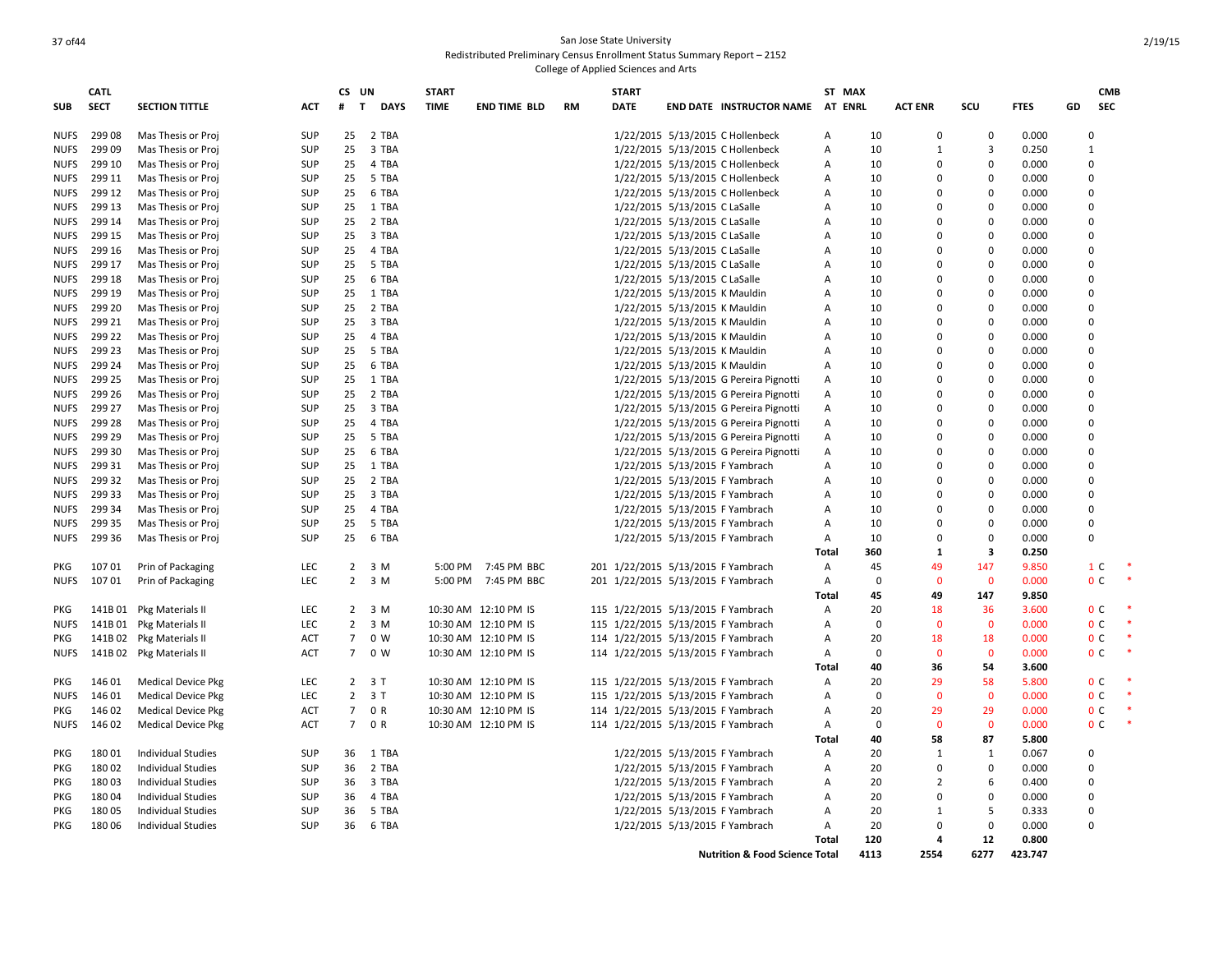### and the state University of the State University of the State University of the State University of the State University Redistributed Preliminary Census Enrollment Status Summary Report – 2152 College of Applied Sciences and Arts

|             | <b>CATL</b>                 |                           |            | CS UN             |                | <b>START</b> |                       |           | <b>START</b>                        |                              |                                         |                | ST MAX            |                |                |             |    | <b>CMB</b>     |
|-------------|-----------------------------|---------------------------|------------|-------------------|----------------|--------------|-----------------------|-----------|-------------------------------------|------------------------------|-----------------------------------------|----------------|-------------------|----------------|----------------|-------------|----|----------------|
| <b>SUB</b>  | <b>SECT</b>                 | <b>SECTION TITTLE</b>     | <b>ACT</b> | $\mathbf{T}$<br># | <b>DAYS</b>    | TIME         | <b>END TIME BLD</b>   | <b>RM</b> | <b>DATE</b>                         |                              | <b>END DATE INSTRUCTOR NAME AT ENRL</b> |                |                   | <b>ACT ENR</b> | SCU            | <b>FTES</b> | GD | <b>SEC</b>     |
|             | <b>Occupational Therapy</b> |                           |            |                   |                |              |                       |           |                                     |                              |                                         |                |                   |                |                |             |    |                |
|             | OCTH 180 01                 | <b>Indiv Studies</b>      | <b>SUP</b> | 36                | 1 TBA          |              |                       |           |                                     | 1/22/2015 5/13/2015          |                                         | A              | 36                | 0              | $\Omega$       | 0.000       |    | $\Omega$       |
| ОСТН        | 18002                       | <b>Indiv Studies</b>      | <b>SUP</b> | 36                | 2 TBA          |              |                       |           |                                     | 1/22/2015 5/13/2015          |                                         | A              | 36                | $\Omega$       | $\Omega$       | 0.000       |    | 0              |
| ОСТН        | 18003                       | <b>Indiv Studies</b>      | <b>SUP</b> | 36                | 3 TBA          |              |                       |           |                                     | 1/22/2015 5/13/2015 A Macrae |                                         | Α              | 36                | $\mathbf{1}$   | 3              | 0.200       |    | $\mathbf 0$    |
| ОСТН        | 18004                       | <b>Indiv Studies</b>      | <b>SUP</b> | 36                | 4 TBA          |              |                       |           |                                     | 1/22/2015 5/13/2015          |                                         | Α              | 36                | $\Omega$       | $\Omega$       | 0.000       |    | $\Omega$       |
|             |                             |                           |            |                   |                |              |                       |           |                                     |                              |                                         | Total          | 144               | $\mathbf{1}$   | 3              | 0.200       |    |                |
| OCTH        |                             | 201A 01 Field Work Exper  | <b>SUP</b> | 25                | 6 TBA          |              |                       |           |                                     | 1/22/2015 5/13/2015 C Hunter |                                         | A              | 10                | 5              | 30             | 2.500       |    | 5              |
|             |                             |                           |            |                   |                |              |                       |           |                                     |                              |                                         | Total          | 10                | 5              | 30             | 2.500       |    |                |
| OCTH        |                             | 201B 01 Adv Field Wrk Exp | <b>SUP</b> | 25                | 6 TBA          |              |                       |           |                                     | 1/22/2015 5/13/2015 C Hunter |                                         | A              | 10                | $\mathbf{1}$   | 6              | 0.500       |    | $\mathbf{1}$   |
|             |                             |                           |            |                   |                |              |                       |           |                                     |                              |                                         | Total          | 10                | 1              | 6              | 0.500       |    |                |
| ОСТН        | 204 01                      | Intro to History of OT    | LEC        |                   | 2 3 W          |              | 9:00 AM 11:45 AM CCB  |           | 115 1/22/2015 5/13/2015 C Glogoski  |                              |                                         | Α              | 38                | 37             | 111            | 9.250       |    | 37             |
|             |                             |                           |            |                   |                |              |                       |           |                                     |                              |                                         | Total          | 38                | 37             | 111            | 9.250       |    |                |
| ОСТН        | 208 01                      | E-B Pract in Clt Cent OT  | LEC        |                   | $2 \t3 R$      |              | 5:00 PM 7:45 PM CCB   |           | 115 1/22/2015 5/13/2015 G Teaford   |                              |                                         | Α              | 38                | 38             | 114            | 9.500       |    | 38             |
|             |                             |                           |            |                   |                |              |                       |           |                                     |                              |                                         | Total          | 38                | 38             | 114            | 9.500       |    |                |
|             | 21001                       | Sem in Occup Therapy      | LEC        |                   | $\overline{2}$ |              |                       |           |                                     |                              |                                         | X              | $\mathbf 0$       | $\mathbf 0$    | $\mathbf 0$    | 0.000       |    | $\Omega$       |
| ОСТН        |                             |                           |            |                   |                |              |                       |           |                                     |                              |                                         |                |                   |                |                |             |    |                |
| OCTH        | 21002                       | Sem in Occup Therapy      | LEC        | $\overline{2}$    | 2 T            |              | 5:00 PM 7:45 PM CCB   |           |                                     |                              | 115 1/22/2015 5/13/2015 R McLaughlin    | A              | 35<br>$\mathbf 0$ | 15             | 30<br>$\Omega$ | 2.500       |    | 15<br>$\Omega$ |
| ОСТН        | 21003                       | Sem in Occup Therapy      | LEC        |                   | $\overline{2}$ |              |                       |           |                                     |                              |                                         | х              |                   | 0              |                | 0.000       |    |                |
| OCTH        | 21004                       | Sem in Occup Therapy      | <b>LEC</b> |                   | 2 2 W          | 5:00 PM      | 7:45 PM CCB           |           |                                     |                              | 115 1/22/2015 5/13/2015 R McLaughlin    | Α              | 25                | 18             | 36             | 3.000       |    | 18             |
|             |                             |                           |            |                   |                |              |                       |           |                                     |                              |                                         | Total          | 60                | 33             | 66             | 5.500       |    |                |
| OCTH        | 21601                       | Evaluation in OT          | SEM        | 5                 | 3 M            |              | 9:00 AM 11:45 AM CCB  |           | 209 1/22/2015 5/13/2015 M Chang     |                              |                                         | Α              | 20                | 21             | 63             | 5.250       | 21 |                |
| <b>OCTH</b> | 21602                       | Evaluation in OT          | SEM        | 5                 | 3 M            |              | 1:30 PM 4:15 PM CCB   |           |                                     |                              | 209 1/22/2015 5/13/2015 H Pendleton     | A              | 20                | 20             | 60             | 5.000       |    | 20             |
| ОСТН        | 21603                       | Evaluation in OT          | SEM        | 5                 | 3 R            |              | 9:00 AM 11:45 AM CCB  |           |                                     |                              | 209 1/22/2015 5/13/2015 H Pendleton     | Α              | 20                | 20             | 60             | 5.000       |    | 20             |
| OCTH        | 21604                       | Evaluation in OT          | SEM        | 5                 | 3 R            |              | 1:30 PM 4:15 PM CCB   |           | 209 1/22/2015 5/13/2015 M Chang     |                              |                                         | Α              | 20                | 20             | 60             | 5.000       |    | 20             |
|             |                             |                           |            |                   |                |              |                       |           |                                     |                              |                                         | Total          | 80                | 81             | 243            | 20.250      |    |                |
| OCTH        | 22201                       | <b>Funct Kinesiology</b>  | SEM        | 6                 | 3 TR           |              | 9:00 AM 10:15 AM CCB  |           | 101 1/22/2015 5/13/2015 A George    |                              |                                         | Α              | 20                | 20             | 60             | 5.000       |    | 20             |
| ОСТН        | 22202                       | <b>Funct Kinesiology</b>  | SEM        | 6                 | 3 TR           |              | 10:30 AM 11:45 AM CCB |           | 101 1/22/2015 5/13/2015 A George    |                              |                                         | Α              | 20                | 20             | 60             | 5.000       |    | 20             |
|             |                             |                           |            |                   |                |              |                       |           |                                     |                              |                                         | Total          | 40                | 40             | 120            | 10.000      |    |                |
| ОСТН        | 224 01                      | OT in Community I         | <b>LEC</b> | $\overline{2}$    | 3 T            | 1:30 PM      | 4:15 PM CCB           |           | 101 1/22/2015 5/13/2015 C Glogoski  |                              |                                         | $\mathsf{A}$   | 40                | 41             | 123            | 10.250      | 41 |                |
| ОСТН        | 22402                       | OT in Community I         | LEC        |                   | $2 \t3 R$      | 1:30 PM      | 4:15 PM CCB           |           | 101 1/22/2015 5/13/2015 L Andonian  |                              |                                         | Α              | 40                | 40             | 120            | 10.000      |    | 40             |
|             |                             |                           |            |                   |                |              |                       |           |                                     |                              |                                         | Total          | 80                | 81             | 243            | 20.250      |    |                |
| ОСТН        | 22601                       | OT with Children          | SEM        | 5                 | 3 T            |              | 9:00 AM 11:45 AM CCB  |           | 210 1/22/2015 5/13/2015 M Kaye      |                              |                                         | Α              | 20                | 21             | 63             | 5.250       | 21 |                |
| ОСТН        | 226 02                      | OT with Children          | SEM        |                   | 5 3 T          |              | 1:30 PM 4:15 PM CCB   |           |                                     |                              | 210 1/22/2015 5/13/2015 W Schultz-Krohn | Α              | 20                | 20             | 60             | 5.000       |    | 20             |
|             |                             |                           |            |                   |                |              |                       |           |                                     |                              |                                         | Total          | 40                | 41             | 123            | 10.250      |    |                |
| ОСТН        | 23001                       | Mgmt and Occup Therapy    | <b>LEC</b> |                   | $\overline{3}$ |              |                       |           |                                     |                              |                                         | X              | $\mathbf 0$       | 0              | $\mathbf 0$    | 0.000       |    | $\mathbf 0$    |
| OCTH        | 23002                       | Mgmt and Occup Therapy    | <b>LEC</b> |                   | $2 \t3 M$      | 1:30 PM      | 4:15 PM CCB           |           | 115 1/22/2015 5/13/2015 L Andonian  |                              |                                         | $\overline{A}$ | 38                | 38             | 114            | 9.500       |    | 38             |
|             |                             |                           |            |                   |                |              |                       |           |                                     |                              |                                         | Total          | 38                | 38             | 114            | 9.500       |    |                |
| OCTH        | 234 01                      | OT in Community II        | SEM        | 5                 | 3 M            | 1:30 PM      | 4:15 PM MH            |           | 526 1/22/2015 5/13/2015 C Glogoski  |                              |                                         | Α              | 18                | 18             | 54             | 4.500       | 18 |                |
| OCTH        | 23402                       | OT in Community II        | SEM        | 5                 | 3 W            | 1:30 PM      | 4:15 PM MH            |           | 526 1/22/2015 5/13/2015 B Rodrigues |                              |                                         | A              | 18                | 15             | 45             | 3.750       | 15 |                |
|             |                             |                           |            |                   |                |              |                       |           |                                     |                              |                                         | Total          | 36                | 33             | 99             | 8.250       |    |                |
| OCTH        | 23601                       | OT with Youth             | SEM        |                   | 5 3 T          |              | 9:00 AM 11:45 AM CCB  |           |                                     |                              | 209 1/22/2015 5/13/2015 W Schultz-Krohn | Α              | 18                | 15             | 45             | 3.750       | 15 |                |
| ОСТН        | 236 02                      | OT with Youth             | SEM        | 5                 | 3T             | 1:30 PM      | 4:15 PM CCB           |           | 209 1/22/2015 5/13/2015 A George    |                              |                                         | Α              | 20                | 20             | 60             | 5.000       | 20 |                |
| OCTH        | 23603                       | OT with Youth             | SEM        | 5                 | 3 W            |              | 9:00 AM 11:45 AM CCB  |           | 209 1/22/2015 5/13/2015 C Hunter    |                              |                                         | Α              | 20                | 20             | 60             | 5.000       | 20 |                |
| ОСТН        | 23604                       | OT with Youth             | SEM        | 5                 | 3 W            |              | 1:30 PM 4:15 PM CCB   |           | 209 1/22/2015 5/13/2015 S Jiao      |                              |                                         | Α              | 18                | 18             | 54             | 4.500       | 18 |                |
|             |                             |                           |            |                   |                |              |                       |           |                                     |                              |                                         | Total          | 76                | 73             | 219            | 18.250      |    |                |
| ОСТН        | 24601                       | OT w Young Adults         | SEM        | 5                 | 3 W            |              | 9:00 AM 11:45 AM CCB  |           | 210 1/22/2015 5/13/2015 J Koketsu   |                              |                                         | A              | 18                | 16             | 48             | 4.000       |    | 16             |
| OCTH        | 246 02                      | OT w Young Adults         | SEM        | 5                 | 3 W            |              | 1:30 PM 4:15 PM CCB   |           | 210 1/22/2015 5/13/2015 A George    |                              |                                         | Α              | 18                | 17             | 51             | 4.250       | 17 |                |
|             |                             |                           |            |                   |                |              |                       |           |                                     |                              |                                         | Total          | 36                | 33             | 99             | 8.250       |    |                |
| OCTH        | 25601                       | OT Mid Age Adults         | SEM        | 5                 | 3 M            |              | 9:00 AM 11:45 AM CCB  |           | 210 1/22/2015 5/13/2015 S Jiao      |                              |                                         | Α              | 20                | 16             | 48             | 4.000       |    | 16             |
| OCTH        | 25602                       | OT Mid Age Adults         | <b>SEM</b> | 5                 | 3 M            |              | 1:30 PM 4:15 PM CCB   |           | 210 1/22/2015 5/13/2015 S Jiao      |                              |                                         | A              | 20                | 17             | 51             | 4.250       | 17 |                |
|             | OCTH 256 03                 | OT Mid Age Adults         | SEM        | 5                 | 3 R            |              | 9:00 AM 11:45 AM CCB  |           | 210 1/22/2015 5/13/2015 J Smith     |                              |                                         | $\overline{A}$ | 20                | 15             | 45             | 3.750       | 15 |                |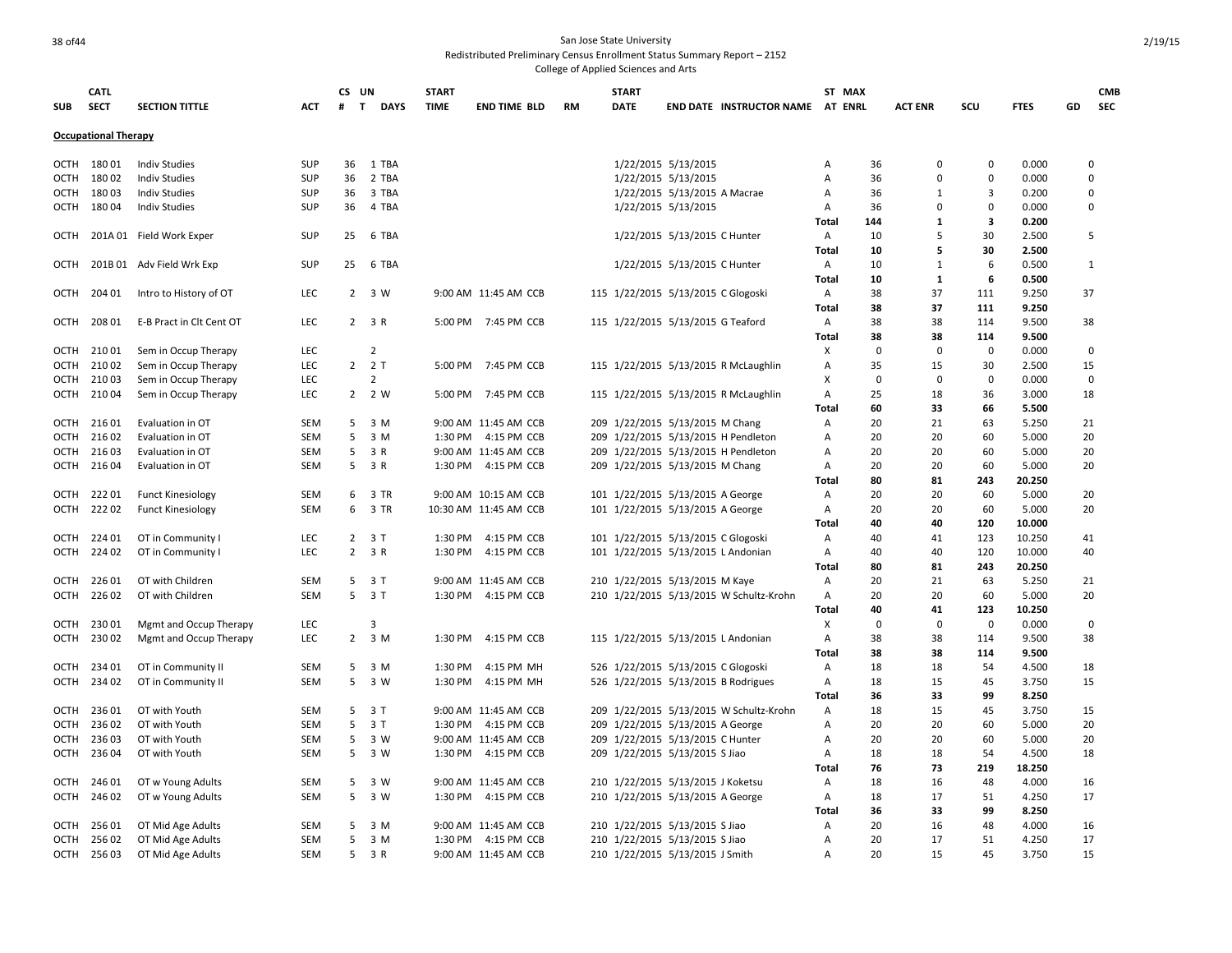|             | <b>CATL</b> |                                 |            | CS UN             |                     | <b>START</b> |                       |           | <b>START</b> |                                    |                                         |       | ST MAX      |                |             |             |    | <b>CMB</b> |
|-------------|-------------|---------------------------------|------------|-------------------|---------------------|--------------|-----------------------|-----------|--------------|------------------------------------|-----------------------------------------|-------|-------------|----------------|-------------|-------------|----|------------|
| <b>SUB</b>  | <b>SECT</b> | <b>SECTION TITTLE</b>           | ACT        | $\mathbf{T}$<br># | <b>DAYS</b>         | <b>TIME</b>  | <b>END TIME BLD</b>   | <b>RM</b> | <b>DATE</b>  |                                    | <b>END DATE INSTRUCTOR NAME</b>         |       | AT ENRL     | <b>ACT ENR</b> | scu         | <b>FTES</b> | GD | <b>SEC</b> |
| OCTH        | 25604       | OT Mid Age Adults               | <b>SEM</b> |                   | $5 \quad 3 \quad R$ | 1:30 PM      | 4:15 PM CCB           |           |              | 210 1/22/2015 5/13/2015 J Smith    |                                         | Α     | 20          | 18             | 54          | 4.500       | 18 |            |
|             |             |                                 |            |                   |                     |              |                       |           |              |                                    |                                         | Total | 80          | 66             | 198         | 16.500      |    |            |
| <b>OCTH</b> | 27601       | Pract & Seminar 1A              | <b>SEM</b> | 15                | 0 W                 | 12:00 PM     | 1:50 PM CCB           |           |              | 115 1/22/2015 5/13/2015 J Smith    |                                         | A     | 20          | 20             | 20          | 0.000       | 20 |            |
| OCTH        | 27602       | Pract & Seminar 1A              | <b>ACT</b> | 5                 | 3 W                 | 2:00 PM      | 4:50 PM CCB           |           |              | 115 1/22/2015 5/13/2015 J Smith    |                                         | A     | 20          | 20             | 40          | 5.000       | 20 |            |
| <b>OCTH</b> | 27603       | Pract & Seminar 1A              | <b>SEM</b> | 5                 | 0 W                 | 5:00 PM      | 6:50 PM CCB           |           |              | 210 1/22/2015 5/13/2015 G Teaford  |                                         | A     | 20          | 21             | 42          | 0.000       | 21 |            |
| OCTH        | 27604       | Pract & Seminar 1A              | <b>ACT</b> | 15                | 3 W                 | 7:00 PM      | 9:50 PM CCB           |           |              | 210 1/22/2015 5/13/2015 G Teaford  |                                         | A     | 20          | 21             | 21          | 5.250       | 21 |            |
|             |             |                                 |            |                   |                     |              |                       |           |              |                                    |                                         | Total | 80          | 82             | 123         | 10.250      |    |            |
| <b>OCTH</b> | 28601       | Seminar & Pract IB              | <b>SEM</b> | 5                 | 4 TR                |              | 9:00 AM 10:15 AM CCB  |           |              |                                    | 115 1/22/2015 5/13/2015 B Rodrigues     | A     | 14          | 13             | 39          | 4.333       | 13 |            |
| <b>OCTH</b> | 28602       | Seminar & Pract IB              | SUP        | 23                | 0 TR                |              | 10:30 AM 11:45 AM CCB |           |              |                                    | 222 1/22/2015 5/13/2015 B Rodrigues     | A     | 14          | 13             | 52          | 0.000       | 13 |            |
| <b>OCTH</b> | 28603       | Seminar & Pract IB              | <b>SEM</b> | 5                 | 4 TR                |              | 9:00 AM 10:15 AM CCB  |           |              | 222 1/22/2015 5/13/2015 P Steffen  |                                         | A     | 14          | 14             | 42          | 4.667       | 14 |            |
| <b>OCTH</b> | 28604       | Seminar & Pract IB              | SUP        | 23                | 0 TR                |              | 10:30 AM 11:45 AM CCB |           |              | 115 1/22/2015 5/13/2015 P Steffen  |                                         | A     | 14          | 14             | 56          | 0.000       | 14 |            |
| <b>OCTH</b> | 28605       | Seminar & Pract IB              | <b>SEM</b> | 5                 | 4 TR                |              | 1:30 PM 2:45 PM CCB   |           |              |                                    | 115 1/22/2015 5/13/2015 M Tipton-Burton | Α     | 14          | 12             | 36          | 4.000       | 12 |            |
| <b>OCTH</b> | 28606       | Seminar & Pract IB              | SUP        | 23                | 0 TR                | 3:00 PM      | 4:15 PM CCB           |           |              |                                    | 222 1/22/2015 5/13/2015 M Tipton-Burton | Α     | 14          | 12             | 48          | 0.000       | 12 |            |
| <b>OCTH</b> | 28607       | Seminar & Pract IB              | <b>SEM</b> | 5                 | 4 TR                | 1:30 PM      | 2:45 PM CCB           |           |              | 222 1/22/2015 5/13/2015 P Steffen  |                                         | A     | 14          | 14             | 42          | 4.667       | 14 |            |
| <b>OCTH</b> | 28608       | Seminar & Pract IB              | SUP        | 23                | 0 TR                | 3:00 PM      | 4:15 PM CCB           |           |              | 115 1/22/2015 5/13/2015 P Steffen  |                                         | Α     | 14          | 14             | 56          | 0.000       | 14 |            |
|             |             |                                 |            |                   |                     |              |                       |           |              |                                    |                                         | Total | 112         | 106            | 371         | 17.667      |    |            |
| OCTH        |             | 295A 01 Intro to Research in OT | <b>SEM</b> |                   | $2 \quad 3 \quad M$ |              | 9:00 AM 11:45 AM CCB  |           |              |                                    | 115 1/22/2015 5/13/2015 W Schultz-Krohn | Α     | 27          | 28             | 84          | 7.000       | 28 |            |
| OCTH        |             | 295A 02 Intro to Research in OT | <b>SEM</b> | $\overline{2}$    | 3 M                 | 1:30 PM      | 4:15 PM CCB           |           |              | 101 1/22/2015 5/13/2015 M Chang    |                                         | Α     | 27          | 26             | 78          | 6.500       | 26 |            |
| <b>OCTH</b> |             | 295A 03 Intro to Research in OT | <b>SEM</b> | $\mathbf{2}$      | 3 W                 | 1:30 PM      | 4:15 PM CCB           |           |              | 101 1/22/2015 5/13/2015 E Cara     |                                         | A     | 27          | 27             | 81          | 6.750       | 27 |            |
|             |             |                                 |            |                   |                     |              |                       |           |              |                                    |                                         | Total | 81          | 81             | 243         | 20.250      |    |            |
| OCTH        |             | 295B 01 Adv Res Method in OT    | LEC        | $2^{\circ}$       | 3 M                 |              | 9:00 AM 11:45 AM CCB  |           |              | 101 1/22/2015 5/13/2015 C Glogoski |                                         | A     | 27          | 21             | 63          | 5.250       | 21 |            |
| OCTH        |             | 295B 02 Adv Res Method in OT    | LEC        |                   | ς                   |              |                       |           |              |                                    |                                         | x     | $\mathbf 0$ | $\mathbf 0$    | $\mathbf 0$ | 0.000       |    | 0          |
| <b>OCTH</b> |             | 295B 03 Adv Res Method in OT    | LEC        | $2^{\circ}$       | 3 W                 |              | 9:00 AM 11:45 AM CCB  |           |              | 101 1/22/2015 5/13/2015 M Chang    |                                         | A     | 27          | 24             | 72          | 6.000       | 24 |            |
| OCTH        |             | 295B 04 Adv Res Method in OT    | LEC        | $\overline{2}$    | 3 F                 |              | 9:00 AM 11:45 AM CCB  |           |              |                                    | 101 1/22/2015 5/13/2015 W Schultz-Krohn | A     | 27          | 30             | 90          | 7.500       | 30 |            |
| <b>OCTH</b> |             | 295B 05 Adv Res Method in OT    | LEC        | $2^{\circ}$       | 3 M                 |              | 5:00 PM 7:45 PM CCB   |           |              | 115 1/22/2015 5/13/2015 D Bolding  |                                         | A     | 27          | 29             | 87          | 7.250       | 29 |            |
|             |             |                                 |            |                   |                     |              |                       |           |              |                                    |                                         | Total | 108         | 104            | 312         | 26.000      |    |            |
| OCTH        | 29801       | Sup Study OT                    | <b>SUP</b> | 25                | 1 TBA               |              |                       |           |              |                                    | 1/22/2015 5/13/2015 B Rodrigues         | Α     | 8           | 12             | 12          | 1.000       | 12 |            |
| <b>OCTH</b> | 298 02      | Sup Study OT                    | <b>SUP</b> | 25                | 1 TBA               |              |                       |           |              | 1/22/2015 5/13/2015                |                                         | A     | 1           | $\mathbf 0$    | $\mathbf 0$ | 0.000       |    | 0          |
| <b>OCTH</b> | 298 03      | Sup Study OT                    | SUP        |                   | 1                   |              |                       |           |              |                                    |                                         | X     | $\mathbf 0$ | $\mathbf 0$    | 0           | 0.000       |    | 0          |
| <b>OCTH</b> | 29804       | Sup Study OT                    | SUP        |                   | $\mathbf{1}$        |              |                       |           |              |                                    |                                         | X     | $\mathbf 0$ | $\mathbf 0$    | $\mathbf 0$ | 0.000       |    | 0          |
|             |             |                                 |            |                   |                     |              |                       |           |              |                                    |                                         | Total | q           | 12             | 12          | 1.000       |    |            |
|             |             |                                 |            |                   |                     |              |                       |           |              |                                    | <b>Occupational Therapy Total</b>       |       | 1196        | 986            | 2849        | 224.117     |    |            |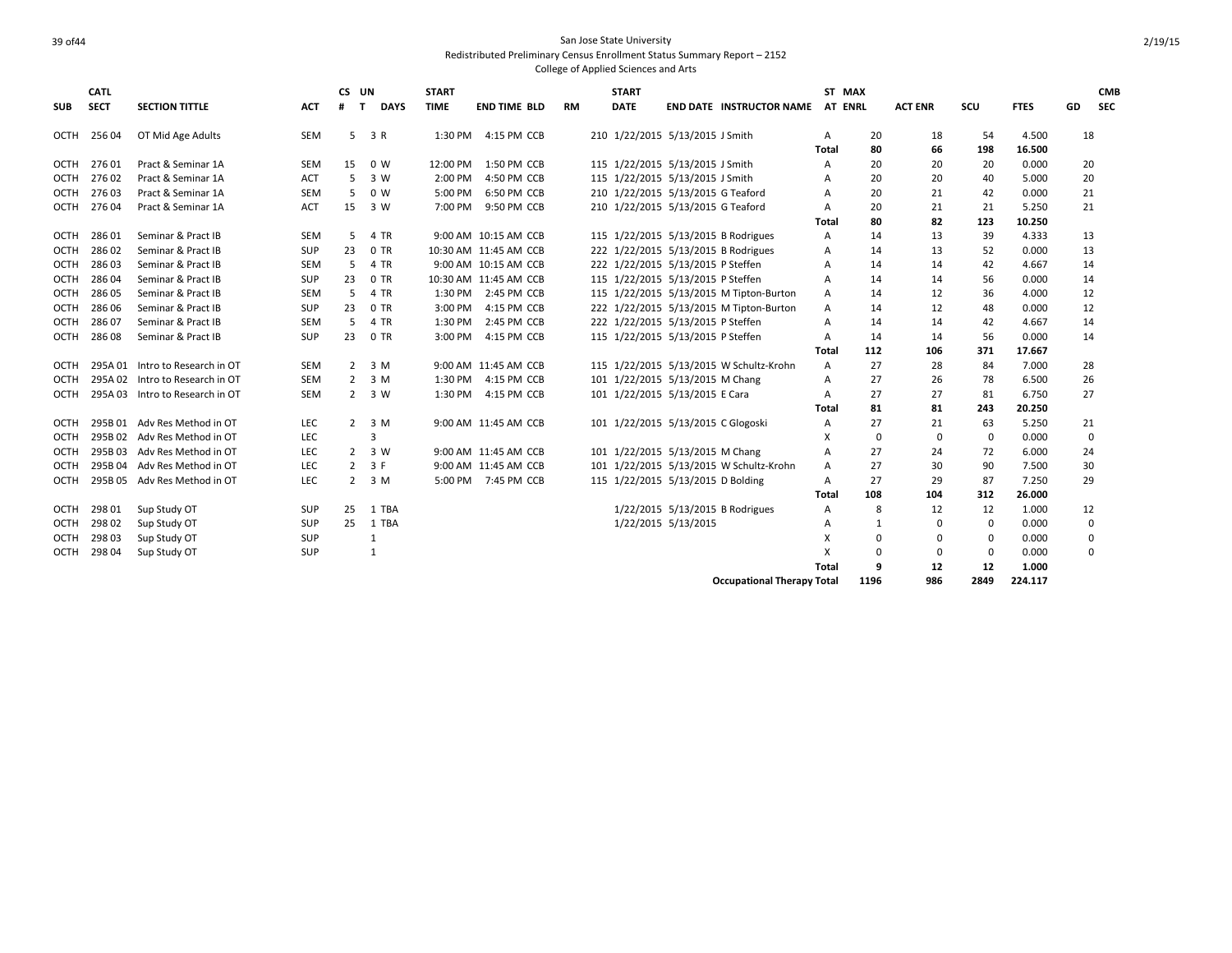| <b>SUB</b>  | <b>CATL</b><br><b>SECT</b> | <b>SECTION TITTLE</b>                   | <b>ACT</b> | CS UN<br>#     | $\mathbf{T}$<br><b>DAYS</b> | <b>START</b><br><b>TIME</b> | <b>END TIME BLD</b>   | <b>RM</b> | <b>START</b><br><b>DATE</b>       |                               | END DATE INSTRUCTOR NAME AT ENRL    | ST MAX                 | <b>ACT ENR</b> | SCU         | <b>FTES</b>    | GD | <b>CMB</b><br><b>SEC</b> |
|-------------|----------------------------|-----------------------------------------|------------|----------------|-----------------------------|-----------------------------|-----------------------|-----------|-----------------------------------|-------------------------------|-------------------------------------|------------------------|----------------|-------------|----------------|----|--------------------------|
|             |                            | <b>Recreation &amp; Leisure Studies</b> |            |                |                             |                             |                       |           |                                   |                               |                                     |                        |                |             |                |    |                          |
| RECL        | 1001                       | <b>Creat Meaning Life</b>               | LEC        | $\overline{2}$ | 3 MW                        |                             | 10:30 AM 11:45 AM MH  |           | 324 1/22/2015 5/13/2015 D McClure |                               |                                     | 35<br>A                | 35             | 105         | 7.000          |    | 0                        |
| <b>RECL</b> | 1002                       | <b>Creat Meaning Life</b>               | LEC        | $\overline{2}$ | 3 TR                        |                             | 9:00 AM 10:15 AM SH   |           | 347 1/22/2015 5/13/2015 H Joyner  |                               |                                     | 35<br>A                | 31             | 93          | 6.200          |    | 0                        |
| <b>RECL</b> | 1003                       | <b>Creat Meaning Life</b>               | LEC        | $\overline{2}$ | 3 MW                        |                             | 1:30 PM 2:45 PM SH    |           | 311 1/22/2015 5/13/2015 M Duphily |                               |                                     | 35<br>Α                | 34             | 102         | 6.800          |    | 0                        |
| RECL        | 1004                       | <b>Creat Meaning Life</b>               | LEC        | $\overline{2}$ | 3 TBA                       |                             |                       |           |                                   | 1/22/2015 5/13/2015 M Duphily |                                     | Α<br>35                | 34             | 102         | 6.800          |    | 0                        |
|             |                            |                                         |            |                |                             |                             |                       |           |                                   |                               |                                     | 140<br><b>Total</b>    | 134            | 402         | 26.800         |    |                          |
| RECL        | 90 01                      | <b>Rec Parks Tourism</b>                | <b>LEC</b> |                | 2 3 TR                      |                             | 9:00 AM 10:15 AM YUH  |           | 243 1/22/2015 5/13/2015 C Bullock |                               |                                     | 40<br>Α                | 26             | 78          | 5.200          |    | 0                        |
|             |                            |                                         |            |                |                             |                             |                       |           |                                   |                               |                                     | <b>Total</b><br>40     | 26             | 78          | 5.200          |    |                          |
| RECL        | 97A01                      | <b>Event Planning</b>                   | LEC        | $\overline{2}$ | 3 TR                        | 12:00 PM                    | 1:15 PM YUH           |           | 243 1/22/2015 5/13/2015 P Toney   |                               |                                     | Α<br>35                | 21             | 42          | 4.200          |    | 0                        |
| <b>RECL</b> |                            | 97A 02 Event Planning                   | <b>ACT</b> | 11             | 0T                          | 6:00 PM                     | 8:45 PM YUH           |           | 243 1/22/2015 5/13/2015 P Toney   |                               |                                     | 35<br>Α                | 21             | 21          | 0.000          |    | 0                        |
|             |                            |                                         |            |                | 3 TR                        |                             |                       |           |                                   |                               |                                     | <b>Total</b><br>70     | 42<br>25       | 63<br>75    | 4.200          |    | 0                        |
| RECL        |                            | 100W 01 Writing Workshop                | SEM        | 4              |                             |                             | 6:00 PM 7:15 PM CL    |           | 308 1/22/2015 5/13/2015 M Duphily |                               |                                     | 25<br>Α<br>Total<br>25 | 25             | 75          | 5.000<br>5.000 |    |                          |
| RECL        | 11001                      | Leisure, Life                           | LEC        |                | 2 3 MW                      |                             | 9:00 AM 10:15 AM YUH  |           | 243 1/22/2015 5/13/2015 C Bullock |                               |                                     | Α<br>40                | 38             | 114         | 7.600          |    | 0                        |
|             |                            |                                         |            |                |                             |                             |                       |           |                                   |                               |                                     | Total<br>40            | 38             | 114         | 7.600          |    |                          |
| RECL        | 11101                      | Leis Cult & Ident                       | LEC        |                | 2 3 MW                      |                             | 1:30 PM 2:45 PM SH    |           | 314 1/22/2015 5/13/2015 L Levine  |                               |                                     | 35<br>Α                | 34             | 102         | 6.800          |    | 0                        |
|             |                            |                                         |            |                |                             |                             |                       |           |                                   |                               |                                     | <b>Total</b><br>35     | 34             | 102         | 6.800          |    |                          |
| RECL        | 11201                      | Intro to RT                             | LEC        |                | 2 3 TR                      |                             | 10:30 AM 11:45 AM SH  |           | 311 1/22/2015 5/13/2015 C Bullock |                               |                                     | 40<br>Α                | 42             | 126         | 8.400          |    | 0                        |
|             |                            |                                         |            |                |                             |                             |                       |           |                                   |                               |                                     | Total<br>40            | 42             | 126         | 8.400          |    |                          |
| RECL        | 13201                      | Rec Program Plan                        | LEC        |                | 2 3 MW                      |                             | 12:00 PM 1:15 PM YUH  |           | 243 1/22/2015 5/13/2015 L Levine  |                               |                                     | 35<br>Α                | 35             | 105         | 7.000          |    | 0                        |
|             |                            |                                         |            |                |                             |                             |                       |           |                                   |                               |                                     | Total<br>35            | 35             | 105         | 7.000          |    |                          |
| RECL        | 135 01                     | Rec Areas & Facilit                     | SEM        |                | 4 3 T                       |                             | 3:00 PM 5:45 PM BBC   |           | 106 1/22/2015 5/13/2015 J Baur    |                               |                                     | Α<br>40                | 40             | 120         | 8.000          |    | 0                        |
|             |                            |                                         |            |                |                             |                             |                       |           |                                   |                               |                                     | Total<br>40            | 40             | 120         | 8.000          |    |                          |
| RECL        | 13601                      | Rec & Park Admin                        | LEC        |                | 2 3 MW                      |                             | 10:30 AM 11:45 AM YUH |           |                                   |                               | 243 1/22/2015 5/13/2015 B Grosvenor | 40<br>Α                | 41             | 123         | 8.200          |    | 0                        |
|             |                            |                                         |            |                |                             |                             |                       |           |                                   |                               |                                     | <b>Total</b><br>40     | 41             | 123         | 8.200          |    |                          |
| RECL        | 14301                      | Festivals & Events                      | LEC        |                | 2 3 TR                      |                             | 10:30 AM 11:45 AM YUH |           | 243 1/22/2015 5/13/2015 P Toney   |                               |                                     | Α<br>35                | 22             | 66          | 4.400          |    | 0                        |
|             |                            |                                         |            |                |                             |                             |                       |           |                                   |                               |                                     | <b>Total</b><br>35     | 22             | 66          | 4.400          |    |                          |
| RECL        | 144 01                     | Natural&CulturalInterpretation          | LEC        |                | 2 <sup>3</sup> M            | 3:00 PM                     | 5:45 PM BBC           |           |                                   |                               | 225 1/22/2015 5/13/2015 E Hammack   | 40<br>Α                | 11             | 33          | 2.200          |    | 0                        |
|             |                            |                                         |            |                |                             |                             |                       |           |                                   |                               |                                     | Total<br>40            | 11             | 33          | 2.200          |    |                          |
| RECL        | 15201                      | Non-Profit Leaders                      | LEC        |                | 2 3 W                       | 6:00 PM                     | 8:45 PM YUH           |           | 243 1/22/2015 5/13/2015 K Bloom   |                               |                                     | 35<br>Α                | 25             | 75          | 5.050          |    | $\mathbf{1}$             |
|             |                            |                                         |            |                |                             |                             |                       |           |                                   |                               |                                     | 35<br>Total            | 25             | 75          | 5.050          |    |                          |
| RECL        | 15301                      | Youth Development                       | LEC        |                | $2 \t3 T$                   | 3:00 PM                     | 5:45 PM DMH           | 226B      |                                   | 1/22/2015 5/13/2015 P Toney   |                                     | 35<br>Α                | 21             | 63          | 4.200          |    | 0                        |
|             |                            |                                         |            |                |                             |                             |                       |           |                                   |                               |                                     | <b>Total</b><br>35     | 21             | 63          | 4.200          |    |                          |
| RECL        | 155 01                     | Outdoor Rec System                      | LEC        |                | 2 3 TR                      |                             | 1:30 PM 2:45 PM YUH   |           | 243 1/22/2015 5/13/2015 W Spain   |                               |                                     | 35<br>Α                | 15             | 45          | 3.000          |    | 0                        |
| RECL        | 15601                      | Princ Sust Trav Tour                    | LEC        |                | 2 3 W                       | 3:00 PM                     | 5:45 PM SH            |           |                                   |                               |                                     | 35<br>Total<br>35<br>Α | 15<br>24       | 45<br>72    | 3.000<br>4.800 |    | 0                        |
|             |                            |                                         |            |                |                             |                             |                       |           | 346 1/22/2015 5/13/2015 K Bloom   |                               |                                     | Total<br>35            | 24             | 72          | 4.800          |    |                          |
| RECL        | 16001                      | Res & Eval in Rec                       | LEC        | 3              | 3 M                         | 3:00 PM                     | 5:45 PM SH            |           | 346 1/22/2015 5/13/2015 J Baur    |                               |                                     | 35<br>Α                | 22             | 66          | 4.400          |    | 0                        |
| RECL        | 16002                      | Res & Eval in Rec                       | <b>LEC</b> |                | 3                           |                             |                       |           |                                   |                               |                                     | X<br>0                 | $\mathbf 0$    | 0           | 0.000          |    | 0                        |
|             |                            |                                         |            |                |                             |                             |                       |           |                                   |                               |                                     | 35<br>Total            | 22             | 66          | 4.400          |    |                          |
| RECL        | 16901                      | Practicum in RT                         | <b>SUP</b> |                | 36 1 TBA                    |                             |                       |           |                                   |                               | 1/22/2015 5/13/2015 B Grosvenor     | 30<br>Α                | 37             | 37          | 2.467          |    | 0                        |
|             |                            |                                         |            |                |                             |                             |                       |           |                                   |                               |                                     | Total<br>30            | 37             | 37          | 2.467          |    |                          |
| RECL        |                            | 170A 01 Pre-Intern Workshp              | LEC        |                | 2 1 TBA                     |                             |                       |           |                                   | 1/22/2015 5/13/2015 S Ross    |                                     | 35<br>Α                | 34             | 34          | 2.267          |    | 0                        |
|             |                            |                                         |            |                |                             |                             |                       |           |                                   |                               |                                     | 35<br>Total            | 34             | 34          | 2.267          |    |                          |
| RECL        |                            | 170B 01 Intern in Rec                   | <b>SUP</b> |                | 36 10 TBA                   |                             |                       |           |                                   | 1/22/2015 5/13/2015 C Bullock |                                     | 10<br>Α                | 8              | 80          | 5.333          |    | 0                        |
|             |                            |                                         |            |                |                             |                             |                       |           |                                   |                               |                                     | <b>Total</b><br>10     | 8              | 80          | 5.333          |    |                          |
| RECL        |                            | 170C 01 Intern in TR                    | <b>SUP</b> |                | 36 10 TBA                   |                             |                       |           |                                   | 1/22/2015 5/13/2015 S Ross    |                                     | 25<br>Α                | 22             | 220         | 14.667         |    | 0                        |
|             |                            |                                         |            |                |                             |                             |                       |           |                                   |                               |                                     | 25<br><b>Total</b>     | 22             | 220         | 14.667         |    |                          |
| RECL        | 18001                      | Indiv Study                             | <b>SUP</b> |                | 36 1 TBA                    |                             |                       |           |                                   |                               | 1/22/2015 5/13/2015 B Grosvenor     | 10<br>Α                | 1              | 1           | 0.067          |    | 0                        |
| RECL        | 18002                      | <b>Indiv Study</b>                      | <b>SUP</b> |                | $\overline{2}$              |                             |                       |           |                                   |                               |                                     | X<br>$\Omega$          | $\Omega$       | $\mathbf 0$ | 0.000          |    | $\Omega$                 |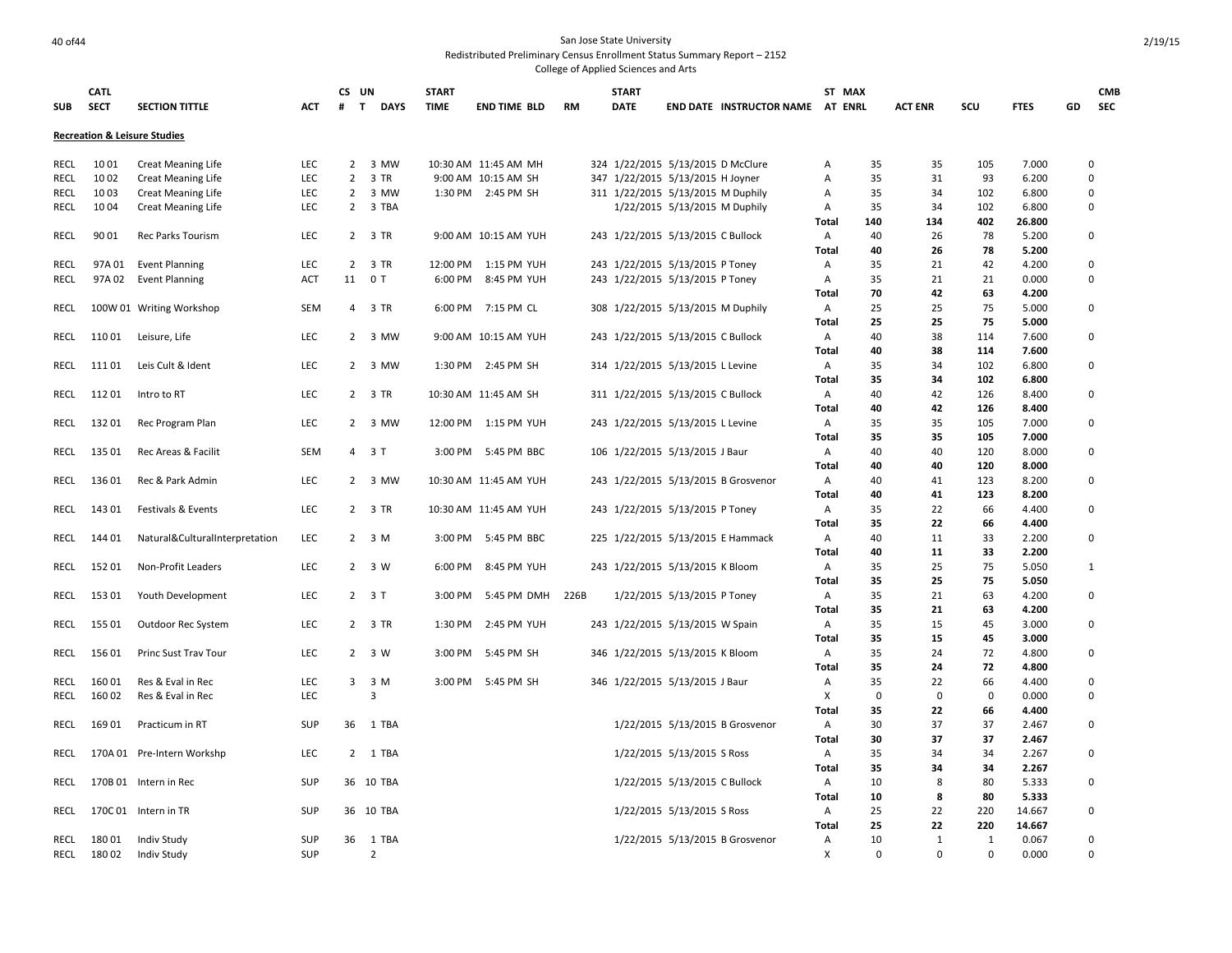| <b>SUB</b> | <b>CATL</b><br><b>SECT</b> | <b>SECTION TITTLE</b>    | <b>ACT</b> | CS.<br>.# | UN<br><b>DAYS</b> | <b>START</b><br><b>TIME</b> | <b>END TIME BLD</b> | <b>RM</b> | <b>START</b><br><b>DATE</b> | <b>END DATE INSTRUCTOR NAME</b>               | ST    | <b>MAX</b><br>AT ENRL | <b>ACT ENR</b> | SCU      | <b>FTES</b> | GD | <b>CMB</b><br><b>SEC</b> |
|------------|----------------------------|--------------------------|------------|-----------|-------------------|-----------------------------|---------------------|-----------|-----------------------------|-----------------------------------------------|-------|-----------------------|----------------|----------|-------------|----|--------------------------|
| RECL       | 18003                      | <b>Indiv Study</b>       | <b>SUP</b> |           | $\overline{3}$    |                             |                     |           |                             |                                               | X     | 0                     | 0              | 0        | 0.000       |    | $\mathbf 0$              |
|            |                            |                          |            |           |                   |                             |                     |           |                             |                                               | Total | 10                    |                |          | 0.067       |    |                          |
| RECL       | 18401                      | Directed Reading         | <b>SUP</b> |           |                   |                             |                     |           |                             |                                               | X     | 0                     | 0              | $\Omega$ | 0.000       |    | 0                        |
| RECL       | 18402                      | Directed Reading         | <b>SUP</b> |           |                   |                             |                     |           |                             |                                               | X     | $\Omega$              | 0              | 0        | 0.000       |    | 0                        |
| RECL       | 18403                      | Directed Reading         | SUP        | 36        | 3 TBA             |                             |                     |           |                             | 1/22/2015 5/13/2015 B Grosvenor               | A     | 10                    |                | 6        | 0.400       |    | $\Omega$                 |
|            |                            |                          |            |           |                   |                             |                     |           |                             |                                               | Total | 10                    | 2              | -6       | 0.400       |    |                          |
| RECL       | 19402                      | <b>Advanced TR Pract</b> | <b>LEC</b> | 2         | 3 R               | 3:00 PM                     | 5:45 PM YUH         |           |                             | 243 1/22/2015 5/13/2015 B Grosvenor           | A     | 25                    | 20             | 60       | 4.000       |    | $\mathbf 0$              |
| RECL       | 19403                      | <b>Advanced TR Pract</b> | <b>LEC</b> | 2         | 3 T               | 3:00 PM                     | 5:45 PM YUH         |           |                             | 243 1/22/2015 5/13/2015 B Grosvenor           | A     | 35                    | 18             | 54       | 3.600       |    | $\Omega$                 |
|            |                            |                          |            |           |                   |                             |                     |           |                             |                                               | Total | 60                    | 38             | 114      | 7.600       |    |                          |
| RECL       | 19701                      | RT in psychiatry         | LEC        | 2         | 3 M               | 3:00 PM                     | 4:15 PM YUH         |           |                             | 243 1/22/2015 5/13/2015 S Ross                | A     | 25                    | 20             | 40       | 4.000       |    | $\mathbf 0$              |
| RECL       | 19702                      | RT in psychiatry         | <b>ACT</b> | 11        | 0 M               | 4:30 PM                     | 5:45 PM YUH         |           |                             | 243 1/22/2015 5/13/2015 S Ross                | A     | 25                    | 20             | 20       | 0.000       |    | $\Omega$                 |
| RECL       | 19703                      | RT in psychiatry         | <b>LEC</b> | 2         | 3 W               | 3:00 PM                     | 4:15 PM YUH         |           |                             | 243 1/22/2015 5/13/2015 S Ross                | A     | 25                    | 18             | 36       | 3.600       |    | $\Omega$                 |
| RECL       | 19704                      | RT in psychiatry         | <b>ACT</b> | 11        | 0 <sub>W</sub>    | 4:30 PM                     | 5:45 PM YUH         |           |                             | 243 1/22/2015 5/13/2015 S Ross                | A     | 25                    | 18             | 18       | 0.000       |    | $\Omega$                 |
|            |                            |                          |            |           |                   |                             |                     |           |                             |                                               | Total | 100                   | 76             | 114      | 7.600       |    |                          |
|            |                            |                          |            |           |                   |                             |                     |           |                             | <b>Recreation &amp; Leisure Studies Total</b> |       | 1035                  | 815            | 2334     | 155.650     |    |                          |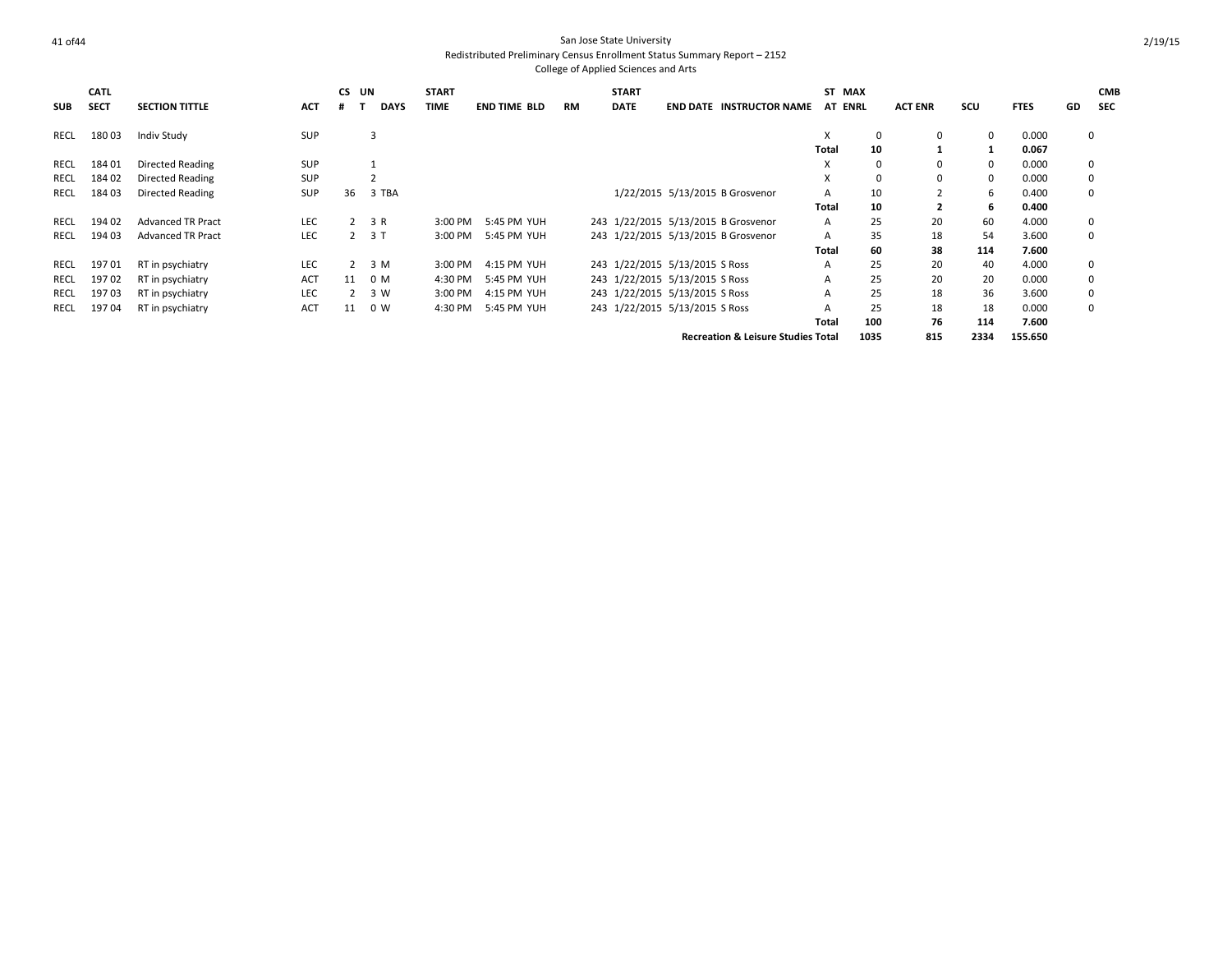### 42 of44 San Jose State University Redistributed Preliminary Census Enrollment Status Summary Report – 2152

|                    | <b>CATL</b> |                           |            | CS UN             |                     | <b>START</b> |                     |           | <b>START</b> |                                   |                                        | ST MAX         |         |                |                |             |    | <b>CMB</b>  |
|--------------------|-------------|---------------------------|------------|-------------------|---------------------|--------------|---------------------|-----------|--------------|-----------------------------------|----------------------------------------|----------------|---------|----------------|----------------|-------------|----|-------------|
| SUB                | <b>SECT</b> | <b>SECTION TITTLE</b>     | ACT        | $\mathbf{T}$<br># | <b>DAYS</b>         | <b>TIME</b>  | <b>END TIME BLD</b> | <b>RM</b> | <b>DATE</b>  |                                   | <b>END DATE INSTRUCTOR NAME</b>        | <b>AT ENRL</b> |         | <b>ACT ENR</b> | scu            | <b>FTES</b> | GD | SEC         |
|                    |             |                           |            |                   |                     |              |                     |           |              |                                   |                                        |                |         |                |                |             |    |             |
| <b>Social Work</b> |             |                           |            |                   |                     |              |                     |           |              |                                   |                                        |                |         |                |                |             |    |             |
|                    |             |                           |            |                   |                     |              |                     |           |              |                                   |                                        |                |         |                |                |             |    |             |
|                    | SCWK 11201  | Gen Practice II           | <b>LEC</b> |                   | $2 \t3M$            |              | 6:00 PM 8:45 PM SH  |           |              | 345 1/22/2015 5/13/2015 G Thomas  |                                        | Α              | 26      | 25             | 75             | 5.000       |    | 0           |
|                    | SCWK 11202  | Gen Practice II           | <b>LEC</b> | $\overline{2}$    | 3 W                 | 12:00 PM     | 2:45 PM SH          |           |              |                                   | 312 1/22/2015 5/13/2015 L Moore-Guerra | Α              | 29      | 30             | 90             | 6.000       |    | $\Omega$    |
|                    | SCWK 11203  | Gen Practice II           | LEC        | $\overline{2}$    | 3 W                 | 3:00 PM      | 5:45 PM MH          |           |              | 322 1/22/2015 5/13/2015 G Thomas  |                                        | Α              | 27      | 26             | 78             | 5.200       |    | 0           |
|                    |             |                           |            |                   |                     |              |                     |           |              |                                   |                                        | Total          | 82      | 81             | 243            | 16.200      |    |             |
|                    | SCWK 12101  | Soc Wel Ins II            | <b>LEC</b> |                   | $2 \quad 3 \quad M$ |              | 3:00 PM 5:45 PM SH  |           |              |                                   | 312 1/22/2015 5/13/2015 G Villagran    | Α              | 30      | 28             | 84             | 5.600       |    | 0           |
|                    | SCWK 12102  | Soc Wel Ins II            | <b>LEC</b> | $\overline{2}$    | 3 F                 |              | 9:00 AM 11:45 AM SH |           |              | 345 1/22/2015 5/13/2015 T Ruby    |                                        | Α              | 30      | 28             | 84             | 5.600       |    | $\Omega$    |
|                    |             |                           |            |                   |                     |              |                     |           |              |                                   |                                        | Total          | 60      | 56             | 168            | 11.200      |    |             |
|                    | SCWK 13101  | Hm Bhvr Soc Env II        | <b>LEC</b> |                   | $2 \t3W$            | 3:00 PM      | 5:45 PM SH          |           |              | 312 1/22/2015 5/13/2015 Y Maxwell |                                        | Α              | 30      | 19             | 57             | 3.800       |    | 0           |
|                    | SCWK 13102  | Hm Bhvr Soc Env II        | LEC        | $\overline{2}$    | 3 W                 | 12:00 PM     | 2:45 PM SH          |           |              | 242 1/22/2015 5/13/2015 G Thomas  |                                        | Α              | 30      | 30             | 90             | 6.000       |    | $\mathbf 0$ |
|                    |             |                           |            |                   |                     |              |                     |           |              |                                   |                                        | Total          | 60      | 49             | 147            | 9.800       |    |             |
| SCWK               | 14201       | Field Practicum II        | <b>SUP</b> | 36                | 4 TBA               |              |                     |           |              |                                   | 1/22/2015 5/13/2015 M Blandino         | Α              | 17      | 17             | 68             | 4.533       |    | $\mathbf 0$ |
|                    | SCWK 142 02 | Field Practicum II        | <b>SUP</b> | 36                | 4 TBA               |              |                     |           |              | 1/22/2015 5/13/2015 M Curry       |                                        | A              | 16      | 16             | 64             | 4.267       |    | $\Omega$    |
| SCWK               | 14203       | Field Practicum II        | SUP        | 36                | 4 TBA               |              |                     |           |              | 1/22/2015 5/13/2015 R Bhader      |                                        | A              | 17      | 20             | 80             | 5.333       |    | $\mathbf 0$ |
|                    | SCWK 142 04 | Field Practicum II        | <b>SUP</b> | 36                | 4 TBA               |              |                     |           |              | 1/22/2015 5/13/2015 J Bloom       |                                        | A              | 17      | 17             | 68             | 4.533       |    | $\Omega$    |
|                    | SCWK 142 05 | Field Practicum II        | SUP        | 36                | 4 TBA               |              |                     |           |              | 1/22/2015 5/13/2015 R Bhader      |                                        | Α              | 15      | 10             | 40             | 2.667       |    | $\Omega$    |
|                    |             |                           |            |                   |                     |              |                     |           |              |                                   |                                        | Total          | 82      | 80             | 320            | 21.333      |    |             |
|                    | SCWK 17001  | Intro Res Methods         | SEM        | 4                 | 3 W                 |              | 9:00 AM 11:45 AM SH |           |              | 312 1/22/2015 5/13/2015 S Lee     |                                        | Α              | 30      | 32             | 96             | 6.400       |    | $\Omega$    |
|                    | SCWK 17002  | Intro Res Methods         | <b>SEM</b> | $\overline{4}$    | 3 W                 |              | 3:00 PM 5:45 PM ENG |           |              | 401 1/22/2015 5/13/2015 S Lee     |                                        | Α              | 30      | 19             | 57             | 3.800       |    | 0           |
|                    |             |                           |            |                   |                     |              |                     |           |              |                                   |                                        | Total          | 60      | 51             | 153            | 10.200      |    |             |
|                    | SCWK 175 01 | Senior Seminar            | LEC        | $\overline{2}$    | 3 M                 | 12:00 PM     | 2:45 PM SH          |           |              |                                   | 312 1/22/2015 5/13/2015 R Jacobsen     | Α              | 30      | 31             | 93             | 6.200       |    | $\mathbf 0$ |
|                    | SCWK 175 02 | Senior Seminar            | LEC        | $2^{\circ}$       | 3 W                 | 12:00 PM     | 2:45 PM BBC         |           |              |                                   | 225 1/22/2015 5/13/2015 R Jacobsen     | Α              | 30      | 20             | 60             | 4.000       |    | $\Omega$    |
|                    | SCWK 175 03 | Senior Seminar            | <b>LEC</b> | $\overline{2}$    | 3 W                 |              | 9:00 AM 11:45 AM SH |           |              | 345 1/22/2015 5/13/2015 M Conroy  |                                        | Α              | 30      | 26             | 78             | 5.200       |    | 0           |
|                    |             |                           |            |                   |                     |              |                     |           |              |                                   |                                        | Total          | 90      | 77             | 231            | 15.400      |    |             |
| SCWK               | 18001       | <b>Individual Studies</b> | <b>SUP</b> | 36                | 1 TBA               |              |                     |           |              | 1/22/2015 5/13/2015               |                                        | Α              | 1       | $\Omega$       | $\mathbf 0$    | 0.000       |    | 0           |
| <b>SCWK</b>        | 18002       | <b>Individual Studies</b> | <b>SUP</b> | 36                | 2 TBA               |              |                     |           |              | 1/22/2015 5/13/2015               |                                        | Α              | 30      | $\Omega$       | 0              | 0.000       |    | $\mathbf 0$ |
|                    | SCWK 18003  | <b>Individual Studies</b> | <b>SUP</b> | 36                | 3 TBA               |              |                     |           |              | 1/22/2015 5/13/2015               |                                        | Α              | 30      | $\Omega$       | $\mathbf 0$    | 0.000       |    | 0           |
|                    |             |                           |            |                   |                     |              |                     |           |              |                                   |                                        | <b>Total</b>   | 61      | 0              | 0              | 0.000       |    |             |
| SCWK               | 204 01      | Soc Pol Analsis           | <b>SEM</b> | 5                 | 3 W                 |              | 6:00 PM 8:45 PM SH  |           |              | 312 1/22/2015 5/13/2015 E Gorman  |                                        | Α              | 30      | 37             | 111            | 9.250       | 37 |             |
| SCWK               | 204 02      | Soc Pol Analsis           | <b>SEM</b> | 5                 | 3 M                 | 12:00 PM     | 2:45 PM SH          |           |              | 345 1/22/2015 5/13/2015 G Thomas  |                                        | Α              | 30      | 34             | 102            | 8.500       | 34 |             |
|                    | SCWK 204 03 | Soc Pol Analsis           | <b>SEM</b> | 5 <sup>1</sup>    | 3 M                 | 12:00 PM     | 2:45 PM SH          |           |              | 239 1/22/2015 5/13/2015 Y Maxwell |                                        | Α              | 30      | 36             | 108            | 9.000       | 36 |             |
|                    |             |                           |            |                   |                     |              |                     |           |              |                                   |                                        | Total          | 90      | 107            | 321            | 26.750      |    |             |
| <b>SCWK</b>        | 21401       | Hum Be Soc Env II         | SEM        | 5                 | 3 M                 |              | 9:00 AM 11:45 AM SH |           |              | 345 1/22/2015 5/13/2015 F Krebs   |                                        | Α              | 30      | 38             | 114            | 9.500       | 38 |             |
| SCWK               | 21402       | Hum Be Soc Env II         | SEM        | 5                 | 3 W                 | 3:00 PM      | 5:45 PM SH          |           |              | 345 1/22/2015 5/13/2015 F Krebs   |                                        | Α              | 30      | 32             | 96             | 8.000       |    | 32          |
|                    | SCWK 214 03 | Hum Be Soc Env II         | <b>SEM</b> |                   | 5 <sup>3</sup> M    | 6:00 PM      | 8:45 PM SH          |           |              |                                   | 312 1/22/2015 5/13/2015 R Jacobsen     | Α              | 30      | 36             | 108            | 9.000       | 36 |             |
|                    |             |                           |            |                   |                     |              |                     |           |              |                                   |                                        | Total          | 90      | 106            | 318            | 26.500      |    |             |
| SCWK               | 22101       | Trans Gen Prac II         | <b>SEM</b> | 5                 | 3 M                 |              | 9:00 AM 11:45 AM SH |           |              |                                   | 312 1/22/2015 5/13/2015 R Jacobsen     | Α              | 30      | 22             | 66             | 5.500       | 22 |             |
| SCWK               | 22102       | Trans Gen Prac II         | <b>SEM</b> | 5                 | 3 W                 | 12:00 PM     | 2:45 PM SH          |           |              | 345 1/22/2015 5/13/2015 M Reyes   |                                        | Α              | 30      | 26             | 78             | 6.500       | 26 |             |
|                    | SCWK 22103  | Trans Gen Prac II         | <b>SEM</b> | 5                 | 3 W                 | 6:00 PM      | 8:45 PM SH          |           |              | 345 1/22/2015 5/13/2015 M Reyes   |                                        | Α              | 30      | 20             | 60             | 5.000       | 20 |             |
|                    | SCWK 22104  | Trans Gen Prac II         | <b>SEM</b> |                   | 5 <sup>3</sup> M    | 6:00 PM      | 8:45 PM DBH         |           |              | 133 1/22/2015 5/13/2015 L Arieta  |                                        | Α              | 30      | 39             | 117            | 9.750       | 39 |             |
|                    |             |                           |            |                   |                     |              |                     |           |              |                                   |                                        | Total          | 120     | 107            | 321            | 26.750      |    |             |
|                    | SCWK 22301  | Trans Adv Gen II          | SEM        | 5                 | 3 M                 | 6:00 PM      | 8:45 PM BBC         |           |              | 126 1/22/2015 5/13/2015 M Reyes   |                                        | Α              | 30      | 13             | 39             | 3.250       | 13 |             |
|                    | SCWK 22302  | Trans Adv Gen II          | SEM        | 5                 | 3 M                 | 12:00 PM     | 2:45 PM SH          |           |              | 242 1/22/2015 5/13/2015 M Reyes   |                                        | Α              | 15      | 15             | 45             | 3.750       | 15 |             |
|                    |             |                           |            |                   |                     |              |                     |           |              |                                   |                                        | Total          | 45      | 28             | 84             | 7.000       |    |             |
|                    | SCWK 230 01 | Soc W Pract I             | <b>SUP</b> | 23                | 4 TBA               |              |                     |           |              | 1/22/2015 5/13/2015 C Shaffar     |                                        | Α              | 1       | -1             | $\overline{4}$ | 0.333       |    | 1           |
|                    |             |                           |            |                   |                     |              |                     |           |              |                                   |                                        |                |         |                | 4              | 0.333       |    |             |
|                    | SCWK 23101  |                           |            |                   |                     |              |                     |           |              |                                   |                                        | Total          | 1<br>16 | 1              | 32             |             |    |             |
|                    |             | Soc W Pract II            | SUP        | 23                | 2 TBA               |              |                     |           |              | 1/22/2015 5/13/2015 L Chin        |                                        | Α              |         | 16             |                | 2.667       | 16 |             |
| SCWK               | 23102       | Soc W Pract II            | <b>SUP</b> | 23                | 2 TBA               |              |                     |           |              | 1/22/2015 5/13/2015 B Tavera      |                                        | A              | 15      | 13             | 26             | 2.167       | 13 |             |
|                    | SCWK 23103  | Soc W Pract II            | <b>SUP</b> | 23                | 2 TBA               |              |                     |           |              | 1/22/2015 5/13/2015 J Jackson     |                                        | A              | 14      | 14             | 28             | 2.333       | 14 |             |
|                    | SCWK 23104  | Soc W Pract II            | <b>SUP</b> | 23                | 2 TBA               |              |                     |           |              |                                   | 1/22/2015 5/13/2015 A Fimbres-Windley  | A              | 14      | 13             | 26             | 2.167       | 13 |             |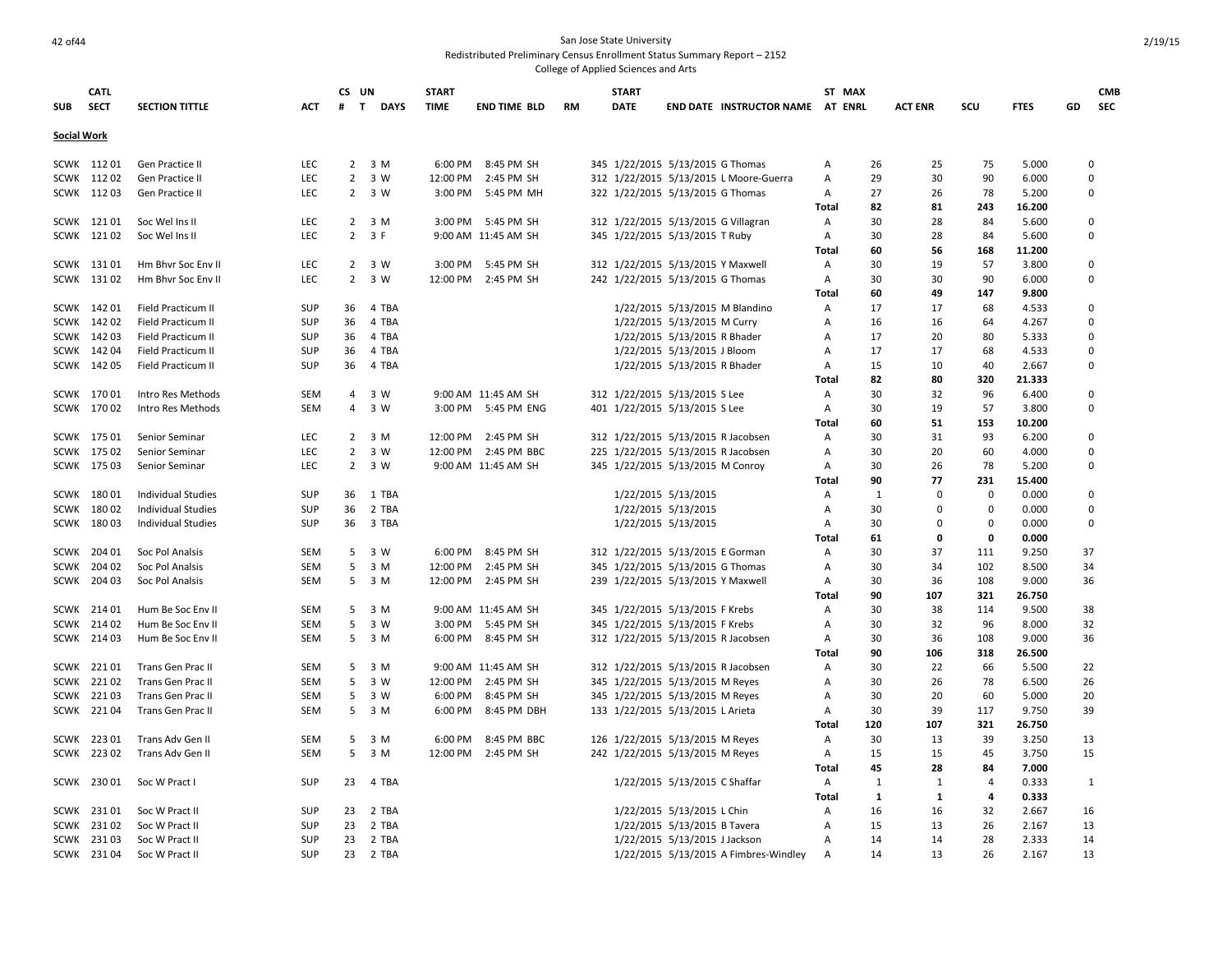### And of the state University of the State University of the State University of the State University of the State University of the State University of the State University of the State University of the State University of Redistributed Preliminary Census Enrollment Status Summary Report – 2152 College of Applied Sciences and Arts

|             | <b>CATL</b> |                           |                   | CS UN             |             | <b>START</b>       |                          |    | <b>START</b>                                                       |                               |                                           | ST MAX         |                |                |             |                | <b>CMB</b>       |
|-------------|-------------|---------------------------|-------------------|-------------------|-------------|--------------------|--------------------------|----|--------------------------------------------------------------------|-------------------------------|-------------------------------------------|----------------|----------------|----------------|-------------|----------------|------------------|
| <b>SUB</b>  | <b>SECT</b> | <b>SECTION TITTLE</b>     | ACT               | $\mathbf{T}$<br># | <b>DAYS</b> | <b>TIME</b>        | <b>END TIME BLD</b>      | RM | <b>DATE</b>                                                        |                               | <b>END DATE INSTRUCTOR NAME</b>           | <b>AT ENRL</b> |                | <b>ACT ENR</b> | SCU         | <b>FTES</b>    | GD<br><b>SEC</b> |
| SCWK        | 23105       | Soc W Pract II            | SUP               | 23                | 2 TBA       |                    |                          |    |                                                                    | 1/22/2015 5/13/2015 B Watkins |                                           | А              | 14             | 13             | 26          | 2.167          | 13               |
| <b>SCWK</b> | 23106       | Soc W Pract II            | <b>SUP</b>        | 23                | 2 TBA       |                    |                          |    |                                                                    | 1/22/2015 5/13/2015 C Shaffar |                                           | A              | 6              | 6              | 12          | 1.000          | 6                |
| <b>SCWK</b> | 23107       | Soc W Pract II            | SUP               | 23                | 2 TBA       |                    |                          |    |                                                                    | 1/22/2015 5/13/2015 V Smith   |                                           | A              | 16             | 17             | 34          | 2.833          | 17               |
| SCWK        | 23108       | Soc W Pract II            | <b>SUP</b>        | 23                | 2 TBA       |                    |                          |    |                                                                    | 1/22/2015 5/13/2015 J Rose    |                                           | А              | 10             | 8              | 16          | 1.333          | 8                |
|             | SCWK 23109  | Soc W Pract II            | <b>SUP</b>        | 23                | 2 TBA       |                    |                          |    |                                                                    | 1/22/2015 5/13/2015 J Rose    |                                           | Α              | 5              | $\overline{4}$ | 8           | 0.667          | $\overline{4}$   |
|             |             |                           |                   |                   |             |                    |                          |    |                                                                    |                               |                                           | Total          | 110            | 104            | 208         | 17.333         |                  |
|             | SCWK 233 01 | Soc W Pract IV            | SUP               | 23                | 2 TBA       |                    |                          |    |                                                                    | 1/22/2015 5/13/2015 L Chin    |                                           | Α              | 13             | 14             | 28          | 2.333          | 14               |
|             | SCWK 23302  | Soc W Pract IV            | <b>SUP</b>        | 23                | 2 TBA       |                    |                          |    |                                                                    | 1/22/2015 5/13/2015 B Tavera  |                                           | Α              | 13             | 14             | 28          | 2.333          | 14               |
| SCWK        | 23303       | Soc W Pract IV            | <b>SUP</b>        | 23                | 2 TBA       |                    |                          |    |                                                                    | 1/22/2015 5/13/2015 J Jackson |                                           | А              | 13             | 14             | 28          | 2.333          | 14               |
| <b>SCWK</b> | 23304       | Soc W Pract IV            | SUP               |                   | 23 2 TBA    |                    |                          |    |                                                                    |                               | 1/22/2015 5/13/2015 A Fimbres-Windley     | Α              | 14             | 13             | 26          | 2.167          | 13               |
| <b>SCWK</b> | 23305       | Soc W Pract IV            | <b>SUP</b>        | 23                | 2 TBA       |                    |                          |    |                                                                    | 1/22/2015 5/13/2015 B Watkins |                                           | А              | 14             | 14             | 28          | 2.333          | 14               |
| SCWK        | 23306       | Soc W Pract IV            | <b>SUP</b>        | 23                | 2 TBA       |                    |                          |    |                                                                    | 1/22/2015 5/13/2015 R Ghezzi  |                                           | А              | 8              | 11             | 22          | 1.833          | 11               |
| <b>SCWK</b> | 23307       | Soc W Pract IV            | <b>SUP</b>        | 23                | 2 TBA       |                    |                          |    |                                                                    | 1/22/2015 5/13/2015 V Smith   |                                           | A              | 14             | 13             | 26          | 2.167          | 13               |
| <b>SCWK</b> | 23308       | Soc W Pract IV            | SUP               | 23                | 2 TBA       |                    |                          |    |                                                                    |                               | 1/22/2015 5/13/2015 M Blandino            | А              | $\overline{3}$ | $\overline{4}$ | 8           | 0.667          | $\overline{4}$   |
| SCWK        | 23309       | Soc W Pract IV            | <b>SUP</b>        | 23                | 2 TBA       |                    |                          |    |                                                                    | 1/22/2015 5/13/2015 M Curry   |                                           | А              | 21             | 12             | 24          | 2.000          | 12               |
|             | SCWK 233 10 | Soc W Pract IV            | <b>SUP</b>        | 23                | 2 TBA       |                    |                          |    |                                                                    | 1/22/2015 5/13/2015 J Rose    |                                           | А              | 9              | 21             | 42          | 3.500          | 21               |
| <b>SCWK</b> | 233 11      | Soc W Pract IV            | <b>SUP</b>        | 23                | 2 TBA       |                    |                          |    |                                                                    |                               | 1/22/2015 5/13/2015 M Blandino            | A              | 13             | 8              | 16          | 1.333          | 8                |
|             | SCWK 233 12 | Soc W Pract IV            | <b>SUP</b>        | 23                | 2 TBA       |                    |                          |    |                                                                    | 1/22/2015 5/13/2015 R Ghezzi  |                                           | Α              | 6              | 3              | 6           | 0.500          | 3                |
|             |             |                           |                   |                   |             |                    |                          |    |                                                                    |                               |                                           | <b>Total</b>   | 141            | 141            | 282         | 23.500         |                  |
| <b>SCWK</b> | 24201       | Res Meth Data Eval        | SEM               | 5                 | 3 W         |                    | 9:00 AM 11:45 AM HB      |    | 407 1/22/2015 5/13/2015 P Lee                                      |                               |                                           | Α              | 30             | 29             | 87          | 7.250          | 29               |
| <b>SCWK</b> | 24202       | Res Meth Data Eval        | SEM               | 5                 | 3 W         |                    | 6:00 PM 8:45 PM CCB      |    |                                                                    |                               | 102 1/22/2015 5/13/2015 K Lemon Osterling | Α              | 30             | 34             | 102         | 8.500          | 34               |
| SCWK        | 24203       | Res Meth Data Eval        | <b>SEM</b>        | 5                 | 3 M         | 6:00 PM            | 8:45 PM MH               |    | 523 1/22/2015 5/13/2015 M Weber                                    |                               |                                           | Α              | 30             | 20             | 60          | 5.000          | 20               |
|             | SCWK 242 04 | Res Meth Data Eval        | <b>SEM</b>        | 5                 | 3 W         | 3:00 PM            | 5:45 PM BBC              |    |                                                                    |                               | 201 1/22/2015 5/13/2015 K Lemon Osterling | Α              | 30             | 24             | 72          | 6.000          | 24               |
|             |             |                           |                   |                   |             |                    |                          |    |                                                                    |                               |                                           | Total          | 120            | 107            | 321         | 26.750         |                  |
|             | SCWK 245 02 | Mngmt Hum Serv            | <b>SEM</b>        |                   | 5 3 M       |                    | 9:00 AM 11:45 AM ENG     |    | 303 1/22/2015 5/13/2015 L Arieta                                   |                               |                                           | Α              | 15             | 20             | 60          | 5.000          | 20               |
|             |             |                           |                   |                   |             |                    |                          |    |                                                                    |                               |                                           | <b>Total</b>   | 15             | 20             | 60          | 5.000          |                  |
|             | SCWK 25001  | <b>Policy Prac Aging</b>  | SEM               | 5                 | - 3 M       |                    | 6:00 PM 8:45 PM IS       |    | 215 1/22/2015 5/13/2015 M Breaux                                   |                               |                                           | A              | 15             | 16             | 48          | 4.000          | 16               |
|             |             |                           |                   |                   |             |                    |                          |    |                                                                    |                               |                                           | <b>Total</b>   | 15             | 16             | 48          | 4.000          |                  |
| SCWK        | 26001       | Pol Prac Child Fam        | <b>SEM</b>        |                   | 3           |                    |                          |    |                                                                    |                               |                                           | х              | $\mathbf 0$    | $\mathbf 0$    | $\mathbf 0$ | 0.000          | $\mathbf 0$      |
| SCWK        | 26002       | Pol Prac Child Fam        | <b>SEM</b>        | 5                 | 3 M         | 6:00 PM            | 8:45 PM MH               |    | 324 1/22/2015 5/13/2015 J Hubbs                                    |                               |                                           | Α              | 30             | 21             | 63          | 5.250          | 21               |
|             | SCWK 26003  | Pol Prac Child Fam        | <b>SEM</b>        |                   | 5 3 M       | 12:00 PM           | 2:45 PM HB               |    | 408 1/22/2015 5/13/2015 E Bruce                                    |                               |                                           | Α              | 30             | 22             | 66          | 5.500          | 22               |
|             |             |                           |                   |                   |             |                    |                          |    |                                                                    |                               |                                           | Total          | 60             | 43             | 129         | 10.750         |                  |
| <b>SCWK</b> | 28001       | Pol Prac Hlth/MH          | SEM               | 5                 | 3 M         |                    | 9:00 AM 11:45 AM HB      |    | 407 1/22/2015 5/13/2015 M Conroy                                   |                               |                                           | Α              | 30             | 40             | 120         | 10.000         | 40               |
| SCWK        | 28002       | Pol Prac Hith/MH          | SEM               | 5                 | 3 M         | 6:00 PM            | 8:45 PM CCB              |    | 101 1/22/2015 5/13/2015 M Conroy                                   |                               |                                           | Α              | 30             | 31             | 93          | 7.750          | 31               |
|             |             |                           |                   |                   |             |                    |                          |    |                                                                    |                               |                                           | <b>Total</b>   | 60             | 71             | 213         | 17.750         |                  |
| <b>SCWK</b> | 28301       | <b>Pharmco for Scwkrs</b> | SEM               | 5                 | 3 M         |                    | 12:00 PM 2:45 PM BBC     |    | 225 1/22/2015 5/13/2015 R Cresci                                   |                               |                                           | Α              | 30             | 32             | 96          | 8.000          | 32               |
|             |             |                           |                   |                   |             |                    |                          |    |                                                                    |                               |                                           | <b>Total</b>   | 30             | 32             | 96          | 8.000          |                  |
|             | SCWK 285 01 | SW and Soc Prob           | SEM               |                   | 3           |                    |                          |    |                                                                    |                               |                                           | X              | $\mathbf 0$    | $\Omega$       | $\mathbf 0$ | 0.000          | $\mathbf 0$      |
|             |             |                           |                   |                   |             |                    |                          |    |                                                                    |                               |                                           | <b>Total</b>   | $\mathbf 0$    | $\mathbf{0}$   | $\mathbf 0$ | 0.000          |                  |
| SCWK        | 29801       | <b>Special Study</b>      | SUP               |                   | 25 3 M      |                    | 3:00 PM 5:45 PM CL       |    | 243 1/22/2015 5/13/2015 S Diwan                                    |                               |                                           | Α              | 18             | 18             | 54          | 4.500          | 18               |
| <b>SCWK</b> | 29802       | <b>Special Study</b>      | <b>SUP</b>        | 25                | 3 M         | 3:00 PM            | 5:45 PM CL               |    | 243 1/22/2015 5/13/2015 M Crowe                                    |                               |                                           | А              | 19             | 19             | 57          | 4.750          | 19               |
|             | 29803       |                           |                   |                   |             |                    |                          |    |                                                                    |                               |                                           |                | 18             | 18             | 54          |                |                  |
| <b>SCWK</b> | 298 04      | Special Study             | <b>SUP</b><br>SUP | 25<br>25          | 3 M<br>3 T  | 3:00 PM<br>3:00 PM | 4:45 PM MH<br>5:45 PM CL |    | 321 1/22/2015 5/13/2015 L Drabble<br>205 1/22/2015 5/13/2015 S Lee |                               |                                           | A<br>А         | 18             | 17             | 51          | 4.500<br>4.250 | 18<br>17         |
| SCWK        |             | <b>Special Study</b>      |                   |                   |             |                    |                          |    |                                                                    |                               |                                           |                |                |                |             |                |                  |
| SCWK        | 29805       | Special Study             | <b>SUP</b>        |                   | 25 3 T      | 3:00 PM            | 5:45 PM CL               |    | 205 1/22/2015 5/13/2015 P Lee                                      |                               |                                           | А              | 17             | 17             | 51          | 4.250          | 17               |
| SCWK        | 29806       | Special Study             | <b>SUP</b>        | 25                | 3T          | 3:00 PM            | 5:45 PM BBC              |    |                                                                    |                               | 122 1/22/2015 5/13/2015 K Lemon Osterling | Α              | 18             | 18             | 54          | 4.500          | 18               |
| <b>SCWK</b> | 29807       | Special Study             | SUP               | 25                | 3T          | 3:00 PM            | 5:45 PM BBC              |    | 122 1/22/2015 5/13/2015 E Bruce                                    |                               |                                           | Α              | 18             | 18             | 54          | 4.500          | 18               |
|             | SCWK 298 08 | <b>Special Study</b>      | SUP               |                   | 25 3 T      | 3:00 PM            | 5:45 PM DMH              |    | 354 1/22/2015 5/13/2015 E Gorman                                   |                               |                                           | Α              | 18             | 18             | 54          | 4.500          | 18               |
|             |             |                           |                   |                   |             |                    |                          |    |                                                                    |                               |                                           | Total          | 144            | 143            | 429         | 35.750         |                  |
|             |             |                           |                   |                   |             |                    |                          |    |                                                                    |                               | <b>Social Work Total</b>                  |                | 1536           | 1420           | 4096        | 320.300        |                  |